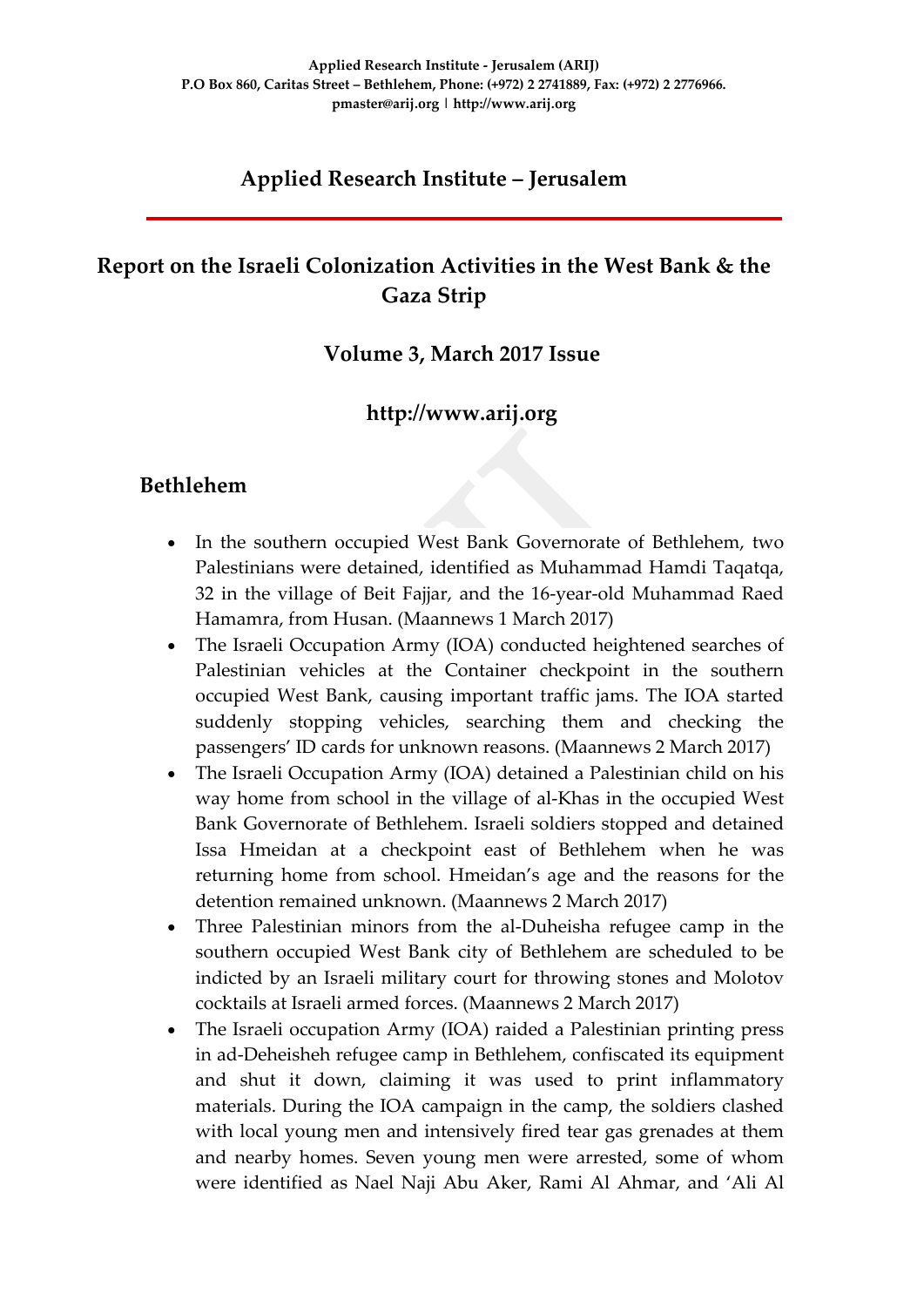As'ad after raiding their families' houses and searching them. A 12 year-old child called Hammam Radi was kidnapped from the camp. (PALINFO 2 March 2017)

- The Israeli Occupation Army (IOA) detained four Palestinians from the villages of Marah Rabah in the Bethlehem Governorates. The detainees were identified as Hussam Muhammad al-Sheikh, Murad Mahmoud al-Sheikh, Hamza Abdullah al-Sheikh, and Hussein Amr al-Sheikh. (Maannews 5 March 2017)
- In Husan village west of Bethlehem city, the Israeli Occupation Army (IOA) detained a young Palestinian man, whose identity was not revealed. (Maannews 5 March 2017)
- In al-Duheisha refugee camp in southern Bethlehem, Mahmoud Karim Ayyad was detained by the Israeli Occupation Army (IOA). The detention sparked clashes in the camp as well as in the nearby town of Doha during which two young men were shot in the foot during the clashes. (Maannews 5 March 2017)
- The Israeli Occupation Army (IOA) started leveling works of agricultural lands at the entrance of Nahalin village in southern Bethlehem in order to pave the way for the establishment of a new settlement project in the area. Israeli bulldozers began leveling lands in the main street of the village which has been closed for years. The road is adjacent to the Israeli Neve Daniel settlement. Israeli occupation authorities intend to construct a public park for settlers over the site. (PALINFO 5 March 2017)
- An Israeli military patrol stormed Bethlehem's eastern village of Za'tara and kidnapped the Palestinian MP Khaled Tafesh, 53, from his home. (PALINFO 5 March 2017)
- The Israeli occupation Army (IOA) arrested MP—Anwar Izboun, 49, from Beit Sahour city. (Maannews 6 March 2017)
- The Israeli occupation Army (IOA) arrested Hassan al-Wardian, 63, from Hindaza village southeast of Bethlehem city. (Maannews 6 March 2017)
- The Israeli occupation Army (IOA) arrested the lecturer at the Quds Open University, Ghassan Hirmas, 49, from Bethlehem city. (PALINFO 6 March 2017)
- A Palestinian youth was fatally gunned down by the Israeli occupation Army (IOA) at daybreak at his family home in the central West Bank Governorate of Ramallah. Soldiers of an Israeli special unit shot and killed a Palestinian youth after they broke into his family home in Ramallah. The Martyr was identified as Basil al-A'raj, a native of Bethlehem's western village of al-Walaja. (PALINFO 6 March 2017)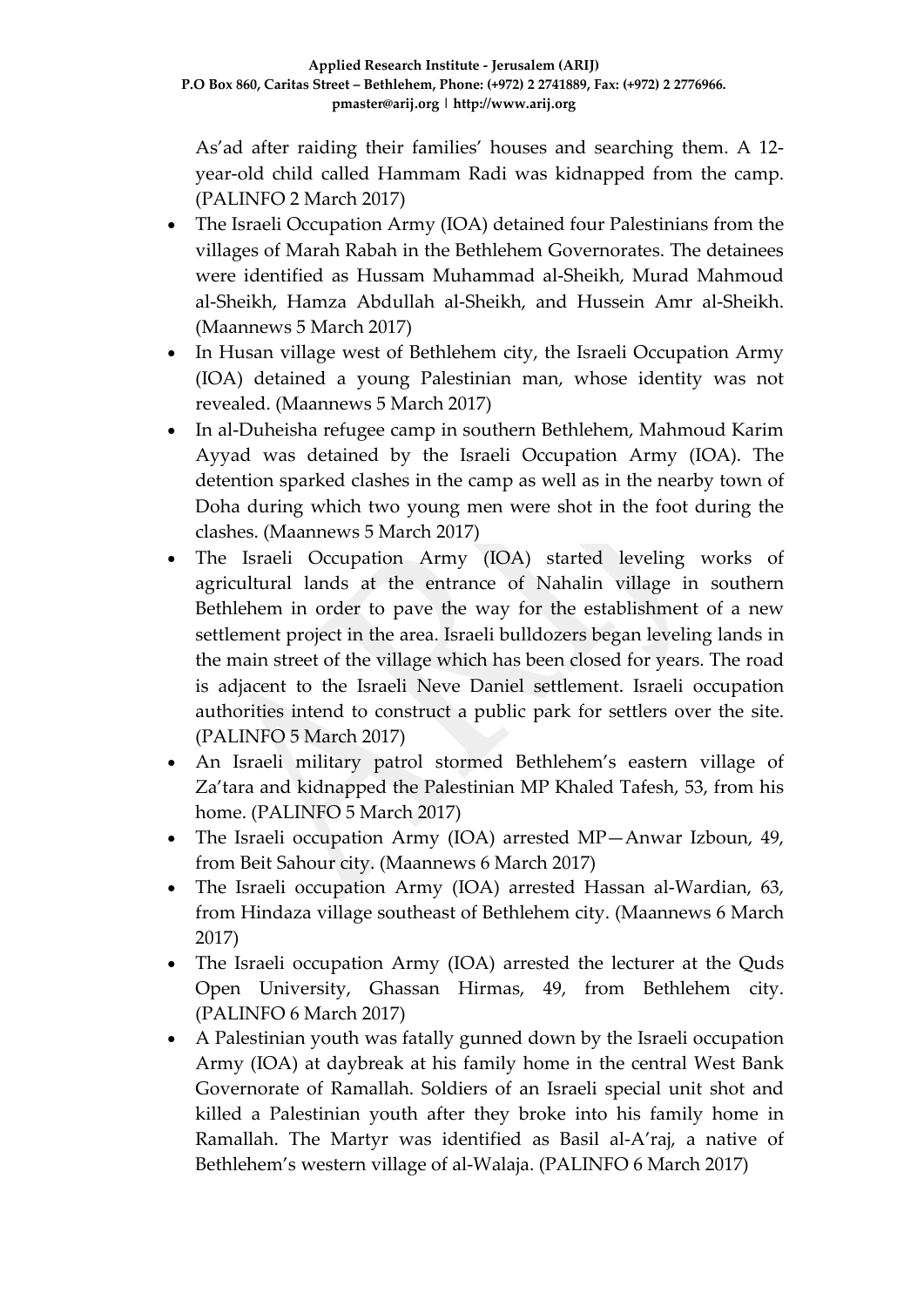- The Israeli Occupation Army (IOA) erected a number of military checkpoints at the entrances to Bethlehem city shortly after an alleged stabbing attack in the area. Several Palestinian vehicles were stopped and searched at the checkpoints. (PALINFO 7 March 2017)
- Israeli settlers filed a complaint to the Israeli Supreme Court, against a Palestinian citizen from Al Khader village south of Bethlehem city claiming that he established a car-repair shop in the area classified as "C" area (according to OSLO II Interim Agreement) without proper authorization from the Israeli occupation Authorities. Citizen Osama Ahmed Ali, received a complaint from the Israeli Supreme Court providing that a group of Israeli settlers complained against him in protest at his facility (a car-repair shop) which he established in the area of Um Rukba south of the village. Citizen Ali established the facility close to his home. (WAFA 7 March 2017)
- The Israeli Occupation Army (IOA) detained two brothers from the village of Husan west of Bethlehem in the southern occupied West Bank, identified as Ismat Amjad Hamamrah, 28, and Muhannad Amjad Hamamrah 26. (Maannews 7March 2017)
- The Israeli Occupation Army (IOA) closed, with barbed wires, a dirt road that Palestinian students usually take to reach their schools in Tequ village east of Bethlehem city to avoid the Israeli Occupation Army. (WAFA 7 March 2017)
- The Israeli Occupation Army (IOA) occupied an under-construction building in the village of Tuqu east of Bethlehem in the southern occupied West Bank, turning the house into a military post. Large numbers of Israeli troops were deployed on the rooftop of a house belonging to Juma Muhammad Ali near on the main road of Tuqu, near the al-Khansa school. The house was undergoing interior finishing and was almost ready to be inhabited. Israeli soldiers broke down the main doors and ascended to the rooftop where they raised an Israeli flag. The soldiers also placed sandbags at the windows of the house. (Maannews 7 March 2017)
- The Israeli Occupation Army (IOA) closed the eastern and western entrances of Husan village west of Bethlehem city and hindered access to the village under the pretext of throwing stones at Israeli settlers vehicles. (WAFA 9 March 2017)
- Clashes erupted after the Israeli Occupation Army (IOA) quelled a peaceful massive march in al-Walajah village south of Bethlehem. The march aimed at demanding Israeli occupation authorities (IOA) to hand over the body of martyr Basel al-A'raj. Dozens of Palestinian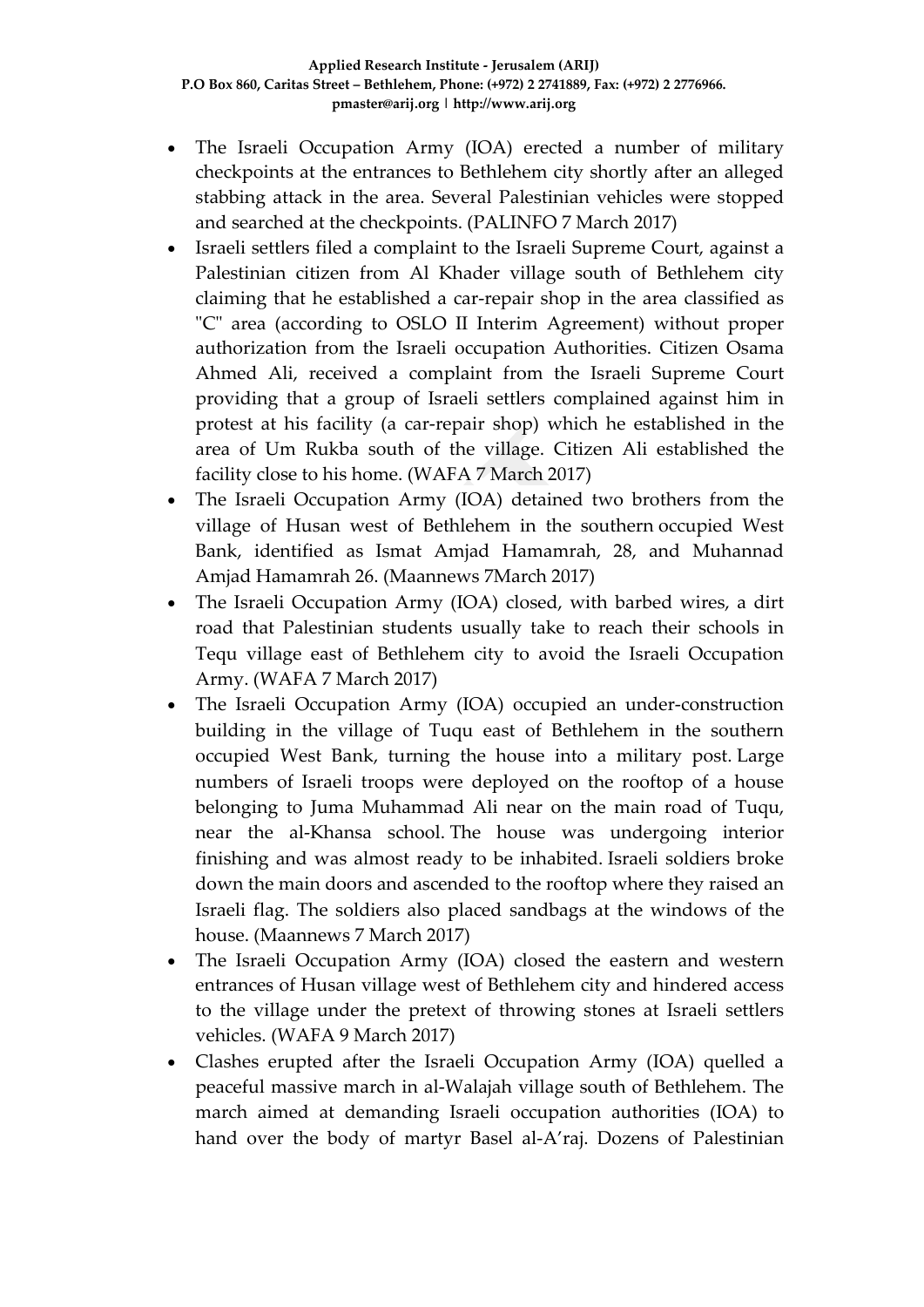youths participated in the march after the IOA postponed the release of his body until a further notice. (PLAINFO 10 March 2017)

- A number of Palestinians choked on teargas and others were summoned to questioning at daybreak in clashes with the Israeli occupation Army (IOA) in Bethlehem. Clashes flared up in Artas village, south of Bethlehem, shortly after an Israeli military patrol rolled into the area and targeted Palestinian homes with heavy spates of teargas canisters. A number of civilians reportedly choked on teargas in the assault. (PLAINFO 10 March 2017)
- The Israeli Occupation Army (IOA) stormed Aida refugee camp for Palestinian refugees, north of Bethlehem, and wreaked havoc on civilian homes before they summoned two youngsters—Hamza al-Nabtiti and Assaad Darwish—to questioning. (PLAINFO 10 March 2017)
- The Israeli Occupation Army (IOA) summoned Quteiba Mahmoud Khalifa from Al Ubeidiyah village in Bethlehem Governorate for interrogation at the Gush Etzion detention center after raiding his house. (WAFA 10 March 2017)
- The Israeli Occupation Army (IOA) broke into al-Duheisha refugee camp, Hendaza Mount, and al-Mawalih area in Bethlehem and handed over interrogation summonses to three Palestinian youths. (PLAINFO 10 March 2017)
- A number of Palestinians suffered Gas Inhalation during clashes with the Israeli Occupation Army in Bakoush area west of Al Khader village west of Bethlehem city. (WAFA 10 March 2017)
- The Israeli Occupation Army (IOA) kidnapped the brother of martyr Amani Sabatin from his home in Husan village, west of Bethlehem in the West Bank. The IOA broke into and ransacked the house of 41 year-old Adnan Sabatin, and confiscated cellphones and one laptop. (PLAINFO 11 March 2017)
- Clashes flared up in Bethlehem's villages of al-Khader and Tekou' between the Israeli Occupation Army (IOA) and the Palestinian protesters. (PALINFO 12 March 2017)
- The Israeli occupation authority (IOA) has embarked for days on bulldozing and preparing a vast tract of Palestinian land in Beit Jala, west of Bethlehem, for the expansion of the illegal settlement of Gilo. The construction was taking place within the boundaries of Cremisan Valley in Beit Jala and the villages of Al Walajeh and Sharafat. About 900 housing units would be built on 150 to 200 dunums of Palestinian land that had been annexed to Gilo settlement. The IOA almost finished building infrastructure for the new housing units. Another 300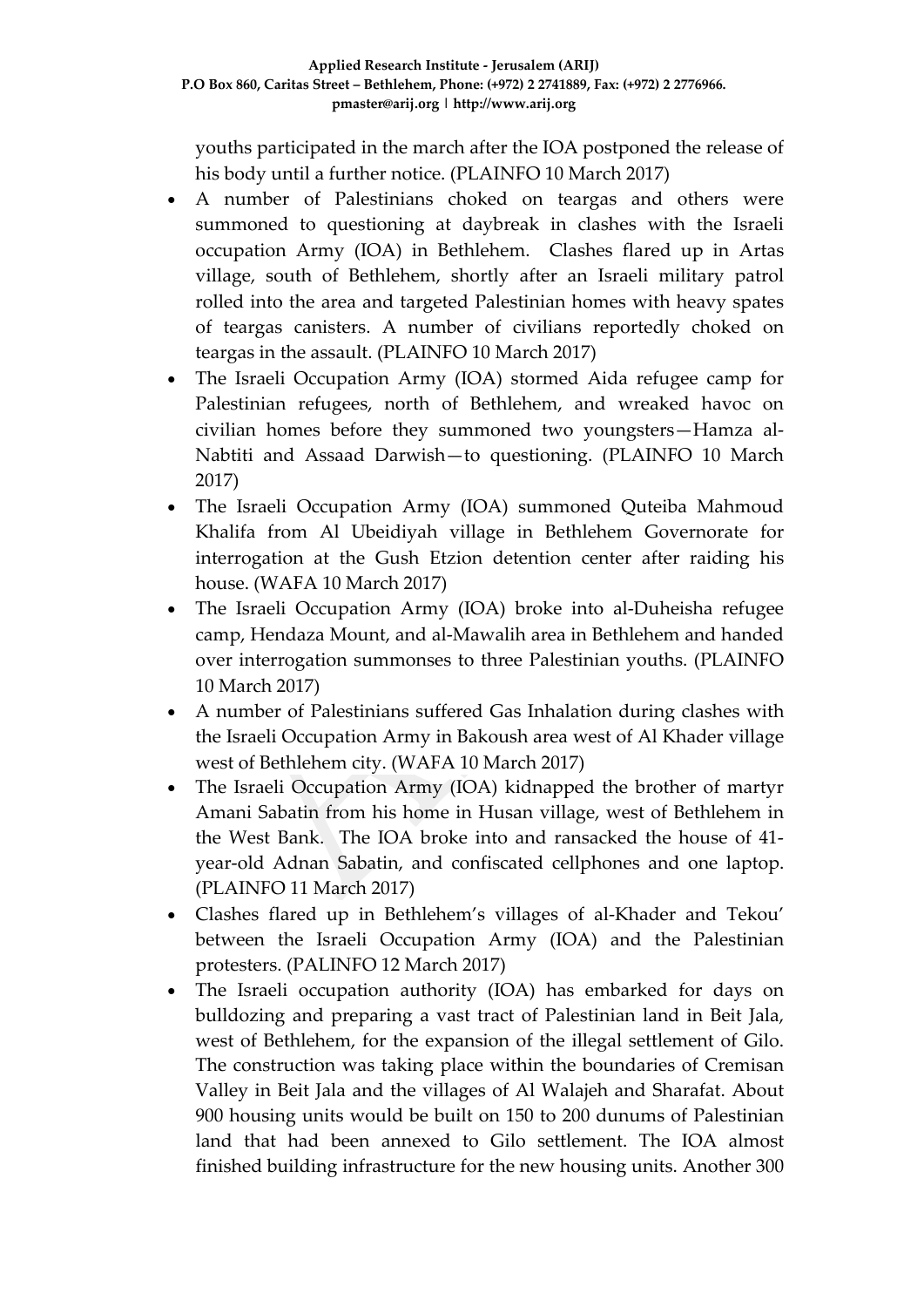housing units would be built after finishing the first stage of this settlement expansion project. (PALINFO 12 March 2017)

- In the Bethlehem Governorate, the Israeli Occupation Army (IOA) detained the 24-year-old Habib Muhammad al-Sheikh and 20-year-old Ayman Muhammad al-Sheikh from the village of Marah Rabah. (Maannews 17 March 2017)
- The Israeli Occupation Army (IOA) detained Nour Abdullah Mahmoud al-Jawarish, 26, from Beit Jala town in the Bethlehem Governorate. (Maannews 17 March 2017)
- The Israeli occupation Army (IOA) attacked Palestinian schoolchildren in Tekou', in the southern West Bank. Israeli army patrols stormed Bethlehem's eastern town of Tekou' and attacked Palestinian schoolchildren on their way back home. The Israeli soldiers chased down the Palestinian students across Tekou' streets and alleys, amid heavy discharge of gunfire and teargas canisters. The 17-year-old minor Mohamed Saleem al-Badan, a secondary school pupil, was kidnapped by the Israeli soldiers from his family home in Tekou'. The boy was kidnapped shortly after the end of the school day on allegations of hurling stones at the occupation patrols. (PALINFO 17 March 2017)
- A teenaged Palestinian girl was shot and injured by the Israeli Occupation Army (IOA) at an intersection in the southern occupied West Bank Governorate of Bethlehem. The shot Palestinian girl was identified as Fatima Jibrin Taqatqa, a 16-year-old from the village of Beit Fajjar. (Maannews 15 March 2017)
- The Israeli occupation Army (IOA) shot and injured a Palestinian with live fire as the man was attempting to pass through a gap in Israel's separation wall in the occupied West Bank to go to work in Jerusalem. The IOA opened fire on the man in the Wadi Abu al-Hummus area, near Israel's Mazmuriya military checkpoint east of Bethlehem in the southern occupied West Bank. The injured Palestinian was identified as 27-year-old Ahmad Radaideh, from the town of al-Ubeidiya east of Bethlehem. (Maannews 15 March 2017)
- Five Palestinians were injured after the Israeli Occupation Army (IOA) opened live fire at locals during a predawn detention raid in Duheisha refugee camp near Bethlehem in the southern occupied West Bank. Fierce clashes broke out between local youth and Israeli troops who raided the camp around dawn to detain one young Palestinian man from his home, identified as former prisoner Murad Zghari. Three young men were injured during the clashes, identified by locals as Ahmad al-Jiwi, Muath Abu Nasser, and Muhammad Faris Fararja. The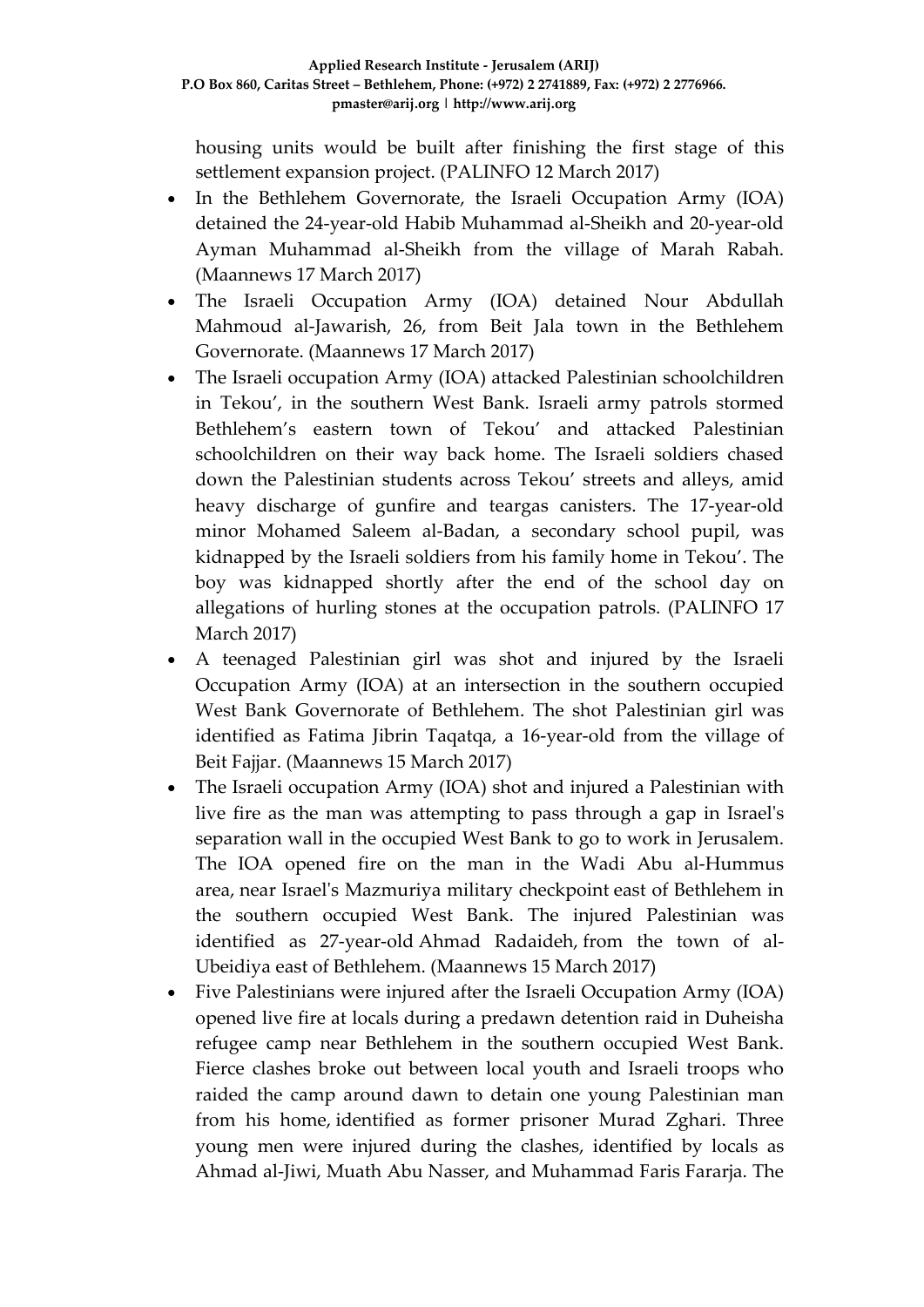40-year-old Iyad Ibrahim Ramadan was shot in the leg while he was standing on the rooftop of his home in the camp, before his brothers Mahmoud and Shadi rushed him to a car to drive him to the Hospital in Beit Jala. As they were driving through the neighboring village of Doha, Israeli troops opened fire on their car. Mahmoud, 34, sustained injuries after being hit in the head with shrapnel. (Maannews 15 March 2017)

- Palestinian worker has been injured by Israeli gunfire east of Bethlehem to the south of West Bank. The Israeli Occupation Army (IOA) opened heavy fire at a group of Palestinian workers while on their way to their workplaces in occupied Jerusalem. One of the workers was shot and injured in his thigh before being arrested by Israeli forces. The 31-year-old worker was identified as Ahmed Rdayda. (PALINFO 15 March 2017)
- The Israeli Occupation Authorities (IOA) issued stop construction orders for two houses in Al Khader village, south of Bethlehem. The Israeli civil administration raided Um Rukba area and notified to halt the construction of Omar and Khaled Salah Abdel Salam houses in the village, under the pretext of being built without permit. (PALINFO 15 March 2017)
- The Israeli Ofer military court extended the detention of a wounded Palestinian teenage girl for eight days. The court extended 16-year-old Fatima Jibrin Taqatqa's detention in absentia, pointing out that she remains in critical condition under anesthetics and on respirators at the Shaare Zedek Medical Center in Jerusalem. Taqatqa was shot and injured by the Israeli Occupation Army (IOA) on March at a junction near the illegal Israeli settlement bloc of Gush Etzion in the southern occupied West Bank Bethlehem Governorate. (Maannews 16 March 2017)
- Israeli settlers uprooted dozens of grape seedlings and destroyed part of a grape arbor in the village of al-Khader in the southern occupied West Bank Governorate of Bethlehem. The Israeli settlers uprooted 90 grape seedlings belonging to Nader Salah Abd al-Salam and destroyed part of his grape arbor in the Khallet al-Fahem area that is surrounded by the illegal Israeli Eliazar and Daniel settlements. (Maannews 16 March 2017)
- The Israeli occupation army (IOA) summoned citizen Zayd Muhammad Al Hreimi from As Saff Street in Bethlehem city for interrogation in the Gush Etzion settlement detention center and confiscated his laptop during raid to his house. (WAFA 17 March 2017)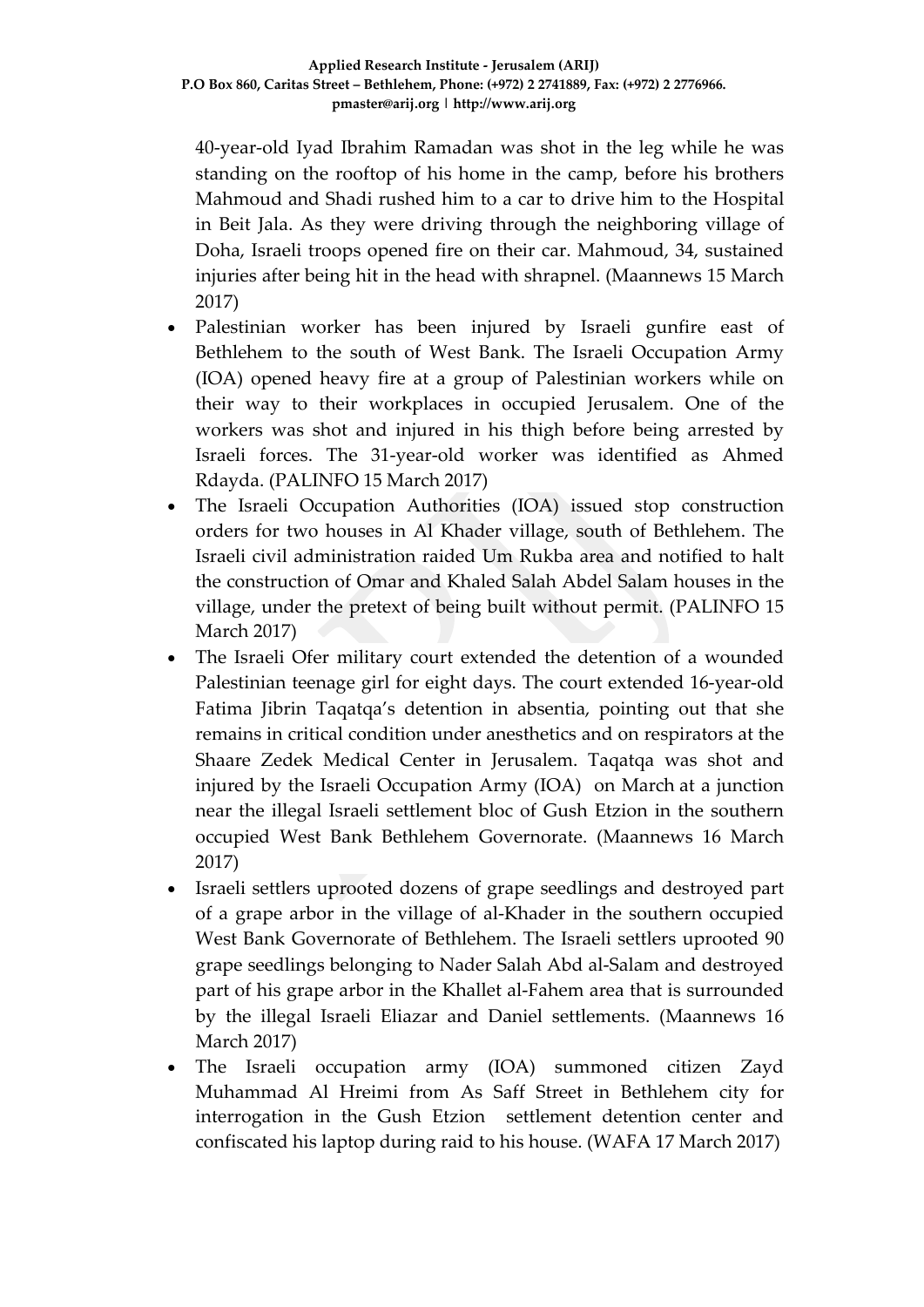- The Israeli occupation army (IOA) raided a car repair shop in Wad Shaheen area in Bethlehem city and confiscated records of his surveillance cameras. (WAFA 17 March 2017)
- The Israeli Occupation Army (IOA) summoned citizen Muhamad Naser Al Masri, 24, from Ad Doha village in Bethlehem for interrogation at the Gush Etzion settlement detention center. (WAFA 18 March 2018)
- In the southern West Bank Governorate of Bethlehem, the Israeli Occupation Army (IOA) detained 22-year-old Hassan Ahmad Sabatin and Yazan Sabatin from the village of Husan. (Maannews 19 March 2017)
- The Israeli Occupation Army (IOA) detained the 22-year-old Muayyad Salah Taqatqa in Beit Fajjar, as well as 18-year-old Jamil Ibrahim Taqatqa and an unidentified woman from Umm Salamuna. (Maannews 19 March 2017)
- The Israeli Occupation Army (IOA) violently suppressed a peaceful march organized in Bethlehem to the south of West Bank demanding the return of slain Palestinians' bodies held in Israeli morgues. The march came in coincidence with a court hearing held in the Israeli Supreme Court in occupied Jerusalem to decide over the appeals submitted by the dead Palestinians' families. (PALINFO 22 March 2017)
- The Israeli occupation Army (IOA) detained at predawn Wael Amjad al-Khatib and Mohamed Jamal al-Azza from Bethlehem Governorate. (PALINFO 22 March 2017)
- The Israeli Occupation Army (IOA) arrested Wael Amjad Al Khateeb from Beit Jala city in Bethlehem Governorate after raiding his house. (SAFA 22 March 2017)
- The Israeli Occupation Army (IOA) arrested Muhamamd Jamal Al Azza from Bethlehem city after raiding his house. (SAFA 22 March 2017)
- The Israeli occupation Army (IOA) uprooted a number of trees planted by the Environment Quality Authority, the Palestinian Environmental NGOs Network and Laje' center yesterday in the Aida refugee camp north of Bethlehem, in commemoration of the National Day for the Palestinian Environment. (PALINFO 22 March 2017).
- The Israeli occupation authorities (IOA) sentenced a Palestinian MP and other detainees to administrative prison-terms, with neither charge nor trial. The IOA issued a renewable four-month sentence against MP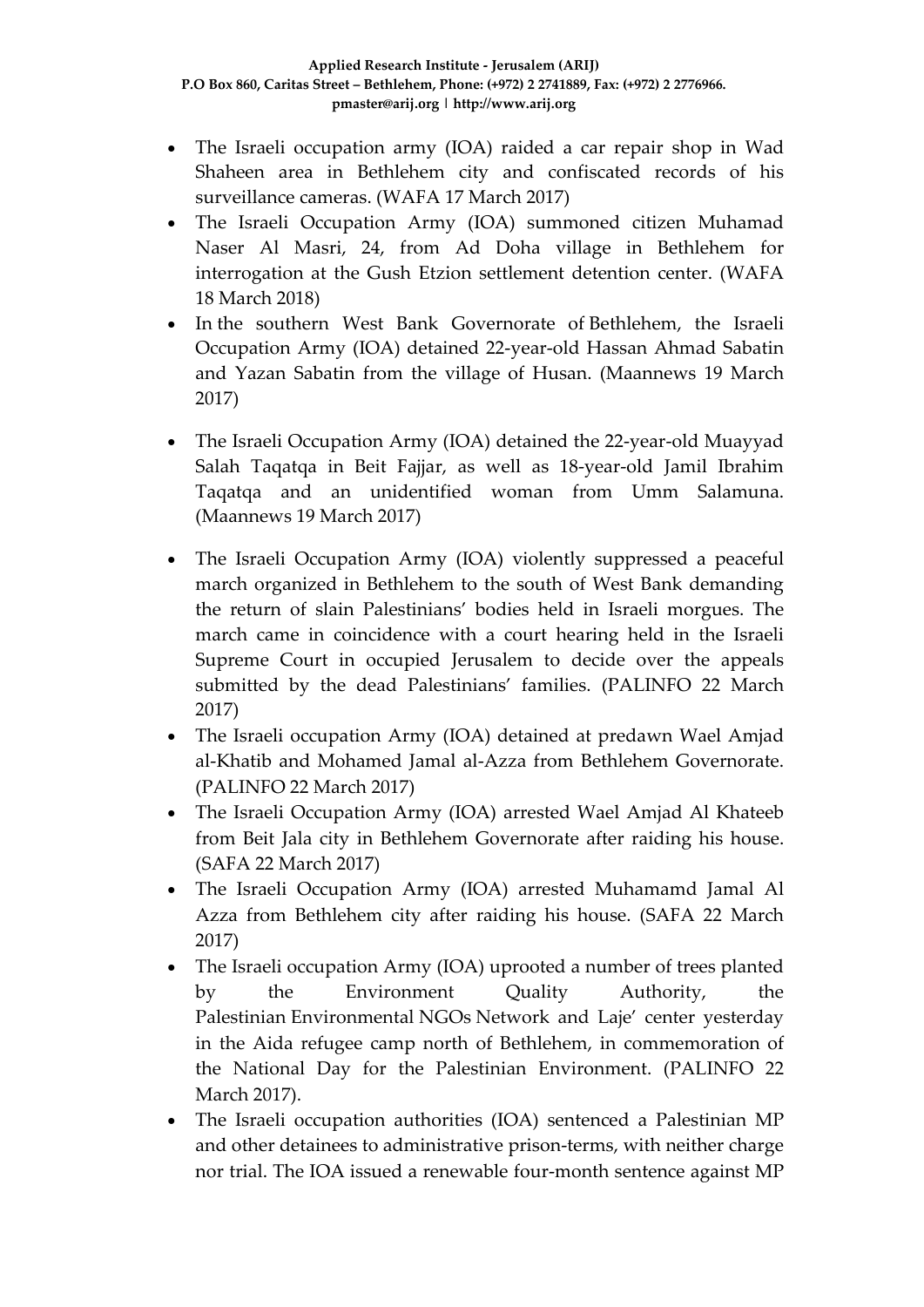Anwar Zaboun, incarcerated since early March 2017. The IOA further slapped administrative terms against four Palestinian prisoners from Bethlehem. Ghassan Hirmas, Khaled Dhweib, and Hassan Wardian were all sentenced to a four-month term while the fourth detainee, Mahmoud Ayad, received a six-month sentence. (PALINFO 23 March 2017)

- In the town of Beit Sahour east of Bethlehem, the Israeli occupation Army (IOA) raided a Palestinian home and interrogated the family, without detaining anyone. The Israeli Occupation Army raided Beit Sahour at 3:15 a.m. and surrounded the three-floor building, where Issam Qumsiyeh, 57, his brother Sami, 60, and their two families live. The Qumsiyeh family said they woke up to the sound of explosions and discovered Israeli forces blasting open the exterior door to the building. Dozens of soldiers broke into the house, forcing both families into one room where they were thoroughly interrogated, while the building was being searched and ransacked. Israeli forces also cut off the telephone and the internet during the half-hour raid. Members of the family told Ma'an that "soldiers had a map (of the building) and knew detailed information about the family, as if the interrogation was only to confirmation what they already knew." (Maannews 23 March 2017)
- The Israeli Occupation Army (IOA) raided the southern occupied West Bank Governorate of Bethlehem and detained Muhammad Jamal al-Azza in Bethlehem city and Wael Amjad al-Khatib in the neighboring town of Beit Jala, which was confirmed by the Israeli army. (Maannews 23 March 2017)
- Three Palestinians were detained in the village of al-Rashayida south of Bethlehem. (Maannews 23 March 2017)
- The Israeli occupation army (IOA) installed surveillance cameras on the bypass road passing through Za'tara village lands , on the entrance of Tequ village. (WAFA 23 March 2017)
- Israeli Occupation Army (IOA) arrested the Palestinian ex-detainee Usaid al-Werdiyan, 23, from Bethlehem, while passing through a makeshift barrier. (PALINFO 24 March 2017)
- In Bethlehem, in the southern occupied West Bank, the Israeli Occupation Army (IOA) Kidnapped five Palestinian young men in a predawn raid on the city. The list of detainees included Mohamed Mo'men Khalaf, his cousin Mohamed Ma'moun, and Ibrahim Hamamra, all kidnapped from their family homes in Husan village, west of Bethlehem. (PALINFO 26 March 2017)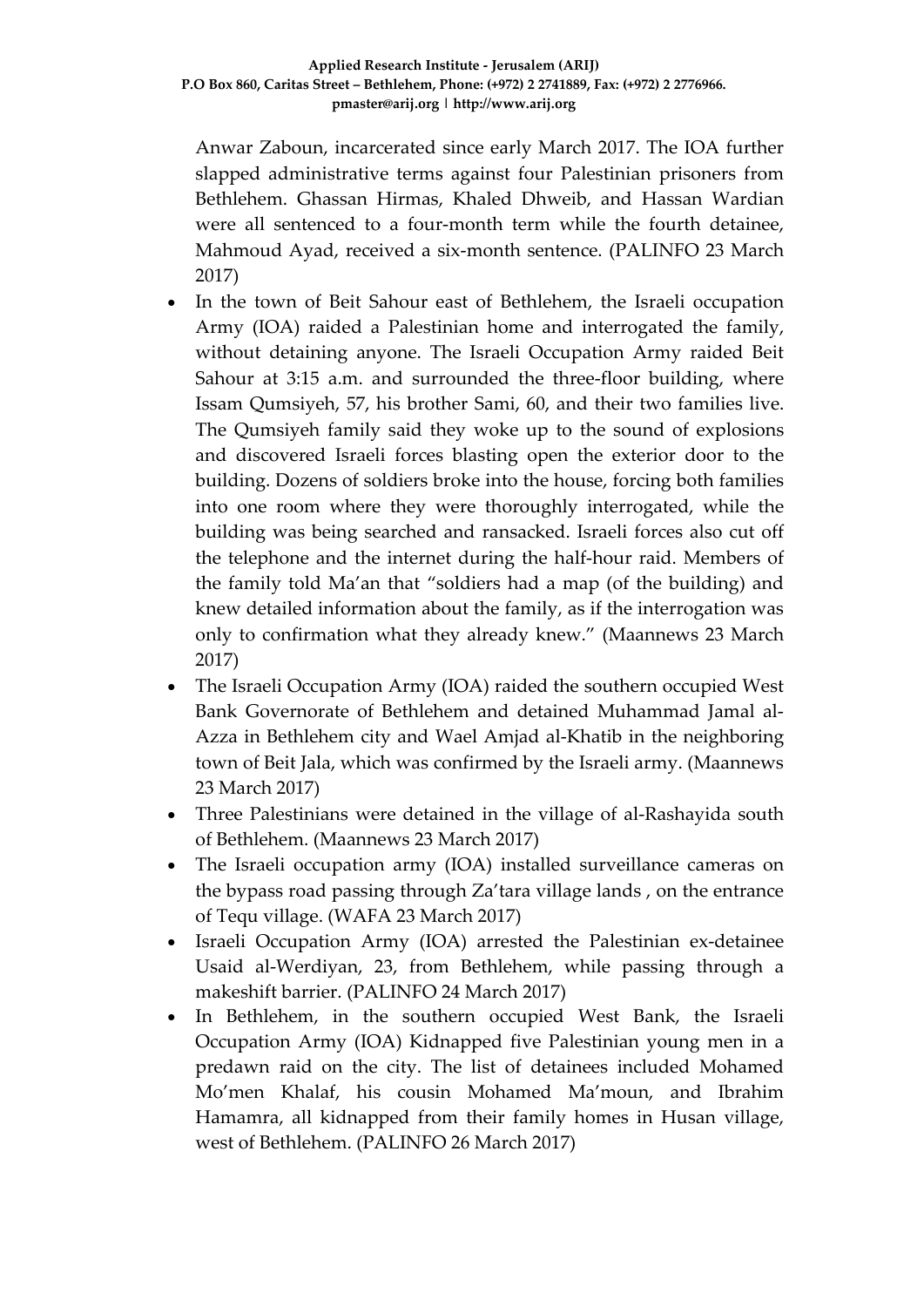- The 27-year-old Palestinian youth Assid al-Wardian, from Bethlehem, was transferred to administrative detention, with neither charge nor trial, just a couple of days after he was arrested by the Israeli Occupation Army (IOA). (PALINFO 26 March 2017)
- The Israeli occupation authorities (IOA) have re-commenced construction works of the Separation Wall in the part close to Bethlehem Arab Society Hospital for Rehabilitation in Beit Jala town, west of Bethlehem governorate. It is a four-meter-high barbed wire. completing the Separation Wall in Bethlehem means that the lands of Beir Ouneh and Wadi Ahmad areas northwest of Beit Jala are now completely isolated. (PALINFO 26 March 2017)
- A housing project planned in the settlement of Efrat southwest of Bethlehem city which is planned to include 50 residential units. The project was organized by settlers of Beitar Illit settlement themselves, who commissioned a contractor to build the 50 housing units. The settlers have already invested hundreds of thousands of shekels each into the project and obtained building permits. [\(INN](http://www.israelnationalnews.com/News/News.aspx/227329) 27 March 2017)
- In the Bethlehem Governorate, Israeli Occupation Army (IOA) detained six Palestinians from Beit Fajjar village in the southern Bethlehem Governorate. The arrestees were identified as: Alaa Muhammad Taqatqa, Issam Muhammad Taqatqa, Munir Muhammad Taqatqa, Fayiz Ali Derayya, Yahya Hani Jadu, and Alaa Muhammad Hreimi. (Maannews 28 March 2017)
- An Israeli company, named Giv'at Ya'el, is trying to seize land in the village of Walaja, northwest of Bethlehem. The company, and under the protection of the Israeli occupation Army (IOA), accompanied by employees of the absentee property of Beit El and Etzion, as well as the director of the Israeli Tabo, raided Al-Ruwaisat Mountain, which includes the areas of Al-Sarj and Khallet An Nafla east and began to place border marks to seize the land in the area, with an area of 618 dunums. (WAFA 28 March 2017)
- Israeli Occupation Army (IOA) continued to impose road closures on a main road in the southern occupied West Bank Governorate of Bethlehem for the fifth day in a row, blockading a route used every day by thousands of commuters from four Palestinian villages. Five days ago, Israeli forces placed rocks and dirt mounds in the middle of a road near the village of al-Khader. The road serves as a main route between the city of Bethlehem and the villages of Husan, Battir, Nahhalin, and Wadi Fukin. (Maannews 28 March 2017)
- Israeli occupation Army (IOA) demolished a Palestinian-owned home in Khallet al-Nahleh, southeast of Bethlehem, that was still in the building stage. The three storey demolished house belonged to Nabhan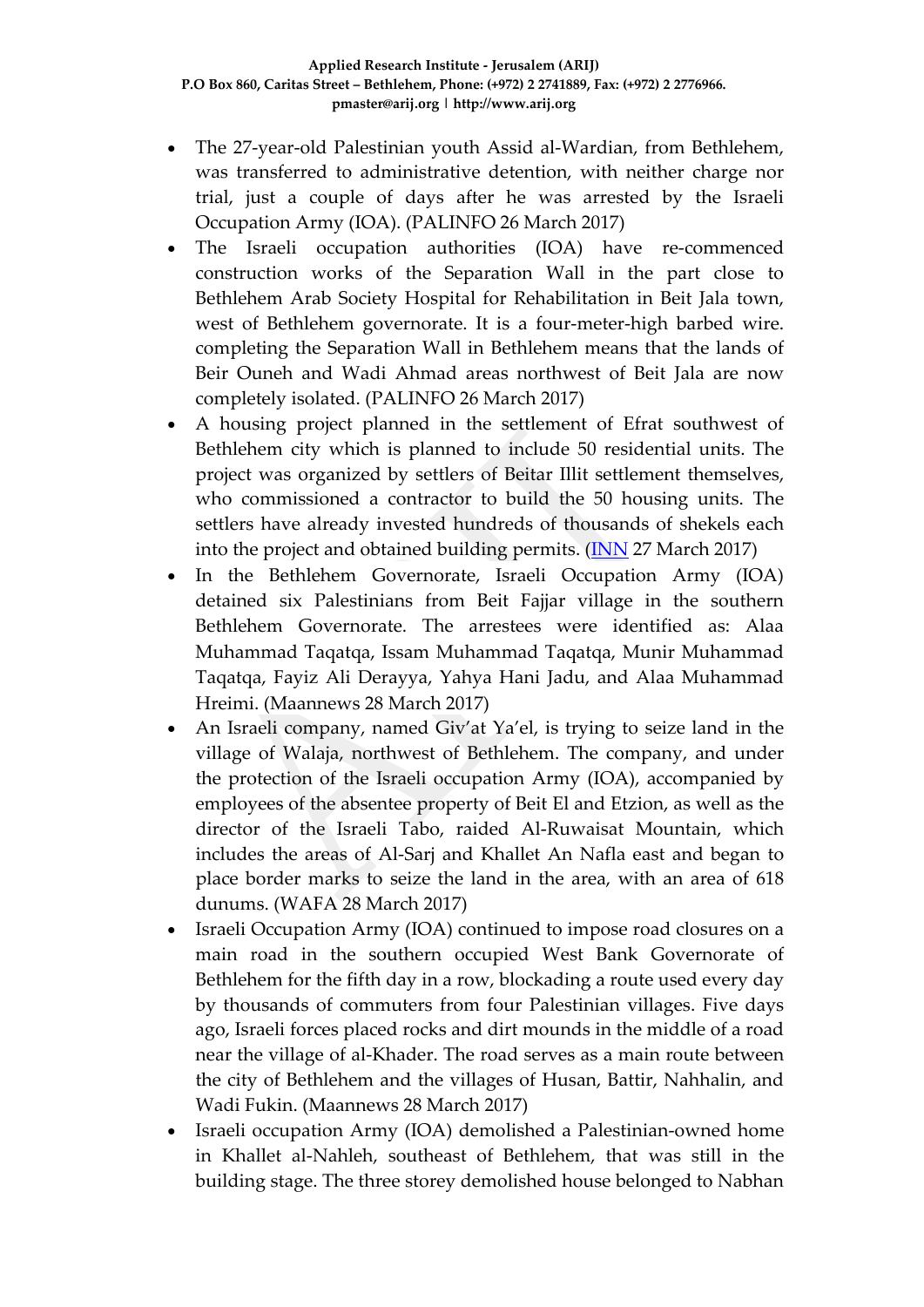Nasrallah and the army claimed it was built without a permit. (WAFA 29 March 2017)

- The Israeli occupation Army (IOA) raided the houses of Talal Issa Al 'Oumor and Jameel Issa Al 'Omour in Tequ village southeast of Bethlehem city. (WAFA 29 March 2017)
- In Tequ village, in the southeastern part of Bethlehem city, the Israeli Occupation Army (IOA) detained Awadallah al-Umour and Wael Ideis.
- The Israeli occupation Army (IOA) detained the 30-year-old Moussa Muhammad Abd al-Rabbu, a former prisoner who was released from Israeli custody three months ago. (Maannews 30 March 2017)
- An Israeli special force arrested a Palestinian youth and assaulted his brother in downtown Bethlehem. An undercover Israeli force, accompanied by a number of military vehicles, stormed al-Halal market in Bethlehem, arrested Firas Nawawra, 34, and severely assaulted his brother Hasan who was transferred to hospital after sustaining several injuries and bruises. Following the raid, confrontations broke out between Palestinian youths and the Israeli occupation soldiers who opened fire in the air and threw tear gas canisters at the citizens. (PALINFO 30 March 2017)
- Israeli occupation Army (IOA) and bulldozers leveled 15 dunums (approximately 2.9 acres) of privately-owned Palestinian land in the Khallet Al Quton area in Artas village southeast of Bethlehem in the southern occupied West Bank owned by Ahmad Abu Srour, Riyad Issa, Muhammad Abu Laban, Omar al-Afandi, Jamal Zighari, Bassam al-Farahin, Hasan Shahin, Mustafa al-Afandi and Hussien Hamash. (Maannews 31 March 2017)

# **Jenin**

- In Jenin, several Palestinian citizens suffered from inhaling tear gas during clashes with Israeli soldiers in Zabuba town. Soldiers were also deployed near Rummanah village. (PALINFO 2 March 2017)
- A large number of Jewish settlers stormed the evacuated site of Tersella outpost south of Jenin city in the occupied West Bank and desecrated an old mosque. Dozens of settlers rallied at the site as a military helicopter dropped soldiers in a nearby area located close to Juba town. Israeli patrol vehicles were also deployed at the main entrance leading to the abandoned outpost during the presence of settlers there. Settlers broke into an old mosque at the site and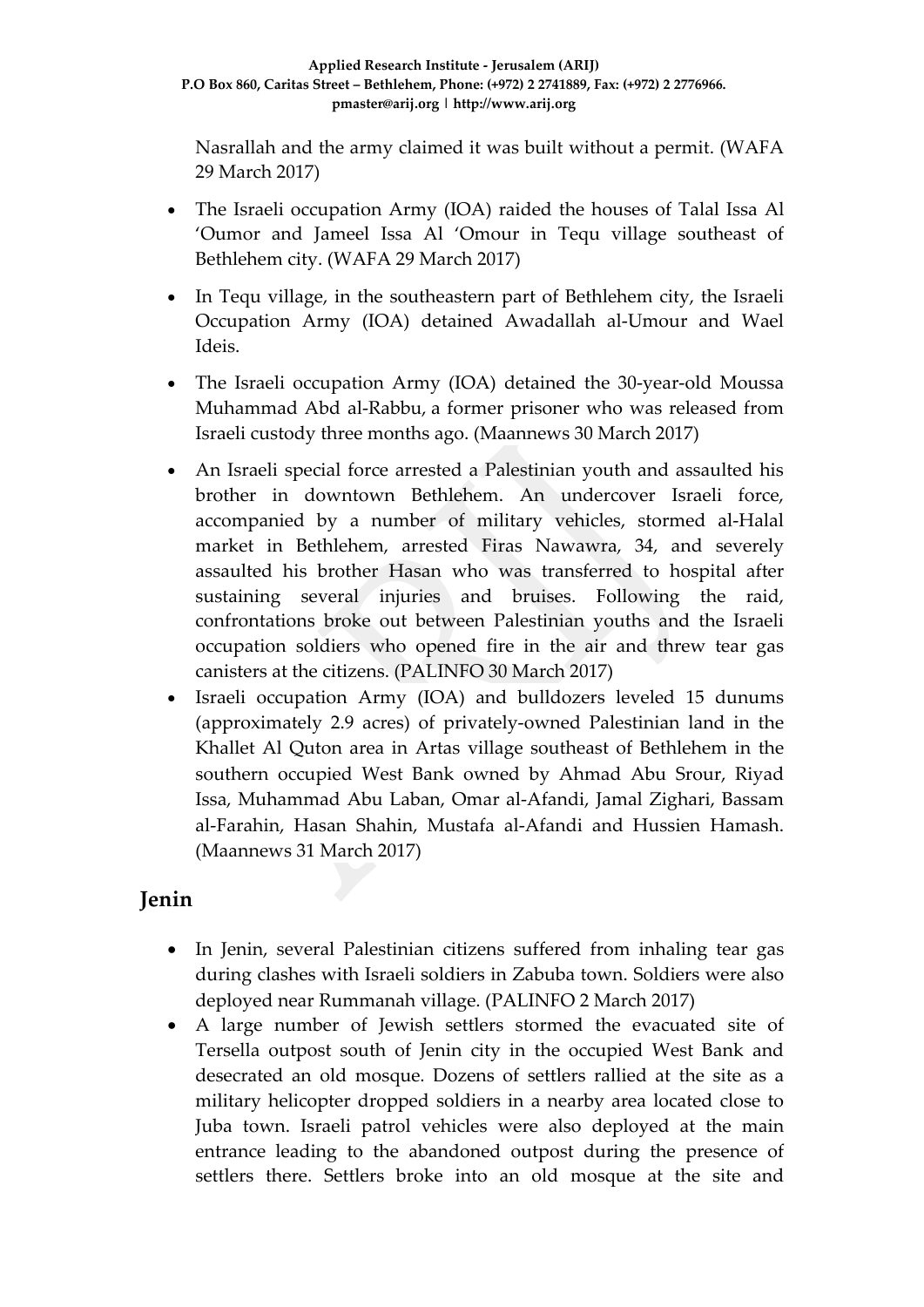occupied its rooftop, where they provocatively performed rituals. (PALINFO 2 March 2017)

- Heavily-armed Israeli occupation troops have been deployed around Jenin Governorate, in the northern West Bank at daybreak. The IOA patrols sealed off the Nazareth Street, between Jenin and al-Jalama crossroads, with a military checkpoint at the crack of dawn and subjected Palestinian workers to intensive questioning. Other Israeli military squads showed up on the Jenin-Haifa thoroughfare, near the main entrance of Rumana and Zabouba towns. A military checkpoint was set up in the area, where Palestinian vehicles and passers-by have been subjected to exhaustive inspection. The IOA further raked through Palestinian lands and olive groves located between al-Erka town and the access road to Shaked illegal settlement outpost. (PALINFO 3 March 2017)
- The Israeli Occupation Army (IOA) provocatively patrolled in the streets of Zabuba And Al Yamun villages west of Jenin city; No arrests were reported. (WAFA 3 March 2017)
- The Israeli occupation Army (IOA) subjected Palestinian civilians at a military checkpoint in western Jenin to exhaustive questioning. The IOA deployed on Haifa Road, at Kafr Dan crossroads, stopped Palestinian citizens and subjected them to intensive questioning. Palestinian vehicles and civilians lined up in streets as the IOF blocked their access to their homes and workplaces via the checkpoint. (PALINFO 5 March 2017)
- The Israeli occupation authorities have been seizing the press pass, laptop, and money owned by the Palestinian journalist Khaled Maali for the fourth month. Salem military court ruled that he be released on condition that he shell out a 7,000-shekel bail and hand over his personal laptop and private international press card. (PALINFO 5 March 2017)
- The Israeli Occupation Army (IOA) arrested an-ex Palestinian Prisoner from Silat Al Harthiya village west of Jenin city after raiding his house and searching it. The arrestee was identified as Fares Husni Shawahna, 37. (WAFA 6 March 2017)
- In Jenin Refugee camp, the Israeli Occupation Army (IOA) raided several houses and caused destruction to contents and arrested Hamza Nael Ammar, 32, and Kifah Abu 'Ali Aloub, 21. (WAFA 6 March 2017)
- The Israeli occupation army (IOA) arrested a number of Palestinians in Bartaa village in Jenin Governorate after raiding their houses. The list of Barta'a arrestees included Mootassem Qubha, Mu'nis Qubha,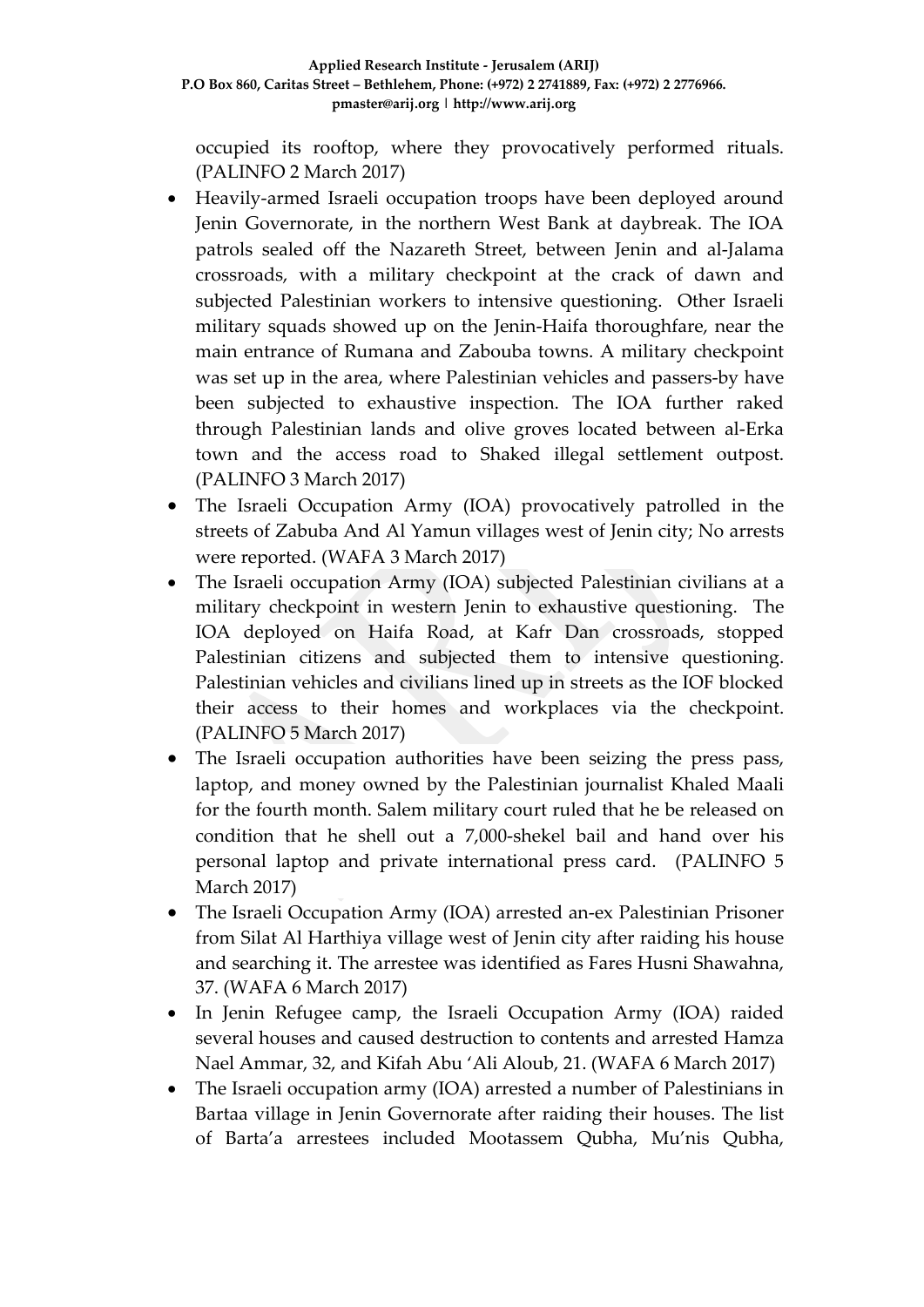Muhammad Al Haj Said Qabha, the brothers Hamed and Maher and Mujahed Jameel Qubha. (PALINFO 7 March 2017)

- The Israeli occupation army (IOA) cracked down on the Palestinian residents and subjected dozens to exhaustive interrogation after raiding their houses in Bartaa village in Jenin Governorate. The raided houses belong to Dirar Ibrahim Qabha, Muhamamd Ibrahim Qabha, Younis Ibrahim Qabha, Kamal Abed Hussein Qabha, Abdel Qader Jad Sabri, Nafe' Al Haj Ahmad Qabha AND Ahmad Al Haj Said. (WAFA 7 March 2017)
- The Israeli Occupation Army (IOA) confiscated a Palestinian car owned by Tareq Al Inzawi in Jenin city after raiding a car-repair shop in the German neighborhood in the city. (WAFA 7 March 2017)
- The Israeli Occupation Army (IOA) detained Ali Salih Hithnawi in Qabatia town in Jenin Governorate. (Maannews 7 March 2017)
- The Israeli occupation Army (IOA) kidnapped two young men from Rummana village west of Jenin city in the West Bank. Israeli soldiers rounded up Mohamed Ammour and Ahmed Subaihat during their attempt to enter the 1948 occupied lands to look for jobs. (PALINFO 8 March 2017)
- The 22-year-old university student Ahmad Ezzedine Amarna, from Jenin's southwestern town of Yabad, was also kidnapped by the Israeli occupation Army (IOA) at a military checkpoint pitched on Nablus-Tulkarem road. (PALINFO 8 March 2017)
- Several Palestinian homes sustained damage in Anin village, west of Jenin, when Israeli soldiers opened fire at them with no reason. Israeli soldiers guarding the segregation wall intensively opened fire at nearby homes, causing damage to them. Such gunfire attacks happened repeatedly during the past few days in the village spreading fear among the inhabitants, especially since the separation wall is encircling a big number of the village lands. (PLAINFO 11 March 2017)
- Wild pigs attacked an animal farm in Al Yamun village west of Jenin city. The targeted property is owned by citizen Mahmoud Az Zu'bi. Several chickens and sheep were killed as a result. (SAFA 11 March 2017)
- A series of Israeli military checkpoints were pitched by the Israeli Occupation Army (IOA) on the Jenin-Haifa access road, where Palestinian civilians and vehicles have been subjected to intensive inspection. The IOA raked through Palestinian cultivated lands in Sahl Bin Amer. (PALINFO 12 March 2017)
- Israeli raids were carried out at dawn today in Qabatia town, south of Jenin, where a Palestinian young man was arrested from his family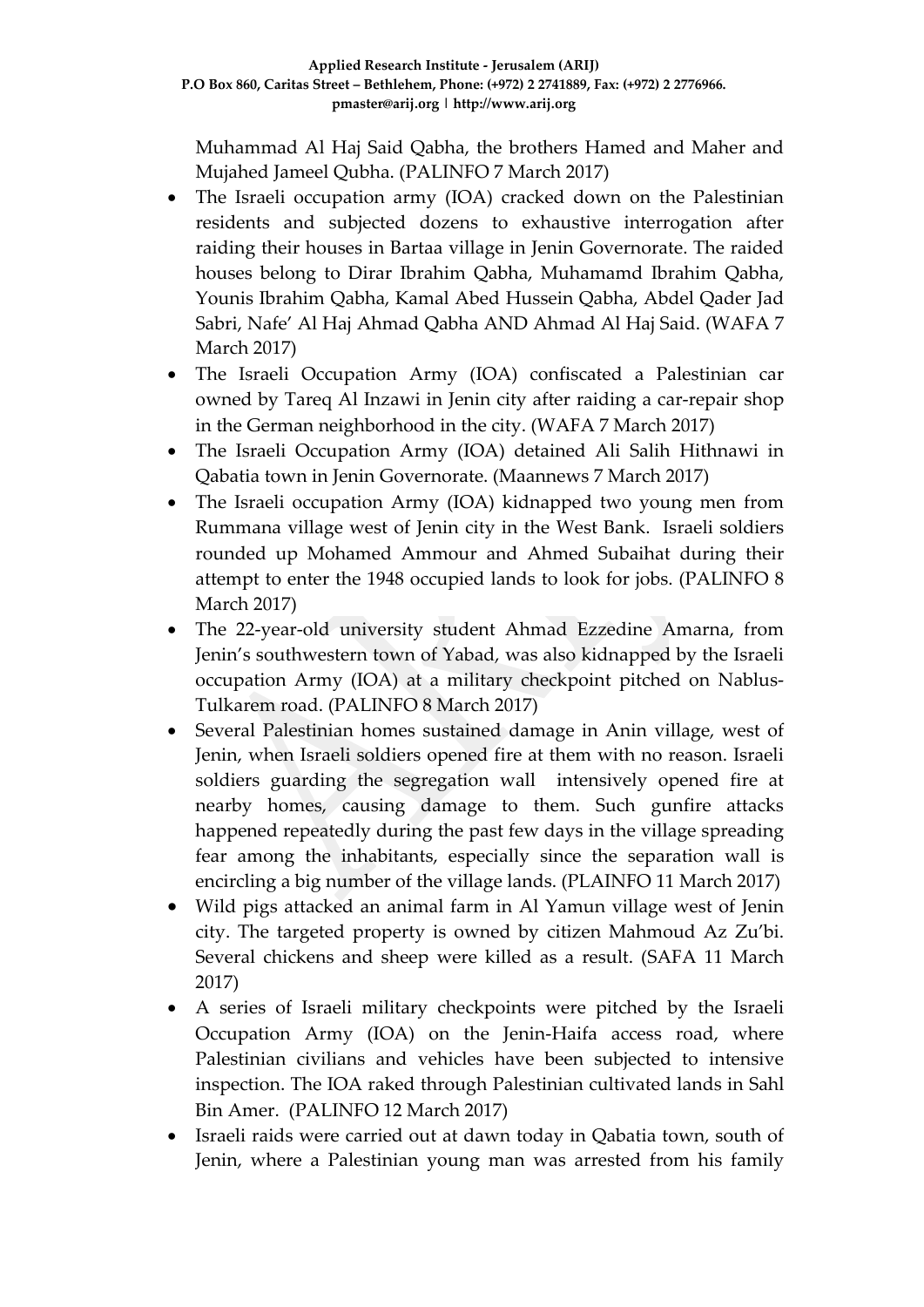home. Israeli soldiers were deployed in large numbers throughout the town and erected a number of checkpoints. They also arrested the young man Maher Zakarneh after breaking into and violently searching his house. (PALINFO 13 March 2017)

- During raids to the northern occupied West Bank Governorate of Jenin, the Israeli Occupation Army (IOA) raided Qabatyia town and searched the houses of Abu Ar Rob, Saba'nah and Zakarneh families and searched them. The IOA detained the 19-year-old Khalid Muhammad Sabaanah and his 28-year-old brother Amin in the town of Qabatiya during a raid to uncover unlicensed weapons and another Palestinian from Zakarneh family. The IOA also questioned a number of civilians in the town, of which the following was known, Odai Kameel. (Maannews 17 March 2017)
- In the village of Rummana village north of Jenin, The Israeli Occupation Army (IOA) detained the 45-year-old Ahmad Fayyad Bushnaq and his 38-year-old brother Hussam Fayyad Bushnaq -- both former prisoners -- after their homes were raided. The IOA also prevented Rummana villagers from heading to their workplaces after declaring the village a closed military zone. (Maannews 15 March 2017)
- In Jenin, the Israeli Occupation Army (IOA) raided Silat Dahar village, south of Jenin city, and arrested a youngster at a make-shift checkpoint erected at the entrance to the town. The youngster was detained after IO soldiers stopped his car at the checkpoint and took him to unknown investigation center. (PALINFO 16 March 2017)
- In Jenin in the northern occupied West Bank, The Israeli Occupation Army (IOA) detained Omar Ghalib Abu Bakir and his brother Jamal. (Maannews 19 March 2017)
- A Palestinian young man identified as Hassan Abu Ein was kidnapped by the Israeli forces from the Jalama crossing on his way to visit his brother in the Israeli Megiddo jail. (PALINFO 21 March 2017)
- Heavily-armed Israeli Occupation Army (IOA) troops cordoned off the Jalama crossing overnight and raked through the bypass road and the Nazareth Street, before they sealed off the area with makeshift checkpoints. Violent clashes burst out with Palestinian protesters in the process. (PALINFO 21 March 2017)
- A Palestinian was detained in the northern occupied West Bank for allegedly throwing an explosive device near the al-Jalama checkpoint in the Governorate of Jenin. (Maannews 21 March 2017)
- Israeli Occupation Army (IOA) raided Jenin refugee camp and arrested citizen Fathi Zeidan Khazem, 22. The IOA also raided the houses of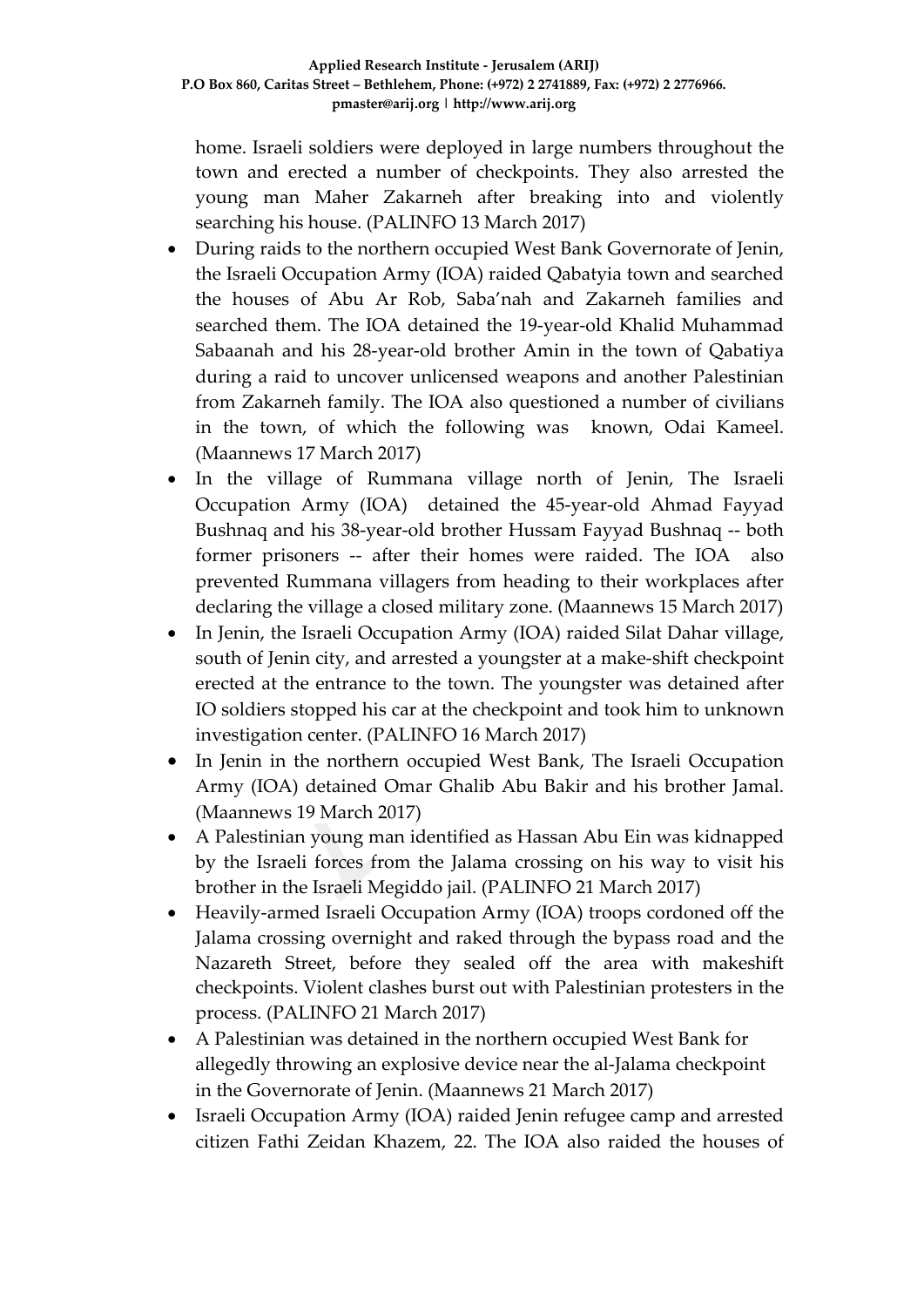Amin Zeidan Khazem and Fathi Zeidan Abu Ra'd and messed with house contents. (Maannews 21 March 2017)

- Israeli Occupation Army (IOA) arrested citizen Muhammad Badr Barahma from Anza village south of Jenin city. (Maannews 21 March 2017)
- Israeli Occupation Army (IOA) arrested citizen Mahmoud Saleh Shreim from Jenin city at al Jalameh checkpoint. (Maannews 21 March 2017)
- Israeli bulldozers leveled Palestinian lands in Jenin's western village of Arqa, in the northern occupied West Bank, in favor of illegal settlement expansion. A number of Israeli bulldozers razed Palestinian lands in Arqa village in an attempt to expand Shaked illegal settlement. A new road is expected to be built in the area so as to smooth settlers' access to Shaked's industrial zone. (PALINFO 21 March 2017)
- In Jenin, the northernmost Governorate of the West Bank, two detentions were reported in al-Zababida, one in Anza, and another in the Jenin refugee camp. (Maannews 22 March 2017)
- The Israeli Occupation Army (IOA) set up ambushes across Jenin Governorate and a checkpoint on the Jenin-Haifa access road, near the main entrance to Zabouba village, where Palestinian drivers have been made to endure intensive questioning. The campaign culminated in the abduction of 14-year-old minor Jamal al-Ghoul from Occupied Jerusalem. (PALINFO 23 March 2017)
- The Israeli Occupation Army (IOA) kidnapped Palestinian lawmaker Ibrahim Dahbour, at a roadblock near Arraba village, southwest of Jenin city in the West Bank. The IOA rounded up Dahbour at a makeshift checkpoint on a road near Arraba and confiscated the car he was driving. (PALINFO 23 March 2017)
- Israeli Occupation Army (IOA) were deployed in the vicinity of the Arab American University east of Jenin. The IO soldiers stopped passing by Palestinians and checked their IDs. The IOA in several military vehicles, closed the road leading to the university dormitories area and erected a barrier in the place. The soldiers were deployed on another road leading to the towns of al-Mughayyer, Jalqammous and Raba east of Jenin. Checkpoints were also set up in that road. (PALINFO 24 March 2017)
- Clashes burst out after the Israeli occupation Army (IOA) stormed al-Shuhadaa Triangle near the southern entrance to Jenin Governorate, in the northern occupied West Bank. Israeli army patrols further raked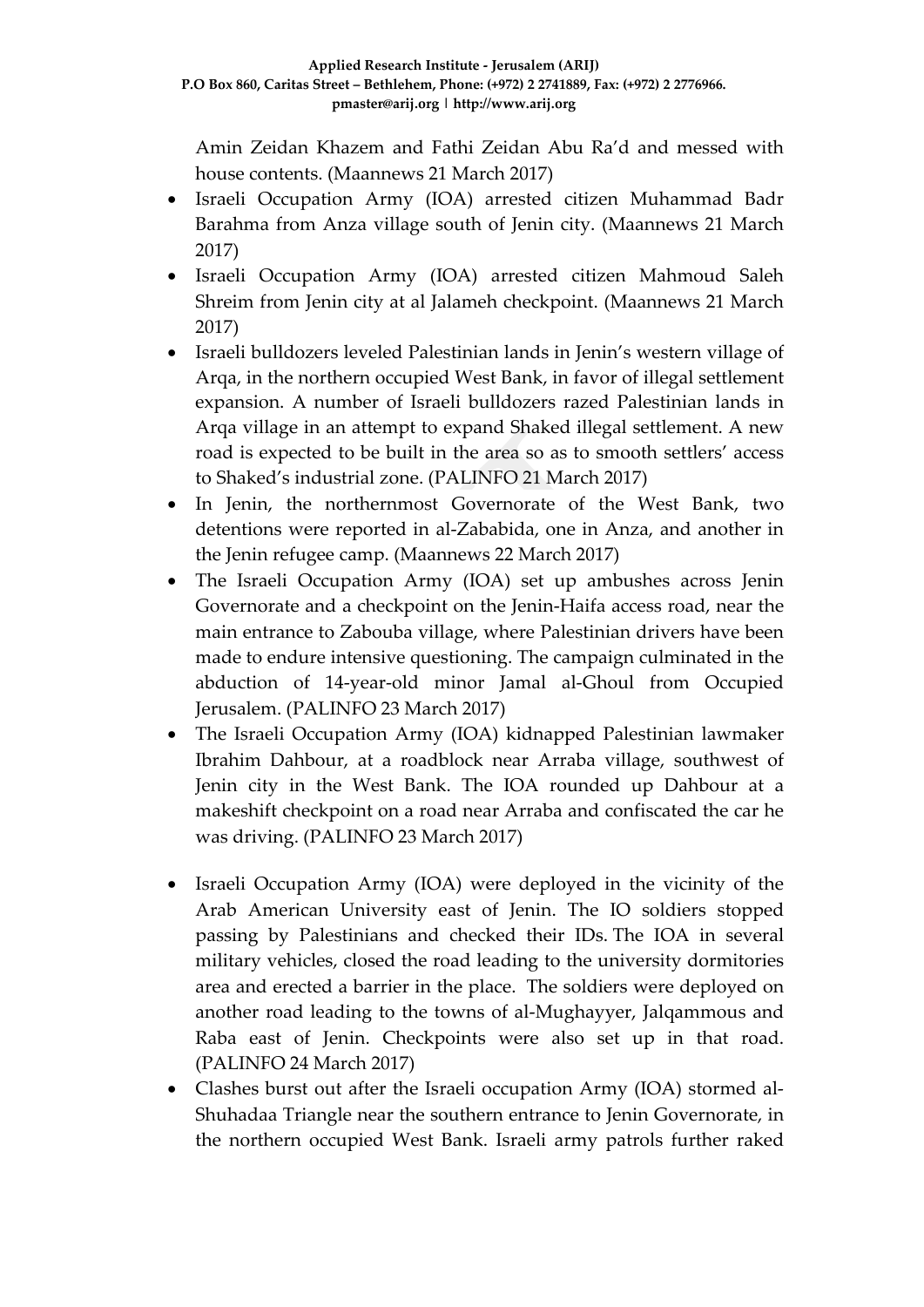through al-Jabriyat area, in Jenin, and cordoned off Nazareth Street leading to al-Jalama crossing. (PALINFO 24 March 2017)

- In northernmost Governorate of Jenin, the Israeli Occupation Army (IOA) detained Rami Hisham Abu Farha, Manaf Ahmad Abu Farha, and Tariq Khalil Shaaban. An Israeli army spokesperson confirmed three Palestinians were detained in Jenin, saying the detentions were carried out in the village of al-Jalama, located along the northern edge of the district near the border with Israel. (Maannews 26 March 2017)
- The Israeli Occupation Army (IOA) rolled into al-Jalamah in Jenin Governorate at around 3 a.m. and wreaked havoc on Palestinian civilian homes before they kidnapped three Palestinians, two among whom aged 21 and the third in his early 30s. (PALINFO 26 March 2017)
- The Israeli Occupation Army (IOA) confiscated a Water Well Drilling Rig while on duty in Deir Abu Daif village east of Jenin city. The rig is owned by Mustafa Hussein Yaseen. Citizen Yaseen was taken to a military camp near the viilage and detaied him for a while. (WAFA 28 March 2017)
- Israeli Occupation Army (IOA) detained Muhammad Farouq Ayyad in the Jenin Governorate. (Maannews 28 March 2017)
- Israeli Occupation Army (IOA) raided the home of Rania Wasfi, a program coordinator for the Palestinian arts organization in the Jenin refugee camp, at dawn, stayed for about 45 minutes, turning the house upside down: mattresses, sheets, clothes, even the saucepans in the kitchen were torn down from the shelves, the fridge was searched. (Maannews 28 March 2017)
- Clashes erupted between the Israeli occupation Army (IOA) and Palestinians in the village of Jaba' in Jenin Governorate. Many Palestinians suffered Gas Inhalation as the IOA fired Tear Gas bombs at Palestinian civilians in the village. The IOA violently stormed and searched Palestinian houses, attacked civilians and destroyed houses contents. The houses of Mahmoud Aziz Fshafsha, Saif Farahat Fshafsha, Ribhi Fshafsha, Mahmoud Naser Alawneh, Ahmad Anwar Ghannam, Azzam Abu Oun, Muhammad Rajeh Ghannam, ,uha,,ad Hasan Khalilieh and the stores of Nemer Alawneh were known. (WAFA 29 March 2017)
- Israeli occupation Army (IOA) detained citizen Sultan Bassam Hamdan, 31, from Jenin city after summoning him for interrogation at Salem military camp. (WAFA 29 March 2017)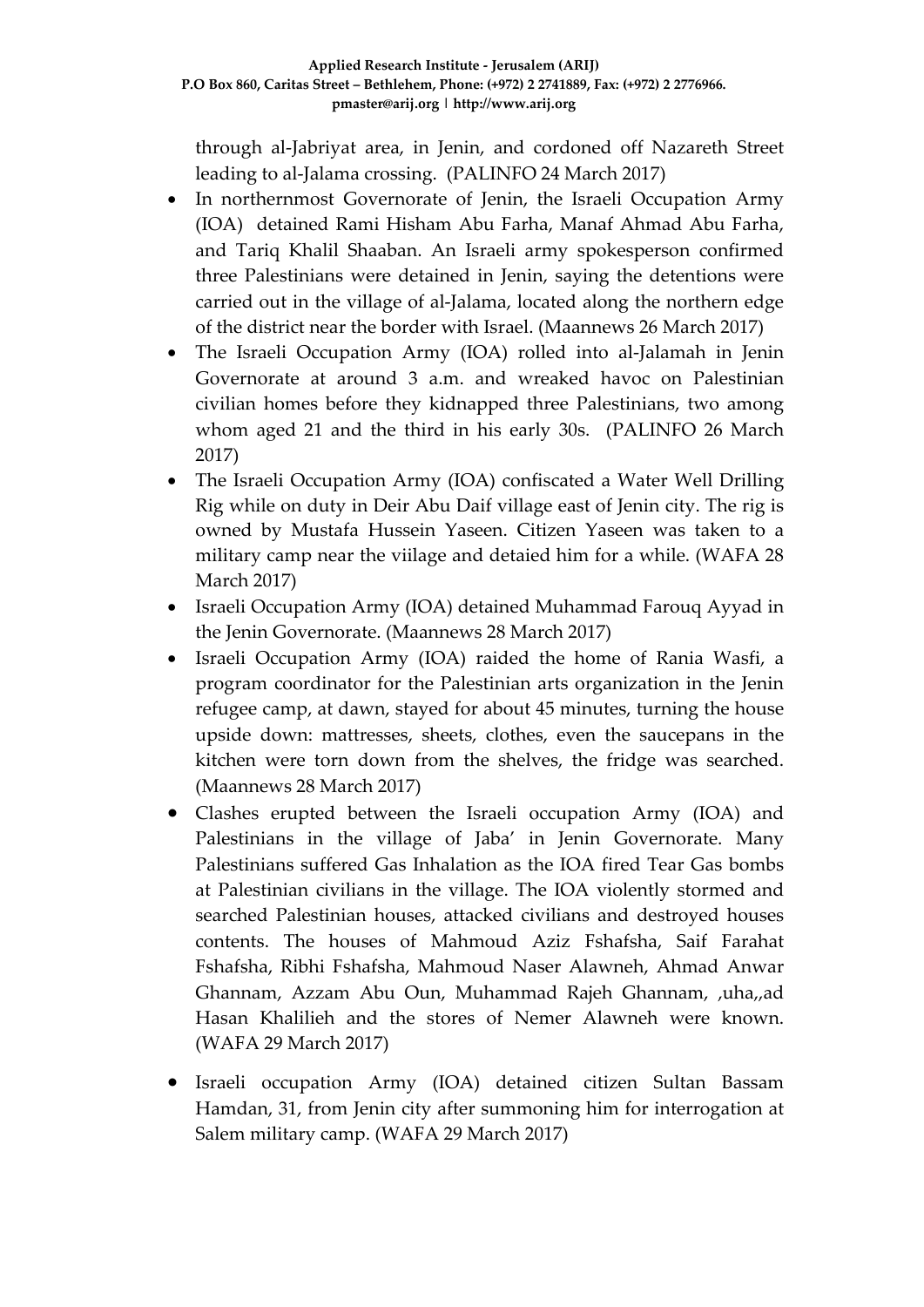- Clashes burst out after The Israeli Occupation Army (IOA) stormed the northern West Bank city of Jenin and raked through residential alleys. A number of Palestinian civilians choked on teargas canisters, some among whom while indoors. The IOA showered the area with randomly-shot spates of bullet fire. (PALINFO 30 March 2017)
- The Israeli Occupation Army (IOA) broke into the home of ex-prisoner Sheikh Ezzedine Amarna in Yabad and seized his three laptops, before they attacked the inhabitants. (PALINFO 30 March 2017)
- Violent clashes broke out between young men and The Israeli occupation Army (IOA) in Jaba village in Jenin Governorate after the latter broke into and ransacked homes in different neighborhoods. The Israeli Occupation Army (IOA) stormed and searched commercial stores belonging to Mahmoud Ghannam from the town. (PALINFO 30 March 2017)
- Israeli Occupation Army (IOA) broke into the home of the Palestinian ex-detainee Sheikh Adnan Hamarsheh in Yabad village southwest of Jenin city in the northern West Bank. Hamaresheh was questioned by IOA soldiers before leaving the village. (PALINFO 31 March 2017)

## **Jerusalem**

- Palestinian child Abdullah Haroun al-Anati from the Shufat refugee camp in occupied East Jerusalem was shot by Israeli forces with a rubber-coated steel bullet in the chest during a violent raid in the camp two days ago, and has since remained chained to his hospital bed at Israel's Hadassah Medical Center in Jerusalem despite being in the intensive care unit. The 14-year-old son was being held in Israeli custody while receiving medical treatment, as the Israeli Occupation Army (IOA) accused the boy of throwing stones at Israeli military vehicles during the raid. (Maannews 1 March 2017)
- Dozens of Israeli settlers stormed al-Aqsa Mosque in occupied Jerusalem escorted by Israeli policemen. 98 Israeli settlers broke into the plazas of the holy al-Aqsa Mosque via the Magharibeh Gate, as part of the morning break-in shift, from 7 a.m. to 10:30 a.m. Three Israeli Intelligence officers and students of Jewish religious schools were among the Israelis who stormed the site. (PALINFO 1 March 2017)
- The Israeli Occupation Army (IOA) demolished a building in the occupied East Jerusalem neighborhood of Issawiya without giving prior warning, leaving 30 Palestinians homeless, under the pretext that the building lacked the nearly impossible to obtain construction permits required by Israeli authorities. It was the third time the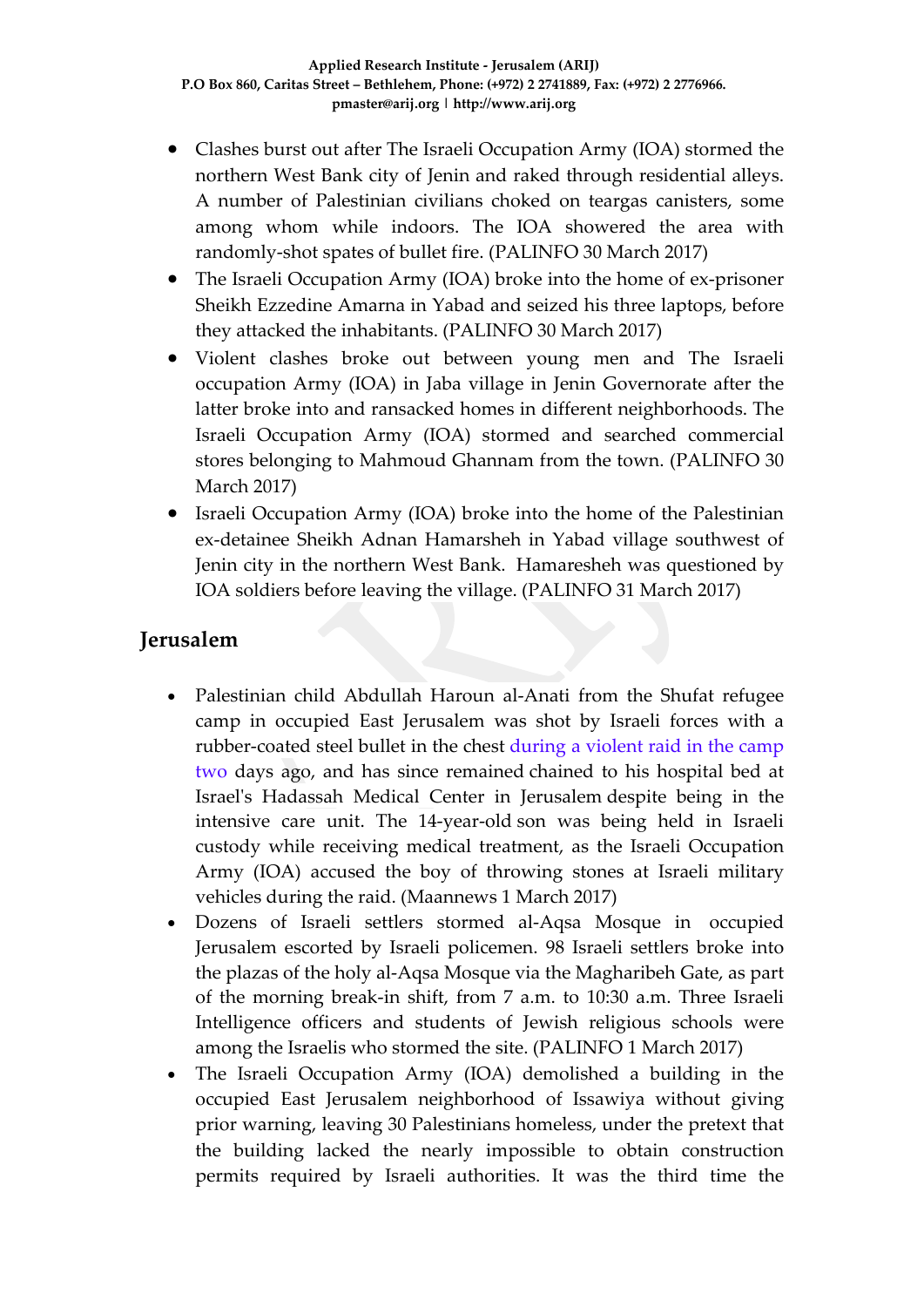building -- a two-level apartment comprised of four units -- was destroyed over the course of a 15-year administrative battle to legalize the structure. Dozens of Israeli special forces, bulldozers, and crews from Israel's Jerusalem municipality raided Issawiya at around 4:30 a.m. and surrounded the building, owned by Khalid Nimr Mahmoud. residents of the building were forced outside before they had time to evacuate their belongings. (Maannews 1 March 2017)

- 11 Palestinians sustained wounds in clashes that flared up in Abu Dis town, in eastern Occupied Jerusalem. Six protesters were treated for bullet injuries sustained in clashes with the Israeli forces in Abu Dis. Five Palestinians reportedly choked on teargas in the clashes. The Israeli soldiers showered Abu Dis town and the environs of the Quds University with teargas grenades and rubber bullets. (PALINFO 2 March 2017)
- In occupied East Jerusalem, violent skirmishes broke out between Israeli policemen and young men in Kafr Aqab town, with no reported arrests. (PALINFO 2 March 2017)
- The Israeli occupation Army (IOA) stormed Hizma town, east of occupied East Jerusalem, and kidnapped a young man from his home. (PALINFO 2 March 2017)
- The Israeli Occupation Army (IOA) arrested a Palestinian near Salah Ad Din Street in Jerusalem city and took him to a nearby detention center. (PALINFO 2 March 2017)
- Around 50 Israeli settlers and 50 members of the Israeli Intelligence Police raided Al Aqsa Mosque via Al Magharbah gate (Al Mughrabi Gate) and carried out provocative tours. (PALINFO 2 March 2017)
- The Israeli Occupation Army (IOA) quelled a solidarity march with Palestinian hunger striking detainees in Qalandiya refugee camp in Occupied Jerusalem. Dozens of Palestinians participated in the peaceful march in solidarity with both hunger striking captives: Jamal Abu Al-Lail and Mohammad Al-Qiq. The IOA showered participants with tear gas and stun grenades while they were approaching Qalandiya's barrier. The forces closed the military checkpoint and blocked traffic because of the solidarity march amid intensive deployment of Israeli military forces. Clashes erupted between Israeli troops and activists who took part in the march. (PALINFO 3 March 2017)
- For the past two days, a Palestinian family in the neighborhood of Sur Bahir in the Jerusalem Governorate of the occupied West Bank has been anticipating the worst after the Israeli central court rejected their appeal against a demolition order on their home on the  $2<sup>nd</sup>$  of March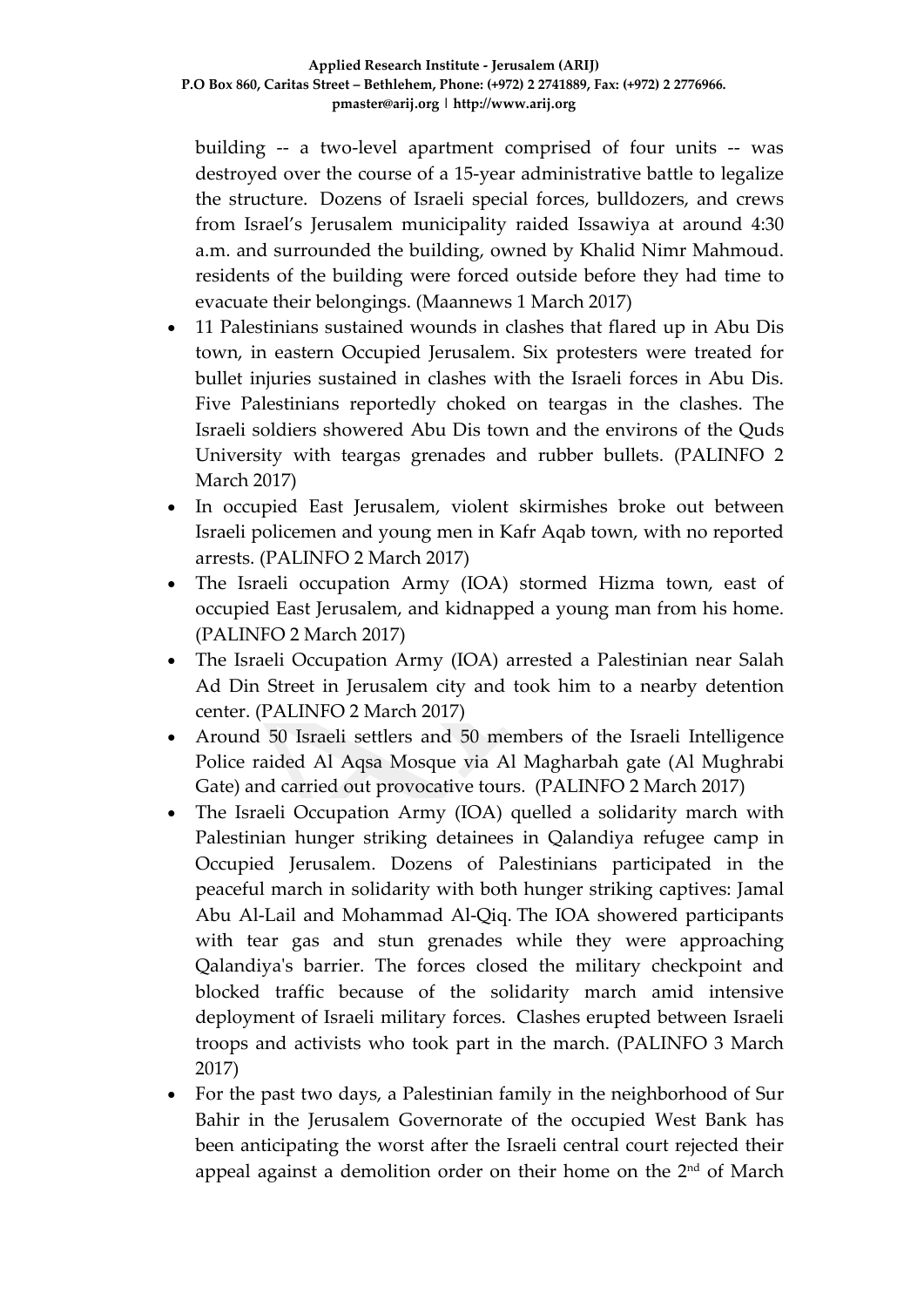2017. Ashraf Fawaqa, owner of the house, attempted to obtain an Israeli building license for six years following the construction of his home. He had to pay more than 200,000 shekels (\$54,102) for various costs associated with postponing and extending Israeli demolition orders during this time. The Israeli municipality had decided to carry out the demolition at the start of last month without allowing any more postponements. However, after appealing to the Israeli central court, he was able to extend the demolition until March 2, while paying a postponement fee of 30,000 shekels (\$8,115), in addition to court fees. The court, however, rejected the appeal and approved the municipality's decision to demolish the house. (Maannews 4 March 2017)

- The Israeli occupation authorities (IOA) started last week to build a road for settlers near Gilo settlement in Jerusalem as well as factories in Qalandiya, north of the holy city. According to Yerushaliem newspaper, a new road is being built nowadays to connect Ein Yael area with the mountainous area of Gilo settlement. The newspaper said that the construction of the road started after the Israeli housing ministry approved a plan to develop infrastructure in the area. For its part, Kol Ha'ir newspaper said that Israeli minister of Jerusalem affairs Ze'ev Elkin and chief of the Jerusalem municipality Nir Barkat launched a few days ago the industrial zone project (Atarot-C) in Qalandiya. The newspaper said that 12 factories would be built as part of this project on nearly 100 dunums of land. (PLAINFO 4 March 2017)
- After completing a 12-year sentence in Israeli prison, 34-year-old Moussa Darwish was immediately re-detained by the Israeli Occupation Army (IOA) upon being released. The Israeli intelligence officers were waiting for Darwish outside of Ktziot prison to re-detain him as they prevented his family -- who had traveled to the southern Israeli prison to greet the freed man -- to go near him. Darwish, who is a resident of the occupied East Jerusalem neighborhood of Issawiya, spent 12 years in jail. (Maannews 5 March 2017)
- Israeli settlers raided Al Aqsa Mosque and carried out Talmudic rituals in Bab Ar Rahma area. Settlers also toured in the courtyard of Al Aqsa Mosque and carried out provocative actions. (WAFA 5 March 2017)
- The Israeli Civil Administration has replaced the recently issued 42 stop work orders by demolition orders in [Khan al-Ahmar Bedouin](http://www.jpost.com/Arab-Israeli-Conflict/IDF-orders-demolition-of-Palestinian-Beduin-village-483369)  [village,](http://www.jpost.com/Arab-Israeli-Conflict/IDF-orders-demolition-of-Palestinian-Beduin-village-483369) located in Israeli-controlled Area C in the West Bank. A large part of the Bedouin village is threatened with demolition after the distribution of 42 demolition orders. Last week, the villagers filed an urgent petition against the demolition process, requesting an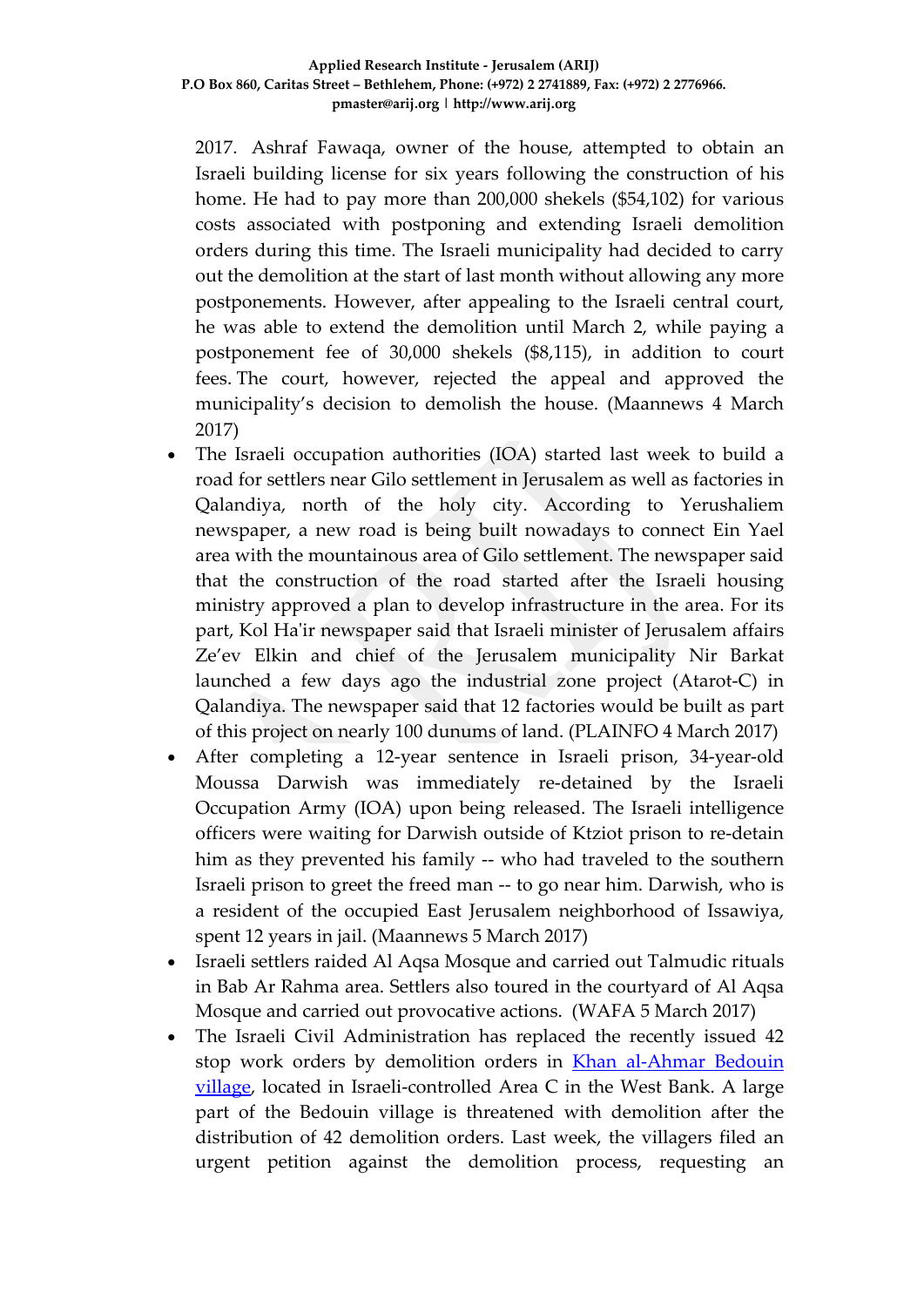injunction on those demolition orders from the High Court. (PALINFO 6 March 2017)

- The Israeli Occupation Army (IOA) arrested Khaldoun Taha Dari and Islam Al Qurom FROM Al Isawiya town in occupied East Jerusalem. (WAFA 6 March 2017)
- The Israeli Occupation Army (IOA) arrested Musa Muhammad Odeh and Dia' Odeh from Silwan city south of Al Aqsa Mosque. The IOA also summoned Mussallam Odeh, Muhhammad Al Qaq and Ahmad Froukh for interrogation at the Israeli Intelligence Police office in Jerusalem city. (WAFA 6 March 2017)
- Palestinian child, shot by Israeli forces with a rubber-coated steel bullet in his left eye during a violent raid into Shufat camp in occupied Jerusalem, has been kept chained to an iron bed at Israel's Hadassah Medical Center. (PALINFO 6 March 2017)
- The Israeli Occupation Army (IOA) raided the occupied East Jerusalem neighborhood of Silwan, searched several houses in Silwan and detained two Palestinians, identified as 20 year-old Moussa Muhammad Odeh and Diya Odeh. Three Palestinian minors, all aged 17, were also ordered to appear for interrogation with Israeli intelligence. The three were identified as Muslim Moussa Odeh, Muhammad Issa al-Qaq, and Ahmad Muhammad Froukh. (Maannews 7 March 2017)
- The Israeli police also extended the detention of Khalid al-Zir, who was detained for "obstructing police work" after he filmed Israeli forces raiding houses in Silwan earlier Sunday evening. (Maannews 7 March 2017)
- A predawn Israeli police raid to detain five Palestinians in the occupied East Jerusalem Town of Issawiya sparked clashes between the Police and Palestinian youth where the police violently assaulted the five Palestinians before apprehending them. Three other Palestinians were also detained in the East Jerusalem raids. Israeli soldiers raided Issawiya several times on Sunday and were heavily deployed at all entrances to the neighborhood. The IOA fired sound bombs and rubber-coated steel bullets in the neighborhood and removed posters hung in the area celebrating the release of local Palestinians from Israeli prison. The five detainees were identified as 52-year-old Ahmad Moussa Darwish, 42-year-old Ibrahim Moussa Darwish, 29-year-old Mansour Hassan Darwish, 25-year-old Muhammad Nihad Darwish, and 23-year-old Saeb Kayid Dirbas. (Maannews 7 March 2017)
- 23 Israeli settlers, escorted by police troops, stormed the plazas of al-Aqsa Mosque via the Maghareba Gate as part of the morning break-in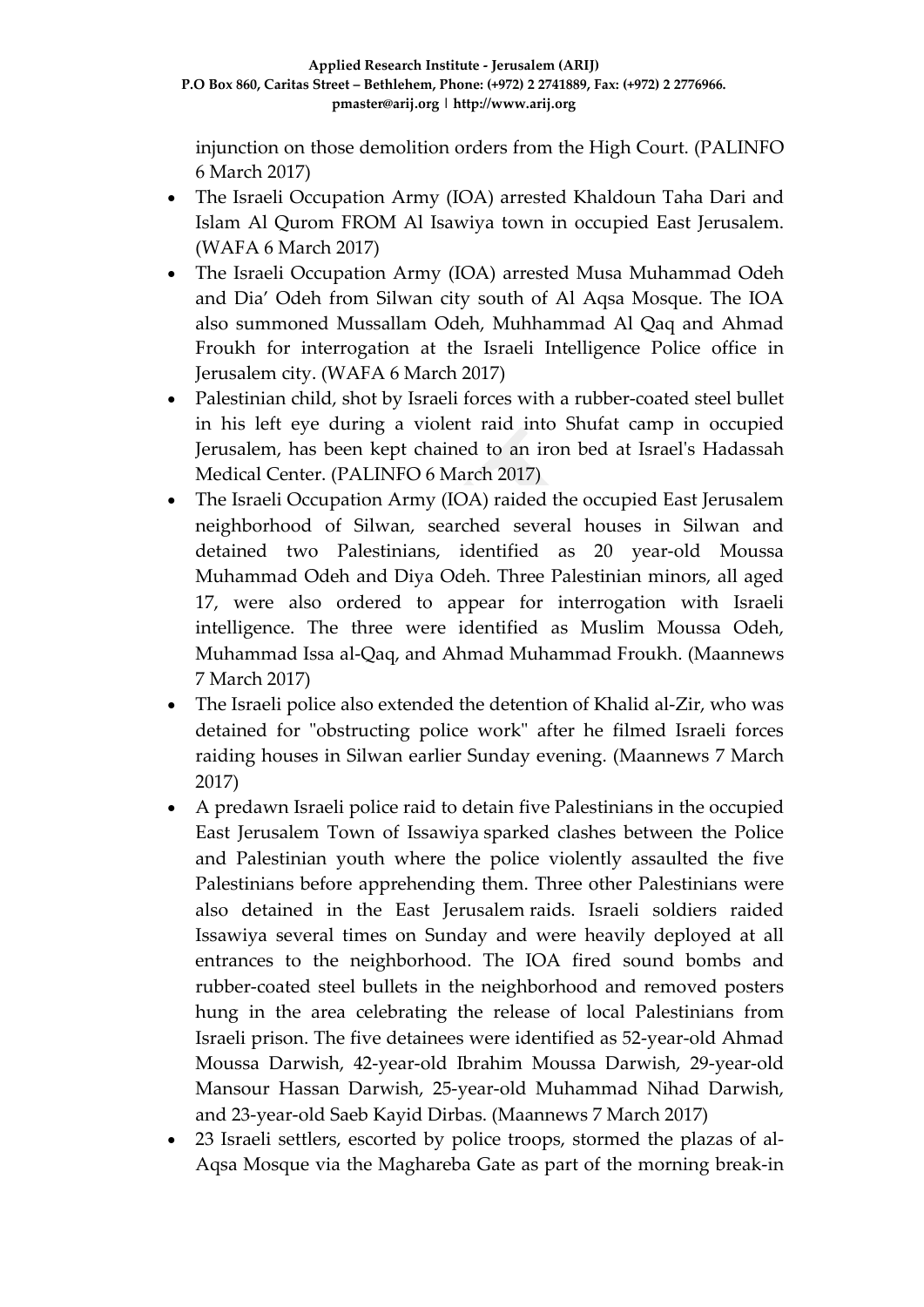shift. The Israeli settlers performed sacrilegious rituals at the holy site, stirring furor among the Muslim worshipers and sit-inners. (PALINFO 8 March 2017)

- The Israeli occupation Army (IOA) arrested Nour Areikat from his home in Abu Dis town, in east Occupied Jerusalem. (PALINFO 8 March 2017)
- The Israeli police prevented al-Aqsa Mosque personnel from repairing the gate of the Qibli place of worship and arrested two staff members. The Israeli police arrested al-Aqsa staff members Issa al-Dabagh and engineer Basam al-Halaq as they headed to the Qibli Mosque to repair its entrance gate. (PALINFO 8 March 2017)
- The Israeli Occupation Army (IOA) broke into al-Rahma Cemetery, adjacent to al-Aqsa Mosque, and prevented Palestinian mourners from digging a grave to bury their dead relative. (PALINFO 8 March 2017)
- The Israeli occupation authorities (IOA) prevented holding an event for the International Women's Day in occupied Jerusalem. The IOA abruptly prevented organizing the women's event based on a decision issued by the Israeli Minister of Public security. (PALINFO 8 March 2017)
- An Israeli plan to establish a Judaization park near holy al-Aqsa Mosque, in occupied Jerusalem. The park stretches from al-Sultan Pool to Ayoub Well, southwest of Jerusalem's Old City, near al-Aqsa Mosque, and covers an overall area of 37 dunums. The plan for the 800 meter-long park dates back to 2006. The Israeli Nature Authority has increasingly held sway over Palestinian land in the area, paving the way for the project. Construction works to establish the park in Wadi al-Rabab had already started. (PALINFO 9 March 2017)
- The Israeli Occupation Army (IOA) arrested the sister of Martyr Ali Ash Shoukhi, Su'ad Atef Ash Shoukhi, from Silwan city south of Jerusalem. The arrestee was transferred to unknown place. (SAFA 10 March 2017)
- Israeli occupation Army (IOA) stormed the home of martyr Fadi Qanbar in Mount Scopus town east of Occupied Jerusalem and took its measurements in preparation for its demolition or closure. The IOA took measurements of the streets surrounding the home as well in order to be able to enter Israeli heavy vehicles and bulldozers either for razing or closing the house with concrete. (PALINFO 10 March 2017)
- A Palestinian family was forced to demolish part of its house (a storage room) in Wadi Hilwah neighborhood in Silwan city south of Jerusalem. The room is owned by citien Arafat Qara'ien. (SAFA 10 March 2017)
- The Israeli Occupation Army (IOA) arrested the Palestinian novelist [Khalida Ghusha f](http://www.maannews.com/Content.aspx?id=775895)rom her house in occupied Jerusalem. Khalida was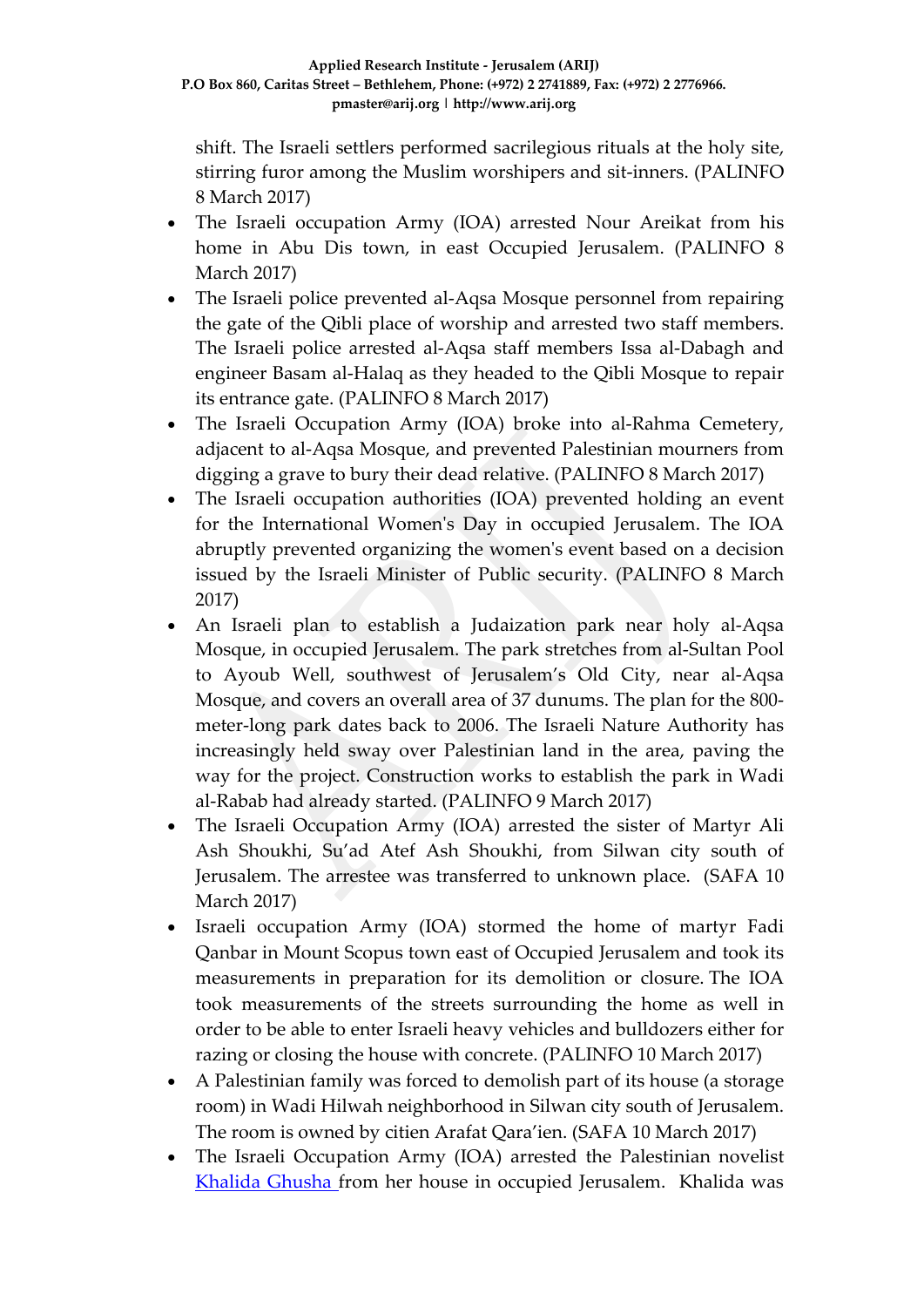detained for issuing a novel attacking collaborators with the Israeli occupation. (PLAINFO 11 March 2017)

- In the central Jerusalem Governorate, two young men were detained in the village of Biddu, identified as Muhtadi Khalid Ayyash and Salih Mansour. (Maannews 12 March 2017)
- Three Palestinians including a minor were injured evening due to two separate attacks by Jewish settlers in Occupied Jerusalem. A group of Jewish settlers from Ma'aleh Michmash settlement northeast of Occupied Jerusalem assaulted two Palestinian men: Ahmad al-Shawahin from Yatta town in al-Khalil and Jamil al-Khatib from Hazma town in Occupied Jerusalem. The fanatic settlers smashed the Palestinians' car before beating them brutally and leaving them with bruises. The attacking settlers also robbed their money. (PALINFO 12 March 2017)
- Three Israeli settlers assaulted the 15-year-old Palestinian boy Malek Siyam in the French Hill in Occupied Jerusalem. (PALINFO 12 March 2017)
- The Israeli Occupation Army (IOA) shot and killed a 25-year-old Palestinian near the Lion's Gate entrance to Al-Aqsa Mosque in occupied East Jerusalem's Old City. The killed Palestinian was identified as Ibrahim Mahmoud Matar, a resident of the East Jerusalem town of Jabal al-Mukabbir, located south of the Old City. (Maannews 13 March 2017)
- The Israeli Occupation Army (IOA) prevented the guard of Al Aqsa Mosque, Arafat Najeib, from entering the Mosque. (WAFA 13 March 2017)
- Israeli settlers renewed their incursion to Al Aqsa Mosque via Bab Al Magharba, (Al Mughrabi Gate, under the cover of Israeli Police. Settlers toured in the alleys of Al Aqsa Mosque and chanted slogans. (WAFA 13 March 2017)
- The Israeli police closed a land mapping office in East Jerusalem, which they say is run on the behalf of Palestinian security forces to keep track of land sales made by Palestinians to Jews in Jerusalem. According to the police, the office in Jerusalem's Beit Hanina neighborhood, which ostensibly dealt with land mapping, was being funded by the Palestinian Authority while operating in under the guise of a geographic consulting firm. The mapping office is run by Dr. Khalil Tukfaji, a geographer who researches Israeli settlements. Tukfaji has taken part in the negotiations between Israel and the Palestinians over the years, and is well-known to the Israeli peace negotiating teams. [\(Haaretz](http://www.haaretz.com/israel-news/1.777285) 14 March 2017)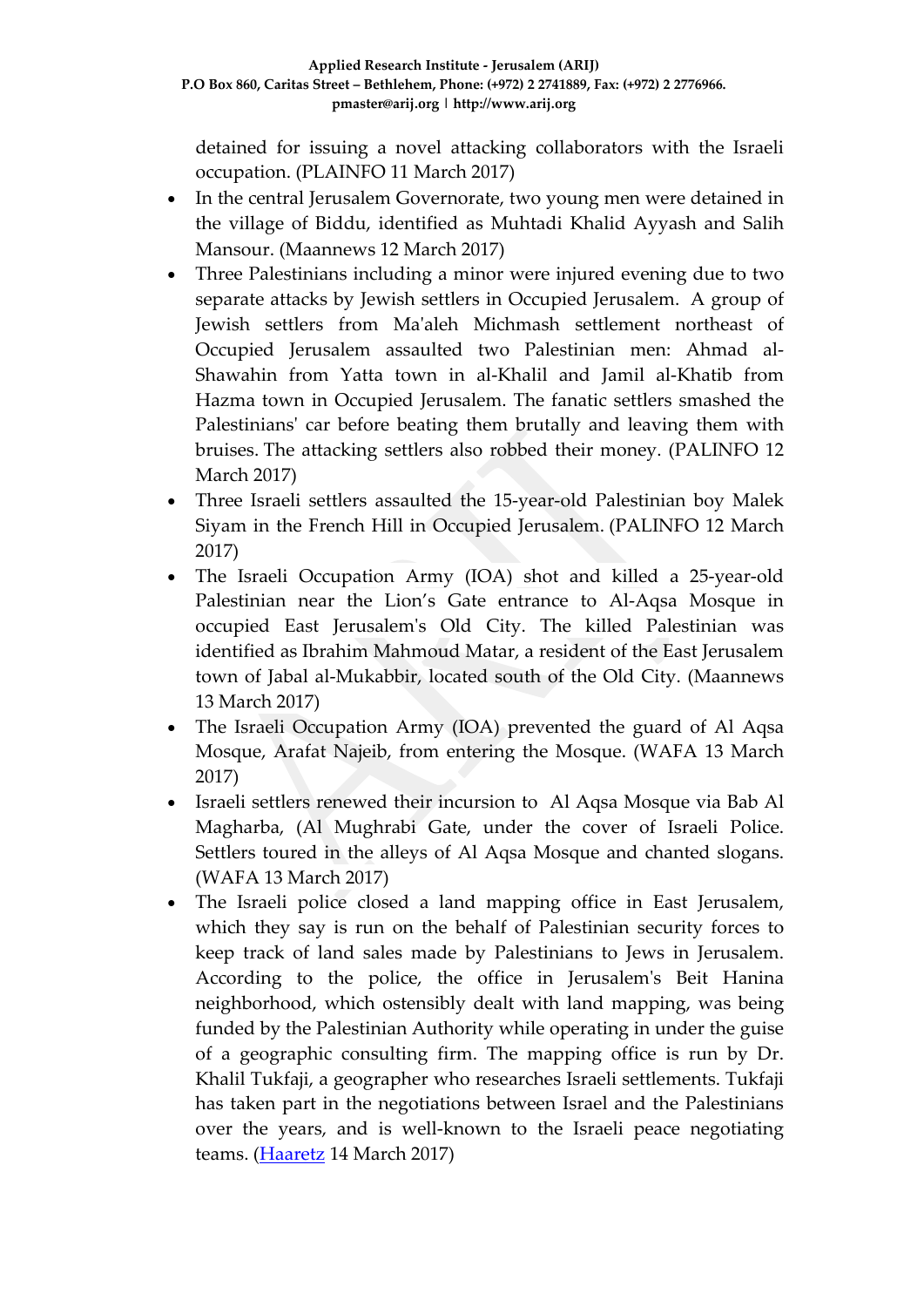- Israeli Occupation Authorities demolished a 2-level building under construction in the occupied East Jerusalem town of Al Issawiya, in Al Dahra area. A large number of Israeli security army stormed Al Issawiya to protect bulldozers and a Jerusalem municipality crew carrying out the demolition. The bulldozers then tore down a twostory, 250-square-meter building under construction owned by Majdi Mustafa. Mustafa's family had only recently started to build the structure, and had not yet obtained a construction permit from the Jerusalem municipality for it. (Maannews 14 March 2017)
- The Israeli Occupation Army (IOA) detained the 19-year-old Abdullah Mashhour Said and 18-year-old Ahmad Afif Askar from the village of Hizma in the central occupied West Bank Governorate of Jerusalem. (Maannews 17 March 2017)
- In occupied East Jerusalem, the Israeli Occupation Army (IOA) detained 14-year-old Muhammad Nadir Abu Farha from his home in the Old City. (Maannews 17 March 2017)
- The Israeli Occupation Army (IOA) stormed occupied East Jerusalem's Jabal al-Mukabbir town and broke into the home of Martyr Fadi al-Qunbar. Cement mixing trucks arrived to the area and waited outside of the house, but left after sometime because they appeared to have trouble accessing the home from the street. (Maannews 15 March 2017)
- The Israeli Occupation Police detained six young men and one minor from Jabal al-Mukabbir town in occupied East Jerusalem in predawn raids. They were identified as Wajdi Khalil Shqeirat, 33, Mithqal Khalid Shqeirat, 21, Ahmad Amin Mashahra, 31, Hussein Bassam Shqeirat, 29, Muhammad Issam Shqeirat, 19, Bashar Bassam Shqeirat, 17, and Rias Ibrahim Shqeirat, 29. (SILWANIC, Maannews 15 March 2017)
- The Israeli Occupation Police arrested Mohammad Ra'fat Dari, Ahmad Abu Rmeileh and Ismaeel Mheisen in the town of Al Esawyeh in occupied East Jerusalem. (SILWANIC 15 March 2017)
- The Israeli Occupation Police arrested 20-year old Omar Firas Al-A'war from Silwan town in occupied East Jerusalem. (SILWANIC 15 March 2017)
- The Israeli court in Jerusalem sentenced Akram Mustafa for 24 months of actual imprisonment, a suspended probation of 12 months for 3 years and a 3-thousand NIS fine.
- In Al Issawiya town in occupied East Jerusalem, the Israeli Occupation Police detained Muhammad Raafat Dari, Ahmad Abu Rmeila, and Ismail Muheisin. (Maannews 15 March 2017)
- In Silwan town, the Israeli Occupation Police detained the 20-year-old Omar Firas al-Awar. (Maannews 15 March 2017)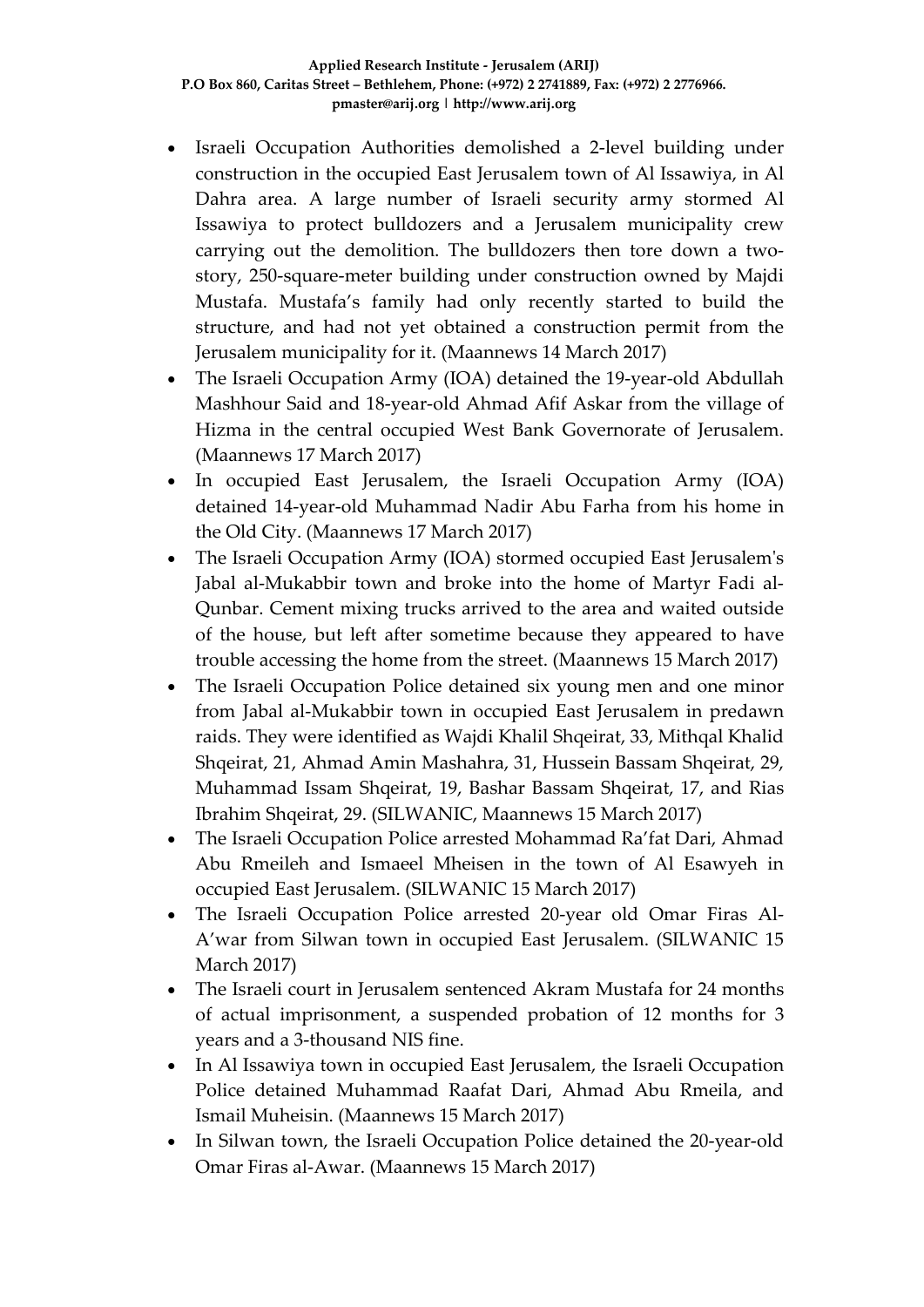- In the central occupied West Bank Governorate of Jerusalem, the Israeli occupation army detained three Palestinians in the town of Anata and one in al-Eizariya. (Maannews 15 March 2017)
- The Israeli police arrested journalist Samah Dwaik from her house in Ras al-Amud neighborhood in Silwan town, south of al-Aqsa Mosque. Dwaik was taken to an interrogation center in occupied Jerusalem. Dwaik was previously arrested by the Israeli police on charges of "incitement" on social media. (PALINFO 15 March 2017)
- The Israeli Occupation Army (IOA) arrested citizen Sobhi Mahmoud Mas'oud from Al Fanduqimyia village while on his way to cross a sudden checkpoint that was erected by the IOA near the evacuated Homesh settlement site, southwest of Jenin city. (WAFA 15 March 2017)
- The Israeli occupation Army (IOA) arrested the Jerusalemite journalist Samah Dweik after raiding her house in Ras Al-Amoud, Silwan. She was taken to Al-Qishleh police station in the Old City of Jerusalem. (SILWANIC 15 March 2017)
- The Israeli court in Jerusalem extended the arrest of Mohammad Ja'bari until 29/5/2017, Yehya Al-Kamel until 2/4/2017, Musleh Shihadeh until 19/3/2017, Mahmoud Salah until 16/3/2017, Mahmoud Naser until 27/3/2017, Mohammad Jodeh until 18/6/2017, Mohammad Abed and Ahmad Salaymeh and Mohammad Abu Asab until 2/4/2017. (SILWANIC 15 March 2017)
- The Israeli court in Jerusalem extended the arrest of Omar Rweidat, Mohammad Shkeirat, Hussein Shkeirat, Mithqal Shkeirat, Khader Shkeirat and Eyad Shkeirat until 19/3/2017; Ahmad Mashahra, Wajdi Shkeirat, Ri'as Shkeirat and Bashar Shkeirat until 17/3/2017; Mansour Naser and Ahmad Abu Rmeileh until 21/3/2017, Suhaib Afaneh until 5/4/2017 and Mohammad Batroukh (Jerusalemite journalist) until 19/3/2017. (SILWANIC 15 March 2017)
- The Israeli court in Jerusalem issued sentences against the following: (1) Abdelqader Dari (minor: a 140-hour course, a 4-thousand NIS fine and a suspended probation of 4 months for three years. (2) Majd Mustafa (minor): Six months and one day in prison, a 3400-NIS fine and a suspended probation of 4 months for three years. (3) Mo'men Dibs (minor): Actual imprisonment for 100 days, a 3600-NIS fine and a suspended probation of 3 months for three years. (4) Yehya Abu Khdeir: Actual imprisonment for 27 months, a 5-thousand NIS fine and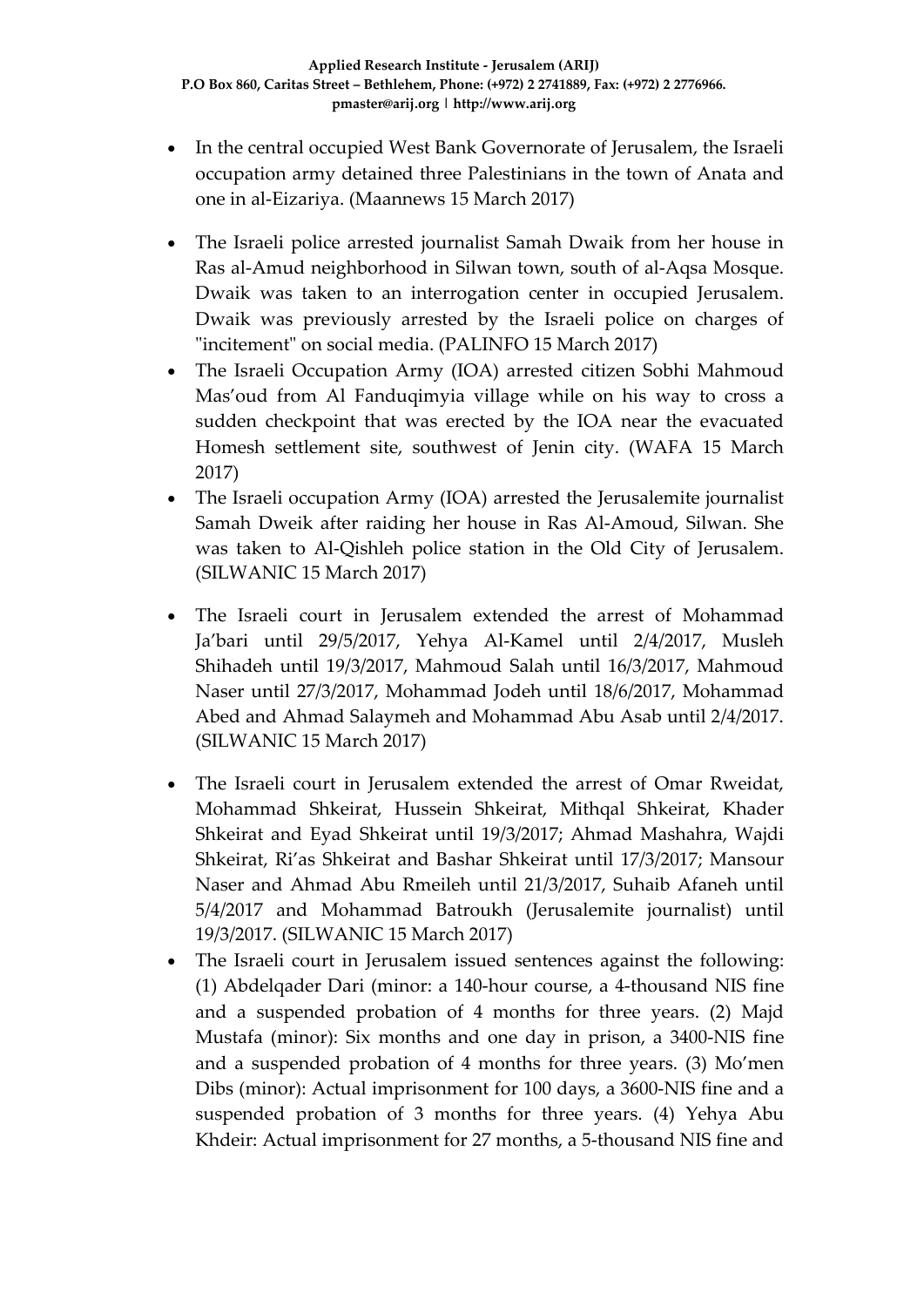a suspended probation of 6 months for three years. (SILWANIC 15 March 2017)

- 42 Israeli settlers raided Al Aqsa Mosque via Al Magharabah Gate under the cover of Israeli security Police. (WAFA 15 March 2017)
- The Israeli occupation bulldozers demolished a Palestinian home in the Silwan town of occupied East Jerusalem without giving prior notice, under the pretext that it was built without Israeli-issued construction permits. The excavators under heavy military and police protection stormed the Ein al-Luzah area of Silwan and demolished a two-room home built of bricks and roofed with tin sheets, owned by Muhammad Abu Salih. The Israeli bulldozers carried out the demolition raid without giving prior notice. One of the rooms was built 18 years ago, and the other was added five years ago. (Maannews 15 March 2017)
- In occupied East Jerusalem, Ahmad Abd al-Haidari was detained from the neighborhood of Issawiya. (Maannews 16 March 2017)
- The Israeli Occupation Army (IOA) detained Arafat Abu al-Hamam from Silwan town in occupied East Jerusalem. (Maannews 16 March 2017)
- The Israeli occupation Army (IOA) arrested Arafat Abu Al-Hammam (42) and Mohammad Ali Abu Tayeh (22) after raiding their homes in Silwan town in occupied East Jerusalem. (SILWANIC 16 March 2017)
- The Israeli occupation Army (IOA) arrested Ahmad Dari from the town of Al Esawyeh in occupied East Jerusalem. (SILWANIC 16 March 2017)
- A horde of 35 Israeli settlers, escorted by MK Moshe Feiglin stormed the holy al-Aqsa Mosque, in Occupied Jerusalem, via the Maghareba Gate as part of the daily morning break-in shift carried out starting at 7 a.m. Israeli cops locked the Maghareba Gate shortly after the break in and cordoned off the plazas of the site. Meanwhile, the Israeli occupation Army (IOA) have been banning a group of Muslim women from entering al-Aqsa to perform their prayers. (PALINFO 16 March 2017)
- The Israeli occupation authorities (IOA) organized the Jerusalem International Marathon for the 7th consecutive year in the street of Jerusalem supported by the occupation municipality, Ministry of Tourism and Ministry of Sports. The IOA organized this year's Marathon under the name "50 years to the liberation of Jerusalem from invaders"; this year is the 50th anniversary of occupying the rest of the city of Jerusalem in 1967. The Marathon aims at showing the city of Jerusalem as an Israeli unified city with its two parts (East and West Jerusalem). (WAFA 17 March 2017)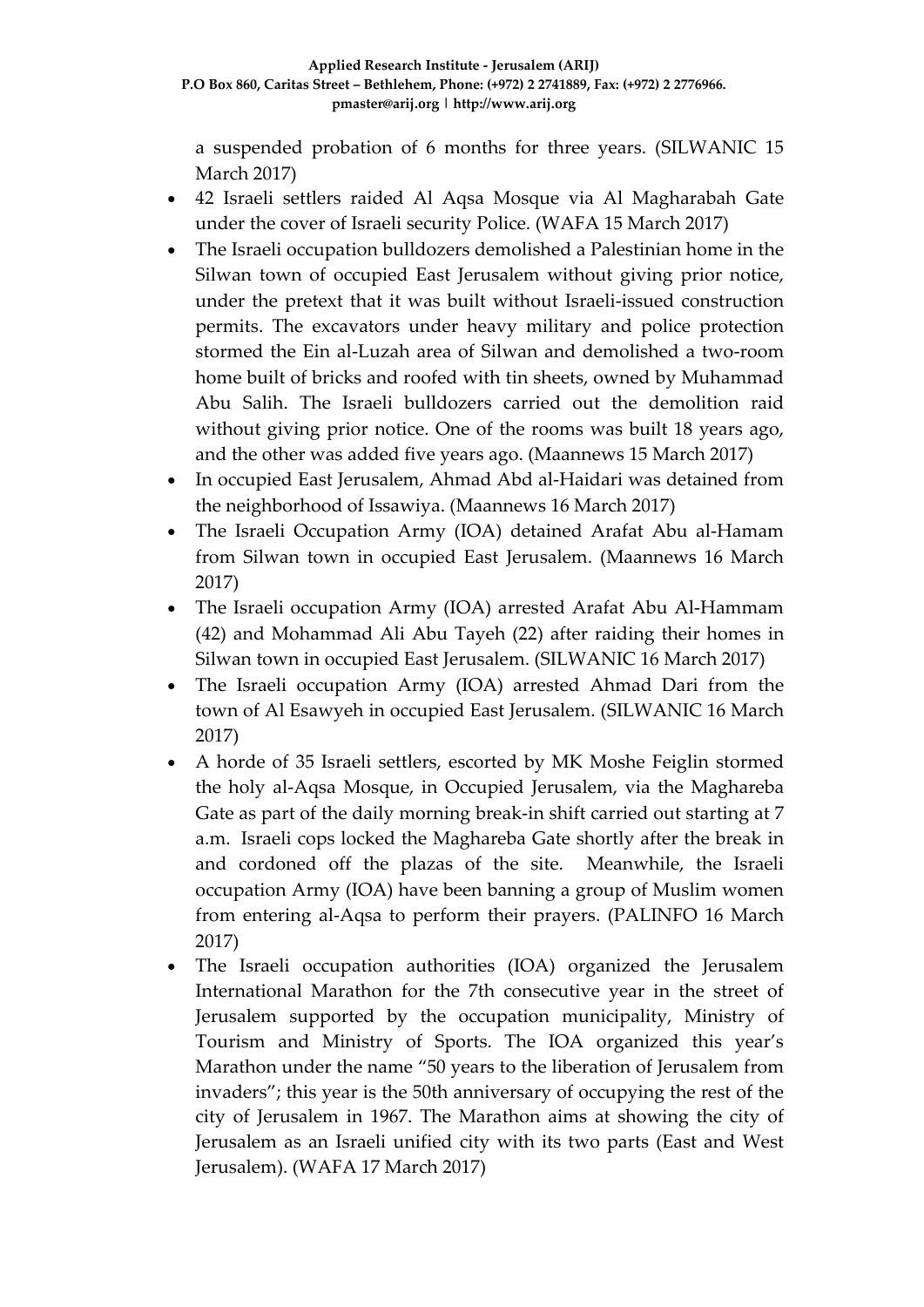- A Palestinian taxi driver from Jerusalem sustained fractures and bruises after being assaulted by two Israeli settlers while working in West Jerusalem. The Taxi driver was identified as Fadi Abed, 41. (Maannews 17 March 2017)
- The Israeli Occupation Army (IOA) arrested a Palestinian child from his house in Wadi Hilwah neighborhood in Silwan town south of Jerusalem city. The arrestee was identified as Muhammad Awni Siyam. (WAFA 19 March 2017)
- 131 Israeli settlers and students stormed Al Aqsa Mosque via Bab Al Magharba (Al Mughrabi Gate) under the cover of Israeli security Police and performed Talmudic Rituals. (WAFA 19 March 2017)
- Israeli Occupation authorities prosecuted two Palestinians for alleged "Facebook incitement," amid an ongoing crackdown by Israel on Palestinian freedom of expression and social media activity. Israeli authorities issued a list of charges against Jerusalemite journalist Muhammad Batroukh, which included alleged incitement on Facebook, and extended his detention until Tuesday. Batroukh was detained on March 7, 2017. (Maannews 20 March 2017)
- The Israeli occupation Army (IOA) kidnapped a Palestinian young man at a makeshift checkpoint near Anata town, northeast of Occupied Jerusalem, with no known reason. Israeli soldiers rounded up 19-yearold Sultan al-Naqib, from Askar refugee camp in Nablus, as he was traveling on a car near Anata. (PALINFO 20 March 2017)
- In occupied east Jerusalem, Israeli police kidnapped at dawn three Palestinians from their homes in Al Issawiya town. They were identified as Hatem Zumorod, Mohamed Naser, and Mohamed Muhaisen. (PALINFO 20 March 2017)
- Israeli settlers renewed their incursion to Al Aqsa Mosque via Bab Al Magharba (Al Mughrabi Gate) under the cover of Israeli security Police. The settlers carried out provocative tours in the courtyards of Al Aqsa Mosque. (Wafa 20 March 2017)
- The Israeli Municipality of Jerusalem forced a Palestinian from Al Isawiya town in occupied East Jerusalem to demolish his owned house under the pretext of unlicensing. The house is owned by Firas Salah Mahmoud and is 140 square meters area. (SAFA 20 March 2017)
- Israeli military Jeeps raided Qalandyia refugee camp north of Jerusalem city and fired tear gas bombs to disperse Palestinians who gathered to prevent the Israeli incursion to the area. The Israeli troops also distributed posters threatening Palestinian families in the camp to watch over their kids. No arrests or injuries were reported. (WAFA 21 March 2017)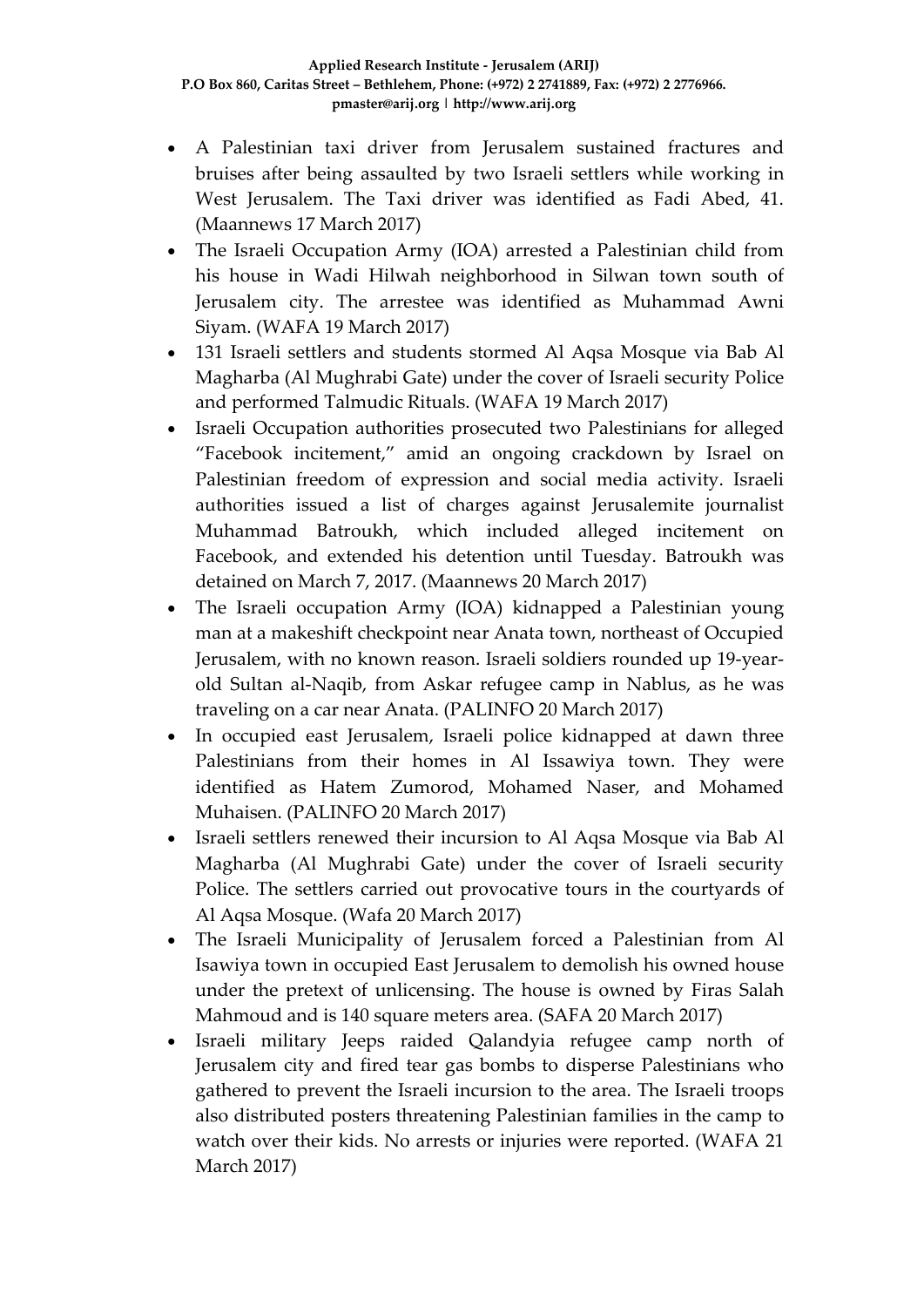- Around 60 Israeli settlers raided Al Aqsa Mosque via Al Magharba gate (Al Mughrabi gate) under the cover of Israeli security Police. (WAFA 21 March 2017)
- Tens of Palestinians suffered gas inhalation during clashes with the Israeli occupation Army (IOA) in Abu Dis town in Jerusalem Governorate. (SAFA 22 March 2017)
- The 15-year-old Bassam Shukri Qunbur was also kidnapped by the The Israeli occupation Army (IOA) detained from Jabal al-Mukabbir town in occupied East Jerusalem. (PALINFO 22 March 2017)
- The Israeli Occupation Army (IOA) arrested Majd Hani Abu Rmeila, 15, and his brother Jawad, 18, from Silwan city south of Jerusalem. (SAFA 22 March 2017)
- The Israeli Occupation Army (IOA) punitively sealed a Palestinian home in the occupied East Jerusalem town of Jabal al-Mukabbir by pouring concrete inside the house, displacing five Palestinians - including four children -- as a result. The house belonged to the family of Fadi al-Qunbar. Israeli special forces, police, and intelligence officers were heavily deployed in the neighborhood, having closed off the main streets and preventing vehicles and pedestrians from entering or leaving the area. (Maannews 22 March 2017)
- Any attempt to undertake construction in the area known as E1, which separates Jerusalem and the settlement of Ma'aleh Adumim in the West Bank, is like a red rag to the international community. Even these days, in the Trump era, when initiatives for annexing Ma'aleh Adumim keep appearing on the political agenda, the government seems to be very cautious with regard to expanding the settlement in the direction of Jerusalem in a way that would create territorial contiguity between the two. Nevertheless, in recent weeks there has been talk of several projects which could create a "mental" proximity between the two cities. Despite increasing voices in the coalition calling for legal annexation of Ma'aleh Adumim, Prime Minister Benjamin Netanyahu is dragging his feet out of concern for the international ramifications of such a move. Promotion of these new projects, however, could strengthen the ties between Jerusalem and the settlement and pass quietly under the diplomatic radar. For several weeks now, tractors have been working along Highway 1, which leads to Ma'aleh Adumim, just outside the city. They are busy constructing a new interchange which will provide easier access to Jerusalem for Ma'aleh Adumim residents. The non-profit Ir Amim organization says that this interchange is critical for future construction in E1, since it will serve as an alternative route for Palestinian traffic between the two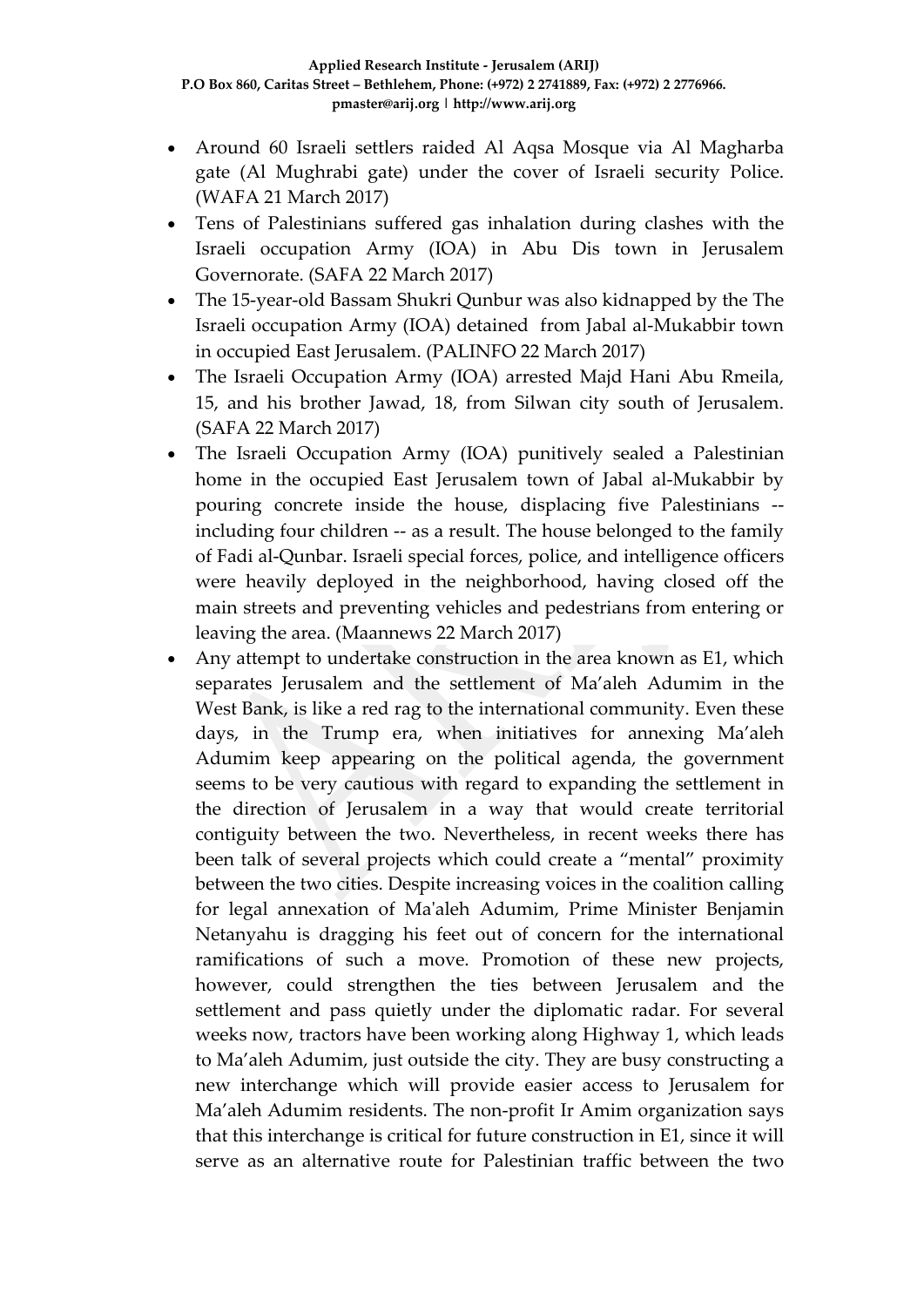#### **Applied Research Institute - Jerusalem (ARIJ) P.O Box 860, Caritas Street – Bethlehem, Phone: (+972) 2 2741889, Fax: (+972) 2 2776966. pmaster@arij.org | http://www.arij.org**

cities. The plan for this interchange was approved in 2013. The Jerusalem Municipality's finance committee also approved the construction of a new tunnel at the French Hill intersection, which will greatly alleviate traffic congestion in that area. Traveling from Jerusalem's northern neighborhoods and Ma'aleh Adumim into the city's core will thus become much easier. The city says that both projects are part of an overall plan to improve traffic infrastructure in the city's north. In recent weeks demolition orders were issued for a Bedouin village lying along the highway. The houses there were built without permits decades ago and Israel has been trying to evacuate it for some time, and now intends to finally do so. In addition, Jerusalem's Planning and Construction Committee has approved a plan for open areas within and around the city. The plan calls for designating the slopes of Mount Scopus that face Ma'aleh Adumim as a national park to be further developed. East Jerusalem residents and left-wing activists claim that this plan is designed to prevent any expansion of nearby Palestinian neighborhoods. "The right wing is trying to whitewash the E1 project by claiming that Ma'aleh Adumim lies within the national consensus," says Aviv Tatarsky, a researcher at Ir Amim. "Building there will convert Ma'aleh Adumim from an Israeli negotiating point which could be part of a land swap with the Palestinians into a death blow for the two-state solution," he says. "Investing billions in infrastructure there expresses a determination to foil such a solution. This involves the expulsion of thousands of Bedouin as well, while pretending to address the problems of nearby Arab neighborhoods. This is what makes continued Israeli rule over the Palestinians illegitimate," he adds. The city responded by saying that it was improving infrastructure to meet the needs of a growing city, and that these projects would improve traffic congestion in the northern parts of the city. Plans are also being prepared for Arab neighborhoods, said a municipality spokesman. [\(Haaretz](http://www.haaretz.com/israel-news/.premium-1.778761) 22 March 2017)

- The Israeli Occupation Army (IOA) detained 15-year-old Bassam Shukri al-Qunbar from Jabal al-Mukabbir when the IOA raided the town to seal a home with [cement,](http://www.maannews.com/Content.aspx?id=776051) as a punitive action taken against the family of Palestinian Martyr Fadi al-Qunbar. (Maannews 23 March 2017)
- An Israeli police officer physically assaulted and injured several Palestinians in the occupied East Jerusalem neighborhood of Wadi Al Jouz. A plainclothes police officer aggressively verbally confronting a Palestinian truck driver after the latter allegedly hit the officer's car. The officer the officer proceeds to headbutt, slap, punch, kick, and knee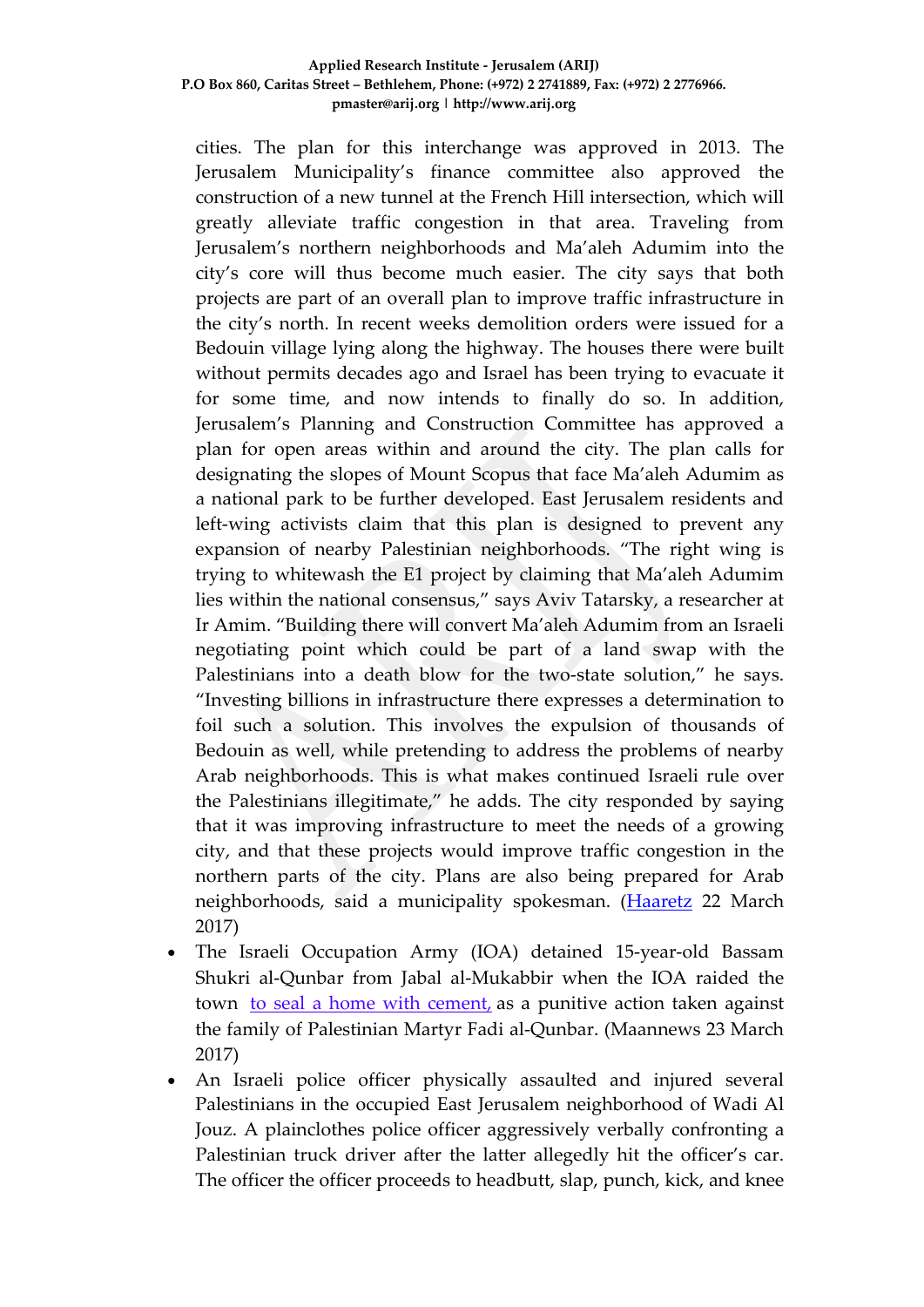the truck driver in the lower abdomen. Ahmad al-Tawil, a 26 year-old Jerusalemite who witnessed the scene, tried to intervene once the officer began assaulting the truck driver, only for the Israeli officer to hit him several times in the head and stomach, injuring al-Tawil in the eye. (Maannews 23 March 2017)

- The Israeli Occupation Army (IOA) heightened movement restrictions at the gates of Al-Aqsa Mosque compound in occupied East Jerusalem after a sit-in was organized at the site following Friday prayers which demanded the release of slain Palestinian bodies withheld by the Israeli state. The IOA raided Al-Aqsa Mosque compound, while soldiers deployed at the gates of the holy site banned Palestinians from entering the area after the Dhuhur (afternoon) prayer. The IOA also searched all Palestinian youth "in a provocative manner" as they exited the compound following prayers and the subsequent sitin. Additionally, the IOA stationed at the gate also detained an unspecified number of Palestinians and transported them to Israeli interrogation centers. (Maannews 24 March 2017)
- The Israeli Occupation Army (IOA) arrested two Palestinian Jerusalemites after raiding their homes in Jerusalem area. The arrestees were identified as Ameer Al Balbisi from As Suwana neighborhood and Abdel Raheem Barbar from Ras Al Amoud.
- The Israeli Occupation Army (IOA) arrested six Palestinians in Jerusalem following the Friday prayers at Al Aqsa Mosque. The arrestees were identified as Muhammad Al Shalabi, Issa Al Ja'bari, Alaa Ad Din An Natsheh, Hamza Malhes, Yazan Hisham Al Ja'bari and Siraj Ad Din Mureish. (SAFA 25 March 2017)
- The Israeli Municipality of Jerusalem forced, Yousif Bakhtan, a Palestinian from Al Ash Qaria Beit Hanina town north of Jerusalem city, to self-demolish the roof of his own house under the pretext of unlicensed building. (Safa 25 March 2017)
- The Israeli Occupation Army (IOA) set up a military checkpoint at Ras Jabal area in Jabal Al Mukkabir southeast of Jerusalem city, and started searching vehicles and Palestinians' ID cards. (SAFA 25 March 2017)
- The Israeli Occupation Army (IOA) raided the house of Abu Shosha family in Wadi Al Jooz neighborhood in Jerusalem city. (SAFA 25 March 2017)
- Dozens of Israeli settlers and members of the Israel Security Agency (Shin Bet) broke into al-Aqsa Mosque courtyards under the protection of the Israeli police. 53 settlers stormed the courtyard of al-Aqsa Mosque from Bab al-Magharbeh, which has been under full Israeli control since the occupation of Jerusalem in 1967, before the Israeli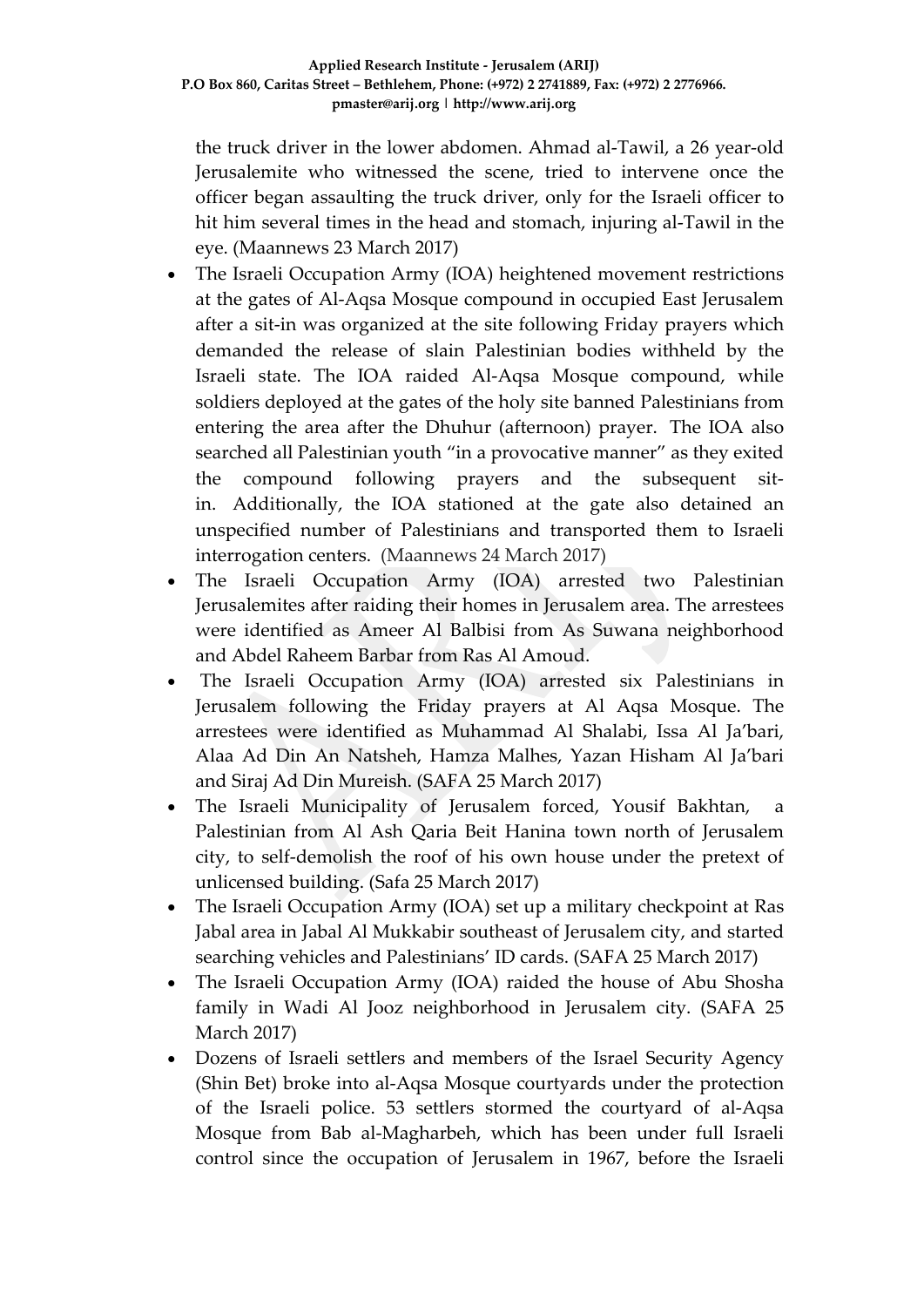police closed the gate at 11 am. The tours included some of the courtyards of al-Aqsa Mosque within a specific route ending with Bab al-Silsileh where the settlers performed Talmudic rites and prayers after exiting it. (PALINFO 26 March 2017)

- Dozens of Palestinian homes have become threatened with demolition as the Israeli municipal authority in Occupied Jerusalem is still embarking on building a link road passing through the Palestinian neighborhood of Jabal Mukaber. The road, to be named the American Street, would be 32 meters wide, thus leading to the demolition of 57 Palestinian homes. [\(PALINFO](https://english.palinfo.com/news/2017/3/25/Israel-to-raze-Jabal-Mukaber-homes-to-make-way-for-new-road) 26 March 2017)
- Israeli police detained four guards of Al-Aqsa Mosque, in Jerusalem after they stopped a Jewish archaeologist from stealing an ancient mosque stone. Police first detained three guards when they attempted to block the theft of the stone and shoved the director of Al-Aqsa Mosque, Omar Kiswani, when he tried to intervene on behalf of the employees. A fourth guard was later detained for the same reason. All four were taken into custody. (WAFA 27 March 2017)
- Israeli settlers attacked a number of Palestinian cars near the Spanish Consulate in Ash Sheikh Jarrah neighborhood in Jerusalem city. Attacks included punching the tires of some cars and writing racist slogans on others. (WAFA 27 March 2017)
- Israeli Occupation Army (IOA) detained 10 security guards of the Al-Aqsa Mosque compound in occupied East Jerusalem after they prevented an Israeli archaeologist from trying to remove an old stone from the religious compound. The altercation occurred after the guards intervened as the Israeli archaeologist, escorted by an Israeli police officer, entered the Al-Aqsa compound and tried to take a stone from an underground section below the al-Qibli mosque in the compound. The archaeologist was removed from the area, which is closed to the public, but later tried to re-enter via the underground Marwani prayer hall, when the security guards once again rejected him. The IOA detained three guards in the morning, while seven others were detained after Israeli police raided their homes later that afternoon. He identified the guards as Luay Abu al-Saad, Salman Abu Mayyala, Hamza Nimr, Arafat Najib, Ahed Judah, Muhammad Idriss, Samir al-Qabbani, Qasim Kamal, Usama Siyam, and Khalil al-Tarhouni. (Maannews 28 March 2017)
- In occupied East Jerusalem, Israeli Occupation Army (IOA) detained Luay Abu al-Saad and Suleiman Abu Mayyala. (Maannews 28 March 2017)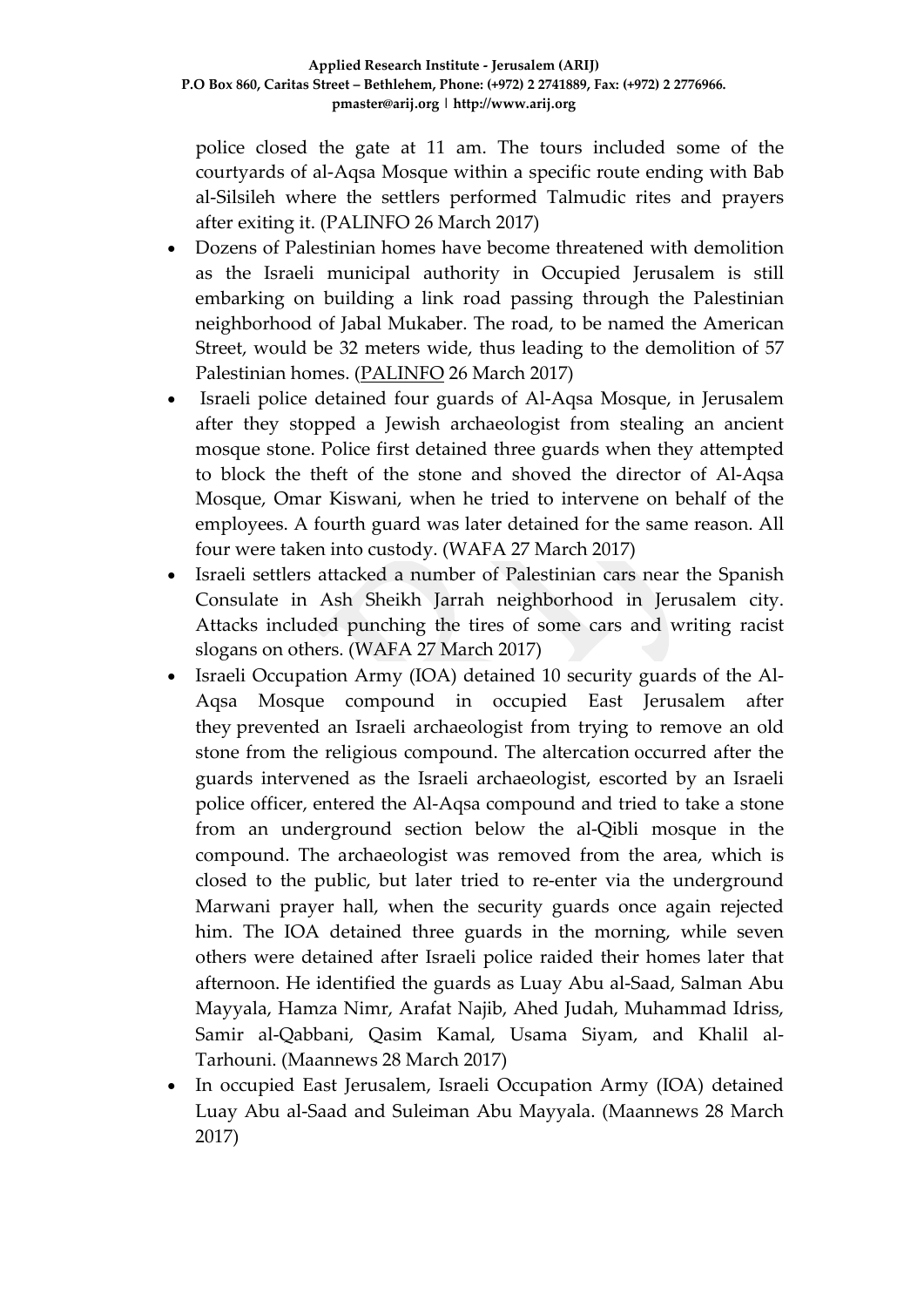- A group of Israeli settlers attacked a number of Palestinian vehicles in Sheikh Jarrah neighborhood in Occupied Jerusalem. The attacks included damaging the tires of some vehicles and writing racist slogans on others. (PALINFO 28 March 2017)
- The Israeli Jerusalem municipality's bulldozers demolished a house and an under-construction building in the village of Esawyeh without prior notice under the pretext of building without a permit. The Israeli occupation Army (IOA) along with municipality employees and a bulldozer raided the village in the early morning hours and demolished a 150-square meters house owned by Ahmad Abu Hummos; the family were getting ready to move-in after they had completed construction. The bulldozer also demolished an underconstruction building that consists of one floor owned by Mheisen family. The first floor was built a year ago and the family had to stop construction following an order by the municipality. The demolition operation took place without prior notice. (SILWANIC 28 March 2017)
- The Israeli Jerusalem municipality's bulldozers demolished two houses in the neighborhood of Al-Sal'a in the village of Jabal Al-Mukabber south of Jerusalem under the pretext of building without a permit. The Israeli police along with municipality employees and bulldozers raided the area of "Al-Mrooj- Al-Sal'a" in the village of Jabal Al-Mukabber and surrounded two houses owned by Islam Abbasi and his brother Moussa around 04:30 a.m. and surrounded them before evacuating the residents and proceeding with the demolition operation under the pretext of building without a permit. Islam's family consists of 8 individuals (6 children) while the family of Imam consists of 6 individuals (4 children). The two houses were built in 2014 and have an area of 160 square meters. The family was able to extend and freeze previously issued demolition orders. The last extension was until midmarch, and the family filed a request to freeze the demolition order but the municipality never responded. (SILWANIC 29 March 2017)
- 58 Israeli settlers, escorted by police troops, stormed holy al-Aqsa Mosque. Settlers broke into the plazas of al-Aqsa Mosque and carried out sacrilegious rituals. The break-in comes a couple of days after Muslim guards at al-Aqsa thwarted a stone-theft attempt by an Israeli archaeologist. (PALINFO 29 March 2017)
- The Israeli occupation Army (IOA) arrested three children from the neighborhood of Ras Al-Amoud in Silwan. The IOA arrested three children after raiding their homes in Ras Al-Amoud, they are: Ibrahim Ammar Saghal (13), Mohammad Mazen Shweiki (16) and Hamdi Jamal Jaber (16). (SILWANIC 29 March 2017)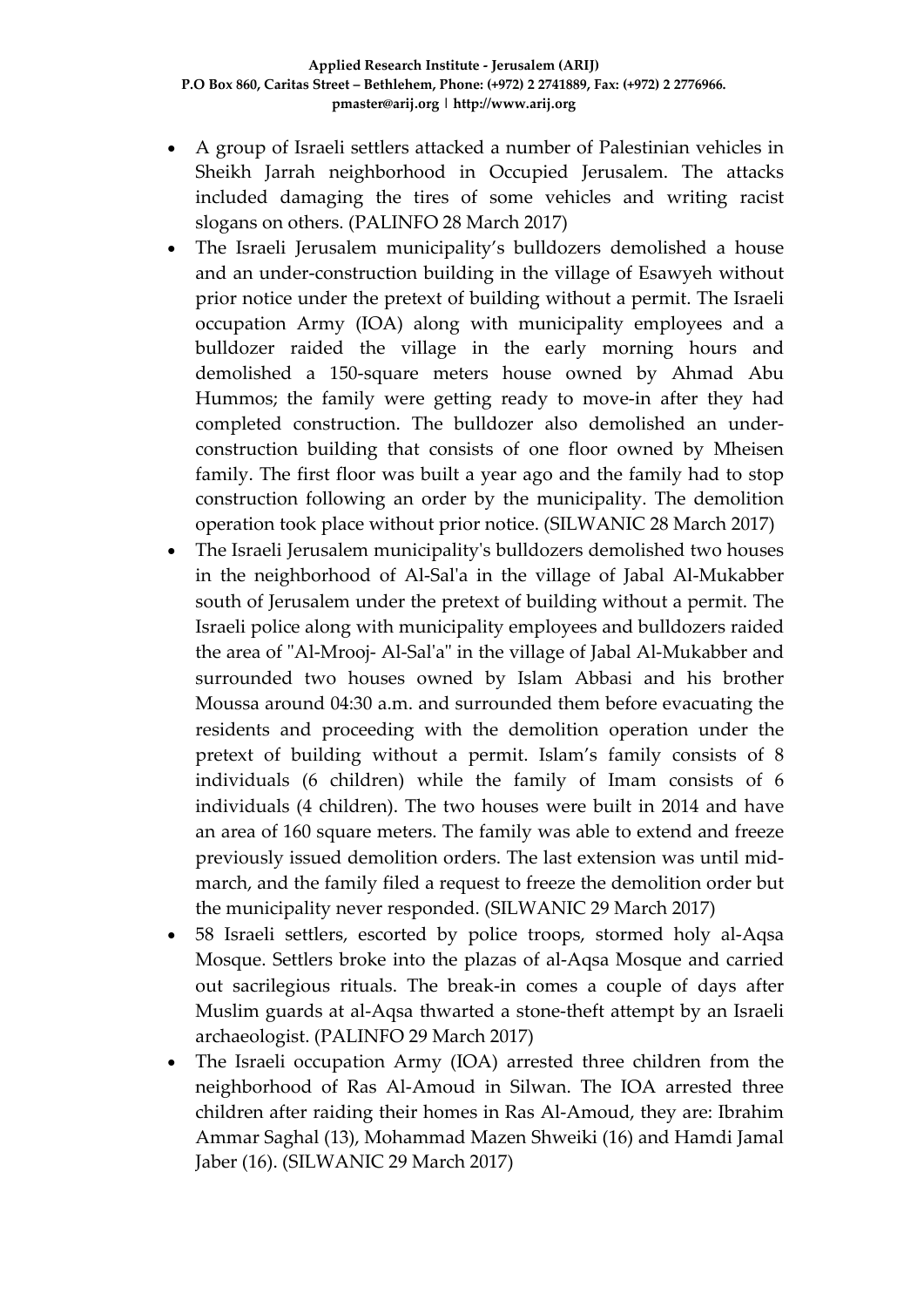- Five Palestinian guards at al-Aqsa Mosque are to be brought to an Israeli court. The five guards, among 11 arrested by the Israeli occupation Army (IOA) over the past couple of days, will be put on trial at Israel's Central Court, in Occupied Jerusalem. (PALINFO 28 March 2017)
- Clashed erupted by the Israeli Occupation Army (IOA) and Palestinian citizens in Abu Dis town southeast of Jerusalem where the latter fired tear gas bombs at protestors to disperse them. (WAFA 30 March 2017)
- Clashed erupted by the Israeli Occupation Army (IOA) and Palestinian citizens near the Israeli checkpoint at the entrance of Su'fat refugee camp in Jerusalem. (WAFA 30 March 2017)
- The Israeli Occupation Army (IOA) raided the office of Al-Hamoda company for foods and dairy products in As Sawahra Ash Sharqiya town near Ash Shayyah military checkpoint and started destroying office contents. (WAFA 30 March 2017)
- Three "children" were detained from occupied East Jerusalem. The minors were identified as Ibrahim al-Zaghal, 13, Muhammad Shweiki, 16, and Hamdi Jaber, 16. (Maannews 30 March 2017)

### **Hebron**

- The Israeli Occupation Army (IOA) detained 24-year-old Jumana Numan al-Rajabi from the street near the Ibrahimi Mosque in the southern occupied West Bank city of Hebron around midday. (Maannews 1 March 2017)
- The Israeli Occupation Army (IOA) detained 22-year-old Musab Bassam Qattan in the Hebron district during predawn raids. (Maannews 1 March 2017)
- A young Palestinian man was shot and killed by an Israeli settler in the southern occupied West Bank Governorate of Hebron after allegedly carrying out a stabbing attack near the illegal settlement outpost of Havat More in the Masafer Yatta area -- also known as the South Hebron Hills. The Palestinian was identified as the 25-year-old Saadi Mahmoud Ali Qaisiya, from the village of al-Dhahiriya west of Masafer Yatta. (Maannews 2 March 2017)
- The Israeli occupation Army (IOA) stormed at an early hour in the morning Beit Awa town in the west and kidnapped three young men from their homes. The detainees were identified as Omar Masalmeh, Farouq Hussein Masalma, Ali as-Suwaiti and Atef Hussein Al Shalash. (PALINFO 2 March 2017)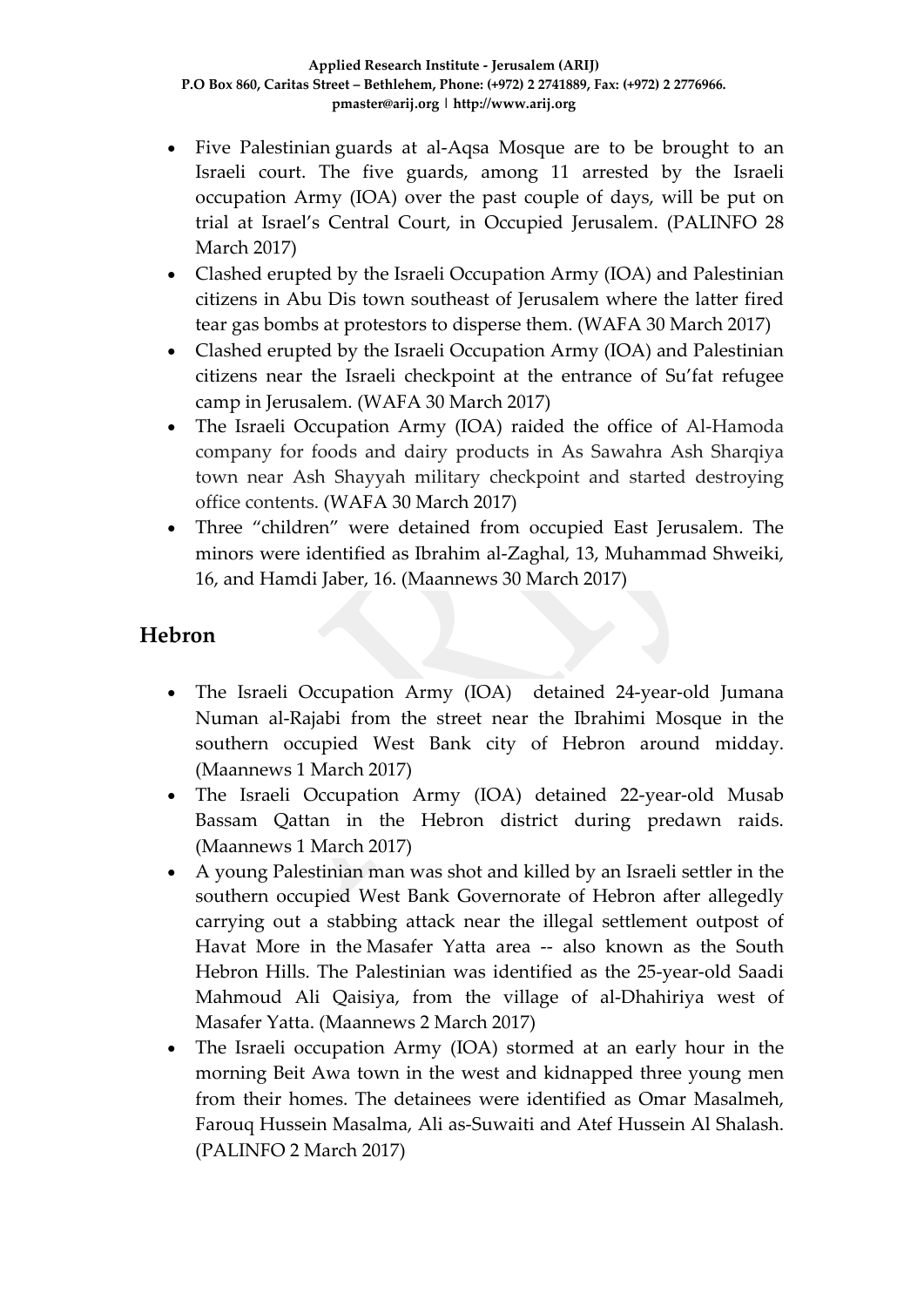- The Israeli occupation Army (IOA) stormed ad-Dhahiriya town south of Hebron, raided homes and clashed with local young men near the house of martyr Sa'ad Qaisiya. (PALINFO 2 March 2017)
- The Israeli Occupation Army (IOA) raided Hebron city and arrested Anas Muhammad Mahmoud Az Zugeir and Mansour Sameer Salem Al Qudsi. The IOA also stormed a number of houses in the city, of which, the houses of Abdel Karfeem Abu Shkheidem and Majed Azmi Abu Hammad were known. (PALINFO 2 March 2017)
- The Israeli occupation Army (IOA) set up a makeshift checkpoint at the northern entrance to Hebron city and kidnapped a university student. Border soldiers set up a roadblock on the Halhoul Bridge in rainy weather and embarked on intercepting cars and checking the IDs of citizens. The IOA stayed on the bridge for about one and a half hour before they rounded up a university student and removed their barriers. They identified the detainee as 22-year-old Mohamed Shalabi, a student at al-Quds Open University. (PALINFO 3 March 2017)
- The Israeli Occupation Army (IOA) arrested Muhammad Al Fakhouri after assaulting him at the so-called "Al Mafia" checkpoint in the old city of Hebron. (WAFA 4 March 2017)
- The Israeli Occupation Army (IOA) arrested Azmi Muhhamad Hamed Al Qwasmi, 22, while at his work in Farsh Al Hawa area west of Hebron city. (WAFA 4 March 2017)
- An Israeli military court has sentenced 32-year-old Ihsan Abd al-Fattah Dababsa to six months in administrative detention. Dababsa, from the town of Nuba northwest of Hebron in the southern occupied West Bank, was [detained](http://www.maannews.com/Content.aspx?id=775682) from her home last week during overnight raids across the West Bank. Dababsa, a former prisoner, was assaulted by the Israeli Occupation Army (IOA) when they detained her. (Maannews 5 March 2017)
- In the Hebron Governorate in the southern occupied West Bank, The Israeli Occupation Army (IOA) stormed the town of Beit Kahil and detained 20-year-old Muhammad Mahmoud Asafira. (Maannews 5 March 2017)
- In the town of Beit Ummar north of Hebron, the Israeli Occupation Army (IOA) detained 22-year-old Sabri Ibrahim Awwad after ransacking several homes in the area. (Maannews 5 March 2017)
- The Israeli Occupation Army (IOA) detained a young Palestinian man in his twenties near the Ibrahimi Mosque in the southern occupied West Bank city of Hebron. The detainee was identified him as a teenager named Muhammad Ali Salim Ballut, from the town of Bani Naim east of Hebron. (Maannews 5 March 2017)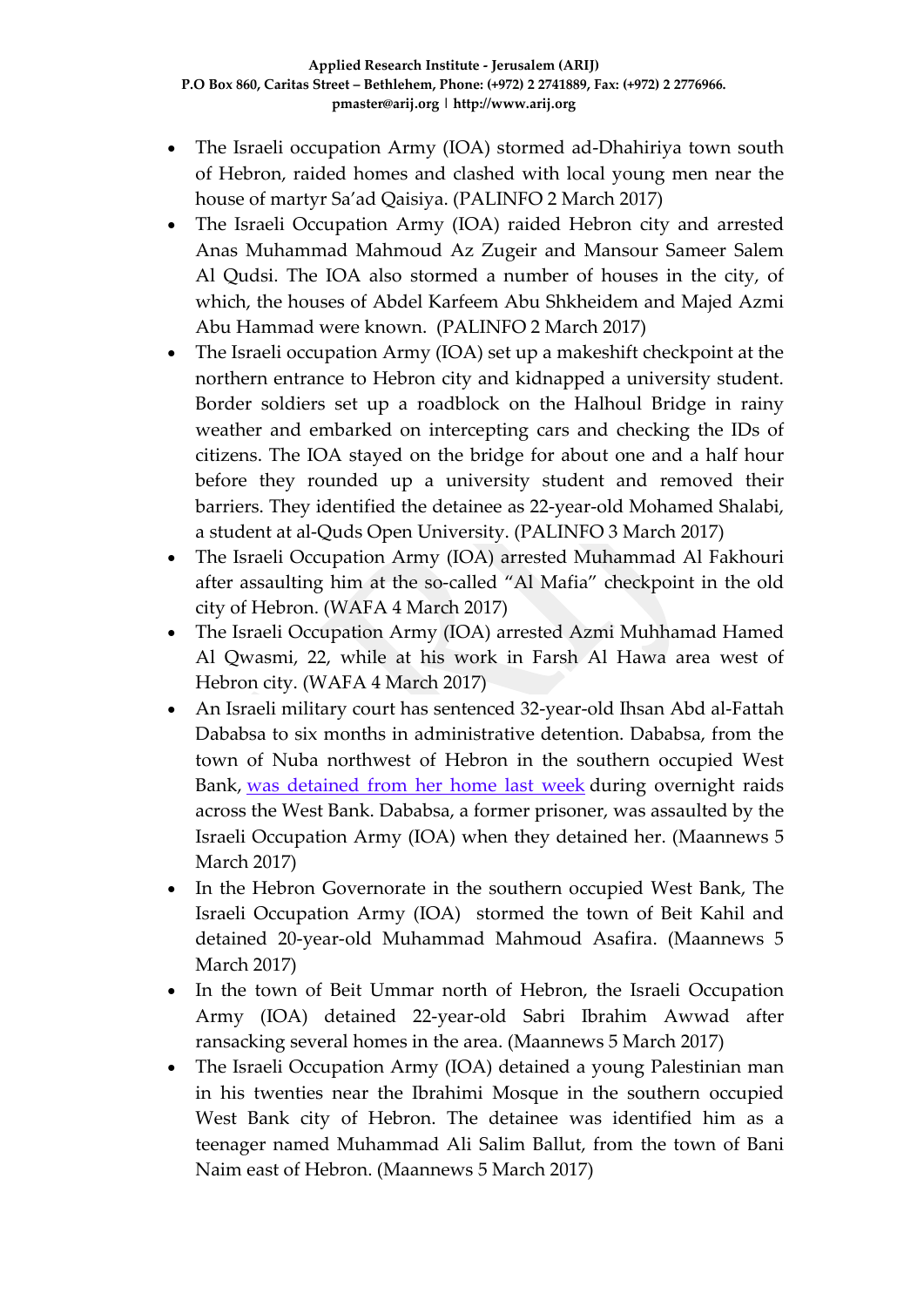- The Israeli Occupation Army (IOA) set up a sudden military checkpoint at the entrance of Al Fawwar Refugee camp and closed the iron gate in the place. Only Palestinian pedestrians were allowed to enter. (WAFA 6 March 2017)
- The Israeli occupation authorities (IOA) knocked down a Palestinian home located to the east of Hebron Governorate in the southern West Bank, near Kiryat Arba settlement to the ground. The home is owned by the Jaber family, was demolished under the unlicensed construction pretext. (PALINFO 6 March 2017)
- The Israeli Occupation Army (IOA) handed over a stop-construction notification to the Palestinian citizen Hassan Amr, from Beit Mersim village, southwest of Hebron Governorate. The targeted building covers an area of 200 square meters. (PALINFO, PNN 6 March 2017)
- The Israeli Occupation Army (IOA) and bulldozers demolished a Palestinian house owned by Badwan Abu Mayyala near "Mazare' Al Baqar" area in Khallet 'Eida' southeast of Hebron city under the pretext of unlicensed building. (WAFA 6 March 2017)
- The Israeli Occupation Army (IOA) ravaged the home of the Palestinian citizen Mootaz al-Ja'bah and summoned him to questioning in Etzion camp. (PALINFO 6 March 2017)
- Two Palestinian protesters choked on teargas after the Israeli Occupation Army (IOA) broke into Hebron's northern town of Beit Ummar and attacked Palestinian anti-occupation youth with randomly-unleashed waves of teargas grenades. (PALINFO 6 March 2017)
- The Israeli Occupation Army (IOA) arrested citizen Munjed Khaled 'Ashour from Hebron city after raiding his family house and messed with the contents. (WAFA 6 March 2017)
- In Beit Ummer town, north of Hebron city, the Israeli Occupation Army (IOA) raided the house of Yousif Badr Ikhleil, 37, and summoned him and his brother, Mahmoud 32, for interrogation in the Gush Etzion settlement block. (WAFA 6 March 2017)
- The Israeli occupation Army (IOA) stormed the southern West Bank Governorate of Hebron and rummaged into the home of prisoner Tareq Id'is before they seized his father's car. (PALINFO 6 March 2017)
- In the southern West Bank Governorate of Hebron, the Israeli Occupation Army (IOA) ravaged over 20 ex-prisoners' homes and seized cash. Ex-prisoner Fayez Mesk was detained by the IOA for hours and subjected to intensive questioning before he was released afterwards. Ex-prisoner Mesk said that the occupation soldiers stole 15,000 shekels from his home. The campaign also targeted the homes of ex-prisoners Anas Zagheir, Ahmed al-Aweiwi (journalist), Sheikh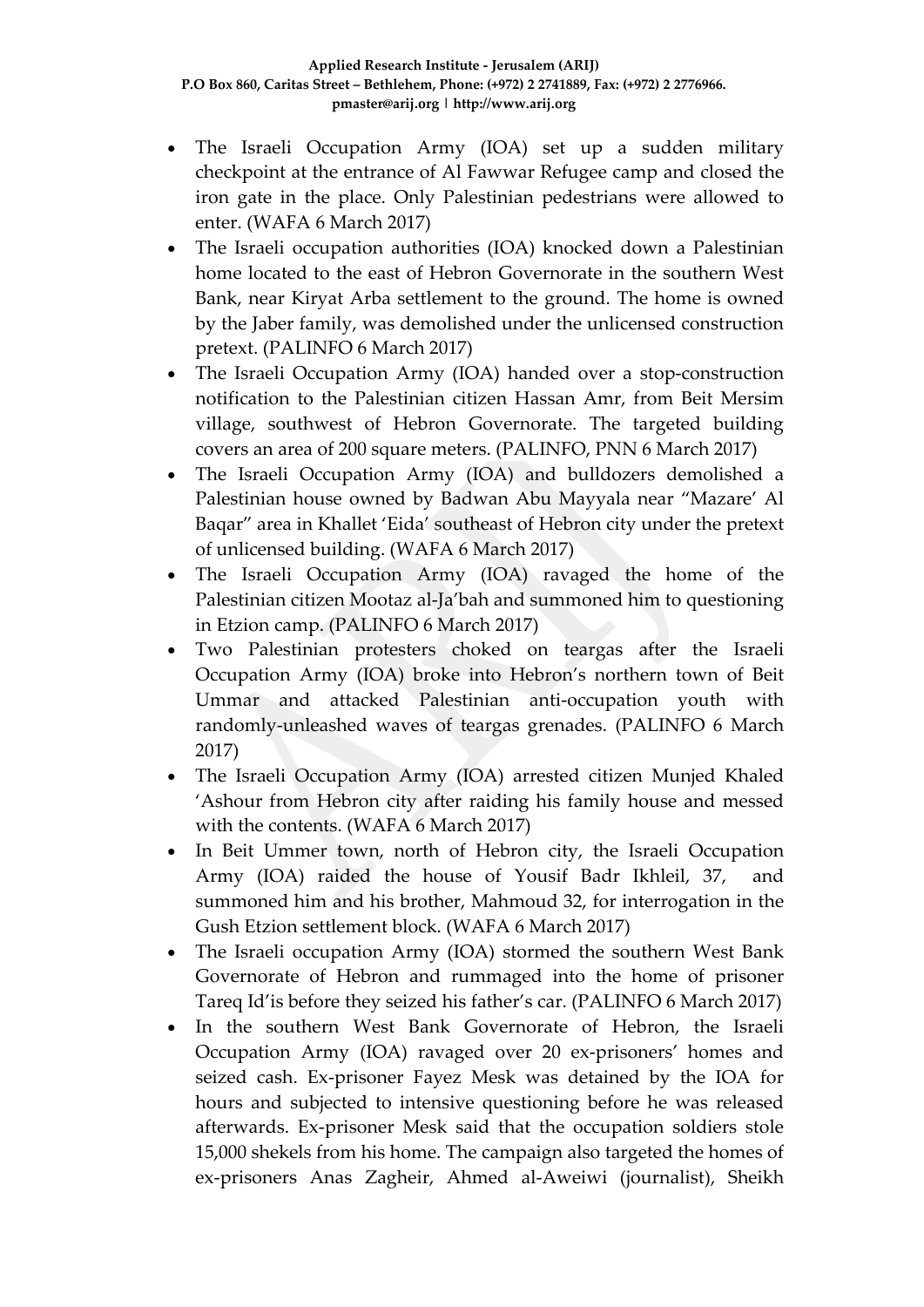Fawzi al-Khatib, and Hesham al-Sharbati, among others. The IOA also rummaged into the home of ex-prisoner Rasmi Doufesh, the father of the two slain Palestinians Tareq and Jihad, and seized laptops and mobile phones. (PALINFO 7 March 2017)

- The Israeli Occupation Army (IOA) the Hajai road south of Hebron city, with no known reason. The Hajai road is an arterial route connecting all the southern towns and villages of Hebron with the north. (PALINFO 8 March 2017)
- The Israeli occupation Army (IOA) raided Surif village northwest of Hebron city and arrested Diaa Hasan Hmeidat.
- The Israeli occupation Army (IOA) raided Kharas village and arrested Younis Awwad Al Hroub. (WAFA 8 March 2017)
- The Israeli occupation Army (IOA) raided Beit Awwa town southwest of Hebron city and arrested Mahmoud Muhammad Sweiti. (WAFA 8 March 2017)
- The Israeli occupation Army (IOA) raided Hebron city and arrested Muhamamd Ibrahim Abu Sbeih. (WAFA 8 March 2017)
- The Israeli occupation Army (IOA) rummaged into ex-prisoners' homes and summoned a number of civilians to questioning in Hebron city. Palestinian youth Shadi al-Atrash was kidnapped by the IOF from Abu Esneineh neighborhood, in southern Hebron city, and dragged to an unidentified location. The Israeli troops also broke into the homes of the Palestinian ex-prisoners Saad al-Qawasma, Abdul Karim al-Qawasma, and Mohamed Abeid. At the same time, the IOA stormed the house of Palestinian citizen Abdul Ghani Taha and kidnapped his 18-year-old son, Alaa. (PALINFO 8 March 2017)
- The Israeli Occupation Army (IOA) raided several houses in Hebron city owned by Khaled As Sa'di, Murad Ideis and Iyad Mujahed and commercial stores owned by Citzien Azmi Abu Rmeileh. The IOA also raided the houses of Marwan Al Qawasmi and Amer Abu Eisha. (WAFA 8 March 2017)
- The Israeli occupation Army (IOA) raided at dawn a lathe shop and confiscated some of its equipment in the southern Governorate Hebron city, south of the West Bank. The IOA stormed and ransacked a machine workshop belonging to Abdul-Shakur Ghanem in Wadi al-Hariya neighborhood, south of the city. The IOA confiscated some heavy tools and machines from the shop. (PALINFO 8 March 2017)
- The Shin Bet, Israel's internal intelligence, kidnapped a young man and his mother in Hebron. The 32-year-old Rawhi Salimiya from Idhna town, west of al-Khalil, and his mother Mazuza were taken prisoners after they went to Etzion detention center in response to a summons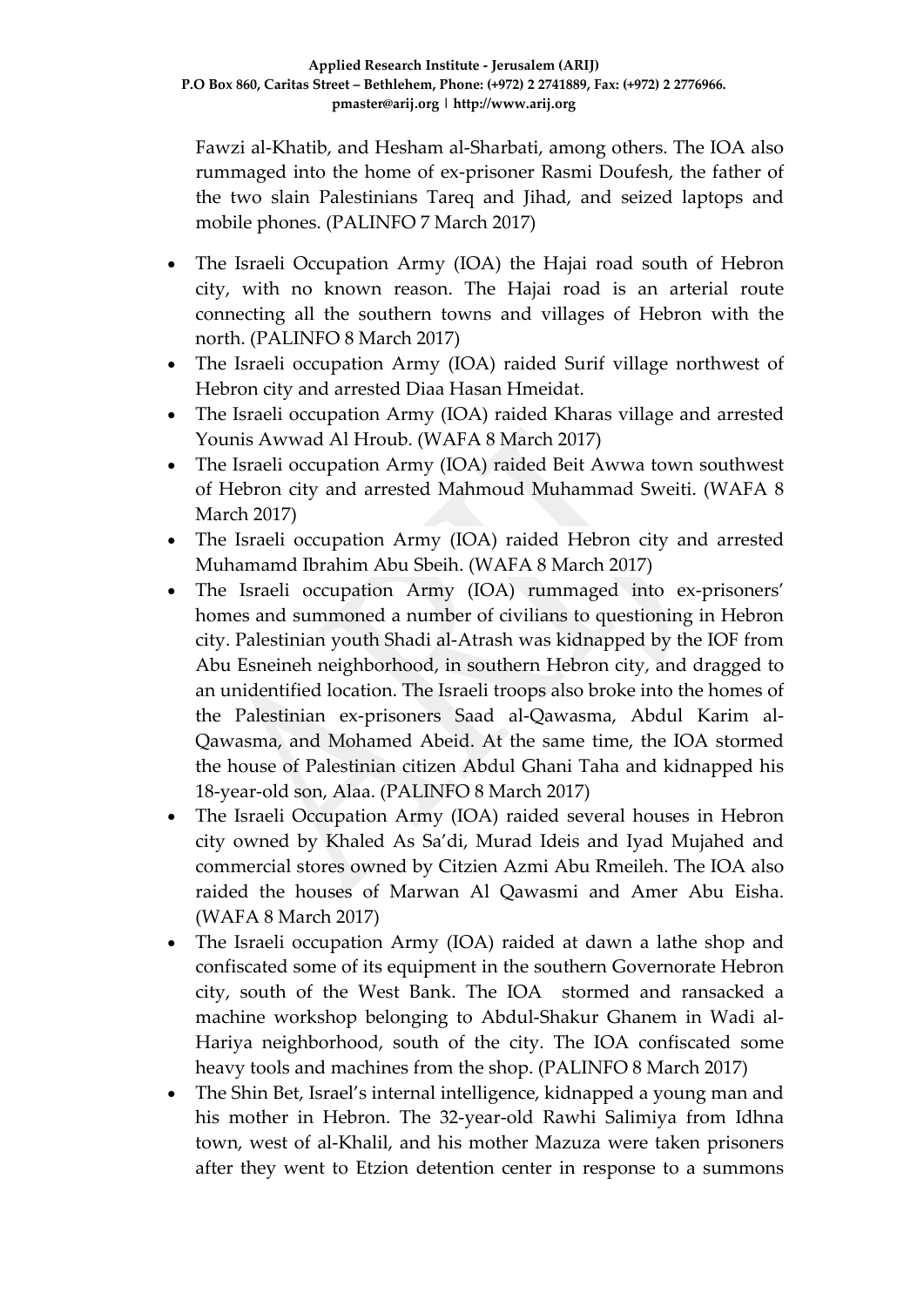issued against them. The reason for their detention is also unknown. (PALINFO 9 March 2017)

- Israeli settlers of the illegal settlement of Maon east of the village of Yatta in the southern occupied West Bank uprooted tens of olive tree saplings and sprayed poisonous pesticides on Palestinian crops. Israeli settlers raided agricultural lands belonging to Fadel Jibril Moussa Rabiaa and his brothers in the village of al-Tawana near Yatta. The settlers reportedly cut the wires on the fence surrounding the lands, uprooted tens of olive trees, and sprayed pesticides in the area. (Maannews 9 March 2017)
- The Israeli Occupation Army (IOA) arrested Muhammad Munif Yousif Qazzaz (15 Years) at the entrance of Ash Shuhada street in central Hebron city and took him to unknown destination. (WAFA 11 March 2017)
- A number of Israeli settlers and their children attempted to enter a kindergarten on al-Shuhada street in Hebron's Old City. Israeli settlers in Hebron often gather in al-Shuhada street and the neighborhood of Tel Rumeida during the Jewish [holiday](http://www.maannews.com/Content.aspx?id=770807) of Purim. The Hebron settlers chanted a number of anti-Palestinian slogan, including some hailing Baruch Goldstein, who killed 29 Palestinian Muslims in Hebron's Ibrahimi Mosque in 1994. (Maannews 12 March 2017)
- The Israeli Occupation Army (IOA) raided Bani Na'im village east of Hebron city and arrested father of Martyr Issa Trayra, Eid Soboh Salem 47, after searching his house and messing with its contents. (WAFA 13 March 2017)
- The Israeli Occupation Army (IOA) raided Shu'ab Sir area near Karmei Ztur settlement and stormed the house of Jawad Jamal Awad, and arrested his son, Rabie, 21 Years. (WAFA 13 March 2017)
- The Israeli Occupation Army (IOA) detained Sultan Nadir Masalma and 15-year-old Yazan Daana from Hebron Governorate, from the town of Beit Awwa. (Maannews 17 March 2017)
- The Israeli Occupation Army (IOA) brutally attacked a 15-year-old boy before being arrested and taken to an unknown detention center. The boy Yazin Amer was detained at a military checkpoint while on his way to school in Hebron after being severely beaten by Israeli forces, local sources affirmed. (PALINFO 17 March 2017)
- The Israeli occupation Army (IOA) raided Beit Awwa village southwest of Hebron city in southern West Bank, closed all of its entrances and set up military checkpoints. The IOA later started storming houses in the village and searching them. (WAFA 15 March 2017)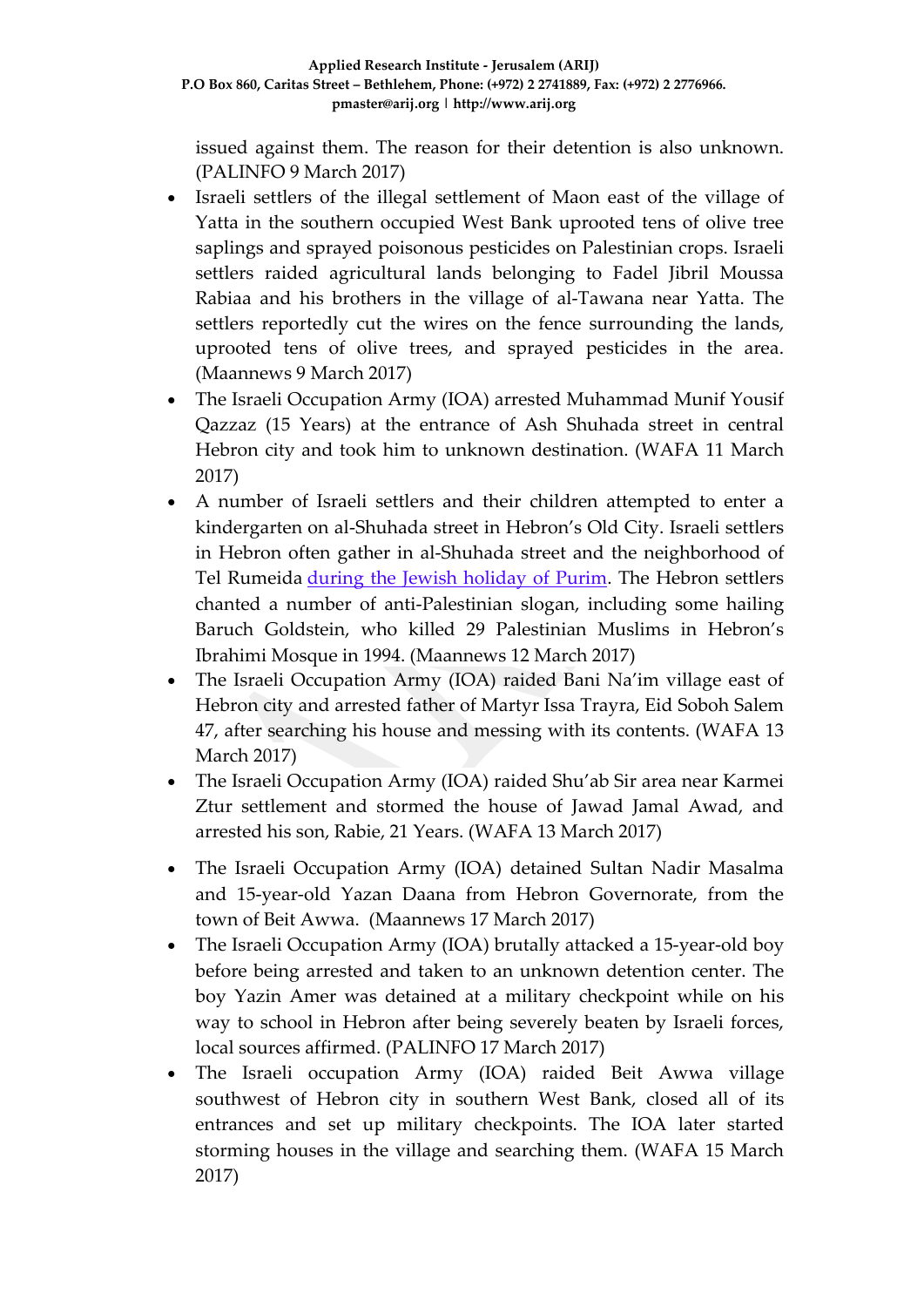- A 17-year-old Palestinian teenager was detained by Israeli occupation Army (IOA) in the occupied West Bank city of Hebron, at the Ibrahimi Mosque checkpoint in the Old City and questioned by the IOA. (Maannews 15 March 2017)
- Six Palestinians were detained by the Israeli occupation Army (IOA) from the Hebron Governorate , identified in the statement as Musab Nidal Zghayyar, Khabab Munther Abu Sneineh, Abdullah Ahmad Zghayyar, Wael Yousif Abu Ayyash, Ibrahim Muhammad Awwad and Ali Muhammad al-Zaaqiq. Three were detained in Beit Ummar, two in Hebron city, and one in Rabud. (Maannews 15 March 2017)
- The Israeli Occupation Army (IOA) arrested a Palestinian ex-prisoner from Beit Ummar, north of al-Khalil, at a military checkpoint erected near Ramallah. The arrestee was identifiedas Thaer Awad, 29, while passing through Atara checkpoint, north of Ramallah. Thaer had earlier spent a year and a half behind Israeli bars, the sources added. (PALINFO 15 March 2017)
- In the southern West Bank Hebron Governorate, Israeli occupation army (IOA) arrested Ahmad al-Sharif al-Hih from the village of Surif. (Maannews 16 March 2017)
- A 16-year-old Palestinian was shot and killed and another Palestinian teen was moderately-to-seriously injured, after Israeli occupation Army (IOA) opened fire at a group of Palestinian youth in al-Arrub refugee camp in the southern occupied West Bank Governorate of Hebron. The 16-year-old Palestinian was identified as Murad Yusif Abu Ghazi who succumbed to a critical gunshot wound in his chest. (Maannews 17 March 2017)
- The Israeli occupation Army (IOA) at dawn kidnapped an ex-prisoner from Dura town, in Hebron, in the southern West Bank. Israeli army patrols stormed the home of ex-prisoner Youssef Kazaz and wreaked havoc on the building before they dragged the arrestee to an unidentified destination. The Israeli soldiers seized Kazaz's car and cracked down on his family members, sparking panic among women and children. (PALINFO 17 March 2017)
- The Israeli Ofer Court adjourned the trial of the female Palestinian MP Samira Halayka to the 21<sup>st</sup> of March 2017. Three hearings were held for MP Halayka but there were neither charges nor tangible evidence that legitimize her detention. The Israeli court claimed the trial was delayed again because an indictment list is being prepared against Halayka. (PALINFO 17 March 2017)
- Clashes erupted between Palestinians and Israeli occupation Army (IOA) following a funeral procession held for the 16-year-old Murad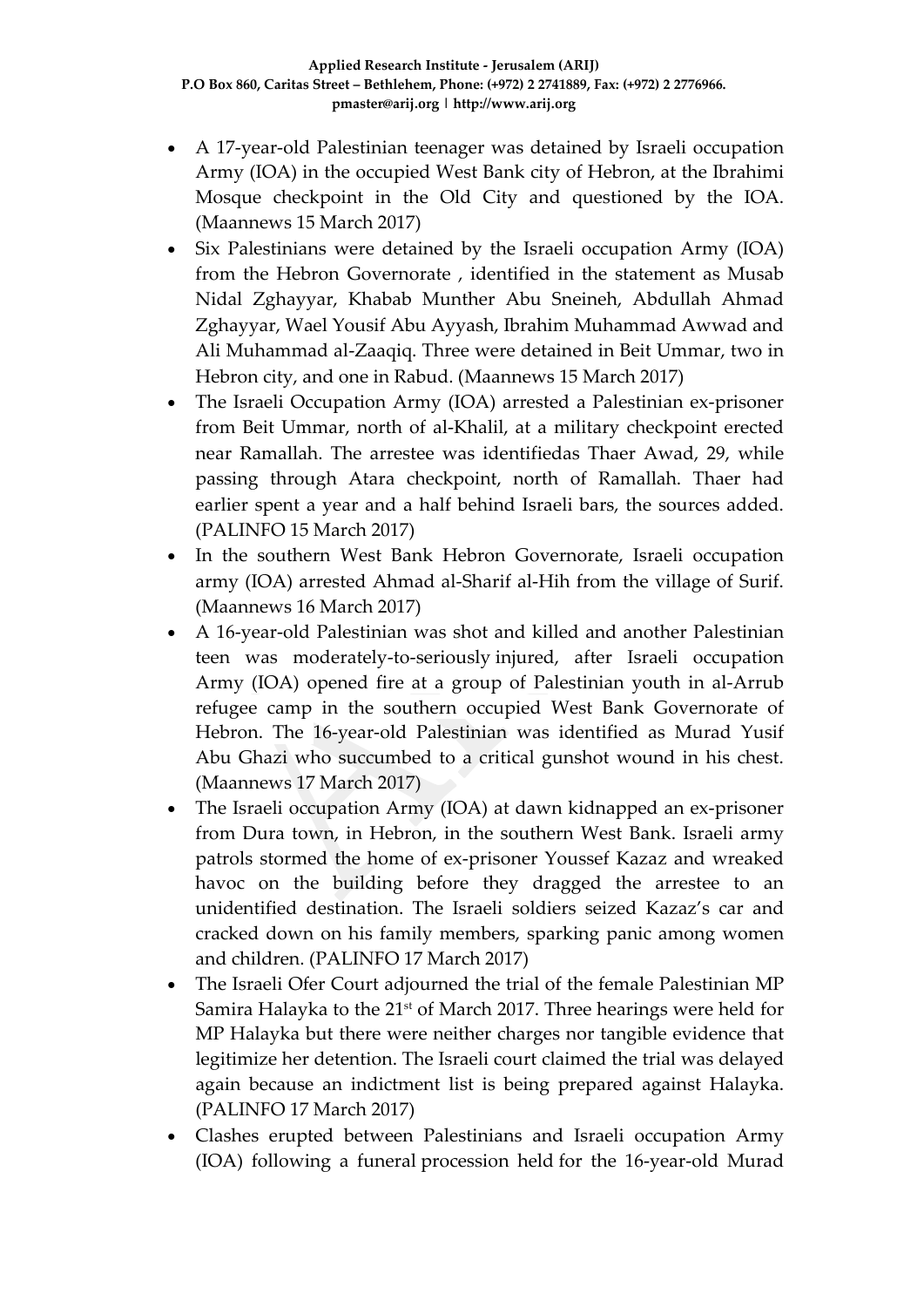Yusif Abu Ghazi in al-Arrub refugee camp north of Hebron in the southern occupied West Bank, after the boy was shot dead by the IOA. Eight young men were hit with rubber-coated steel bullets during clashes with Israeli troops that erupted after the funeral. (Maannews 18 March 2017)

- The Israeli Occupation Army (IOA) arrested Ma'moun Hussein An Natsheh, 18, while trying to access "Gelbret" checkpoint in Tel Ar Rumeida in Hebron city and took him to "Ja'bara" detention center in Kiryat Arba' settlement. (WAFA 18 March 2017)
- Armed Israeli settlers of Havat Ma'on outpost attacked the family of Awad Abu Qbeitah while working in their land in At Tuwani village in Masafer Yatta south of Hebron city. The settlers hurled stones at the family in an attempt to prevent the family from coming back to their land which is located near the outpost. (WAFA 18 March 2017)
- Armed Israeli settlers of Kiryat Arba' settlement hurled stones at a Palestinian vehicles owned by Araf Jaber in Jaber neighborhood east of Hebron city. The attack resulted in the destruction of the front glass of Jaber's car. (WAFA 18 March 2017)
- A Palestinian prisoner held in Israeli custody has begun a hunger strike to denounce being held without trial or charges. Rafaat Shalash, a 34-year-old resident of the village of Beit Awwa town in the occupied West Bank Governorate of Hebron, reportedly started his hunger strike on March 16 in the Ktziot center. Shalash, a father of three children who has previously spent seven years in Israeli custody, was detained in January 2016 and was sentenced to administrative detention, a sentence which has since been renewed twice. His current administrative detention sentence is set to end in April. (Maannews 19 March 2017)
- The Israeli Occupation Army (IOA) detained Mamun al-Natsha in the Tel Rumeida neighborhood in Hebron city. (Maannews 19 March 2017)
- The Israeli military court of Salem issued a sentence of four life imprisonment terms against the young man Mohammad al-Haroub, from Deir Samet town near al-Khalil. The court also imposed a fine estimated at 750,000 shekels on detainee Haroub. His home was also knocked down by the Israeli occupation Army. (PALINFO 19 March 2017)
- The 18-year-old Maamoun al-Natsha was kidnapped by the Israeli soldiers near Gilbert checkpoint, in Tel al-Rumeida, in al-Khalil. (PALINFO 19 March 2017)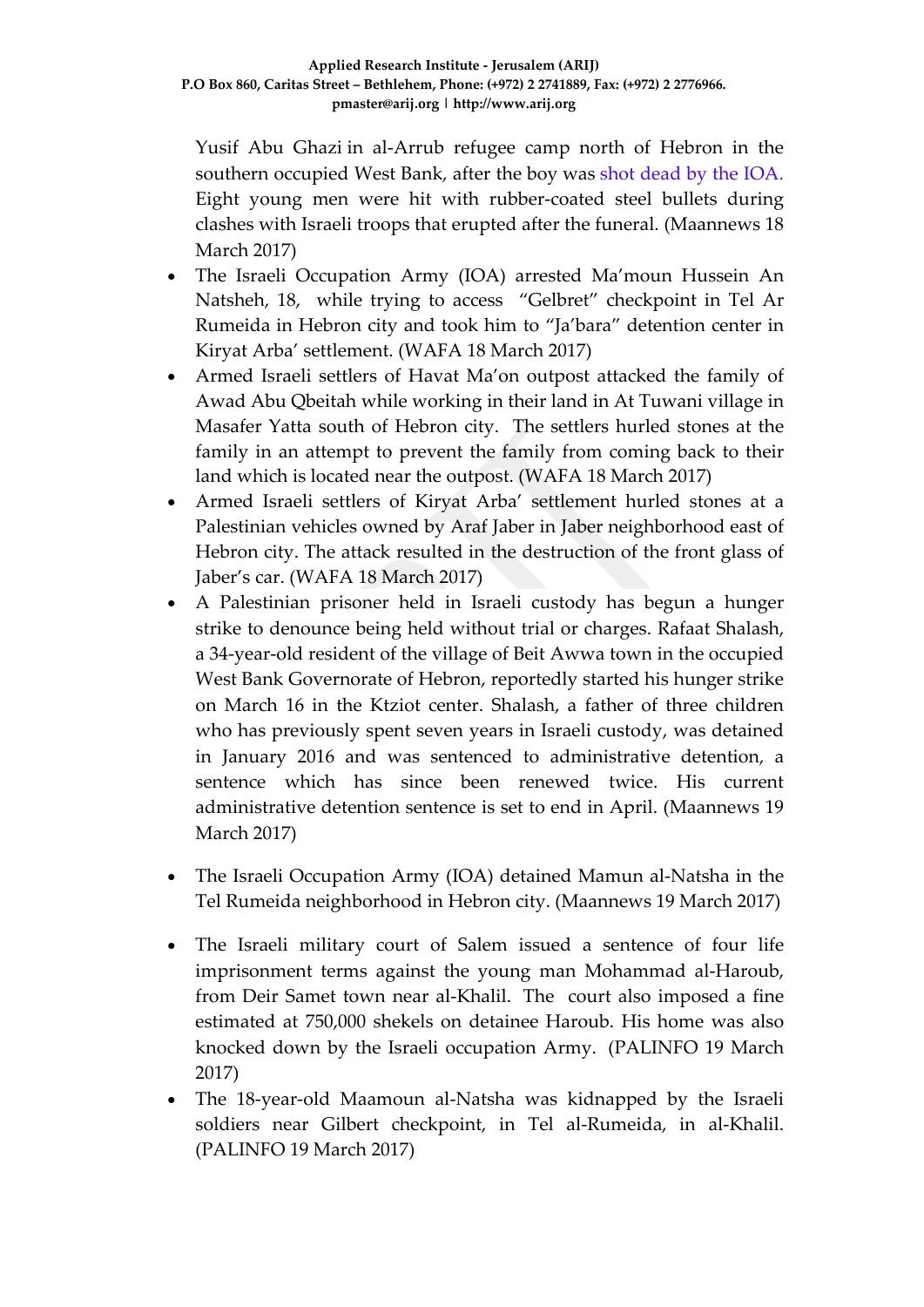- The Israeli Occupation Authorities notified to halt the construction of the house of Hani Saleem Fadel Jaber from Al Baq'a area east of Hebron city under the pretext of unlicensing. The house is 130 square meters area and is inhabited by 9 people. (WAFA 19 March 2017)
- Israeli occupation Army (IOA) with vehicles and one bulldozer stormed Beit Ummar town, north of al-Khalil city, and embarked on searching some homes. The IOA also searched the town's Grand Mosque and its main graveyard. However, no arrests have been reported during the IOA campaign in the town. (PALINFO 20 March 2017)
- The Israeli Occupation Army (IOA) raided Yatta town south of Hebron city and searched a number of houses and messed with their contents. The searched houses belong to Thaer Dqamesh and Abed Rabee' Al Hreini. (Wafa 20 March 2017)
- The Israeli Occupation Army (IOA) raided Hebron city, raided and searched Palestinian homes and summoned two Palestinians for interrogation. The two summoned Palestinians were identified as Naser Abu Sneenh and Muntaser Al Badawi. (Wafa 20 March 2017)
- A number of Israeli military patrols stormed Al Karaj area in the town of Yatta and raided the headquarters of the Zakat and Charity Committee of Yatta and broke its doors. The IOA also raided a lawyer's office and a traditional clothing shop in Hebron Governorate in the southern West Bank and conducted a thorough inspection to the aforementioned properties. (WAFA 21 March 2017)
- Palestinian MP Mohamed Ismail al-Tal, 49, was kidnapped by the Israeli occupation Army (IOA) at the crack of dawn from his home in al-Dhahriya town in Hebron Governorate. The IOA soldiers seized his cell phones and laptop before they dragged him an unknown destination. (PALINFO 21 March 2017)
- The Israeli Occupation Army (IOA) attacked Palestinian antioccupation youth in Dura town in Hebron Governorate with randomly-shot spates of gunfire. (PALINFO 21 March 2017)
- The Israeli Occupation Army (IOA) stormed Ebu Esneineh neighborhood, in the Old City of Hebron, in five military jeeps and a troop-carrier, and rummaged into civilian homes, before they summoned a number of Palestinians to questioning. (PALINFO 21 March 2017)
- The Israeli Occupation Army (IOA) ravaged the home of ex-prisoner Ahmad Amayreh south of Dura town in Hebron Governorate and gave him an interrogation writ, ten days after he was released from an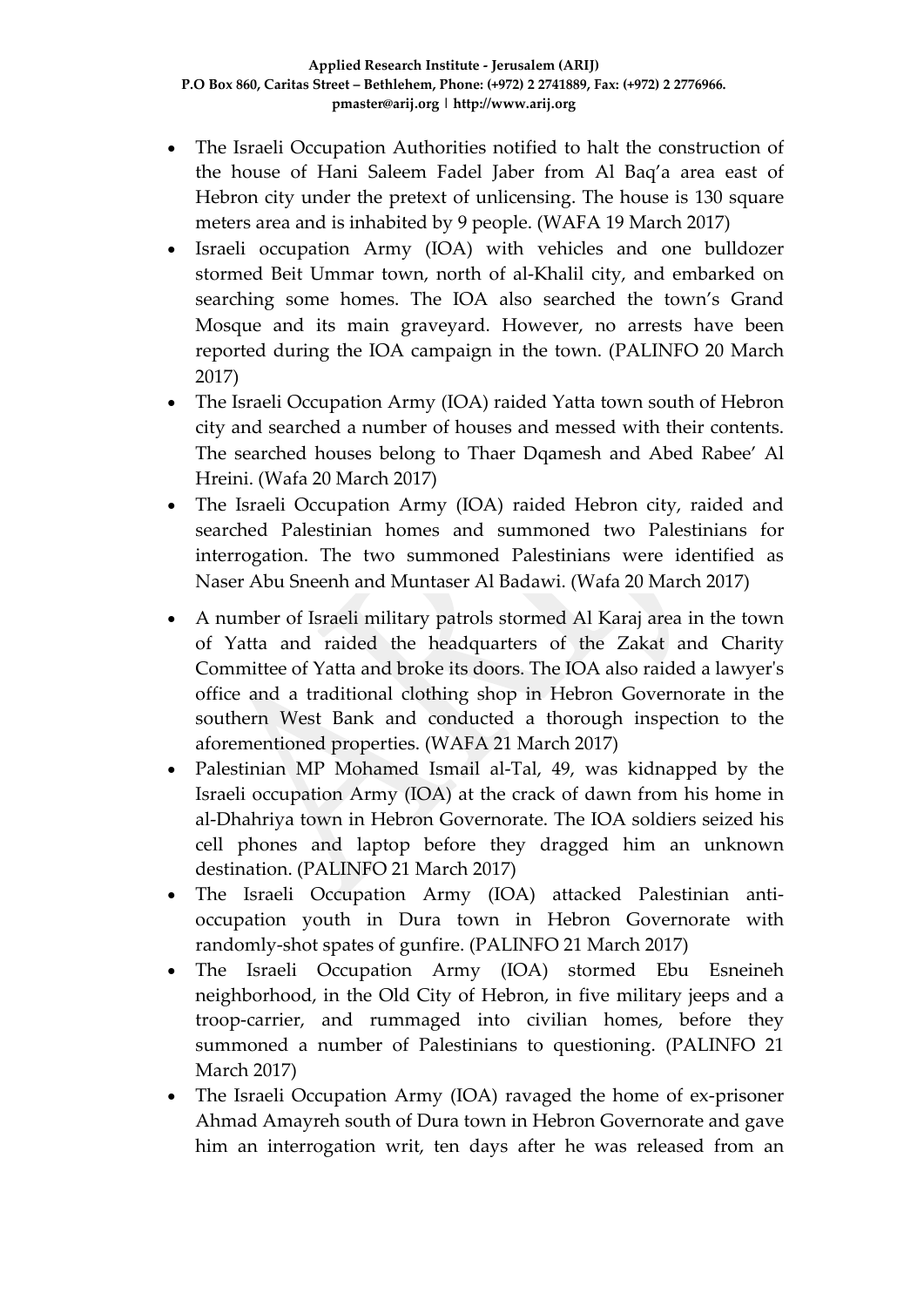Israeli lock-up, where he had been held for 18 months. (PALINFO 21 March 2017)

- Israeli occupation authorities (IOA) delivered demolition and stopwork orders to a Palestinian family in the southern occupied West Bank. The IOA delivered two warrants to Muhammad Abd al-Nasser Jumaa, a resident of the Hebron-Governorate town of Beit Ummar and his father -- a demolition order for a 200-square-meter house under construction in the area of Beit Zaata, and a stop-work notice for a 100 square-meter home also under construction in the area. (Maannews 21 March 2017)
- In the southern occupied West Bank Governorate of Hebron, The Israeli Occupation Army (IOA) detained Palestinian Legislative Council (PLC) member Muhammad al-Tal in the village of al-Dhahiriya. (Maannews 22 March 2017)
- In the Hebron Governorate, The Israeli Occupation Army (IOA) detained Tamara Zein and her 16-year-old son Ahmad al-Najjar in the village of Yatta, while Khader Idriss Nammura was detained in Dura. (Maannews 22 March 2017)
- In the Masafer Yatta area, in the South Hebron Hills, the Israeli Occupation Army (IOA) confiscated a bulldozer and a truck owned by Wael Ali Shreiti, a resident of the village of Shiaab al-Butum . The tools were used to build a dirt road to connect neighboring villages with one another. (Maannews 22 March 2017)
- The Israeli Occupation Army (IOA) arrested Muhamamd Khaleel Abu Dayyah, 28, from Beit Ummer town in Hebron Governorate after raiding and searching his house. The IOA also searched the house of Muhammad's brother, Hatem. (WAFA 22 March 2017)
- The Israeli Occupation Army (IOA) prevented Palestinian students from the Umm Salma primary school for girls in the village of Yatta, in the southern occupied West Bank Governorate of Hebron, from entering Jerusalem for a school visit, despite them having Israeli permits. (Maannews 24 March 2017)
- The Israeli occupation Army (IOA) detained a 17-year-old Palestinian for unknown reasons, while the boy was on his way to Hebron city in the southern occupied West Bank. The boy, identified as Muhammad Imad Jaradat, was detained at the entrance of the town of Sair, northeast of Hebron. The Israeli Occupation Army (IOA) stationed at the Beit Einun crossroads -- which the IOA sealed due to what they claimed was "an increase in stone throwing in the area" -- detained his cousin and took him to the Etzion detention center for unknown reasons. (Maannews 24 March 2017)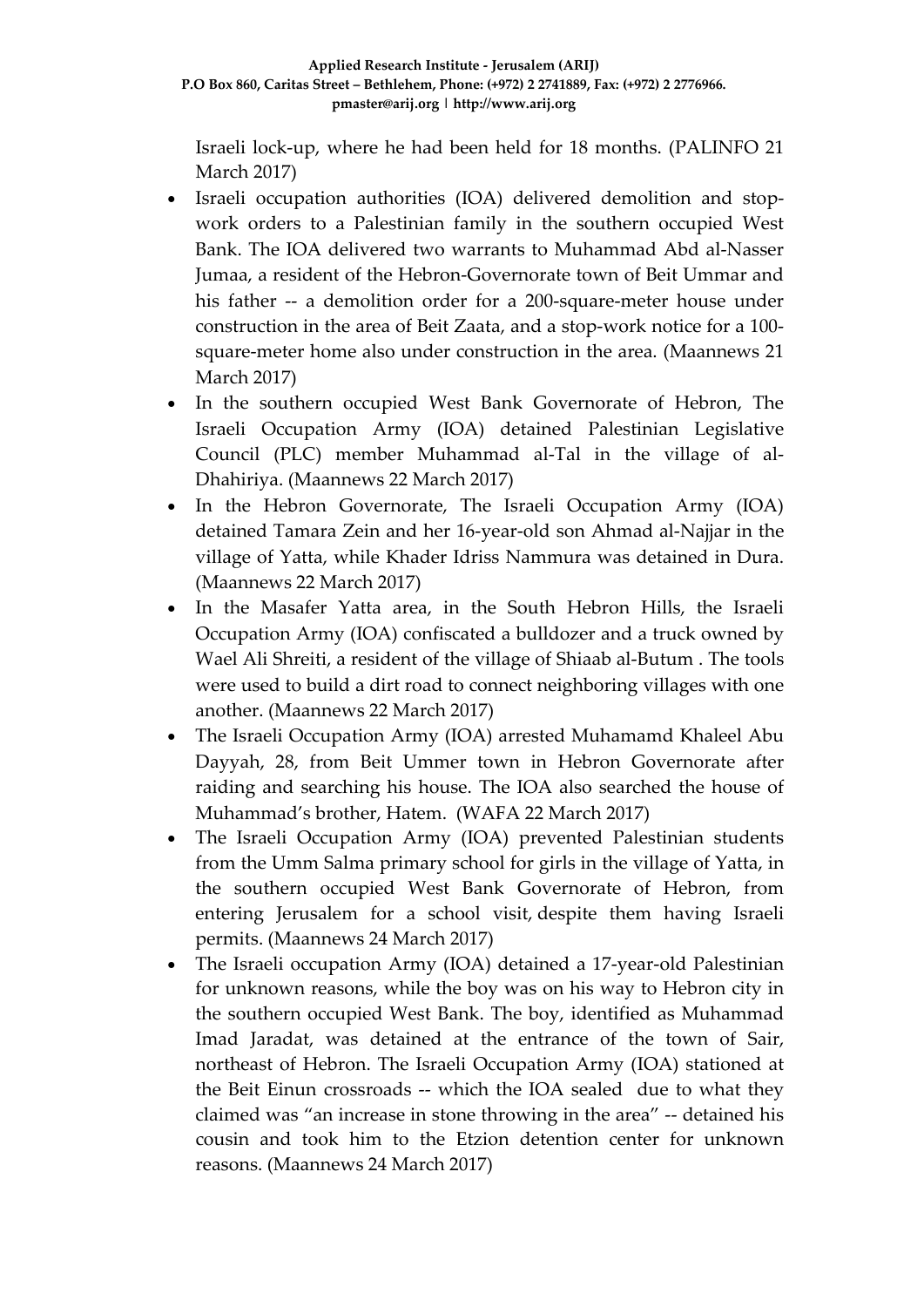- The Israeli Occupation Army (IOA) detained a Palestinian youth, near an Israeli checkpoint near the Ibrahimi Mosque in the Old City of Hebron. (Maannews 24 March 2017)
- The Israeli occupation authority (IOA) has been denying the Palestinian captive Mohammad al-Arqan, 54, his right of family visitation for many years under alleged security pretexts. One of Al-Arqan children has not seen his father for 17 years. The rest of family members are allowed to see him via few and brief irregular visits. Prisoner Arqan, from Hebron, has been held captive since 1995. He serves a life sentence and suffers chronic diseases and is currently held in Raymond jail. (PALINFO 24 March 2017)
- Israeli authorities closed entrances of the Beit Einun crossroads in the northern part of the Hebron Governorate, located in the southern occupied West Bank. The IOA closed various entrances of the crossroads with iron gates, preventing vehicles from passing through the crossroads, which connects Hebron with the town of Sair. The closure reportedly came upon an order by the Israeli military commander of the area who cited an increase of rock-throwing in the area. (Maannews 24 March 2017).
- Several Palestinians suffered from severe tear-gas inhalation during an Israeli military raid in the town of Beit Ummar in the southern occupied West Bank Governorate of Hebron. Israeli soldiers raided and searched a local bakery and a family's home during the raid that last more than two hours. (Maannews 25 March 2017)
- In the southern West Bank Governorate of Hebron, the Israeli Occupation Army (IOA) detained Raafat al-Tarada in the village of Taffuh west of Hebron city. The IOA stormed an apartment building in the village and proceeded to raid and ransack al-Tarada's home, before they detained him and also seized a camera drone from the apartment. (Maannews 26 March 2017)
- The Israeli Occupation Army (IOA) raided Tarqumyia village west of Hebron city and searched the house of Firas Naji Abu Haltam, confiscated records of surveillance cameras and caused damages to house contents. (WAFA 27 March 2017)
- The Israeli Occupation Army (IOA) set up a military checkpoint in "Al Krantina" neighborhood in the heart of Hebron city and at the entrance of Al Fawwar Refugee camp, stopped Palestinian vehicles, searched them and checked Palestinian ID cards. (WAFA 27 March 2017)
- The Israeli Occupation Army (IOA) seized a Palestinian-owned agricultural shed and seedlings in Yatta town, south of Hebron. A number of Israeli military vehicles stormed Rifa'iya area in the town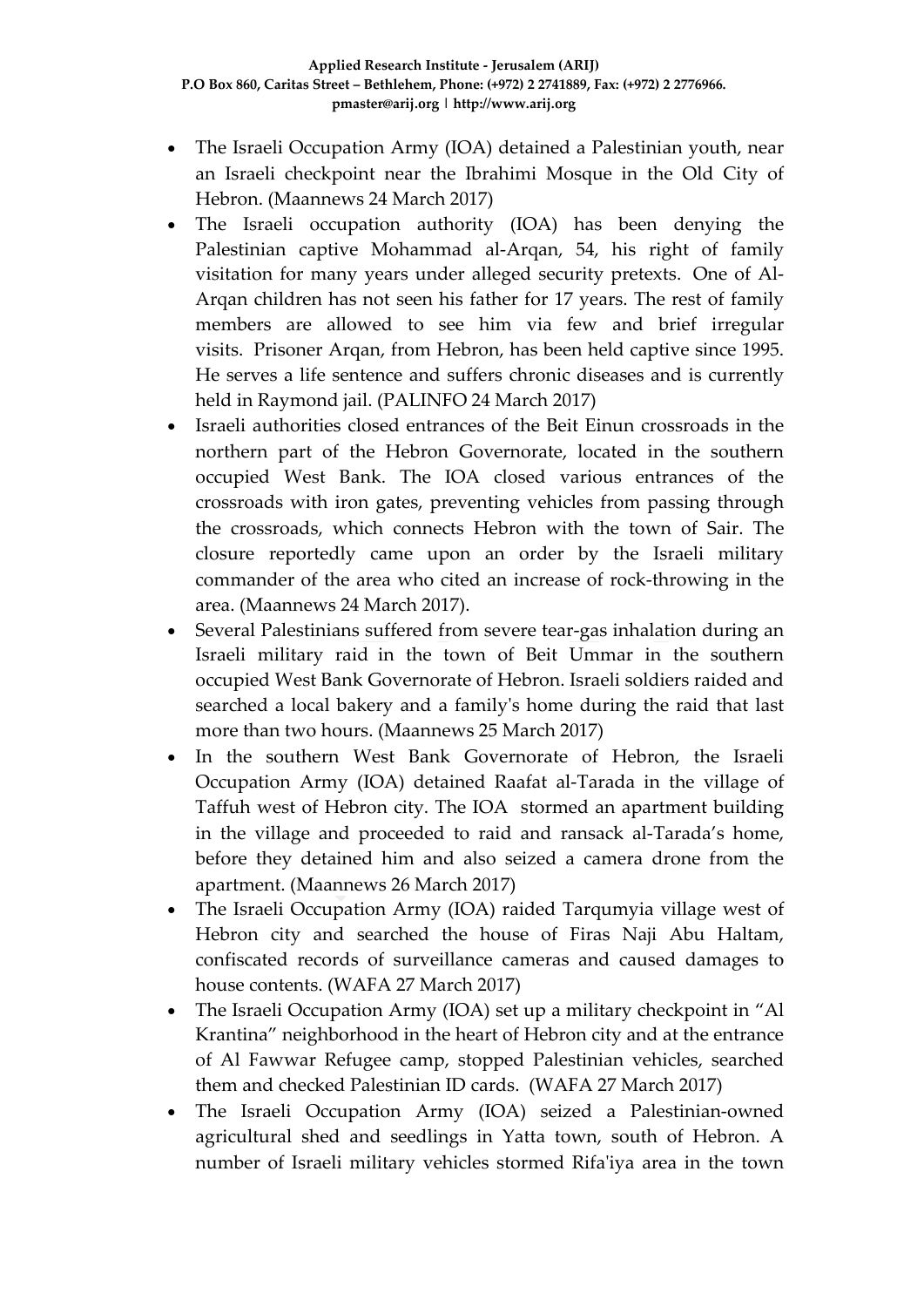and confiscated an agricultural shed and seedlings belonging to the local farmer Mahmoud Amour.

- In the southern occupied West Bank Governorate of Hebron, Israeli Occupation Army (IOA) detained a Palestinian woman identified Tahani Hashim Jabir. (Maannews 28 March 2017)
- Two Palestinians, including one in his 19s, were kidnapped by the Israeli Occupation Army (IOA) from the southern occupied West Bank Governorate of Hebron. The IOA also wreaked havoc on civilian homes in Hebron's southern neighbourhood, Abu Esneineh quarter. (PALINFO 28 March 2017)
- The Israeli Occupation Army (IOA) closed a lathe shop in Hebron city after confiscating its equipment. The IOA also confiscated Equipment, manufacturing tools and parts of homemade weapons from two lathe in Hebron and Yatta. Among owners, a Lathe belonging to Tayseer Abu Sbeih was identified in the southern area of Hebron, where lathe equipment was confiscated. (Maannews 29 March 2017)
- A number of Israeli Army troops (IOA) raided Ar Rafayia area in Yatta town south of Hebron city and confiscated an agricultural barracks and seedlings in the area owned by Mahmoud Muhammad Jaber Al 'Oumor. (WAFA 29 March 2017)
- The Israeli Occupation Army (IOA) wreaked havoc on civilian homes in the southern occupied West Bank Governorate of Hebron after they stormed the city in 11 military vehicles. The IOA kidnapped Mohamed al-Khadour from his home in Bani Na'im town and two other Palestinians from Beit Ummar. (PALINFO 30 March 2017)
- Israeli occupation Army (IOA) detained an unidentified Palestinian from the village of Yatta in the southern occupied West Bank Government of Hebron near the Ibrahimi Mosque in Hebron city for allegedly possessing a pocket knife. (Maannews 31 March 2017)
- Israeli Occupation Forces (IOF) arrested four Palestinian activists of the National Campaign to Lift the Closure of the Old City of Hebron during the commemoration of the 41st anniversary of the Land Day in Jaber neighborhood close to Kiryat Arba settlement.
- Israeli Occupation Army (IOA) arrested four Palestinian activists of the National Campaign to Lift the Closure of the Old City of Hebron during the commemoration of the 41st anniversary of the Land Day in Jaber neighborhood close to Kiryat Arba settlement. A group of settlers, who escorted the Israeli Occupation Army (IOA) assaulted the Palestinian activists while participating in the event. The IOF soldiers quelled the Land Day commemoration event, arrested the four activists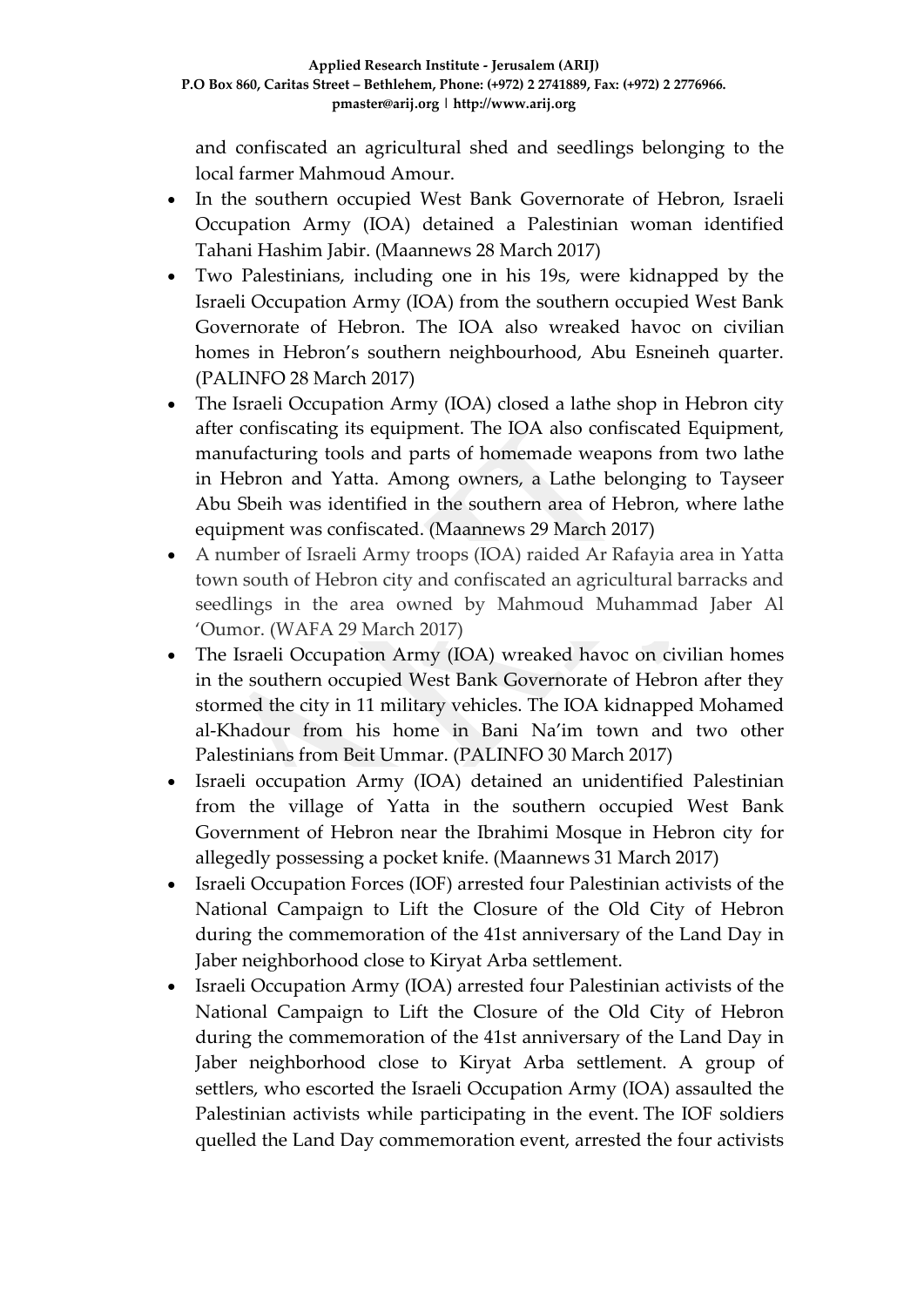and evicted others from the place, the assembly added. (PALINFO 31 March 2017)

- Israeli Occupation Army (IOA) arrested Younis Arrar from Yatta town south of Hebron city. The IOA also arrested Muhammad Ahmad An Najjar, 40, from Khallet Al Mai area east of Yatta town and took him to unknown destination. (WAFA 31 March 2017)
- Dozens of Israeli settlers stormed Al-Muwaraq Palace in Dura town, west of Hebron, under heavy military protection. A number of Israeli buses carrying dozens of settlers stormed the site escorted by large numbers of Israeli occupation Army (IOA). IOF soldiers were deployed in large numbers at the entrances of the town and prevented Palestinian movement during the provocative raid. The settlers performed Talmudic rituals in the Palace before leaving the area. Al-Muwaraq Palace is an ancient Roman building established over an area of 1,600 square meters. It is open daily except on Fridays, Saturdays and public holidays under the administration of the Palestinian Ministry of Tourism and Antiquities. (PALINFO 31 March 2017)

# **Qalqilyah**

- A Palestinian prisoner held in Israeli custody has been deprived of regular family visits for more than three years. Ali Muhammad Hassan, 47, from the northern occupied West Bank Governorate of Qalqilyia, has not had regular family visits for more than three years. Hassan, a father of six, has been serving a life sentence plus seven years in Israeli prison since 2004. (Maannews 2 March 2017)
- Friday marches were held in the village of Kafr Qaddum in the occupied West Bank Governorate of Qalqiliyah, where two Palestinians, including a Palestinian journalist, were injured by the Israeli Occupation Army (IOA). Ahmad Shawer, a reporter for Palestine TV, was injured in the head, while another Palestinian was injured in the foot by rubber-coated bullets after the IOA suppressed the village's weekly march against the Israeli occupation and settlements. The IOA chased protesters during the march while shooting live and rubber bullets. Very violent clashes erupted between Palestinian youths and the IOA that had raided the village, searched Palestinian homes, and attempted to ambush Palestinians in order to detain them, but failed. (Maannews 3 March 2017)
- The Israeli Occupation Army (IOA) detained a group of Palestinians, including women and children, while they were on their lands in the village of Azzun in the northern West Bank Governorate of Qalqiliya.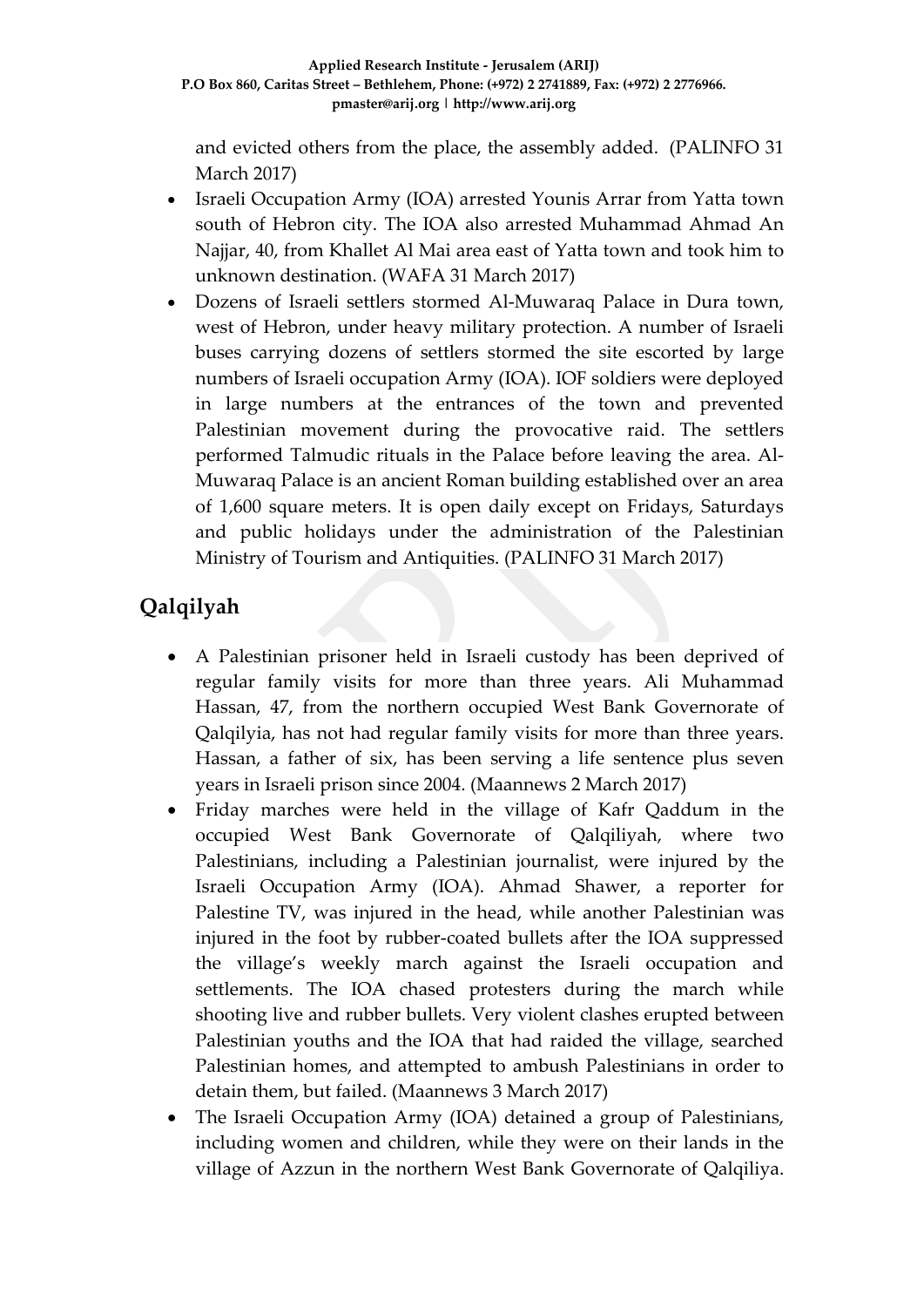The IOA had detained Samir Mahmoud Shibita, Omar Muen Hussein, six children, and a number of other Palestinians. Shibita identified the four children as Muhammad Arif Dahbour, Thaer Safa Abed, Anas Zahran Shibita, and Mustafa Yassir Shibita. Later in the day another group of farmers, including women, were detained in the village, noting that Israeli soldiers took the cellphones of the detainees and bystanders and deleted photos of the detention process. (Maannews 3 March 2017)

- Israeli settlers assaulted and injured a Palestinian woman who was working on her agricultural lands in the northern occupied West Bank. More than 20 Israeli settlers from the illegal settlement outpost of Havat Gilad attacked Palestinian farmers working in their lands in the nearby village of Faraata in the Qalqiliya Governorate. Settlers attacked the farmers despite the fact that the Palestinians had coordinated with Israeli officials in order to access their lands in the area. The Israeli settlers destroyed an agricultural tractor owned by Abdullah Shanaa, causing clashes to erupt, during which 55-year-old Mariam al-Salman suffered from bruises on her upper body after settlers threw rocks at her. (Maannews 6 March 2017)
- The Israeli Occupation Army (IOA) arrested Abdullah Hussam Huwari, Zeid Ali Adwan and 'Alaa Sameer Shello form Azzun village in Qalqilyia Governorate after raiding several houses in the village. (WAFA 6 March 2017)
- The Israeli Occupation Army (IOA) arrested Abdel Raheem Hanini, 35, from Qalqilyia city after raiding his family house and took him to unidentified location. (WAFA 6 March 2017)
- A Palestinian from Kfar Qaddum village in Qalqilyia Governorate was injured in the foot when the Israeli Occupation Army (IOA) raided the village and clashed with Palestinians. The injured Palestinian was identified as Murad Ishtewei, 21. The IOA also set up a sudden checkpoint at the entrance of the village, stormed one house and questioned its inhabitants. (WAFA 6 March 2017)
- At predawn time, Palestinian youth Talib Jumu'a sustained thigh wounds in clashes with the Israeli occupation army (IOA) in Kafr Qaddum village, in eastern Qalqilya. The IOA further kidnapped a Palestinian youth from the town and summoned four others to questioning. (PALINFO 7 March 2017)
- The Israeli Occupation Army (IOA) raked through Qalqilyia's eastern village of Azzun and broke into the home of the Palestinian citizen Sofyan Awdeh before they attack*e*d his family members. (PALINFO 7 March 2017)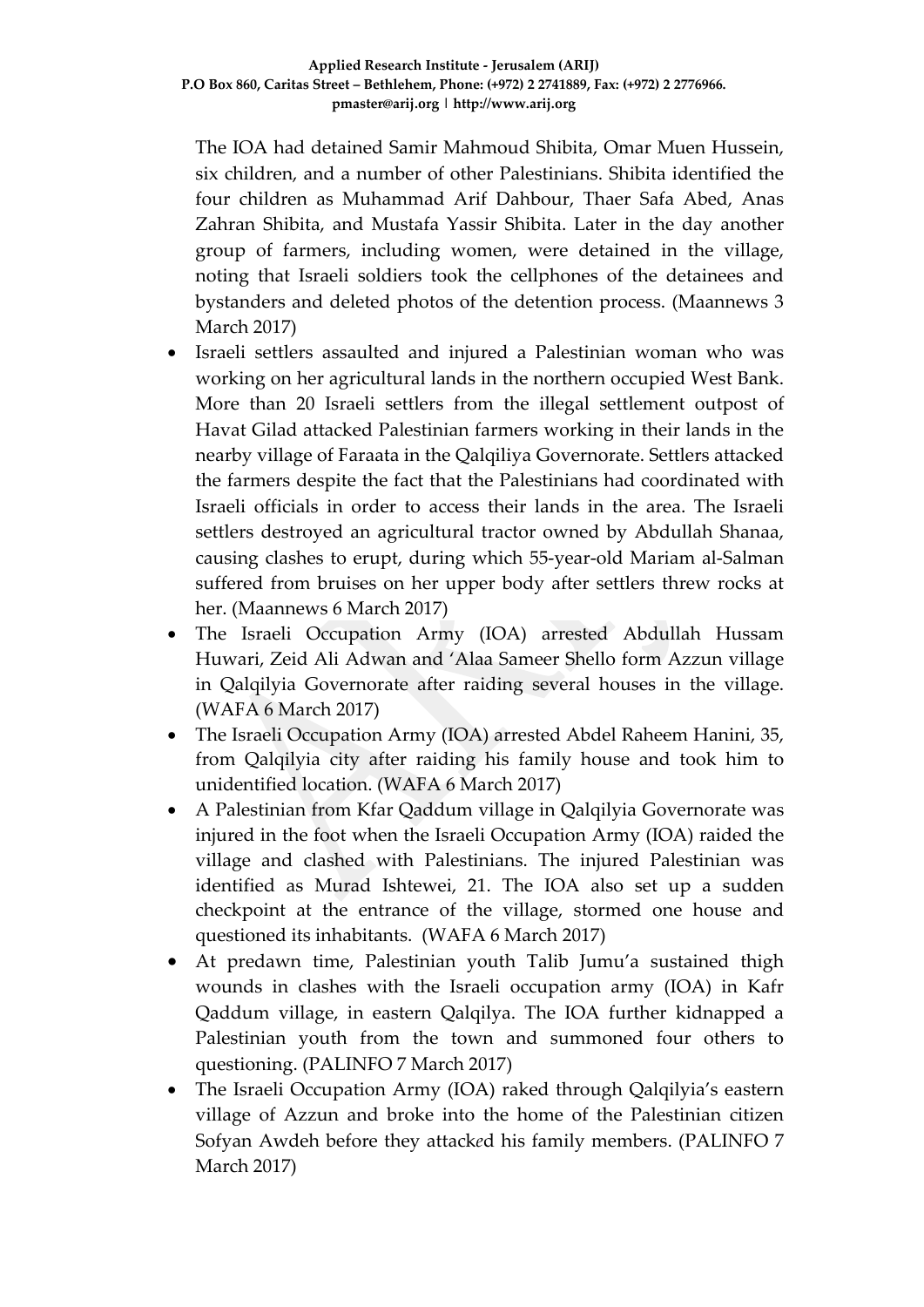- A Palestinian young man Ashraf Awda, from Azzoun town, east of Qalqilya, turned himself in to the occupation army following threats to arrest his father and brother. One day earlier, the IOF stormed Awda's family home and detained his brother for hours. (PALINFO 8 March 2017)
- The Israeli Occupation Army (IOA) continue to hinder Palestinians farmers from Falamyia village in Qalqilyia Governorate from accessing their lands located west of the Israeli Segregation Wall. The IOA has been hindering the issue of permits to Palestinian famers under various pretexts. (Maannews 9 March 2017)
- In the village of Kafr Qaddum in Qalqiliya, a number of protesters suffered tear gas inhalation as The Israeli Occupation Army (IOA) suppressed the village's weekly march. The IOA raided the village and fired tear gas canisters at protesters. Violent clashes erupted between Palestinian youths and Israeli soldiers who were stationed on rooftops. They fired rubber-coated bullets and sound bombs at protesters. Maannews 10 March 2017)
- Israeli Machinery have been leveling lands in Qalqilyia Governorate with the aim to build a new neighborhood in Oranit settlement. Around 100 dunums of lands of Azzun Atmeh, Sannirya and Beit Amin are threatened of confiscation due to the building process. The Israeli Occupation Authorities have been denying Palestinian farmers access to these lands in the past few years which are located west of the Israeli Segregation Wall. (WAFA 12 March 2017)
- The Israeli occupation Army (IOA) obstructed the movement of Palestinian vehicles and passengers at the eastern entrance to Qalqilyah city, north of the West Bank. The Israeli soldiers set-up a roadblock at the eastern entrance to Qalqilya, intercepted and searched passing vehicles and checked the IDs of passengers. This roadblock led to traffic jams in both directions and long delays for citizens, who needed to reach their destinations. (PALINFO 12 March 2017)
- In the northern West Bank Governorate of Qalqiliya, the Israeli Occupation Army (IOA) detained former prisoner Nidal Muhammad Nawfal. (Maannews 16 March 2017)
- In Qalqilia, dozens of Israeli soldiers stormed Naqar neighborhood and arrested a local resident after violently breaking into his house. (PALINFO 16 March 2017)
- Two Israeli peace activists were injured and dozens of suffocation cases were reported among Palestinian citizens after the Israeli Occupation Army (IOA) quelled the anti-settlement peaceful march of Kafr Qaddoum which called for opening the town's street that has been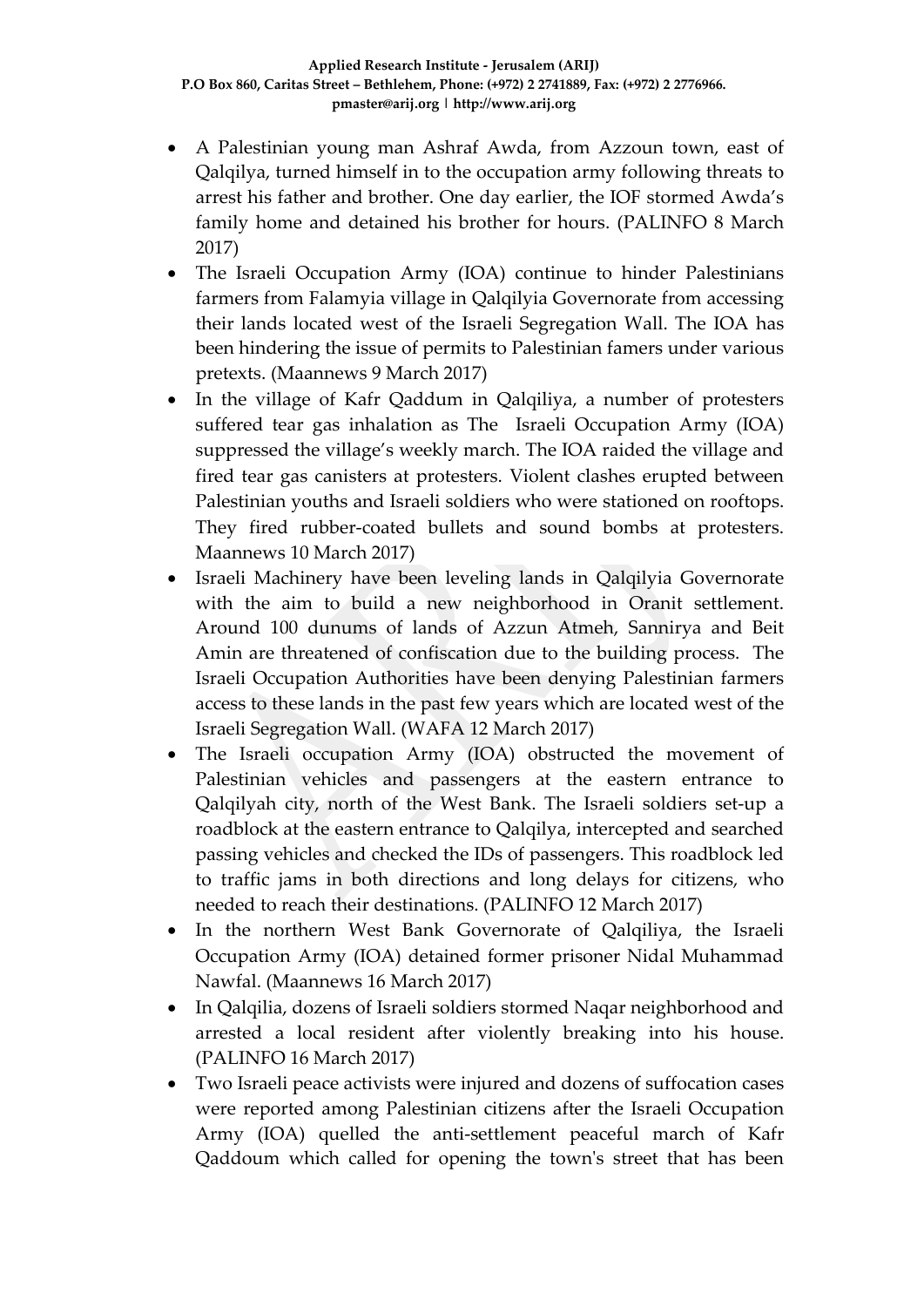closed for 14 years. The IOA fired rubber-coated metal bullets and tear gas canisters at the marchers injuring the two activists, one in the hand and the other in the face, and causing dozens of suffocation cases that were treated in the field. The IOA soldiers stormed the town, raided the houses, and stationed on the roofs to fire tear gas canisters at the marchers. They also took pictures of participants and set up ambushes. (PALINFO 17 March 2017)

- The Israeli Occupation Army (IOA) set up a military checkpoint at the entrance of Izbat At Tabib village east of Qalqilyia city in the northern West Bank. The IOA stopped a number of Palestinians at the checkpoint and questioned them resulting in obstruction of traffic. (SAFA 19 March 2017)
- The Israeli occupation Army (IOA) detained Odai Samir Abu Haniya in the village of Azzun in the northern Qalqiliya Governorate. (Maannews 20 March 2017)
- The Israeli occupation Army (IOA) detained two Palestinian young men for a while at a roadblock near Qalqilya city, north of the West Bank. Israeli soldiers set up a makeshift checkpoint on the road between Qalqiliya city and Izbat Attayeb village and obstructed the movement of passing vehicles. The soldiers detained two young passengers for some hours but released them later before removing barriers from the road and withdrawing from the area.(PALINFO 20 March 2017)
- The Israeli Occupation Army (IOA) delivered new notifications endorsing the confiscation of dozens of dunums of Palestinian lands in Jayyous and Falamiya towns, east of Qalqilia. The issued notifications endorsed the confiscation of 169 dunums which were seized by the Israeli occupation authorities four years ago. The 169 confiscated dunums, located behind the Segregation wall, were fenced four years ago by an Israeli military order and all trees on those dunums were uprooted. (PALINFO 20 March 2017)
- Israeli Occupation Army (IOA) arrested two Palestinian young men from Qalqilya city and released them hours later on. The IOA soldiers questioned both men at the makeshift barrier that was erected at the road between Qalqilya and Ezbet al-Tabib hamlet. Israeli soldiers stopped a Palestinian car and detained the two men for a while then removed the checkpoint. The IOA troops were deployed in the vicinity of Azzoun town. They erected a military checkpoint on the nearby tunnel road, the sources added. (PALINFO 21 March 2017)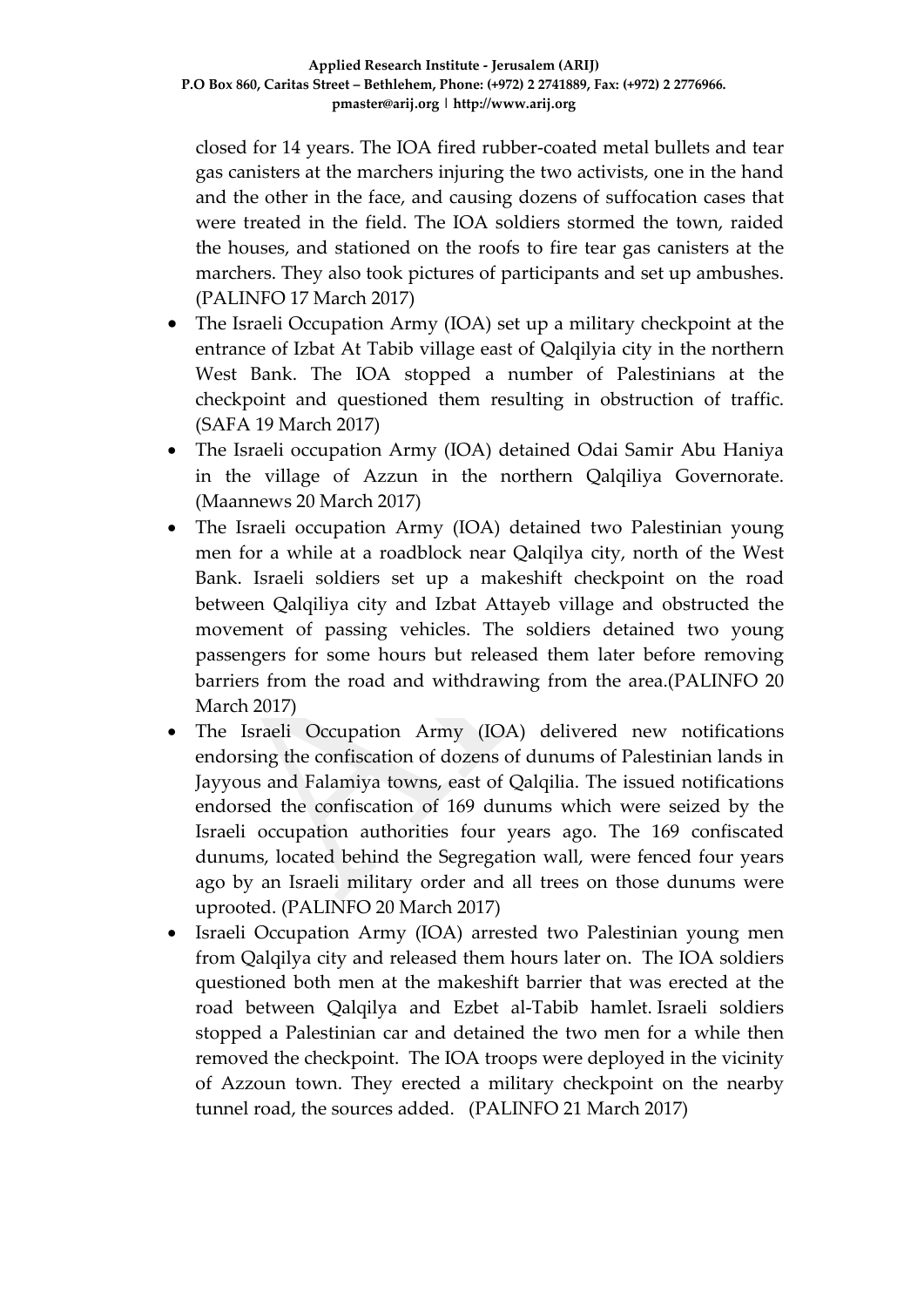- The Israeli Occupation Army (IOA) stormed Qalqilya's eastern village of Azzun, where Palestinian vehicles and civilians were subjected to thorough inspection. (PALINFO 23 March 2017)
- The Israeli Occupation Army (IOA) raided Kafr Qaddum village and arrested Ayman Rafeeq Shtwei, 40, and Nader Amer, 27, and raided a number of Palestinian houses in the village. (WAFA 23 March 2017)
- The Israeli Occupation Army (IOA) kidnapped seven Palestinians from the northern West Bank Governorate of Qalqilya. The IOA rolled into Qalqilya city in over 20 military jeeps and attacked the Palestinian protesters with spates of teargas canisters, resulting in several suffocation cases. The assault triggered violent clashes with Palestinian anti-occupation youth. The list of arrestees included ex-prisoner Tahseen Daoud, 47, who was kidnapped by the IOF from his own family home, Firas Bennan Ulba, Waleed HUteari, 40, Hamza Hutari, 21, and Waseem Hutari, 38. (PALINFO 23 March 2017)
- The Israeli Occupation Army (IOA) suppressed a weekly march held in the village of Kafr Qaddum in the northern occupied West Bank Governorate of Qalqiliya, causing at least ten Palestinians to suffer from tear gas inhalation. Israeli border police fired tear gas and rubbercoated bullets at protesters, causing ten Palestinians to suffer from tear gas inhalation. The IOA also attempted to ambush a number of Palestinians in order to detain them. However, no detentions were reported. Over the course of five years, an elderly protester was killed after suffering from excessive tear gas inhalation, one youth lost his eyesight, and another his ability to speak, he added. (Maannews 24 March 2017)
- The Israeli Occupation Army (IOA) rolled into the northern West Bank Governorate of Qalqilya and kidnapped 21-year-old Palestinian youth Qassam Abdul Hafidh after they wreaked havoc on his family home and attacked his relatives. The detainee was later dragged to an unidentified destination. The IOA rolled into Qalqilya in a number of military vehicles and set up ambushes and checkpoints. (PALINFO 24 March 2017)
- The Israeli Occupation Army (IOA) raked through Qalqilya on claims that an explosive device was spotted near Eliyahu checkpoint. The IOA broke into Palestinian homes in al-Kar'an neighborhood and subjected the inhabitants to intensive questioning. (PALINFO 27 March 2017)
- Israeli Occupation Army (IOA) detained journalist Ayoub Mazouz Hassan in the Qalqiliya Governorate. (Maannews 28 March 2017)
- Israeli settlers assaulted Palestinian farmers from several Qalqilya area villages in the north of the occupied West Bank. Settlers from the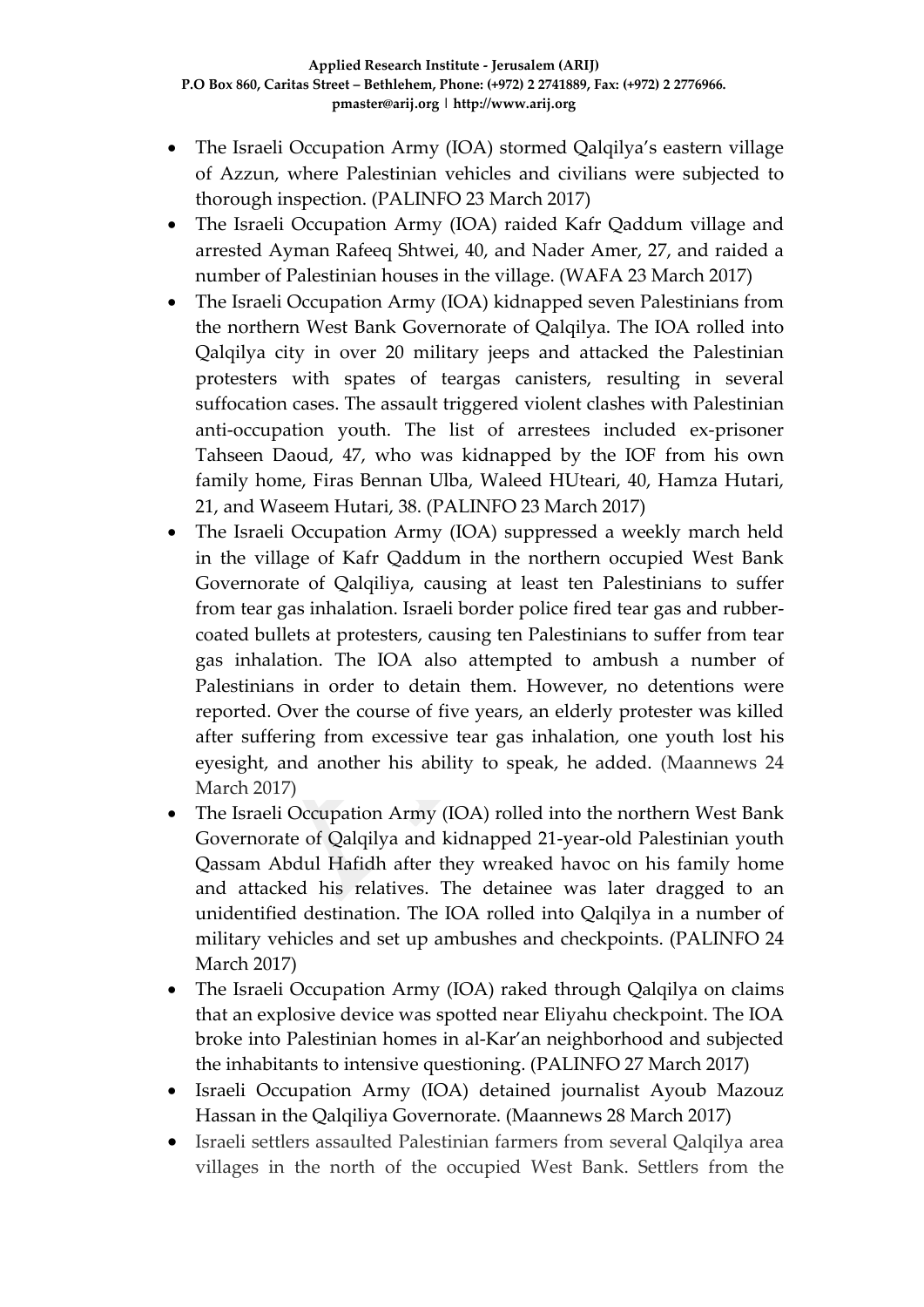nearby illegal Havat Gilad settlement outpost attacked the farmers who were working on their land. Even though Palestinian farmers had coordinated with the Israeli military to access their lands, the farmers were surprised when they were attacked by the settlers while the Israeli soldiers present at the scene did nothing to stop them. (WAFA 29 March 2017)

- A round of clashes rocked Qalqilya, in the northern West Bank, and culminated in a set of ambushes and military checkpoints arbitrarily pitched in the city. (PALINFO 30 March 2017)
- Israeli occupation Army (IOA) suppressed a weekly march in the village of Kafr Qaddum in the northern occupied West Bank Governorate of Qalqiliya injuring four Palestinians with rubber-coated bullets fired by the IOA at demonstrators. The IOA fired rubber-coated bullets at protestors, causing "slight injuries" to four Palestinians. An Israeli bulldozer, escorted by Israeli forces, damaged the main network of the village's water supply, causing the water to cut off in the village for hours before the damage was fixed by the village's council. (Maannews 31 March 2017)

#### **Tubas**

- In the northern occupied West Bank, the Israeli Occupation Army (IOA) raided the village of Tayasir in the Tubas Governorate and detained 29-year-old Juma Khalid Abu Amr, and 19-year-old Yazid Zahi Abu Ali. (Maannews 1 March 2017)
- The Israeli Occupation Army (IOA) detained 5 donkeys in the northern Jordan Valley and handed it to Israeli settlers in Kherbit Mazuqeh. (WAFA 2 March 2017)
- The Israeli Occupation Army (IOA) stormed Khalet Hamad east of Tubas and arrested a local shepherd and prevented Palestinians' movement in the area. The IOA violently stormed the area and arrested a shepherd. The detainee was investigated for more than three hours on charges of sheep grazing in the area. (PALINFO 4 March 2017)
- Israeli bulldozers leveled large areas of Palestinian lands in the Jordan Valley as a prelude to establish new settlement projects in the area. Israeli razing operations are carried out in Palestinian lands earlier confiscated by Israeli authorities and declared as closed military zone. Israeli authorities have earlier declared intention to grant each settler 50 dunums in the Jordan Valley with the aim of implementing settlement projects. Over the past two days, large lands of the Jordan Valley were fenced for unknown reasons. (PALINFO 6 March 2017)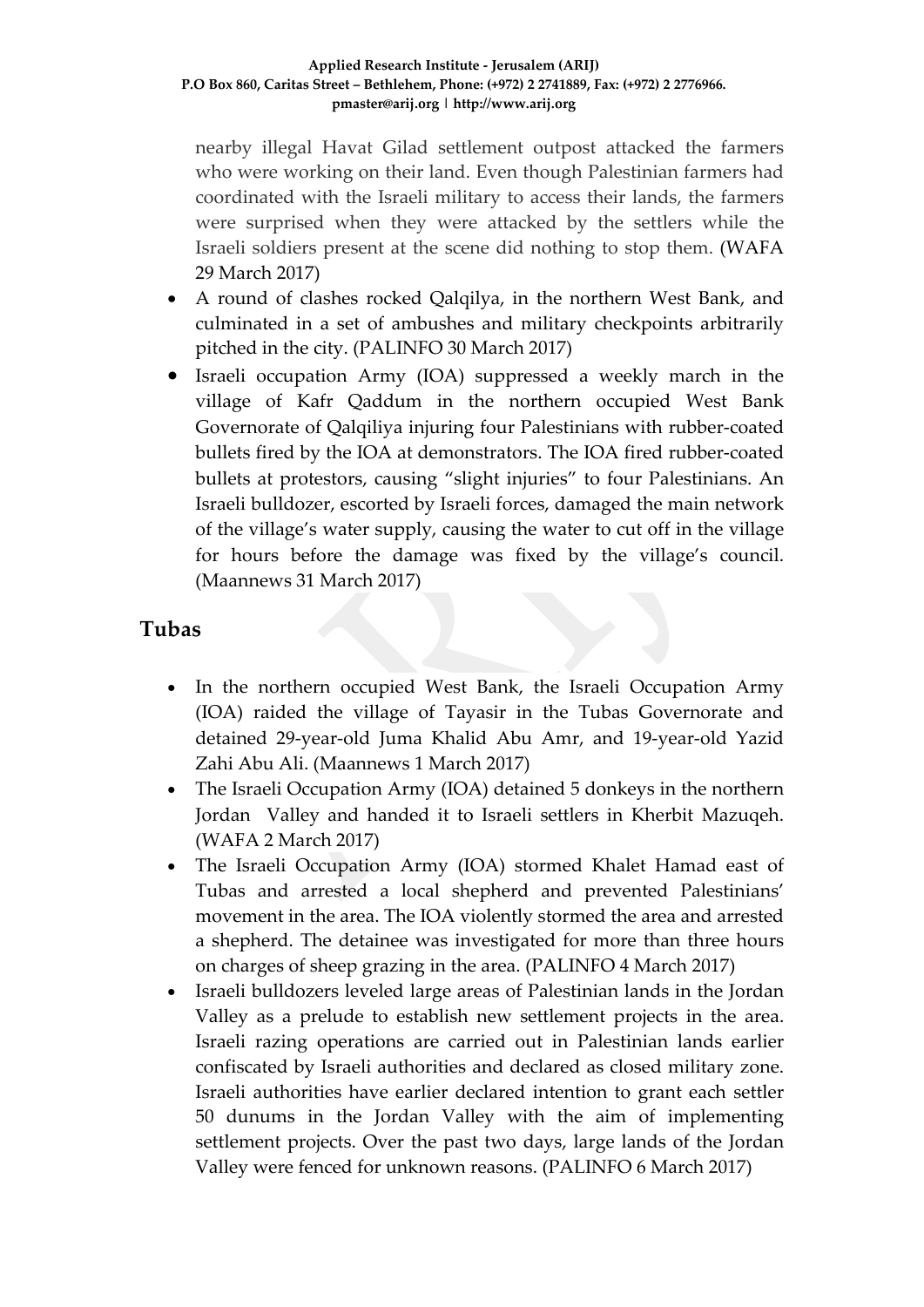- Israel's so-called "Nature Authority" afternoon detained Palestinian Akoub (Gundelia) harvesters in the northern Jordan Valley and seized their cattle. The Nature Authority cracked down on the Palestinian pickers of Akoub plant in the Jordan Valley. Wildfires broke out across the mountains while bird eggs and baby animals have been burned down due to incessant Israeli military maneuvers in the area. (PALINFO 6 March 2017)
- A group of armed Israeli settlers attacked Palestinian shepherds in the Jordan Valley near Tubas to the north of occupied West Bank. The shepherds were forced to leave the scene under gun threat. (PALINFO 9 March 2017)
- The Israeli Occupation Authorities (IOA) notified to halt the construction of an agricultural barracks in Kardala village in the northern Jordan Valley owned by Inad Rushdi Muhammad Sawafta. (WAFA 14 March 2017)
- The Israeli Occupation Army (IOA) handed over a stop construction order against a pool used for drinking in Al Farisiya village in the Jordan valley under the same pretext. (WAFA, PALINFO 15 March 2017)
- In the Tubas Governorate, the Israeli occupation Army (IOA) detained three Palestinians, and identified them as former prisoner Abdullah Jihad Bani Odeh from Tubas, former prisoner Muath Khalid Daraghma from Tubas, and Luay Rashid Daraghma. (Maannews 16 March 2017)
- The Israeli Occupation Army (IOA) stormed Tamun town, east of Tubas city, and arrested a young man from his house. A number of checkpoints were also erected throughout the town. (PALINFO 16 March 2017)
- The Israeli occupation Army (IOA) at daybreak seized Palestinian vehicles east of Tubas city, in the northern West Bank. Israeli soldiers seized a car of the Mitsubishi brand and another vehicle owned by Palestinian citizen Hayel Turkman, along with an agricultural tractor belonging to citizen Namer Harroub Under the pretext that they are used to cultivate military lands and carry water tanks to Palestinians. (PALINFO 22 March 2017)
- The Israeli Occupation Army (IOA) detained a young Palestinian man in the village of Ibziq in the northern Jordan Valley region of the occupied West Bank and confiscated a tractor and a private vehicle in the area. The IOA, escorted by several Israeli Civil Administration jeeps, detained Mahmoud Muhammad al-Hroub, 23, and confiscated a tractor belonging to his father and a vehicle belonging to Hayil Turkman. The confiscated vehicles were taken to the Nahal military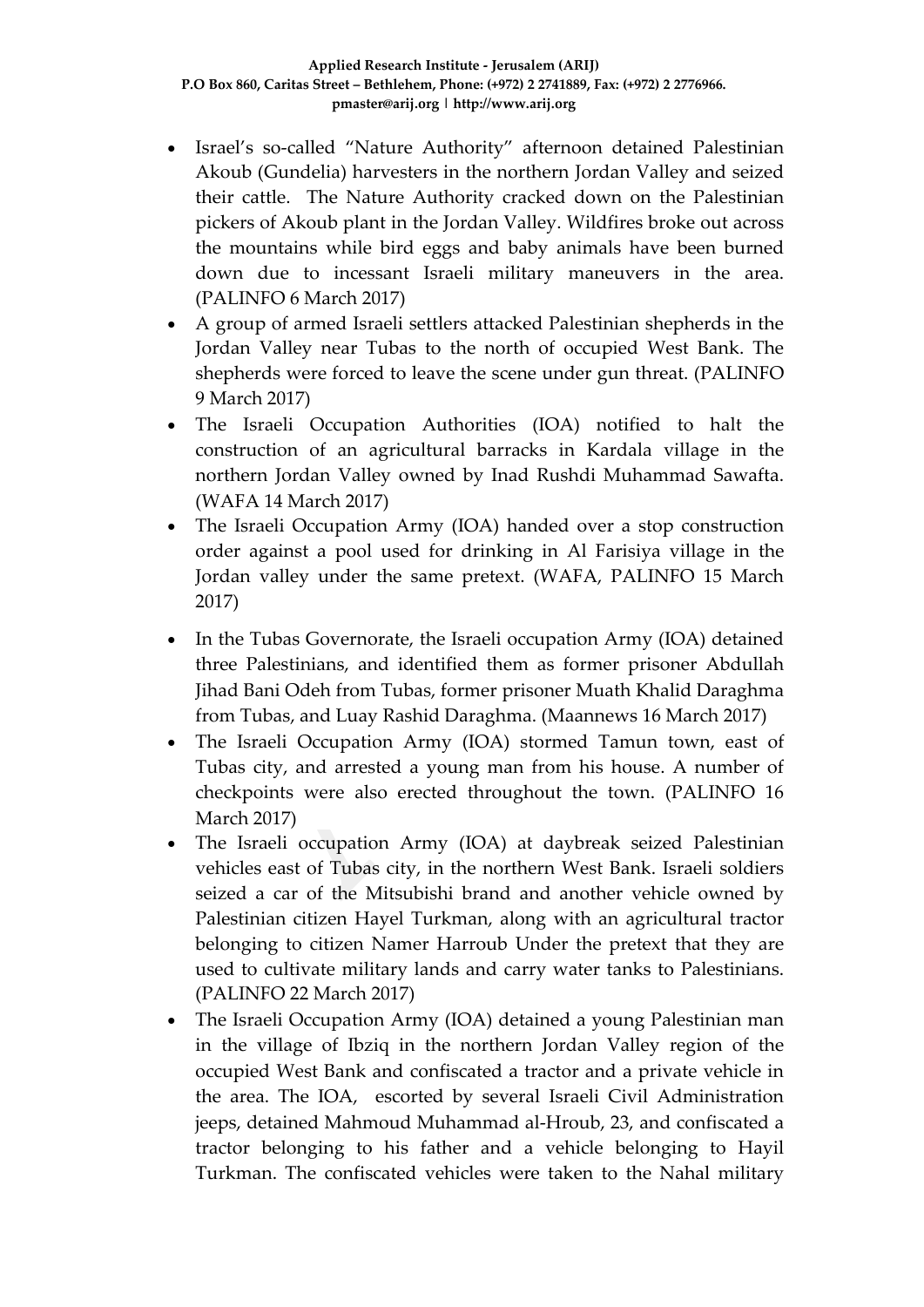site in the al-Maleh area of the Jordan valley. (Maannews 23 March 2017)

- The Israeli Occupation Army (IOA) detained the 23-year-old Mahmoud Muhammad al-Hroub from the village of Ibziq in the northern Jordan Valley region of the occupied West Bank [when](http://www.maannews.com/Content.aspx?id=776057) a tractor and private vehicle were also [confiscated.](http://www.maannews.com/Content.aspx?id=776057)
- A delegation of the Israeli Civil Administration visited the Jordan Valley Regional Council, compromising 21 illegal settlements, to discuss ways to establish new development projects in the Jordan Valley settlements. The meeting was attended by David El Hayani, mayor of the Jordan Valley Regional Council, and Aravot HaYarden, chairman of the council. The discussion covered means of developing agriculture, tourism, and other economic sectors in the settlements. El Hayani revealed plans to establish new tourism projects in the area including restaurants and parking. The new projects came as part of the Israeli settlement expansion policy which has notably escalated over the past few months. (PALINFO 24 March 2017)
- The Israeli Occupation Army (IOA) notified several Palestinian families in the northern Jordan Valley region of the occupied West Bank that they would have to evacuate their homes on Wednesday (the 29th of March 2017) to make way for Israeli military training exercises. The IOA ordered more than 10 Palestinian families in the Ras al-Ahmar area northeast of Tubas to leave their homes starting at 5 p.m. Wednesday until 5 a.m. on Thursday. Meanwhile, Israeli media reported that the Israeli army had announced that military drills were set to take place in several areas of the occupied West Bank this week between Sunday and Thursday. (Maannews 26 March 2017)
- Israeli Occupation Army (IOA) along with groups of settlers banned Palestinians from continuing the construction of three stockyards in Khallet Hamad area, which is endangered of confiscation, east of Tubas city. The IOF soldiers evicted Palestinians from their own lands and warned them of violating the construction ban order. (PALINFO 26 March 2017)
- The Israeli Occupation Army (IOA) notified to halt the construction of an agricultural road that is intended to link Kardala village with Al Qa'oun valley in the far most part of the Jordan Valley; The IOA also notified to halt the construction of an under-construction water pool in Kardala village in Tubas Governorate. (WAFA 27 March 2017)
- The Israeli occupation army (IOA) troops stormed Tubas and broke into the home of Palestinian citizen Mohamed Daraghma, before they kidnapped his 17-year-old son, Seif, and cracked down on his family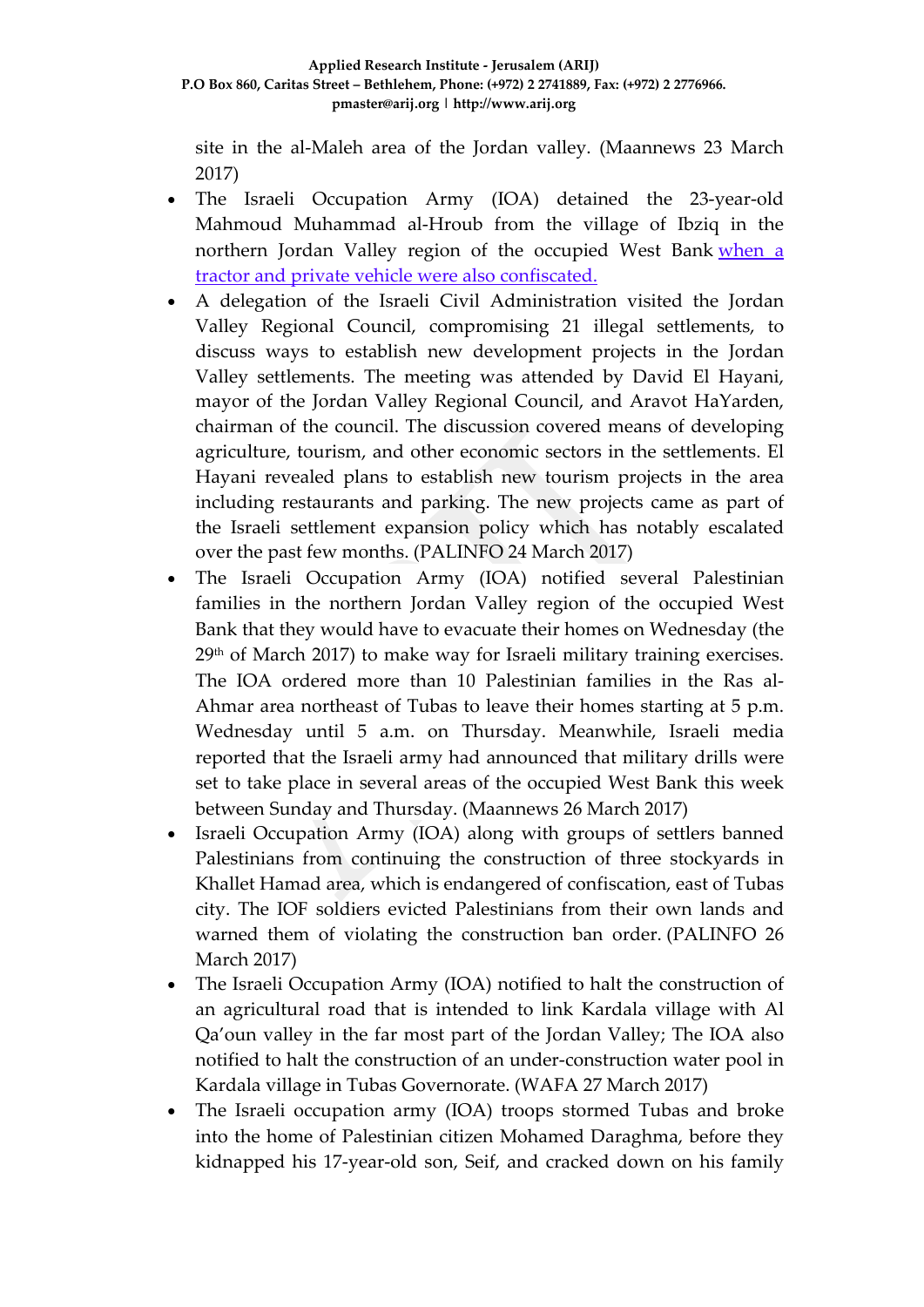members. The IOA further kidnapped 18-year-old Jamal Musalamani from his family home in Tubas. (PALINFO 28 March 2017)

- The Israeli Occupation Army (IOA) notified to evacuate four Palestinian residencies in Humsa Al Fouqa village in the northern Jordan Valley from 5:00 pm on Wednesday to 5:00 am on Thursday for military drillings. (WAFA 28 March 2017)
- The Israeli occupation Army (IOA) dismantled a Palestinian owned Caravan that was erected some days ago in Al Himma area in the northern Jordan valley. The caravan is owned by citizen Muhammad Awwad. Note that the family received halt of construction orders to three barracks and a caravan in the area. (WAFA 29 March 2017)
- A Palestinian youth was kidnapped by the Israeli occupation Army (IOA) from Tubas. Israeli soldiers deployed at al-Hamra checkpoint, separating Jericho and the Jordan Valley from the northern occupied West Bank, stopped a vehicle and arrested the youngster Mohamed Ayeda, before they dragged him to an unidentified destination. The Israeli soldiers were reportedly carrying a list of wanted Palestinians and inspecting the passengers' identity documents in search for alleged anti-occupation protesters. (PALINFO 30 March 2017)

#### **Ramallah**

- The Israeli Occupation Army (IOA) detained five Palestinian students from Birzeit University, including three women, when clashes erupted near Israel's Ofer detention center in the occupied West Bank Governorate of Ramallah. The detainees were identified as Ahmad Khader, Hasan Daraghmeh, Miran al-Barghouthi, Bayan Safi, and Zeinab al-Barghouthi. Israeli military jeeps chased the students and assaulted and detained them before transferring them to Ofer. (Maannews 1 March 2017)
- Several Palestinians suffered from severe tear gas inhalation when clashes broke out with the Israeli Occupation Army (IOA) as students of Birzeit University staged a protest against the detention of at least six fellow students by Israeli forces. Students rallied from the Birzeit University campus northeast of Ramallah in the central occupied West Bank to the Israeli military checkpoint of Beit El some five kilometers away. (Maannews 2 March 2017)
- In the village of Nabi Saleh in Ramallah Governorate, the IOA and settlers allegedly assaulted Palestinians during a peaceful march launched in the village against Israeli occupation. The IOA fired live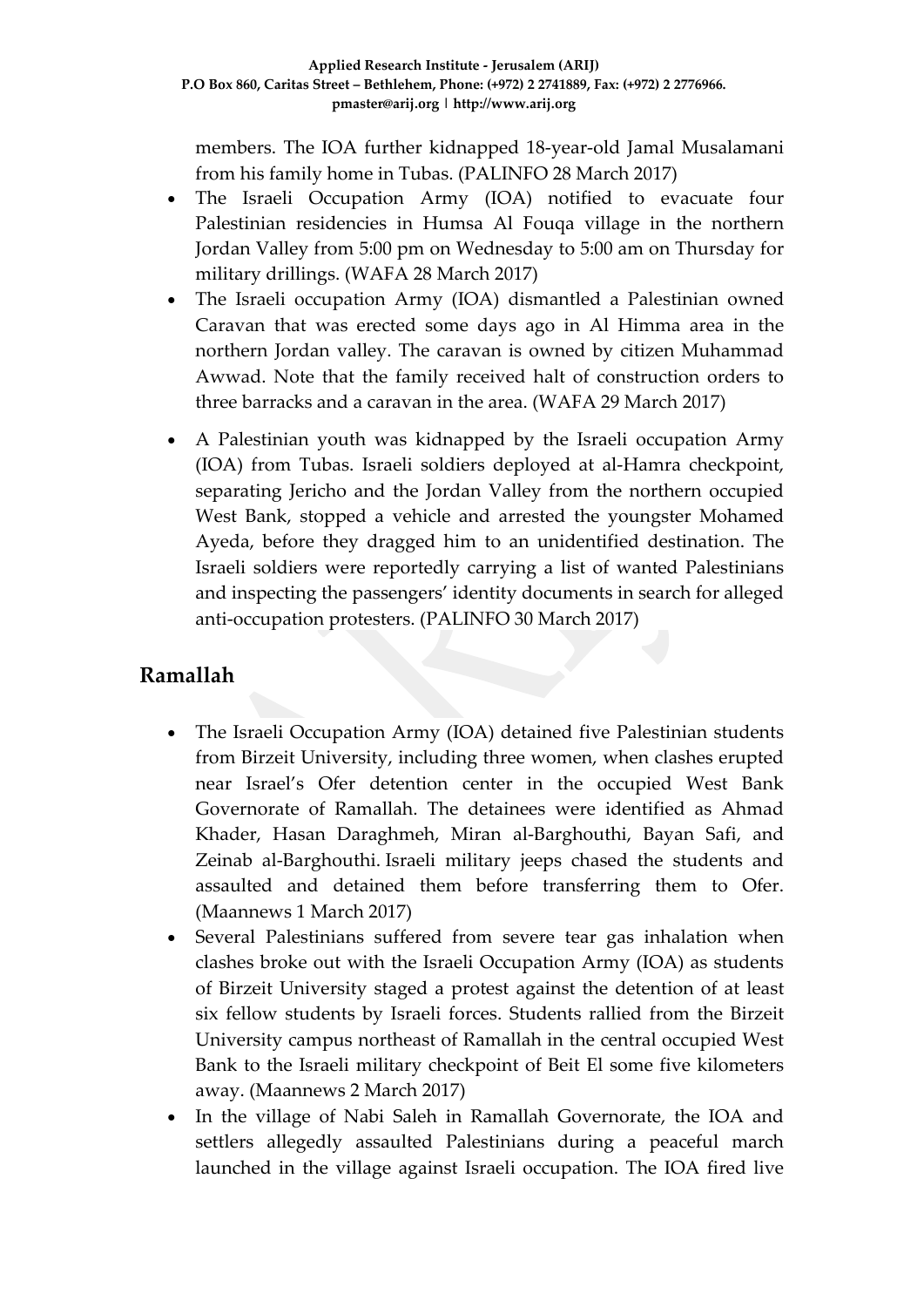ammunition, rubber bullets, sound bombs, and tear gas canisters into the crowd of demonstrators, causing many to suffer from tear gas inhalation. Israeli settlers also attacked Palestinian journalists during the march, reportedly under the protection of Israeli soldiers, forcing them to leave the area. Israeli settlers also threw rocks at Palestinian vehicles and closed the main entrance of the village and prevented anyone from passing. Meanwhile, the IOA closed the gate to the village and banned Palestinians from passing. (Maannews 3 March 2017)

- The Israeli Occupation Army (IOA) arrested a Palestinian young man after breaking into different areas of Ramallah in the central West Bank. Israeli media sources claimed that an activist in Hamas Movement was arrested in Sinjil village town in Ramallah and was taken for investigation. (PALINFO 3 March 2017)
- The Israeli occupation Army (IOA) arrested six Palestinians including a child when clashes broke out near Ofer prison in Ramallah. Heavy firing of teargas bombs was monitored during the clashes, leaving a number of protesters suffering breathing problems. Journalists have been also attacked by IOA while covering the events. Five Palestinian youths and a 13-year-old child were detained and taken to a nearly investigation center. (PALINFO 8 March 2017)
- The Israeli Occupation Army (IOA) shot a Palestinian youth in the head with a live bullet when clashes erupted in the occupied West Bank Governorate of Ramallah in the village of Silwad. The IOA had chased the 18-year-old and opened live fire on him, injuring him in the head with a live bullet, detained him and transferred him to an unknown location in a military vehicle. The injured Palestinian was identified as 19-year-old Jihad Muhammad Hammad. (Maannews 10 March 2017)
- The Israeli Occupation Army (IOA) detained three Palestinian minors and a youth during clashes that erupted after a march was organized near the Ofer detention center in western Ramallah. The march set off from Ramallah city and headed to the detention center in solidarity with hunger-striking Palestinian prisoners. The IOA fired rubbercoated bullets, sound bombs, and tear gas canisters at protesters. (Maannews 10 March 2017)
- The Israeli Occupation Army (IOA) raided the village of Beitunia and chased Palestinian youths, detaining four and transporting them to Ofer center. (Maannews 10 March 2017)
- In the village of Bilin west of Ramallah, the Israeli Occupation Army (IOA) detained two Palestinians after installing checkpoints at three roads leading to the village, preventing foreign protesters to enter the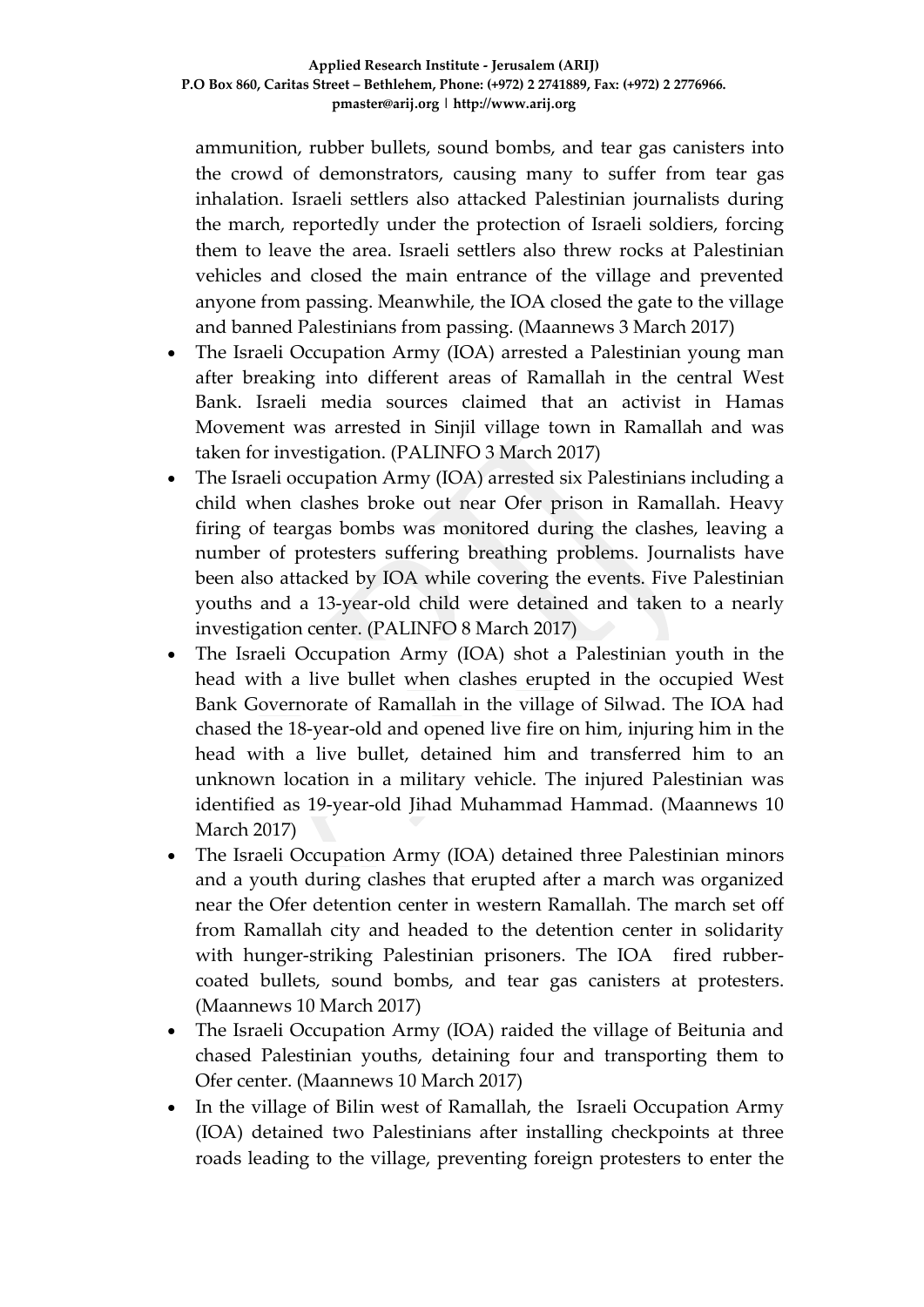village and participate in their weekly march. The IOA detained Majdi Abu Rahma, 32, and seized his vehicle, while also detaining Issa Khader Abu Rahma, 14. During the march, the IOA shot tear gas canisters at the protesters, causing many to suffer from tear gas inhalation, as clashes broke out between soldiers and Palestinian youth. (Maannews 10 March 2017)

- A Palestinian minor was shot and injured by a rubber bullet after Israeli Occupation Army (IOA) violently attacked the weekly march staged in Nilin town, west of Ramallah, against Israel's segregation wall and settlement. A number of Palestinians along with foreign solidarity activists choked on tear gas as well. The march kicked off after Friday prayer and headed to the separation wall. The IOA showered the participants in the march with tear gas and rubber bullets resulting in cases of suffocation among the marchers and the injury of a 14-year-old boy with a rubber bullet in his foot. (PLAINFO 10 March 2017)
- The Israeli Occupation Army (IOA) raided the central occupied West Bank village of Birzeit twice and detained a Palestinian university student from his home. The IOA raided the village, troops escorted a handcuffed and blindfolded Palestinian youth from a military vehicle and took him into the local cemetery for unknown reasons. After roughly an hour, the IOA escorted the youth, , back into the vehicle as soldiers were carrying "black bags" that seemed to have been "hidden in the cemetery,". The raid sparked clashes between locals and the Israeli soldiers, though no injuries were reported. Hours later, Israeli forces raided the town once again and surrounded a building that serves as a private dormitory for students at Birzeit University, and detained a student whose identity has not been revealed. (Maannews 11 March 2017)
- A 24-year-old girl Batoul al-Rumhi was kidnapped by the Israeli Occupation Army (IOA) from her family home in Surda village, north of Ramallah. (PALINFO 12 March 2017)
- Israeli Occupation Army (IOA) kidnapped the Palestinian journalist and ex-prisoner Mus'ab Sa'id, 25, from his family home in Ramallah's northern town of Birzeit. (PALINFO 12 March 2017)
- Osama Fukahaa, a student at Birzeit University, was arrested by the Israeli Occupation Army (IOA) in Ein Munjid village, in Ramallah. (PALINFO 12 March 2017)
- A 24-year-old girl Batoul al-Rumhi was kidnapped by the Israeli Occupation Army (IOA) from her family home in Surda village, north of Ramallah. (PALINFO 12 March 2017)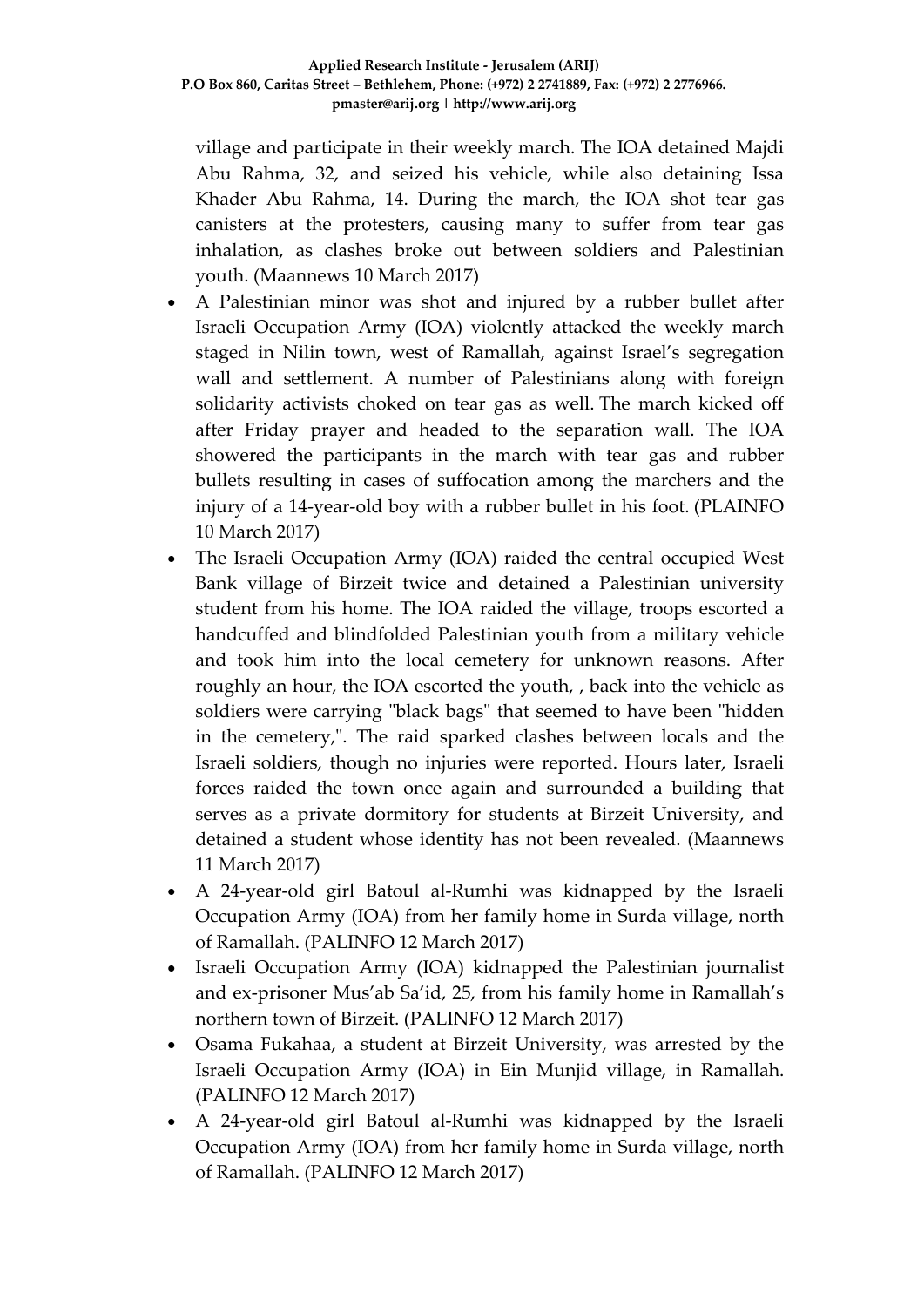- Israeli Occupation Army (IOA) kidnapped the Palestinian journalist and ex-prisoner Mus'ab Sa'id, 25, from his family home in Ramallah's northern town of Birzeit. (PALINFO 12 March 2017)
- Osama Fukahaa, a student at Birzeit University, was arrested by the Israeli Occupation Army (IOA) in Ein Munjid village, in Ramallah. (PALINFO 12 March 2017)
- A number of injuries were reported as clashes broke out between Israeli Occupation Army (IOA) and local youths in Budrus town, west of Ramallah. the clashes broke out when the IOA violently stormed the town amid heavy firing of tear gas bombs. The IOA also prevented Palestinian vehicles' entry into the town in total provocation to local residents while continuing to randomly fire teargas bombs at local homes.
- Israeli settlers have started to assemble a new settlement outpost on Palestinian land in the central occupied West Bank Governorate of Ramallah. Israeli settlers have set up caravans in the area of al-Tabbun in al-Mughayyir, Abu Falah, and Kafr Malek villages. Settlers also had placed barbed wire around the caravans in the new outpost, while opening a road in order to facilitate reaching the outpost from a nearby settler bypass road. The new outpost is the second reported since the start of the year, with Israeli [settlers](http://www.maannews.com/Content.aspx?id=774694) setting up mobile homes on land belonging to the village of Azmut in the northern West Bank district of Nablus at the start of the year. The new outpost is located just a few hundred meters away from the illegal Elon Moreh settlement. (Maannews 14 March 2017)
- The Israeli Occupation Army (IOA) raided the village of Bilin in the central occupied West Bank Governorate of Ramallah and detained 17 year-old Abd al-Khaliq Burnat. (Maannews 17 March 2017)
- In the Ramallah Governorate, Amr Mahmoud Barghouthi was detained by the Israeli Occupation Army (IOA) in the village Deir Ghassana, (Maannews 15 March 2017)
- The Israeli Occupation Army (IOA) detained Yousif Muhammad Odeh from Deir Ammar village in Ramallah Governorate. (Maannews 15 March 2017)
- The Israeli Occupation Army (IOA) detained Uday al-Tamimi and Mahmoud al-Ashweh from Nabi Saleh village in Ramallah Governorate. (Maannews 15 March 2017)
- The Israeli Occupation Army (IOA) detained Muhammad Salameh Khasib and Laith al-Barghouthi from Arura village in Ramallah Governorate. (Maannews 15 March 2017)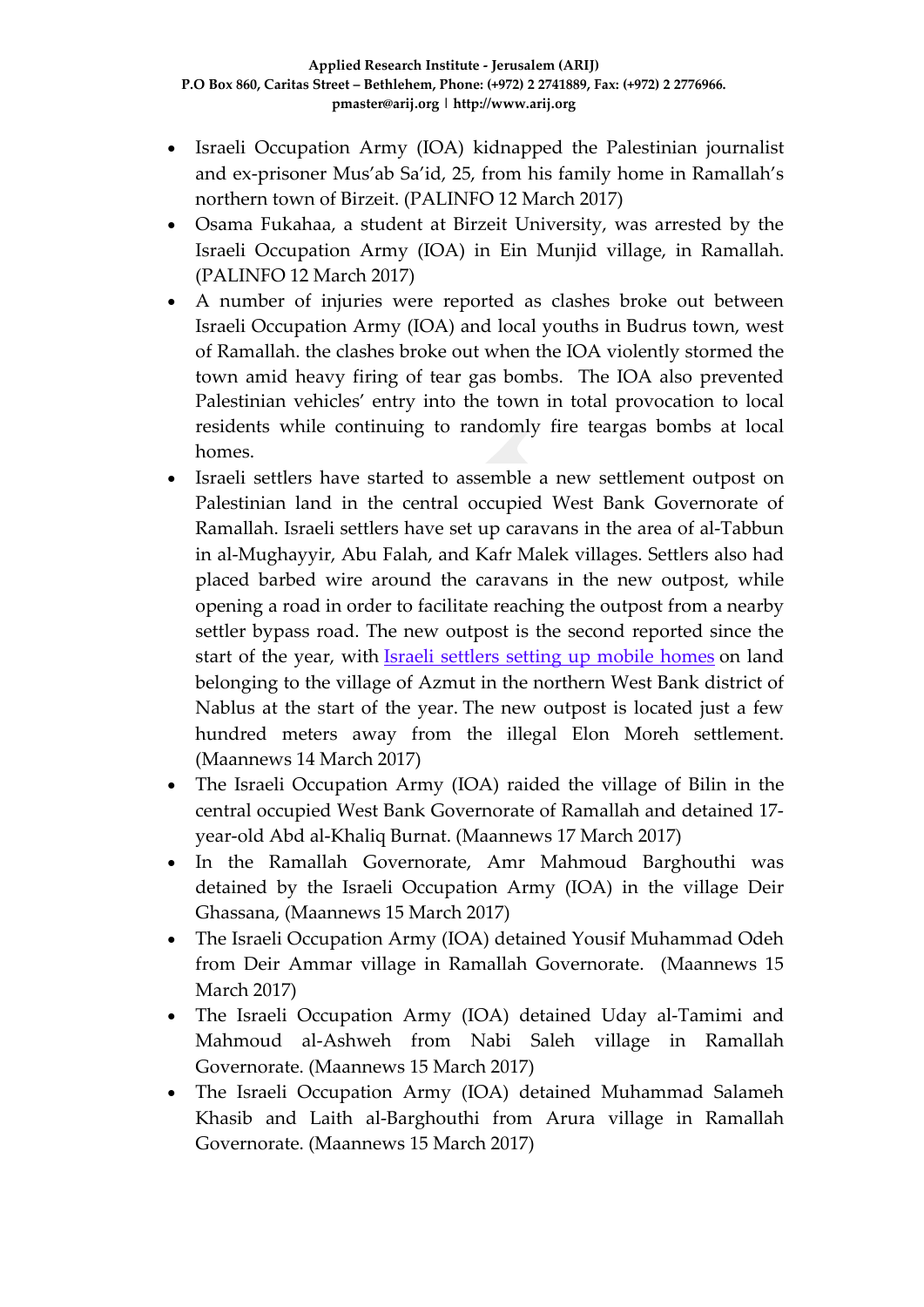- The Israeli Occupation Army (IOA) detained Laith al-Barghouthi from Deir Abu Mashaal village in Ramallah Governorate. (Maannews 15 March 2017)
- In the central West Bank Governorate of Ramallah, Israeli occupation army (IOA) detained two Palestinians from the al-Amari refugee camp, identified as Ayman Abu Arab and Ahmad Abu Arab. (Maannews 16 March 2017)
- Two Israeli peace activists were injured, and a number of Palestinian citizens choked on tear gas after the Israeli occupation Army (IOA) quelled two anti-settlement and anti-occupation marches in Ni'lin and Kafr Qaddum towns in the occupied West Bank. The IOA fired sound bombs and tear gas canisters at the protesters in Ni'lin anti-settlement, anti-wall weekly march as they approached the apartheid wall built on the town's lands. (PALINFO 17 March 2017)
- The Israeli occupation army (IOA) stormed at daybreak Ramallah and al-Bireh, in the central West Bank. Israeli soldiers rolled into Ramallah and al-Bireh via al-Tira road and raked through southern residential neighborhoods. No arrests were reported in the assault. (PALINFO 17 March 2017)
- The Israeli occupation Army (IOA) detained raided the central occupied West Bank town of Birzeit before dawn, detaining student and former member of Birzeit University's student council Istabraq al-Tamimi after breaking into her dormitory. Several other houses were raided in the area. (Maannews 20 March 2017)
- In al-Jalazun refugee camp in the central occupied West Bank Governorate of Ramallah, Israeli occupation Army (IOA) detained brothers Mohammad, 19, and Ibrahim, 21. (Maannews 20 March 2017)
- One Palestinian was detained in the Ramallah-area village of Abud. (Maannews 22 March 2017)
- The Israeli occupation Army (IOA) detained Ali Ahmad Khatab and Murad Suleiman Ata from Ramallah Governorate. (PALINFO 22 March 2017)
- The Israeli Occupation Army (IOA) arrested citizen Ribhi Nafe' after raiding his house in NI'lin village west of Ramallah city and took him to unknown destination. (SAFA 22 March 2017)
- The Israeli Occupation Army (IOA) arrested citizen Ali Ahmad Khattab after raiding his house in Beit Sira village west of Ramallah city. (SAFA 22 March 2017)
- The Israeli Occupation Army (IOA) raided Deir Abu Mash'al village, and stormed a number of Palestinian houses after bombing door entrances. The IOA also messed with the content of the houses and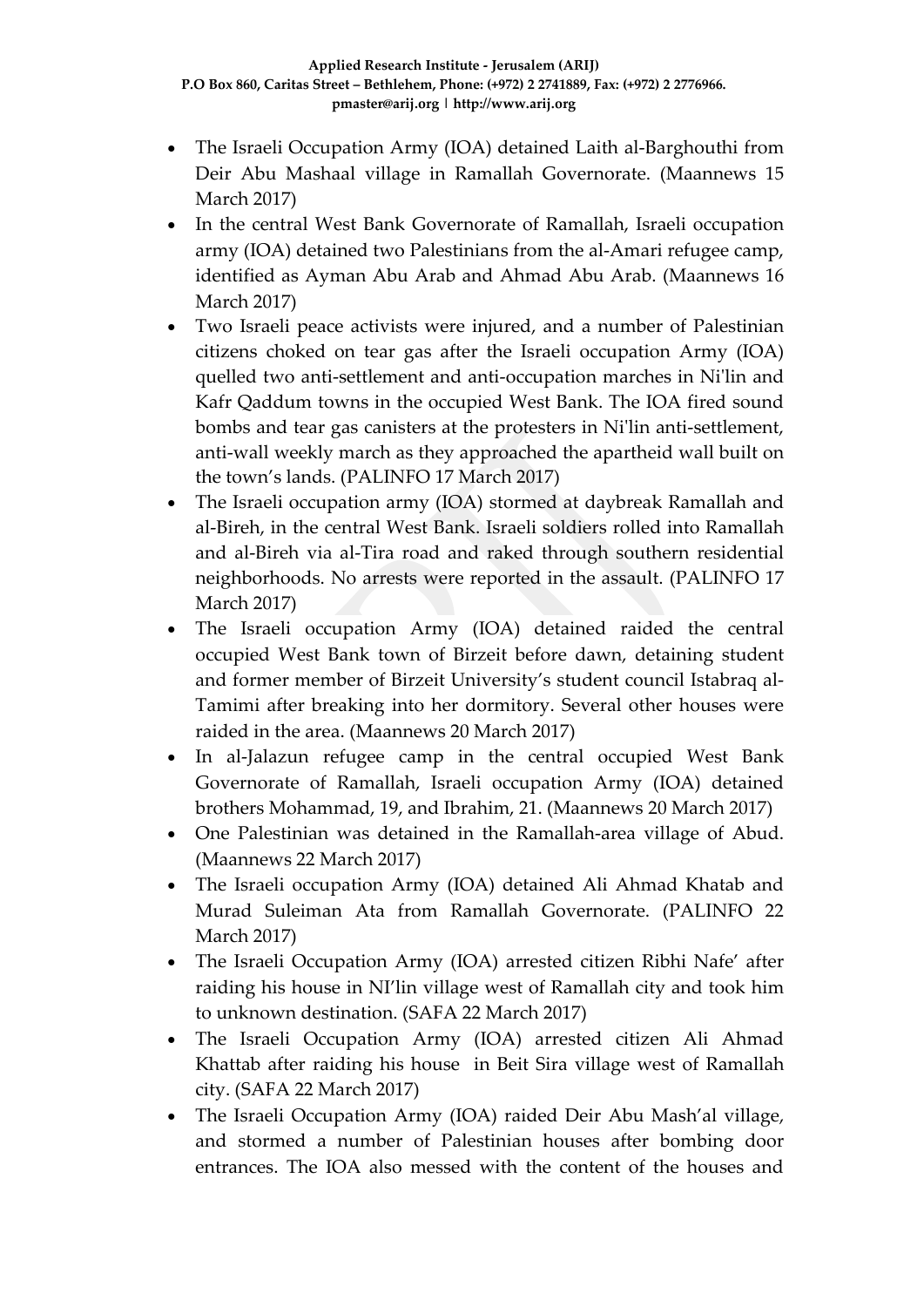deliberately caused destruction to the properties. (SAFA 22 March 2017)

- The Israeli Occupation Army (IOA) raided the central occupied West Bank Governorate of Ramallah and detained Ali Ahmad Khattab in the village of Beit Sira, Hassan Ribhi Nafe from the village of Nilin, and 17 year-old Murad Suleiman Atta from Deir Abu Mashaal village. (Maannews 23 March 2017)
- At least five Palestinian youths, were injured with live fire, while seven others were injured with rubber-coated steel bullets by the Israeli Occupation Army (IOA) what started out as a peaceful anti-settlement demonstration in the eastern Ramallah Governorate of the central occupied West Bank. The clashes took place near the villages of Kafr Malik and al-Mughayyar, where residents of the villages were protesting the construction of an illegal Israeli settlement on the lands of the two villages. In addition to those injured by live fire and rubber bullets, dozens others suffered from severe tear-gas inhalation. Among those who suffered from severe tear gas inhalation were multiple journalists, including AP photographer Nasser al-Shuyoukhi, who fainted as a result. The march set off towards the lands threatened with confiscation, where Israeli settlers have set up an illegal outpost in anticipation of a new settlement. (Maannews 24 March 2017)
- Clashes erupted between locals of al-Jalazun refugee camp in Ramallah Governorate and the Israeli Occupation Army (IOA) who were deployed at the entrance of the illegal Israeli Beit El settlement in the central occupied West Bank Governorate of Ramallah, shortly after the IOA killed one Palestinian teenager, the 17-year-old Muhammad Mahmoud Ibrahim al-Hattab, and critically injured three others in the same area identified as 8-year-old Jassem Muhammed Nakhla, who was shot in the head and foot, 18-year-old Muhammad Hattab, who was shot in the abdomen, and 18-year-old Muhammed Musa Nakhla who was shot in the foot and shoulder. The IOA fired live-fire, rubbercoated steel bullets, stun grenades, and tear gas at protesters. (Maannews 24 March 2017)
- Palestinians from the central occupied West Bank Ramallah-area village of Bilin set out on their weekly march, in protest of Israeli settlement expansion and the construction of the Israeli separation wall on the village's lands. The Israeli occupation Army (IOA) took pictures of protesters who claimed threw rocks at the separation wall and Israeli military vehicles in the area. (Maannews 24 March 2017)
- In Ramallah in the central occupied West Bank, Israeli troops detained 26-year-old Ahmad Saleh Awni. (Maannews 26 March 2017)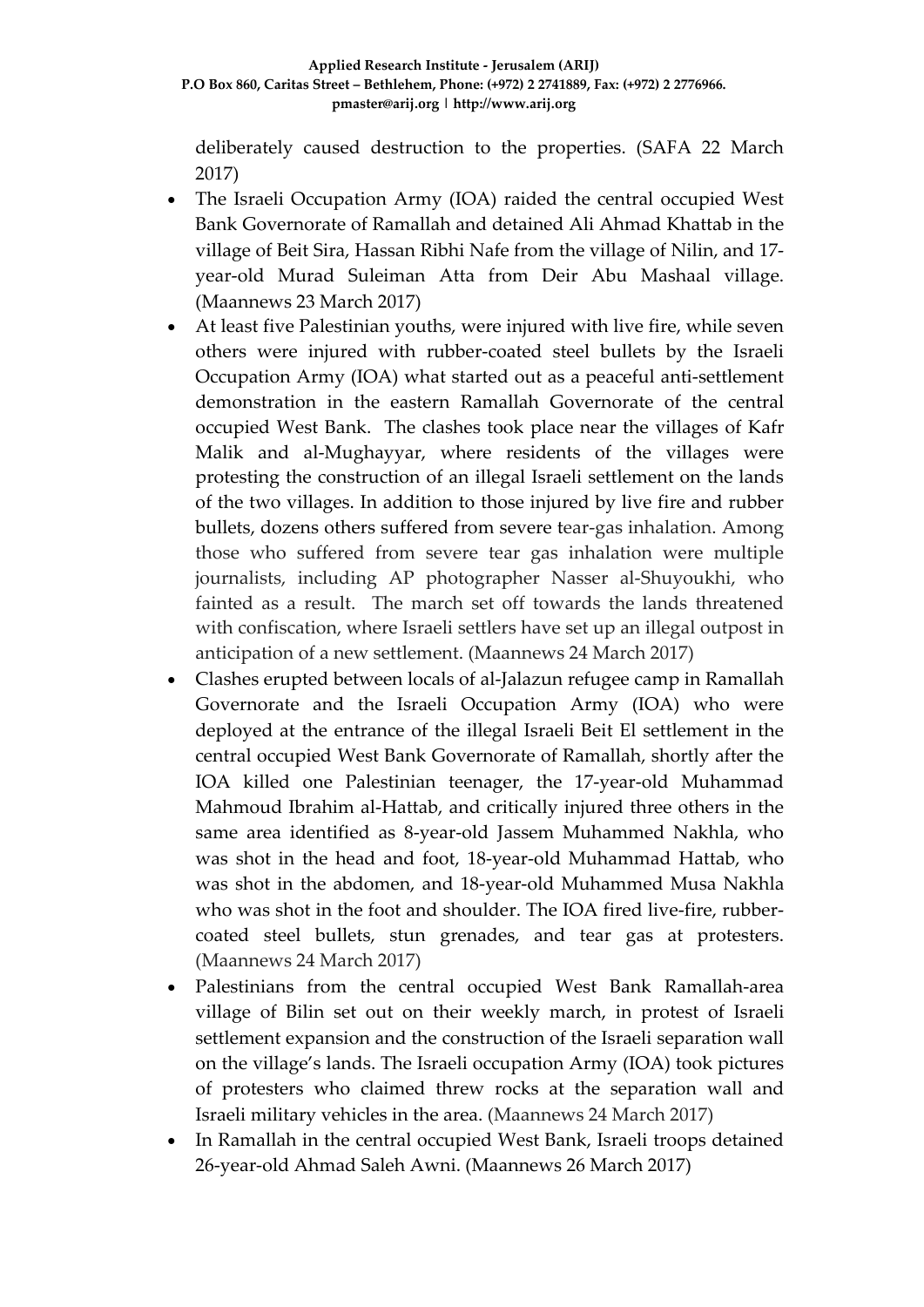- Two Palestinians were shot and lightly injured by rubber-coated steel bullets after violent clashes erupted between Israeli occupation Army (IOA) and Palestinian youth at Israel's Atara military checkpoint north of Ramallah in the central occupied West Bank. (Maannews 27 March 2017)
- The Israeli Occupation Army (IOA) forced their way into the house of the Palestinian cartoonist Osama Nazal in western Ramallah and confiscated all his drawings. Nazal, from Kafer Naama village west of Ramallah, affirmed that IOA soldiers violently stormed his family house at 4 am and destroyed his atelier before confiscating his drawings for unknown reasons. (PALINFO 27 March 2017)
- In the central West Bank Governorate of Ramallah, Israeli Occupation Army (IOA) detained three Palestinians, identified as Jihad Sari Wahdan, Muataz Samih Wahdan, and Zeid Samhan Wahdan. (Maannews 28 March 2017)
- The Israeli Occupation Army (IOA) closed the iron gate at the entrance of An Nabi Saleh village northwest of Ramallah city in the central West Bank and banned Palestinian movement to and from the village. Palestinians had to search for alternative roads to reach their destination. (WAFA 29 March 2017)
- The Israeli occupation Army (IOA) continues for the second day on row the closure of the main entrance of An Nabi Saleh village northwest of Jerusalem city. (WAFA 30 March 2017)
- Citizen Hamza Fouad Abu al-Hajj was detained from the Deir al-Sudan village in the Ramallah Governorate in the central West Bank. (Maannews 30 March 2017)
- Israeli soldiers shot a 15-year-old Palestinian with a live bullet near the village of Nilin in the central occupied West Bank Governorate of Ramallah for allegedly throwing a Molotov cocktail at an Israeli settler's vehicle near an Israeli bypass road in the territory. The boy was identified as Utayba Jiyad Hussein Amireh. Israeli soldiers sealed the area following the shooting and prevented people and Palestinian Red Crescent ambulances from approaching the wounded teenager. Amireh was detained and transferred to an unidentified location. The entrance of Nilin was also sealed, as Israeli forces erected a military checkpoint and prevented any vehicles from coming in or out of the village. (Maannews 31 March 2017)
- The Israeli Ofer military court turned down an appeal filed on behalf of the Palestinian administrative detainee Walid al-Houdeli, aged 57. The Israeli court confirmed the administrative term of prisoner al-Houdeli with neither charge nor trial. The Ofer court pledged that the sentence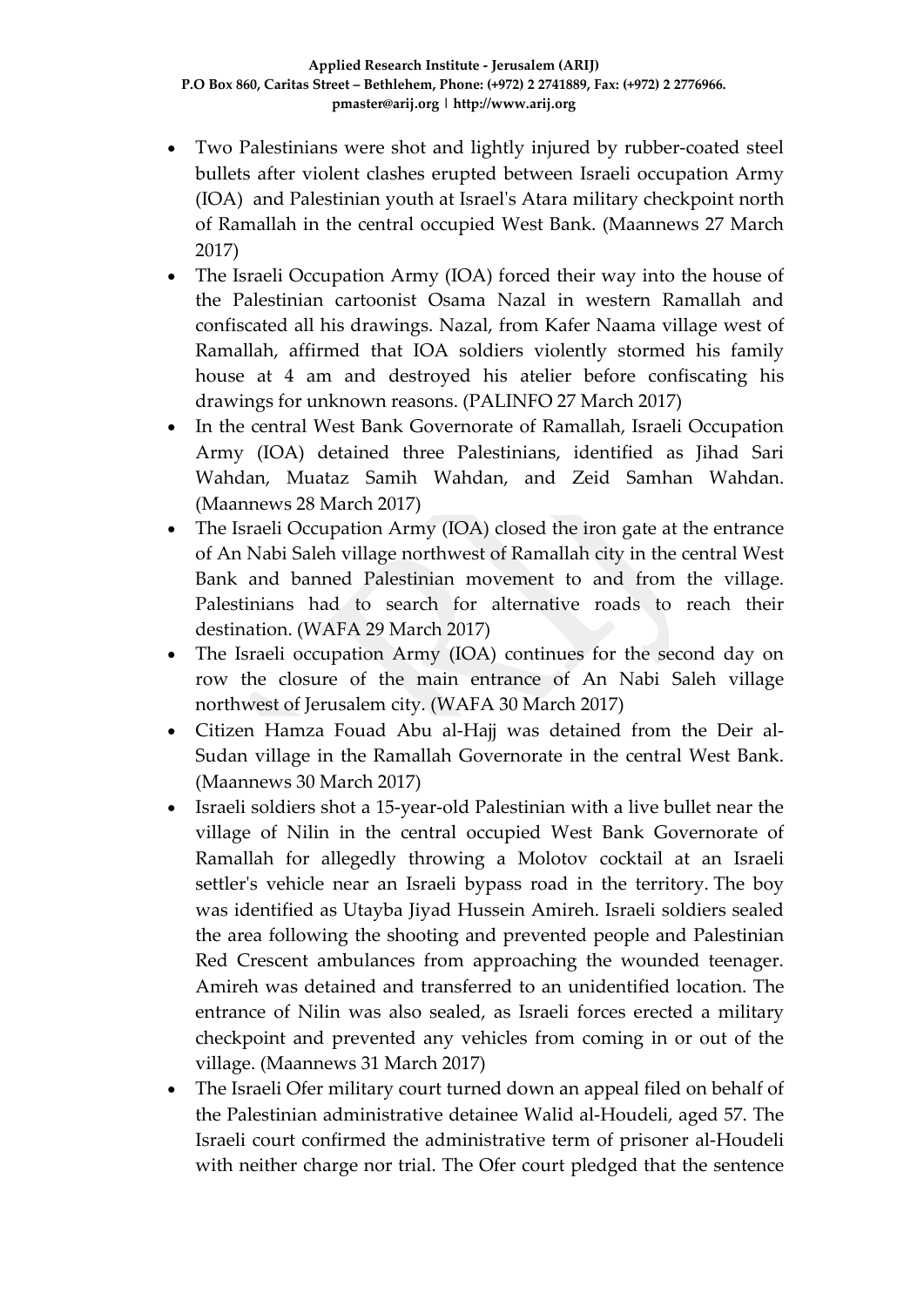will be the last issued against al-Houdeli in case new "secret data" do not emerge. Palestinian detainee al-Houdeli was arrested on January 16, 2017. (PALINFO 31 March 2017)

• Israeli Occupation Army (IOA) arrested four Palestinians from Silwad village east of Ramallah city after raiding their houses. The four arrestees were identified as Muhammad Husam Hamed,16, Abdel Qader Saed Hamed, 16, Muhammad Abdel Majeed Hammad, 32, and a fourth Palestinian whose ID is still unidentified. The IOA also raided several houses in the village and questioned inhabitants. Of the targeted houses, the house of Martyr Anas Hammad was known. (WAFA 31 March 2017)

## **Jericho**

- The Israeli occupation authorities (IOA) bulldozed agricultural lands in Jericho city, north of occupied Jerusalem, and uprooted and stole 400 palm seedlings near al-Karama crossing between Jordan and the West Bank. The agricultural lands were razed by Israeli bulldozers without a prior notice. The 400 palm seedlings were planted two years ago, were uprooted and stolen by workers brought by the IOA under the protection of Israeli soldiers. The IOA claimed that these lands are located in Area C despite the fact that their owners have official documents confirming their ownership and the workers hired to work in palm cultivation in these lands have licenses. (PALINFO 8 March 2017)
- The Israeli Occupation Authorities (IOA) notified to halt the construction of a "Generation of energy via solar cells to operate a Saline Desalination Plant" project in An Na'ja village north of Jericho city which will serve a group of Palestinian farmers in the area, under the pretext of unlicensing. The project is funded by the Belgium Government. (WAFA 17 March 2017)
- In the Jericho district, Israeli occupation Army (IOA) detained 18-yearold Wadi Issa Jibril Manasra in Ein as-Sultan refugee camp, as well as 23-year-old Saleh Ibrahim Nimr Sawarka in the village of Marj al-Najah. (Maannews 20 March 2017)
- The Israeli occupation Bulldozers demolished two agricultural barracks in Az Zubeidat village to the north of Jericho city. The demolished structures belong to Salameh Ahmad Az Zubeidat and Ahmad Odeh Az Zubeidat. (WAFA 22 March 2017)
- The Israeli Occupation Army (IOA) destroyed a blacksmith shop, which belonged to the Palestinian Anwar Abu Joudeh, in al-Jeftlik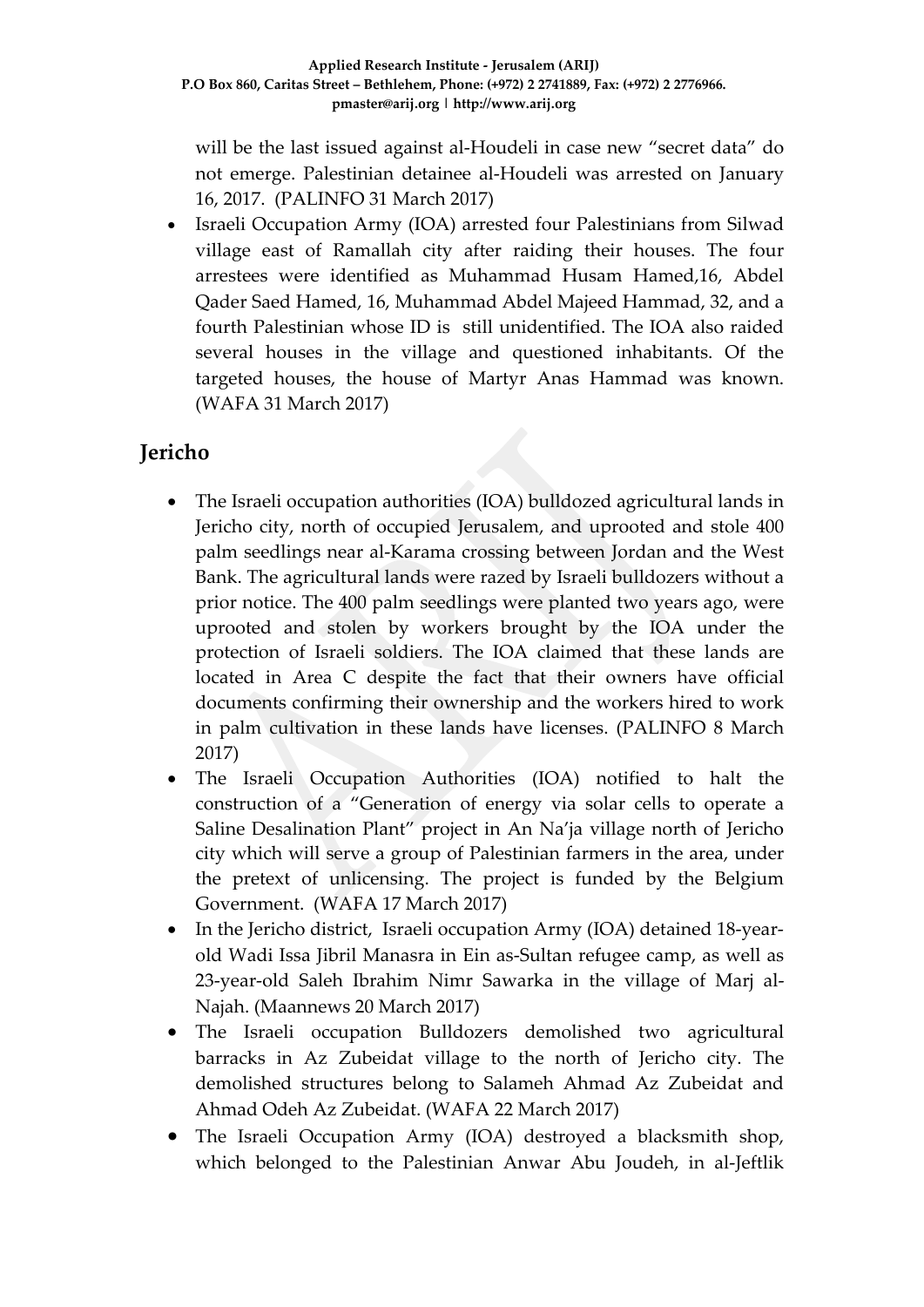town north of Jericho in the Jordan Valley under the same pretext. (PALINFO 29 March 2017)

• Israeli Occupation Army (IOA) razed to the ground three Palestinian homes under construction in al-Matar area east of Jericho for lacking construction permits. (PALINFO 29 March 2017)

### **Salfit**

- The Israeli Occupation Army (IOA) closed entrances of the village of Marda in the northern occupied West Bank Governorate of Salfit preventing Palestinian vehicles and citizens from leaving or entering the area. The IOA closed the iron gates installed at the entrances of Marda by Israeli authorities in 2000 when the Second Intifada broke out across the occupied Palestinian territory. The IOA closed the gates after claiming that residents of the area threw stones at Israeli settler cars passing Abir al-Samra street near the village. (Maannews 2 March 2017)
- Israeli settlers stormed Kafl Haris village north of Salfit Governorate, and defiled holy Islamic shrines. Prior to the break-in, the Israeli occupation army cordoned off Kafl Haris and set up arbitrary military checkpoints on the main access roads to the area. The Israeli military patrols further blocked Palestinians' access out of and into the town while fanatic settlers verbally assaulted the Palestinian locals. The Israeli settlers also pasted racist and anti-Muslim flyers on Palestinian homes and civilian structures in Kafl Haris. A series of flying checkpoints was randomly set up by the Israeli army across the area, restricting Palestinians' movement inside and out. (PALINFO 6 March 2017)
- Israeli settlement construction has notably escalated at the expense of the land of the Palestinian ancient village of Shajara to the north of Salfit. Israeli settlement construction has continued unabated at the historical site, damaging a lot of its archaeological landmarks and artifacts. Israeli bulldozers have damaged the ancient wells and olive and grape press in the site to replace them by a settlement road. (PALINFO 7 March 2017)
- The Israeli occupation Army (IOA) raided the Palestinian village of Kifl Haris in the central occupied West Bank Governorate of Salfit to provide protection for Israeli settlers visiting a site believed to be a Jewish shrine. Chief of the illegal Nablus-area settlement bloc Yossi Dagan and Eli Shapiro, the chief of the illegal Israeli settlement of Ariel, were among the visitors to the tomb of Joshua. The Israel army's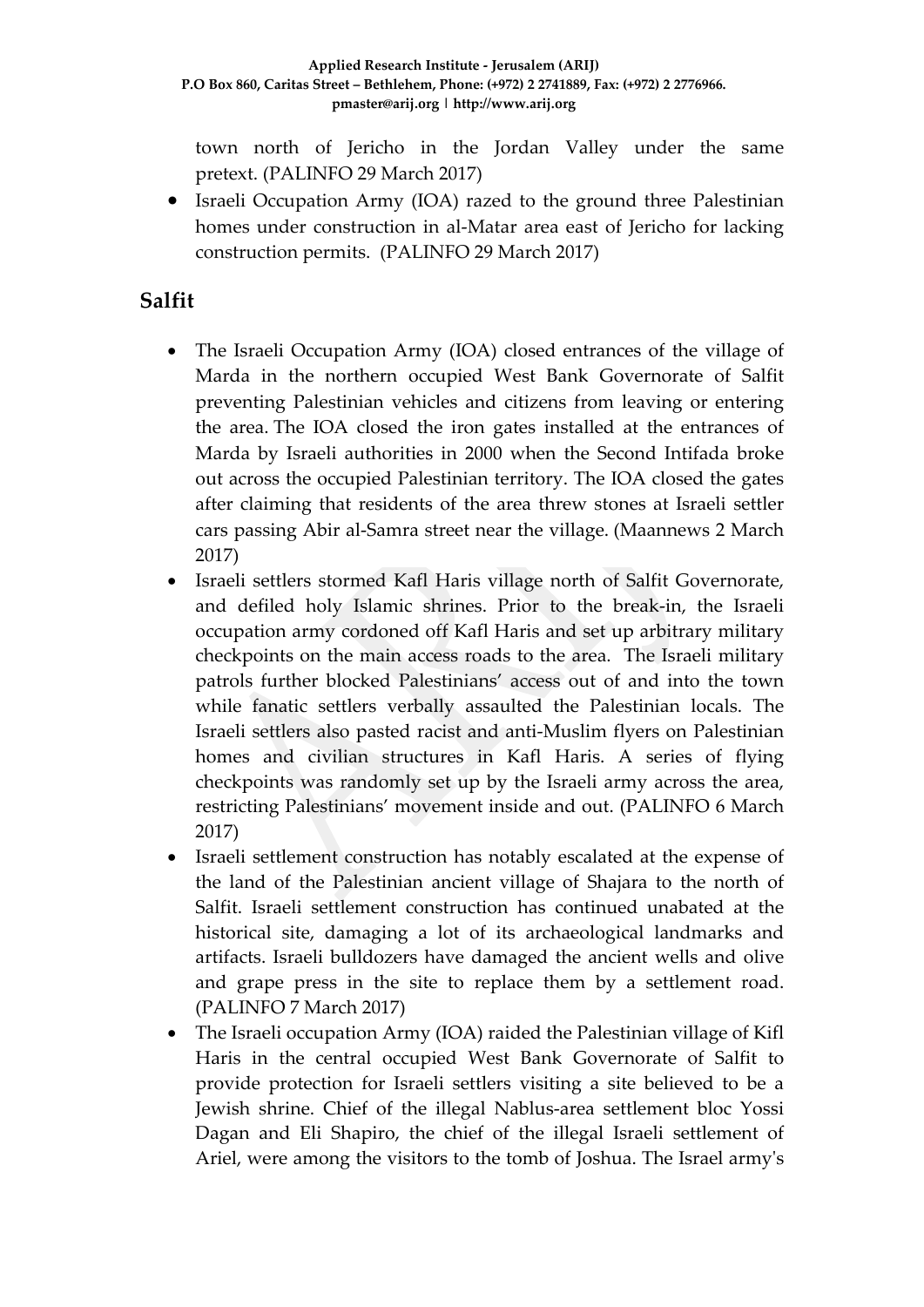commander in the Nablus area was also reportedly among the visitors. (Maannews 12 March 2017)

- In Qarawat Bani Hassan west of Salfit, the 22-year-old Yahya Abd al-Aziz Assi was detained, who the Israeli army also said was a Hamas operative. (Maannews 15 March 2017)
- A group of Israeli settlers stormed Kifl Hares village, north of Salfit, and performed Talmudic rituals near its historical monuments in clear provocation to local residents. (PALINFO 16 March 2017)
- The Israeli Occupation Army (IOA) set up military checkpoints at the main entrances of Salfit city in the northern occupied West Bank. The IOA imposed strict restrictions on checkpoints, stopping vehicles and searching ID cards of passengers and pedestrians, causing major traffic jams traffic. (Maannews 16 Mach 2017)
- Israeli bulldozers continued to raze Palestinian land tracts across Salfit governorate in favor of illegal settlement expansion. The Israeli bulldozers leveled Palestinian lands near illegal settlement outposts. Palestinian lands in and outside Leshem outpost, near Deir Balout, Kafr al-Deek, Rafat, and al-Zawiya, have also been bulldozed in the process. (PALINFO 19 March 2017)
- Israeli Occupation Army (IOA) launched a new surveillance balloon over the eastern parts of Salfit. Israeli soldiers stationed at Zaatara checkpoint launched since the early morning hours a spy balloon over a number of Palestinian villages between Nablus and Salfit. The balloon is carrying aerial cameras, the sources pointed out. (PALINFO 20 March 2017)
- The Israeli Occupation Army (IOA) stormed al-Zawiya village in Salfit Governorate, at 2 a.m. and wreaked havoc on the home of ex-prisoner Rafat Moukadeh before they subjected the latter to intensive questioning. The IOA also stormed the house of the Palestinian exprisoner Alyan Moukadeh and subjected him to exhaustive interrogation. (PALINFO 21 March 2017)
- Israeli occupation authorities (IOA) delivered stop-work orders to seven Palestinian families in the village of Kafr al-Dik west of Salfit in the central occupied West Bank. Israeli troops stormed a neighborhood in the west side of the village known locally as "al-Khilal" and delivered stop-work warrants to seven families. The houses belong to Ahmad Bakr, Yazid Darwish, Jamal Mustafa, Mahmoud Mustafa, Ashraf Naji, Hussam Mustafa Naji, and Ibrahim Naji. (Maannews 21 March 2017)
- Two Palestinians others were detained in Qarawat Bani Hassan in the Salfit Governorate. (Maannews 22 March 2017)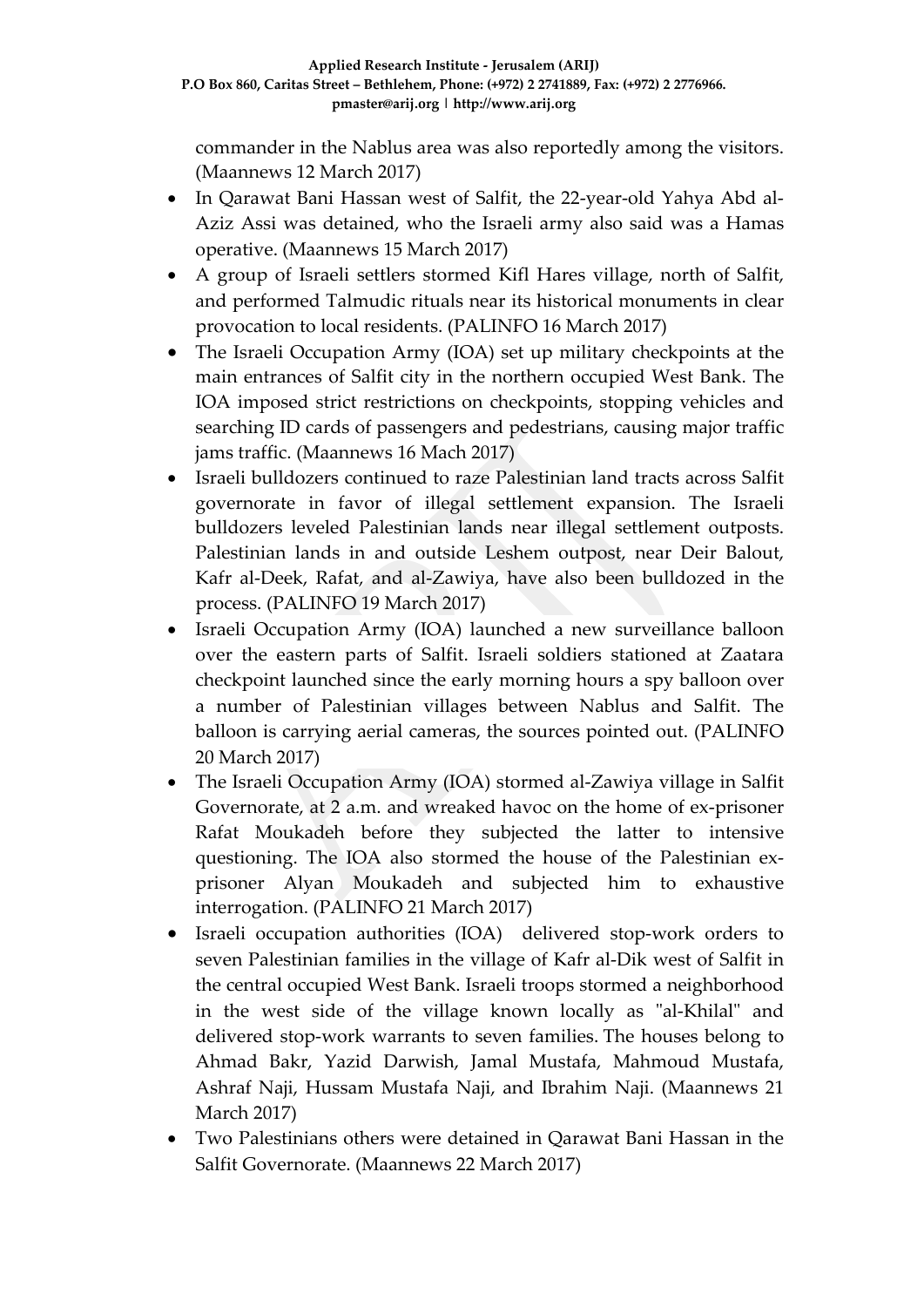- The Israeli occupation Army (IOA) prevented Palestinians from accessing areas around the Wadi Qana valley west of Deir Istiya village in northern Salfit in the central occupied West Bank, in order to create a "comfortable atmosphere" for illegal Israeli settlers in the area. The Israeli authorities closed the entrance of Wadi Qana, preventing Palestinians from entering the area from 8 a.m to 3 p.m Friday to provide a "comfortable atmosphere" for Israeli settlers from the nearby Karnei Shomron settlement who organize an annual "spring march" in the area. The IOA had put up signs in Hebrew reading "no entry" late Thursday and informed farmers that the area was closed by the IOA the next day. Israeli settlers arrived in the area with power generators and "entertainment tools. (Maannews 24 March 2017)
- Israeli settlers stormed Deir Ballut village, west of Salfit Governorate, in the northern West Bank, raked through Palestinian lands in Deir Balout and verbally assaulted the local Palestinian farmers. Israeli soldiers deployed at a military watchtower east of Deir Balout kept watching over the settlers all the way through the assault. The Israeli settlers reportedly headed to Palestinian olive groves located east of the town, sparking tension in the area. (PALINFO 24 March 2017)
- Israeli Occupation army (IOA) detained Palestinian youngster Amir Sweilam near Zaatara checkpoint. (PALINFO 28 March 2017)
- Israeli occupation authorities prevented workers of the Salfit municipality in the central occupied West Bank from paving a new dirt road intended to help Palestinian farmers access their agricultural lands in the al-Thahar agricultural area in the northern outskirts of Salfit. Israeli troops stormed the area twice while municipality crews were working on the road. The soldiers coerced workers and crews to stop work, claiming the road is too close to Israel's separation wall," which separates Salfit and the illegal Israeli Ariel settlement. (Maannews 28 March 2017)
- Israeli Occupation Army (IOA) banned Palestinian Agriculture Ministry teams from building an agricultural road north of Salfit city in the West Bank for being close to Ariel settlement. The ministry has been working for two years on a project aimed at building agricultural roads in the Israeli-controlled areas classified as Area C as well as areas close to the Separation Wall and settlements. (PALINFO 28 March 2017)
- The Israeli occupation army (IOA) conducted foot patrols in Salfit mountains and launched two spy balloons in the sky. The first balloon was launched from Zatara checkpoint, while the second was launched to the east of Salfit, noting that both balloons were equipped with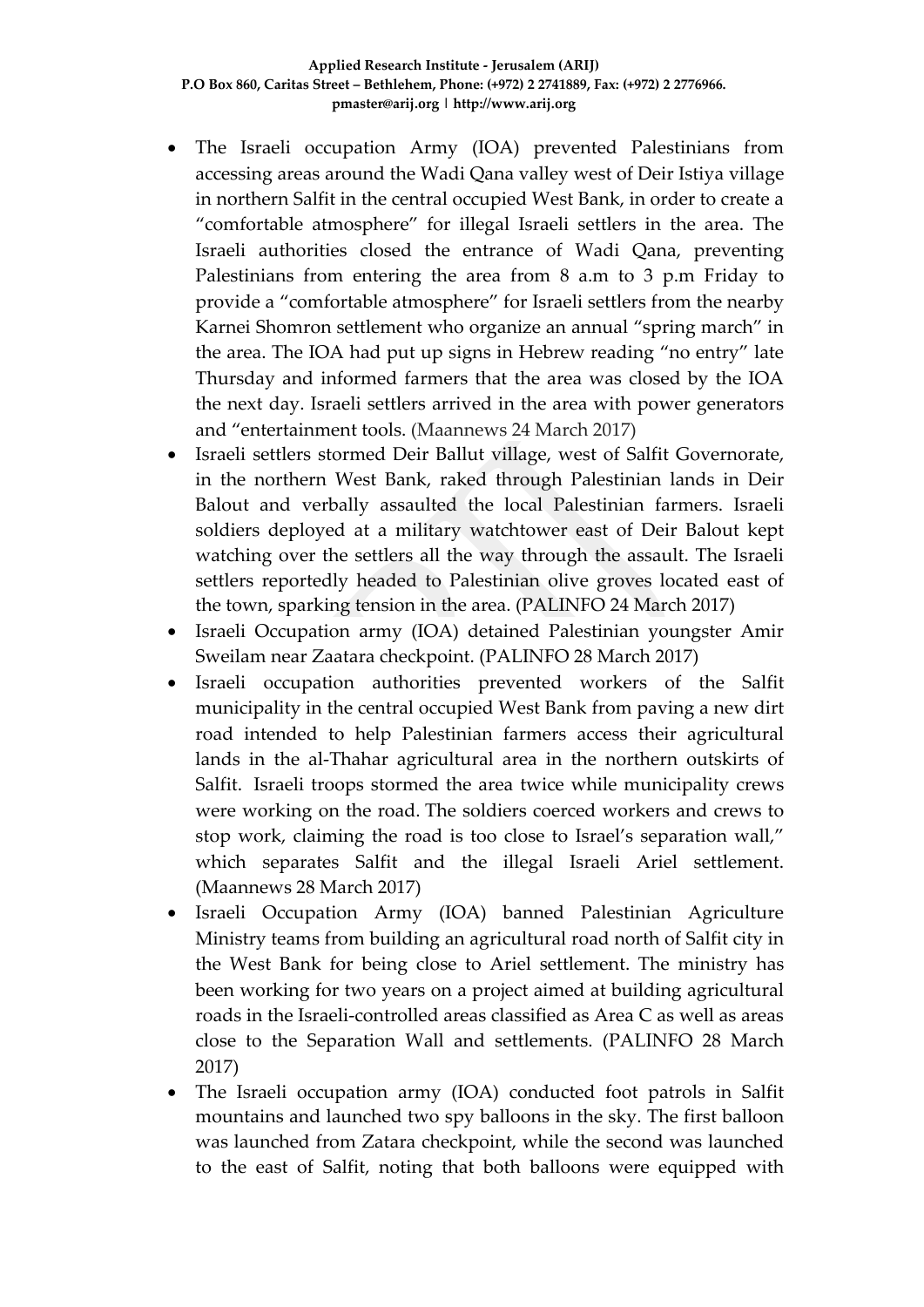cameras. Foot patrols by Israeli soldiers and officers were seen in the mountains of Salfit in the evening. (PALINFO 29 March 2017)

- The Israeli occupation Army (IOA) arrested three customs policemen from the Palestinian Authority (PA) as they were working on thwarting a smuggling attempt in Salfit Governorate. Three of the Palestinian patrol officers were arrested and taken to the illegal settlement of Ariel despite the presence of prior coordination with the Israeli side on allowing customs policing in the area. The officers were on a routine patrolling mission when they stopped an Israeli truck laden with a cargo of contraband on a road near Salfit city before the driver suddenly tried to make a run for it, ramming his vehicle into the patrol car and injuring one of them. Soon after that, Israeli policemen aboard a patrol car came to the area, arrested the customs officers and took them to Ariel settlement. (PALINFO 29 March 2017)
- The Israeli Occupation Army (IOA) raided Salfit city, as well as the nearby villages of Kifl Haris, Haris, and Yasuf, in order to carry out training activities. No detentions were reported. (Maannews 30 March 2017)
- The Israeli Occupation Army (IOA) stormed different areas of Salfit Governorate, including the villages of Kifl Hares, Hares and Yasuf. No arrests have been reported. (PALINFO 30 March 2017)
- Israeli settlers bulldozed Palestinian lands in Bruqin village west of Salfit, to expand the Ariel industrial zone. Israeli bulldozers leveled Palestinian cultivated lands and ranches covering 20 dunums in Khilet al-Zaafaran, in Bruqin with the attempt to build more factories in the Ariel industrial zone. (PALINFO 31 March 2017)

## **Tulkarem**

- The Israeli Occupation Army (IOA) raided and ransacked a print shop in the northern occupied West Bank city of Tulkarem early morning and confiscated equipment for unknown reasons. Owner of the Ibn Khaldoun Company for Printing, Publishing, and Trade, Abd al-Rahim Badawi, stated that Israeli soldiers destroyed the exterior doors of the shop when they broke in, before destroying the interior and confiscating equipment, causing him huge financial losses. No detentions were reported as a result of the raids. (Maannews 1 March 2017)
- The Israeli occupation Army (IOA) stormed Tulkarem's northern village of Bal'aa, in the northern West Bank, and cracked down on Palestinian civilians. A series of makeshift checkpoints was randomly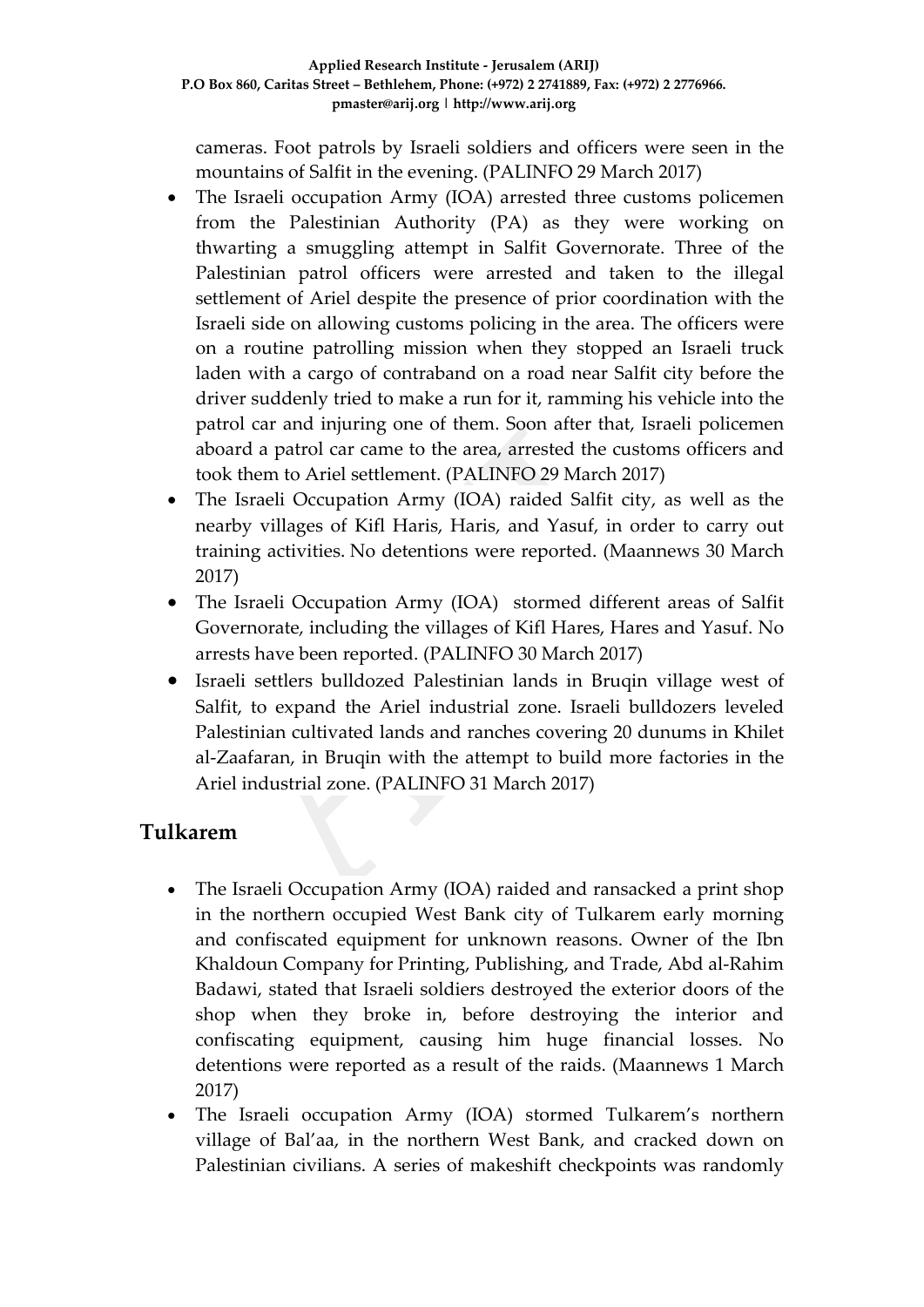pitched across the area. The IOA broke into the home of the wanted Palestinian Mahdi Mer'i and kidnapped his father and brothers as a means to force Mer'i to turn himself in. (PALINFO 8 March 2017)

- The Israeli Occupation Army (IOA) arrested three Palestinians from Tulkarem city after raiding their houses. The arrestees were identified as Mahmoud Hussein Mahmoud Abu Hamra, 20, from Thinnaba village and Mathna Fuad Abdel Raheem, 23, from Izbat Al Jarad east of Tulkarem and Issa Omar Mustafa Odeh, 24, from Tulkarem city. (WAFA 9 March 2017)
- The Israeli Occupation Army (IOA) detained Hamza Mahmoud Jarrar, a resident of the northern Tulkarem Governorate. (Maannews 12 March 2017)
- The Israeli occupation authorities issued military orders to confiscate Palestinian lands in al-Sharawiya area, north of Tulkarem, and in the towns of Baqa al-Gharbiyye and Jit located in the northern Triangle area of occupied Palestine. Palestinian citizens found the confiscation notices near the gate of the Segregation Wall near Nazlat 'Isa village. The notices provided for seizing 142.2 dunums of Palestinian lands, pointing out that the owners of these lands were given a seven-day time limit to object to these orders at the so-called Coordination and Liaison Office (Ephraim) or the Office of the Israeli Attorney General. (PALINFO 12 March 2017)
- The Israeli occupation Army (IOA) cracked down on Palestinian drivers passing through Enav checkpoint, east of Tulkarem Governorate, in the northern West Bank. Israeli soldiers deployed at Enav checkpoint stopped Palestinian drivers and threatened to subject them to harsh penalties in case they give a lift to anti-occupation activists. The Israeli soldiers further kept note of the drivers' names and car registration plates. At the same time, Israeli army troops stormed Tulkarem Governorate at the crack of dawn and cordoned off the main access roads to Tulkarem refugee camp. (PALINFO 21 March 2017)
- Palestinian citizen Muthana al-Sadala was kidnapped by the Israeli soldiers from his home in Anabta village, east of Tulkarem. (PALINFO 23 March 2017)
- The Israeli soldiers stormed Attil village, in Tulkarem, in a number of army vehicles and kidnapped the youngster Youssef al-Shalabi before they wreaked havoc on his family home and attacked his relatives. (PALINFO 23 March 2017)
- The Israeli Occupation Army (IOA) raided An Nahda print shop in Tulkarem city owned by Muhannad Abu Saleh, destroyed equipment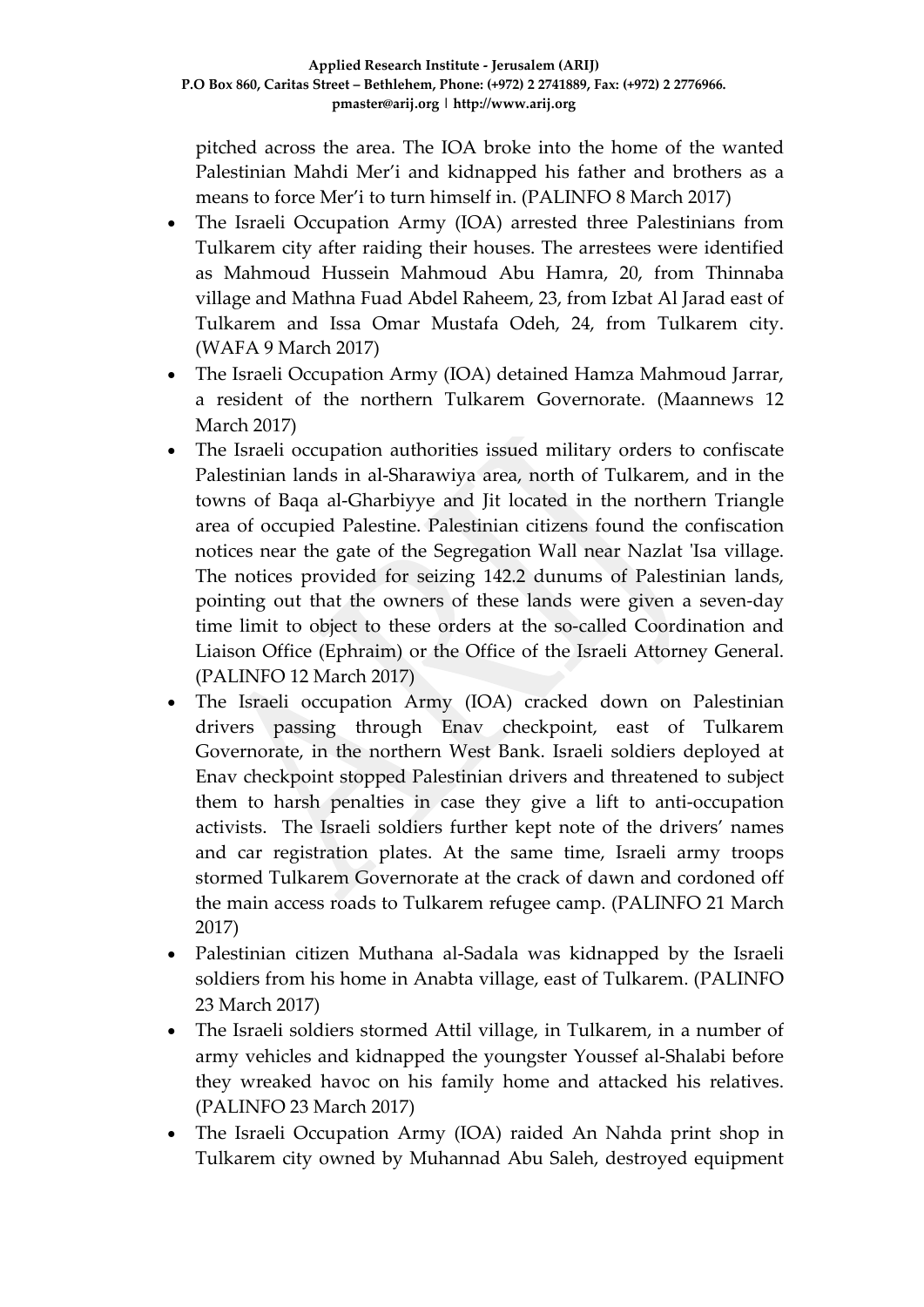while conducting an intensive search inside the shop. The IOA also confiscated PC hard drives, machines, Cheques, Abu Saleh's cellphone and ID. (WAFA 23 March 2017)

- The Israeli Occupation Army (IOA) closed the Attara military checkpoint north of Ramallah city in the central occupied West Bank, firing stun grenades and tear-gas bombs at Palestinian vehicles to deter people from the checkpoint. The sudden closure of the checkpoint, which connects the central and northern occupied West Bank, caused a major traffic jam in the area. (Maannews 24 March 2017)
- Israeli Occupation Army (IOA) detained four Palestinians in the northern occupied West Bank Governorate of Tulkarem, identifying them as Raafat Jamil Nassif, 50, Alaa Khalid Ismail, 23, Ahmad Yousif Abu Harb, 34, and Hamza Yahya, 24. (Maannews 28 March 2017)
- A flock of Israeli patrols was spotted on the access road between Tulkarem Governorate and Enav checkpoint, where ambushes and checkpoints were arbitrarily set up. The campaign culminated in the abduction of 29-year-old Munadel Mujadba from northern Tulkarem. (PALINFO 28 March 2017)

## **Nablus**

- The Israeli Occupation Army (IOA) detained a Palestinian young man after clashes erupted in Nablus's northern town of Sebastiya, in the northern West Bank. The clashes broke out when the IOA violently stormed the town amid heavy firing of teargas bombs and live ammunition and removed a Palestinian flagpole. (PALINFO 1 March 2017)
- The Israeli Occupation Army (IOA) detained the 23-year-old Anas Jamil Ishtayya in the northern Nablus Governorate. (Maannews 1 March 2017)
- A group of Israeli settlers attacked Palestinian citizens at the entrance of Huwara town in Nablus Governorate and hurled stones at their vehicles. Israeli settlers assaulted Palestinian citizens and stoned their vehicles near the crossroad of the so-called Yitzhar settlement, which was built by force on Palestinian lands south of Nablus. Israeli settlers were reported throwing stones at two vehicles and smashing their windshields under the very eyes of Israeli soldiers. Vehicles had to stop inside Huwara after Israeli settlers gathered at the northern entrance of the town. (PALINFO 1 March 2017)
- The Israeli Occupation Army (IOA) closed the Huwwara checkpoint south of Nablus in the northern occupied West Bank until further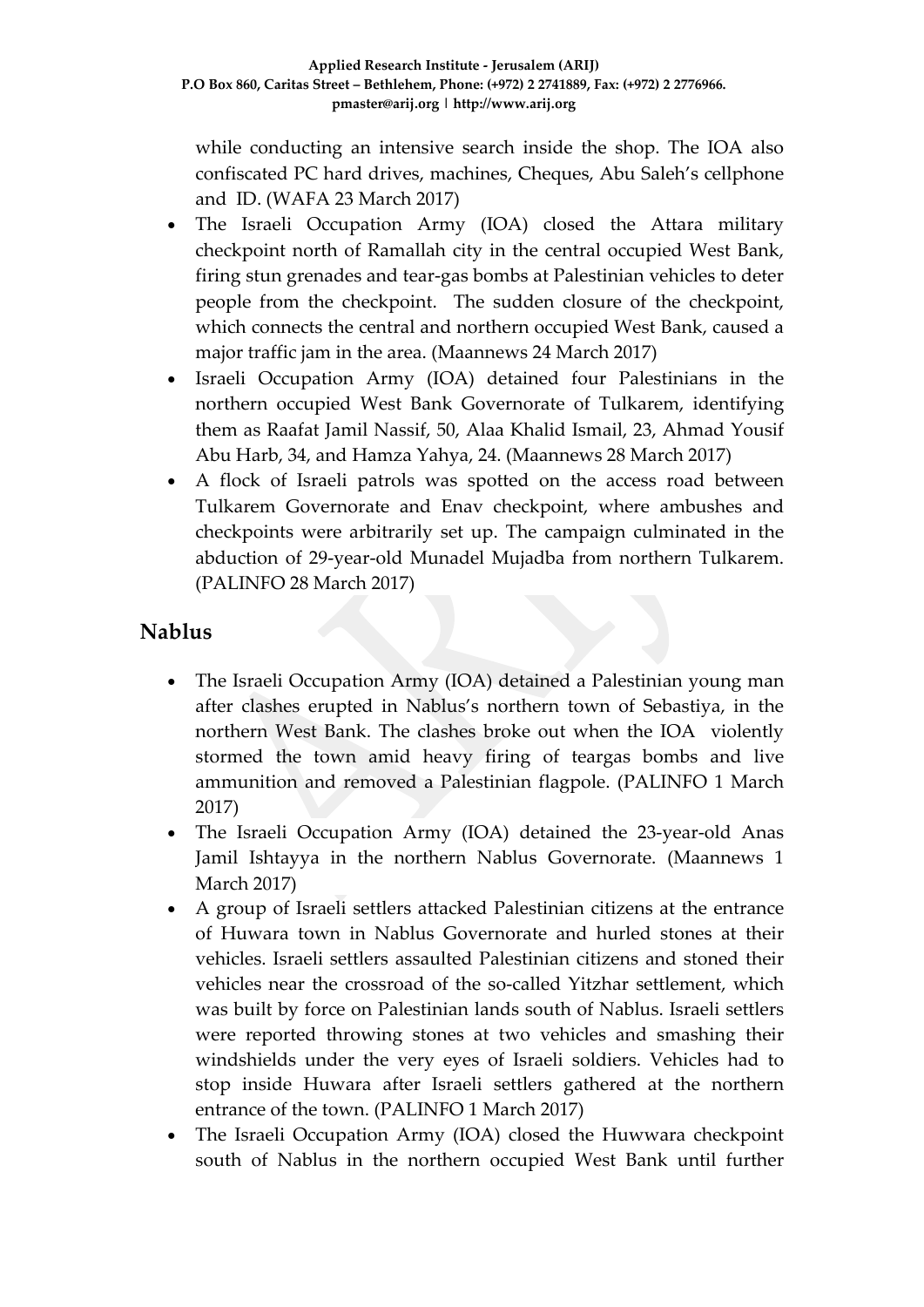notice. The IOA closed the checkpoint, which is located on the main road leading to Nablus, for "security reasons." Palestinians were forced to take an alternative route to and from Nablus through the nearby Awarta checkpoint. (Maannews 1 March 2017)

- The Israeli occupation Army (IOA) rounded up young men at dawn raids on homes in Beita and Awarta town, southeast of Nablus Governorate. In Awarta village, five citizens were kidnapped from their homes and taken to Huwara military base before being released later. In Beita village where a school teacher called Mohamed Mu'alla was taken prisoner following a raid on his home. (PALINFO 2 March 2017)
- The Israeli occupation Army (IOA) stormed Far'a refugee camp, northeast of Nablus, clashed with local residents and kidnapped a young man. (PALINFO 2 March 2017)
- Violent clashes broke out in Nablus city after Israeli soldiers and employees from the antiquities authority stormed archaeological areas. Israeli soldiers were deployed in Tal Balata area, the eastern area of the city and al-Shuhada junction. Soldiers clashed with local young men and violently attacked them with volleys of tear gas and stun grenades in the areas of Ras al-Ein and al-Basha in the Old City of Nablus. A young man from al-Zarba family was arrested near the Western Cemetery. (PALINFO 4 March 2017)
- The Israeli Occupation Army (IOA) stormed Qaryut town, south of Nablus, and threatened residents in the western neighborhood of taking punitive measures against them if they did not remove Palestinian flags from street light poles. (PALINFO 4 March 2017)
- More than 50 Israeli settlers from Yetzhar settlement attacked Huwwara village via its southern entrance. As a result , clashes erupted between settlers and Palestinian villages. (WAFA 4 March 2017)
- Violent clashes flared up in Sebastiya village, in northern Nablus, shortly after the Israeli occupation Army (IOA) rolled into the area and lowered the Palestinian flag. The IOA stormed Nablus and lowered a Palestinian flag raised on a flagpole set up in Sebastiya's archaeological zone before they attacked the Palestinian protesters with heavy spates of teargas canisters and rubber bullets. (PALINFO 5 March 2017)
- The Israeli Occupation Army (IOA) detained two Palestinians in the northern occupied West Bank for allegedly being in possession of a knife. Israeli border police stopped the two Palestinians on a road near the Nablus-area village of Zaatara, searched them and detained them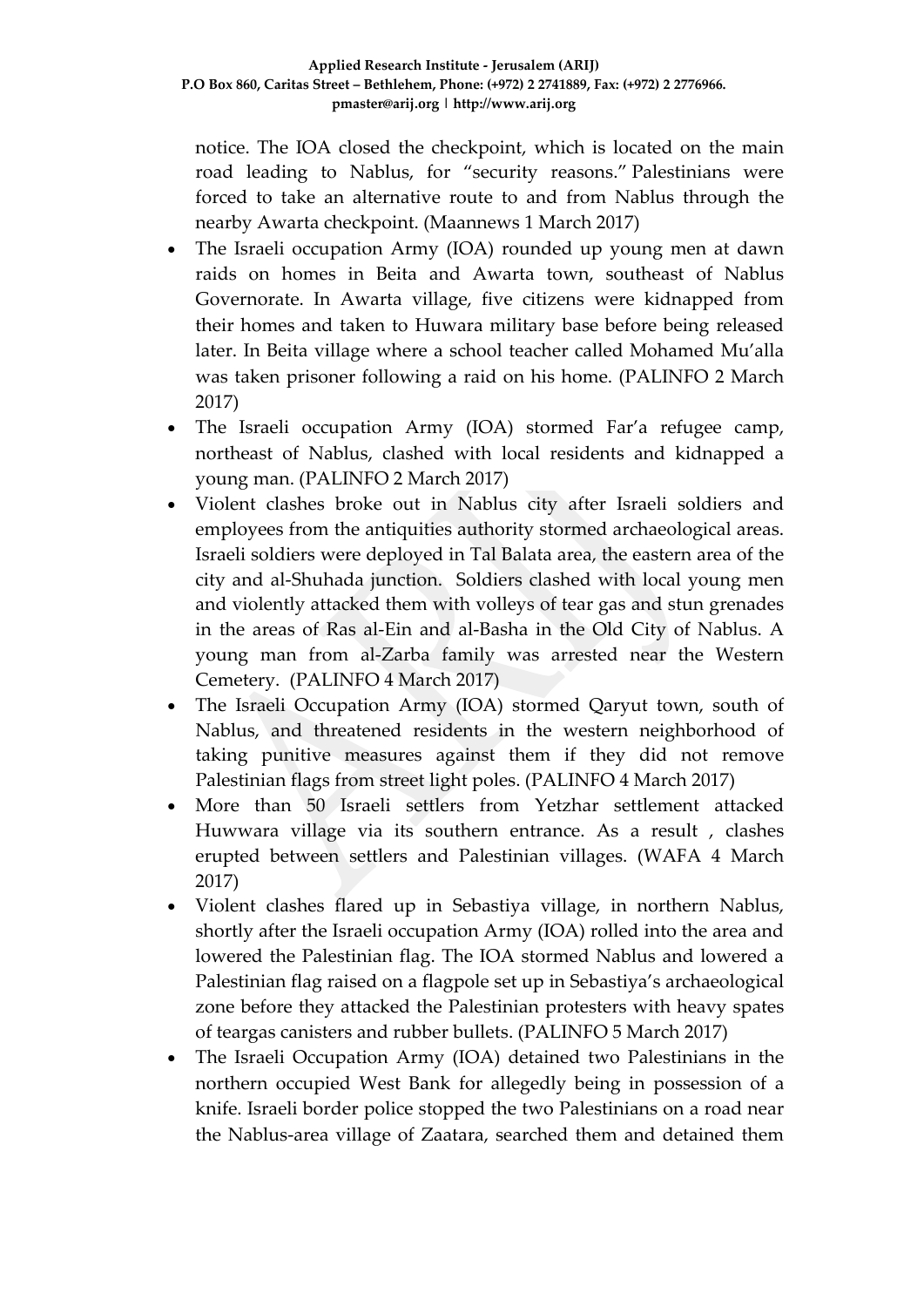after allegedly finding a knife in their possession. (Maannews 5 March 2017)

- A flock of Israeli military patrols, escorted by a police jeep, stormed Nablus's eastern towns of Rujeib and Awarta and rummaged into civilian homes. A Palestinian vehicle was seized from Rujaib in the process. (PALINFO 7 March 2017)
- The Israeli Occupation Army (IOA) seized "weapons manufacturing machines" at a metals workshop during a raid into the village of Jamain south of Nablus in the northern West Bank. The workshop's owner Mansour Majid Gheith stated that the IOA stormed Jamain and broke into his workshop after breaking open the main door. The IOA destroyed the contents of his workshop, before they notified him that it had been shut down by military order. The Israeli raid was carried out without any prior notice, and the workshop was worth hundreds of thousands of Israeli shekels. (Maannews 7 March 2017)
- The Israeli occupation Army jeeps and troop-carriers rolled into the northern occupied West Bank Governorate of Nablus at 2 a.m. and wreaked havoc on civilian homes in Balata al-Balad, to the east, before they kidnapped Thaer Issawi, 24, and Youssef Dweikat, 20. A Palestinian youth was rushed to a hospital so as to be urgently treated for rubber bullet injuries sustained in his leg during clashes that burst out in Nablus between the occupation army and the anti-occupation youth. (PALINFO 8 March 2017)
- A large number of Israeli troops stormed at dawn Awarta town south of Nablus in the occupied West Bank and embarked on collecting personal information from citizens. The soldiers aboard military vehicles entered several neighborhoods in the town and interviewed citizens in their houses and on streets about personal information. (PALINFO 11 March 2017)
- Several Israeli soldiers were deployed at dawn in the eastern neighborhood of Huwara town, south of Nablus, to monitor and ambush young men accused of throwing stones at settlers' cars traveling nearby. (PALINFO 11 March 2017)
- The Israeli Occupation Army (IOA) detained 27-year-old Ali Muhammad Saada in the northern occupied West Bank Governorate of Nablus. (Maannews 12 March 2017)
- The Israeli Occupation Army (IOA) kidnapped a Palestinian youth from Nablus's southeastern town of Huwwara. The IOA stormed the village at the crack of dawn and kidnapped Ali Mohamed Saada from his home. (PALINFO 12 March 2017)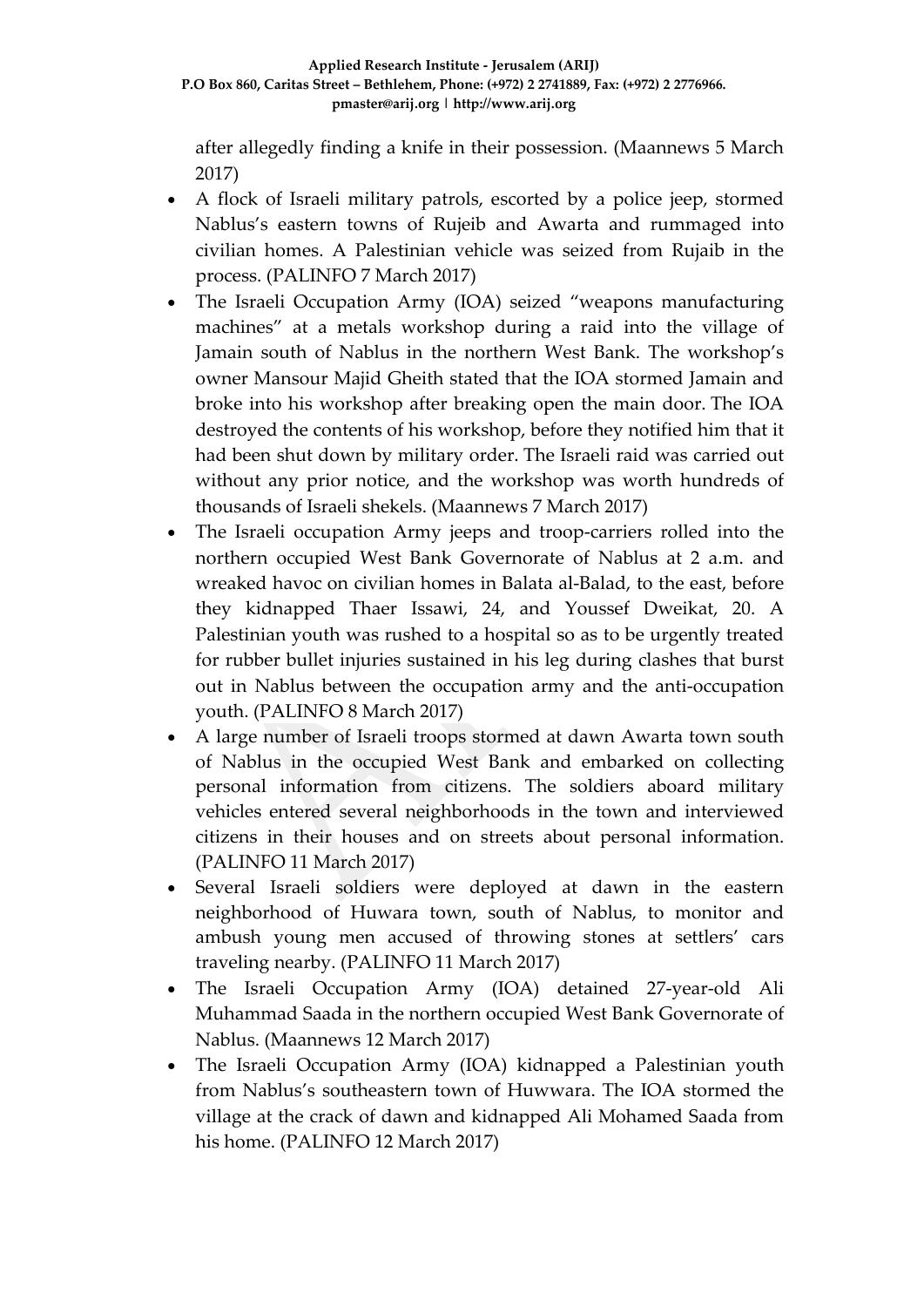- The Israeli Occupation Army (IOA) broke into the nearby Awarta village, southeast of Nablus, and wreaked havoc on civilian homes. (PALINFO 12 March 2017)
- Israeli settlers uprooted and stole 150 olive trees from Palestinian land in Nablus's southern village of al-Sawiya. The farmers were shocked as they caught sight of the uprooted olive trees, planted over a decade ago in their land. The Israeli occupation authorities (IOA) have been preventing the owners of the targeted land lots, located near the border fence of Rechalim illegal settlement, from reaching their lands. Only those who obtain a permit from the IOA are allowed access into their tracts. The uprooted trees were planted on land lots owned by Palestinian citizens, namely Haythem Kafana and Suheil Suleiman, among others. (PALINFO 12 March 2017)
- The Israeli Occupation Army (IOA) arrested a Palestinian young man, from Beit Furik village east of Nablus, while picking some wild fruits in the Jordan Valley. The young man was detained for few hours before being released. (PALINFO 13 March 2017)
- The Israeli Occupation Army (IOA) violently stormed Awarta village southeast of Nablus, and broke into a number of local houses. (PALINFO 13 March 2017)
- The Israeli Occupation Army (IOA) detained Asim Mustafa al-Shunnar in the Nablus Governorate. (Maannews 17 March 2017)
- The Israeli occupation Army (IOA) confiscated a caravan in Furush Beit Dajan village to the east of Nablus city. An Israeli army force suddenly raided the village and confiscated the caravan which is inhabited by a Palestinian family of ten members leaving them out in the open. The IO soldiers evicted the residents from the caravan, which is owned by Tawfiq Haj Mohammed, before seizing it and loading it on a truck. The IOA soldiers also confiscated a vegetable stall that belongs to Fuad Hamed after throwing its contents in a waste container. (PALINFO 14 March 2017)
- Two Palestinians were detained in the village of Tell southwest of Nablus, identified as Yasser Bilal Yamin, a student at the al-Najah University, and Musab al-Hindi. (Maannews 15 March 2017)
- Dozens of armed Jewish settlers attacked the high school in Burin village, south of Nablus city in the occupied West Bank. The settlers opened fire at the Burin high school, causing extreme panic among its students. The Israeli soldiers entered the village and backed up the settlers as local residents rushed to the school to protect its students and employees. Palestinian young men clashed with the settlers and soldiers. (PALINFO 16 March 2017)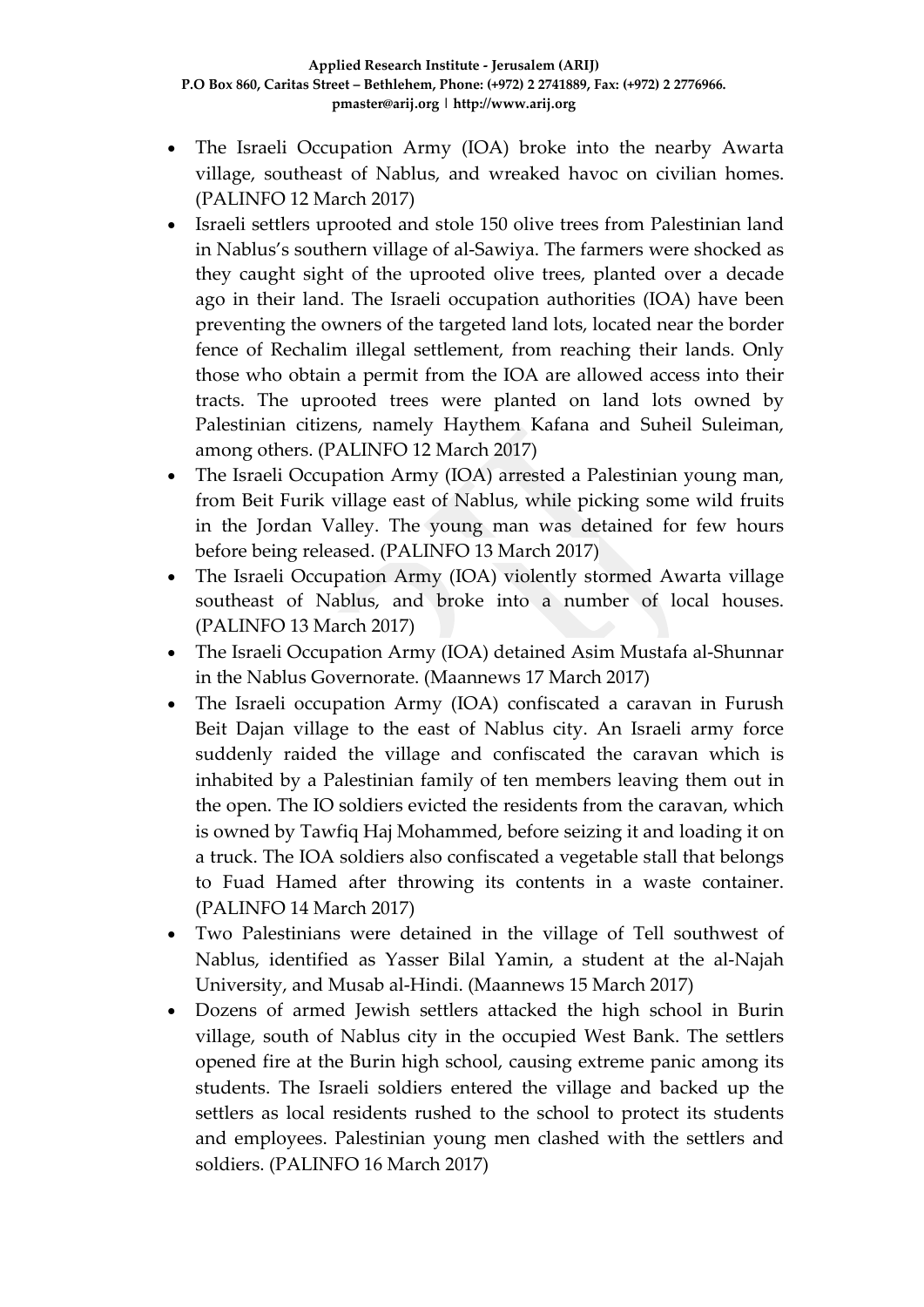- A number of Palestinian youths were injured when Israeli Occupation Army (IOA) broke into Sabsatia village, north of Nablus to take off the Palestinian flag pole in the village. The clashes erupted when a number of Israeli military jeeps stormed the town amid heavy firing of teargas bombs. A young man suffered rubber bullet injuries during the clashes while more than ten others suffered breathing problems after inhaling teargas including a whole family. (WAFA, PALINFO 17 March 2017)
- The Israeli Occupation Army (IOA) detained Saeb Alawna as he passed through a makeshift checkpoint set up on the access road to Nablus. (Maannews 19 March 2017)
- A flock of Israeli military jeeps rolled into Nablus's eastern towns of Beit Furik and Beit Dajan at the crack of dawn and raked through residential neighborhoods for over one hour before they retreated to the Beit Furik checkpoint. (PALINFO 19 March 2017)
- Israeli settlers have been spotted in makeshift tents pitched in Beit Dajan's eastern corners. (PALINFO 19 March 2017)
- The Israeli Occupation Army (IOA) stormed Beita and Awarta villages, south of Nablus, and showered the area with acoustic grenades, sparking clashes with Palestinian protesters. (PALINFO 19 March 2017)
- A Palestinian elderly woman suffered serious injuries when an Israeli military jeep ran over her on a road near al-Lubban ash-Sharqiya village, south of Nablus city in the occupied West Bank. The 70-yearold Hilweh Abu Ras was seriously injured when a speeding military jeep rammed into her as she was walking back from her agricultural land near the village. (PALINFO 21 March 2017)
- The Israeli Occupation Army (IOA) arrested a Palestinian young man at a military checkpoint erected west of Nablus to the north of West Bank. The IOA erected a make-shift checkpoint near Beit Wazan village, west of Nablus city, where several Palestinian vehicles were stopped and searched. A Palestinian young man was arrested at the checkpoint after IOA stopped and searched his car. The detainee was then taken to an unknown detention center. (PALINFO 22 March 2017)
- Israeli settlers attacked three Palestinian shepherds in Nablus's northwestern town of Burqa, in the northern West Bank. The Palestinian young man Ahmad Ragheb Salah was attacked, along with his brother and cousin, by Israeli settlers while they were grazing their sheep in Burqa's western ranches. The settler horde targeted Salah, his brother, and cousin with gunfire, forcing them to flee the scene for fear of being killed in the attack. The settlers stole the sheep and a bag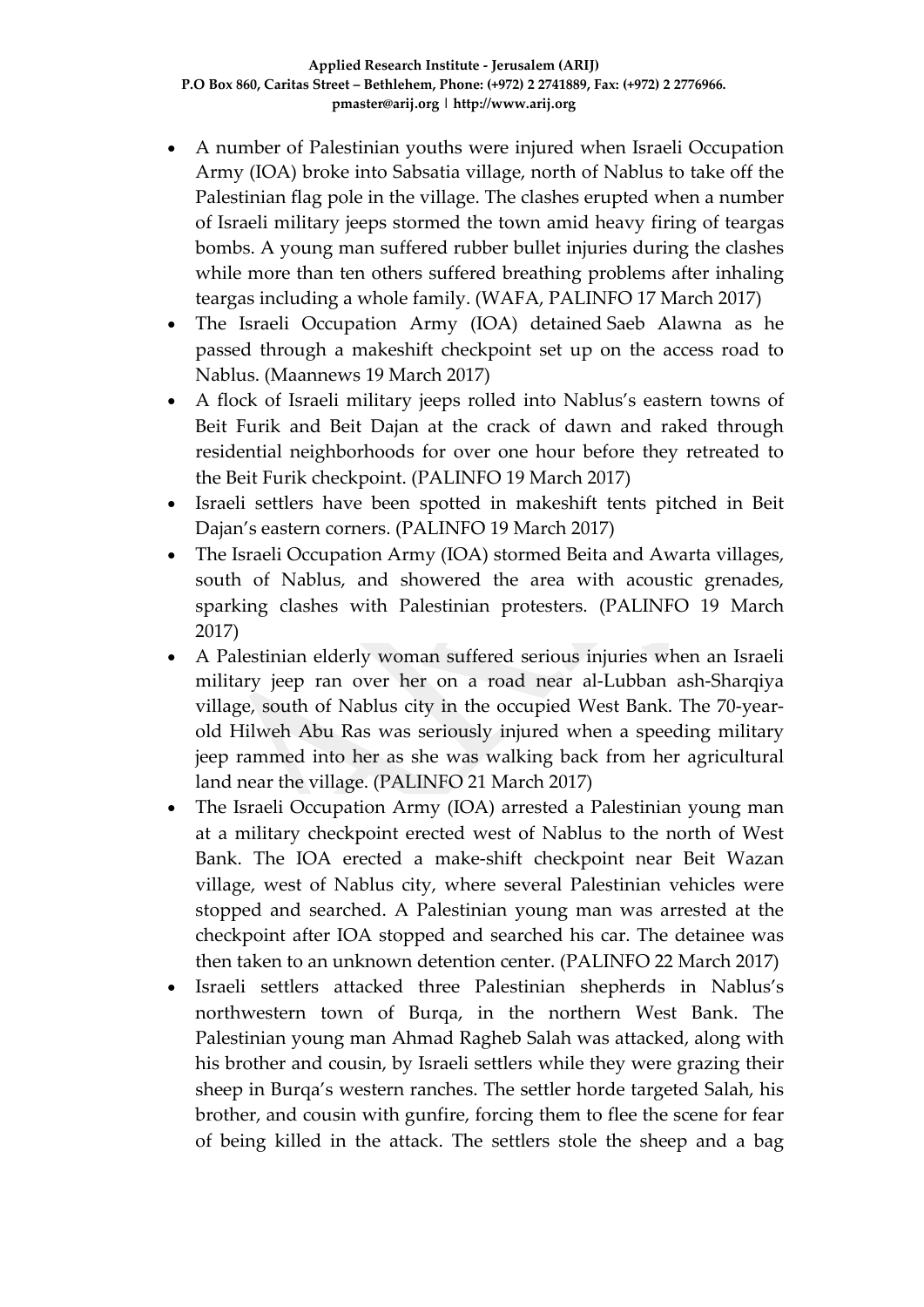containing the identity documents of Salah's brother. (PALINFO 22 March 2017)

- A group of Israeli settlers brutally attacked a number of Palestinian farmers in Burin town, south of Nablus, injuring one of them. Israeli settlers from Yitzhar settlement, illegally built south of Nablus, attacked the farmers and prevented them from entering their fields Israeli occupation forces were stationed near the area and refused to intervene or to prevent the settlers' attack, the local activist Bilal Aid said. One of the farmers suffered a foot injury, while the others were forced to leave the area. A Palestinian farmer identified as Musheer Qadus was injured in his leg. (WAFA 22 March 2017)
- Israeli Settlers renewed their incursion to Al Aqsa Mosque via Bab Al Magharba gate (Al Mughrabi gate) and carried out provocative tours. (WAFA 22 March 2017)
- Palestinian citizen Bashar Mleitat, from Nablus's eastern village of Beit Furik, sustained wounds after he had been heavily beaten by the Israeli soldiers. (PALINFO 23 March 2017)
- A Palestinian youth—Baraa Abu Nawas—was kidnapped by the Israeli Occupation Army (IOA) IOF from Qatr al-Nada residential apartment in Nablus's western neighborhood of al-Ma'ajin. Abu Nawas was later dragged to an anonymous location in an armored military truck. (PALINFO 23 March 2017)
- The Israeli occupation army (IOA) rolled into al-Haouz mountainous area, in Beit Furik village, and forced the Palestinian farmers out of their lands, sparking violent clashes with dozens of Palestinian antioccupation youths. The occupation soldiers attacked Palestinian homes and protesters with randomly-shot spates of teargas canisters and acoustic bombs, resulting in several suffocation cases. (PALINFO 23 March 2017)
- Violent clashes burst out in Beit Furik, east of Nablus province, shortly after the Israeli occupation forces (IOF) stormed the town. (PALINFO 23 March 2017)
- The Israeli occupation army (IOA) deployed troops and dozens of heavy military vehicles and equipment in the vicinity of Aqraba village, southeast of Nablus, and the nearby southern area of Attaira. Dozens of military tracked vehicles and artillery equipment in Attaira area, and many mobile homes were also brought to the area. The military deployments in areas near Aqraba village could be a prelude to conducting military drills. (PALINFO 23 March 2017)
- A group of Israeli settlers razed Palestinian-owned lands in Qaryut village, south of Nablus. Israeli settlers stormed the village along with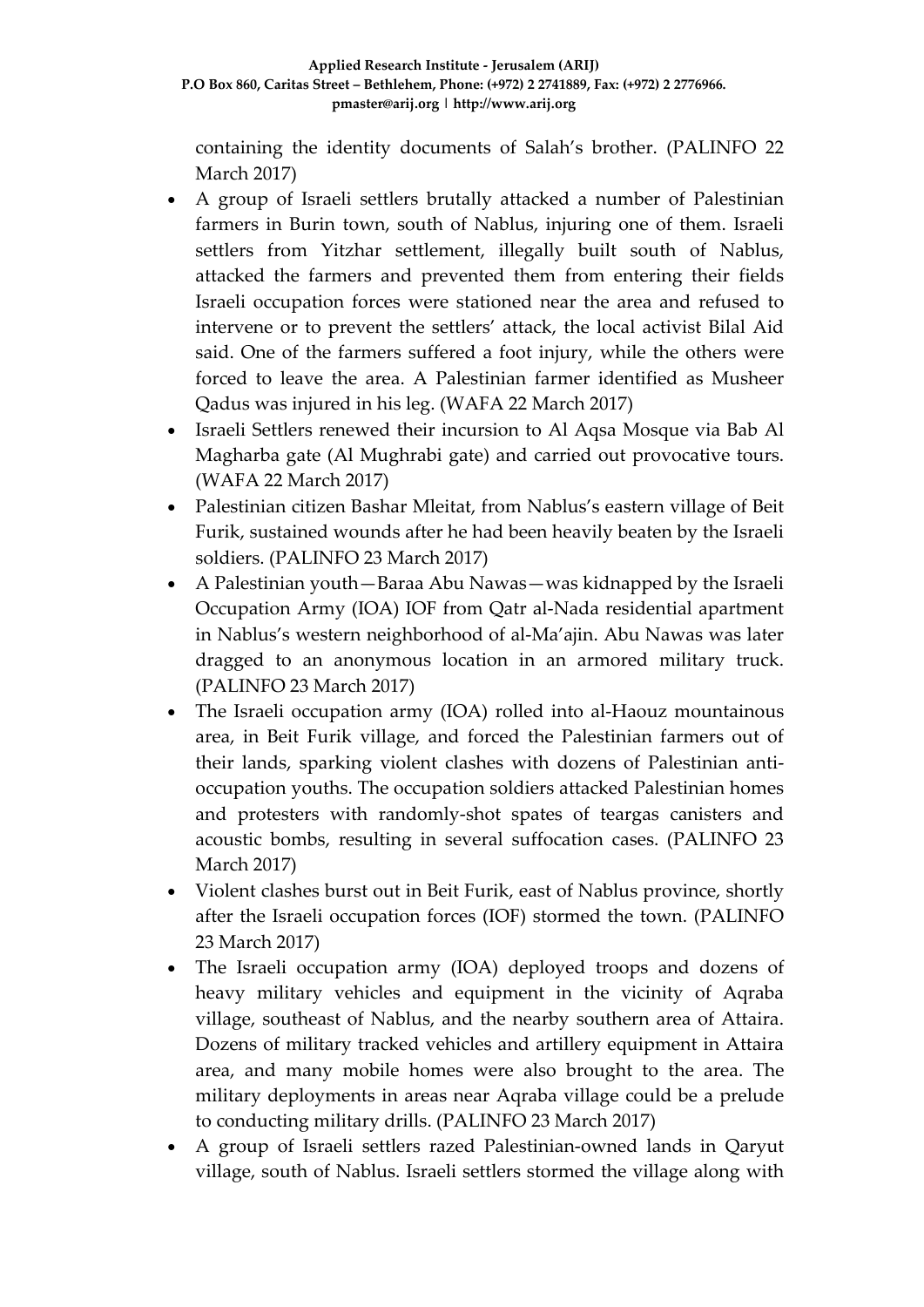a number of bulldozers and carried out excavations near the main road linking between Nablus and Ramallah. (PALINFO 24 March 2017)

- The Israeli Occupation Army (IOA) stormed at dawn Iraq Burin village, south of Nablus, and were deployed in its eastern neighborhoods. The IOA broke into the village amid reports of gunshots firing and set up a number of make-shift checkpoints. The sources pointed out that the IOF stormed the area twice in less than 24 hours. (PALINFO 27 March 2017)
- Eight Israeli Occupation army (IOA) patrols stormed Tel village, to the west of Nablus city, and cordoned off the home of the Palestinian citizen Assaad Rayhan, before they kidnapped his 25-year-old daughter, Soujoud. The IOA showered the village with over 20 teargas canisters, resulting in suffocation cases. (PALINFO 28 March 2017)
- The 22-year-old ex-prisoner Dirar Qubala was kidnapped by the Israeli Occupation Army from his own family home in Iba town, west of Nablus, at the crack of dawn. (PALINFO 28 March 2017)
- An Israeli army unit broke into Burin secondary school, south of Nablus in the north of the West Bank, to arrest a student and ended up terrorizing the students. Heavily armed soldiers broke into the school during the fourth period, when the students were in their classrooms, claiming they were after a student who had thrown rocks at them. (WAFA 29 March 2017)
- 45 Palestinians were injured during clashes with the Israeli Occupation Army (IOA) in Madama village south of Nablus city, while 17 others suffered gas inhalation commemorating the 41th anniversary of "Land Day**".** (WAFA 30 March 2017)
- In al-Far'a Refugee Camp, to the northeast of Nablus, a Palestinian youth sustained wounds following clashes with the Israeli Occupation Army (IOA). Youngster Mohamed Nassar was kidnapped by the Israeli soldiers in the process. (PALINFO 30 March 2017)
- The Israeli Occupation Army (IOA) stormed Sebastiya town, to the northwest of Nablus, along with Beit Furik and Beit Dajan, to the east. (PALINFO 30 March 2017)
- A group of Israeli settlers, escorted by army troops, broke into Sebastiya's archaeological zone and destroyed a Palestinian flagpole. Violent clashes burst out shortly afterwards. (PALINFO 30 March 2017)
- In Nablus, the Israeli Occupation Army (IOA) kidnapped three Palestinian young men in different areas, including one identified as Hudaifa Khater from Aqraba town. (PALINFO 30 March 2017)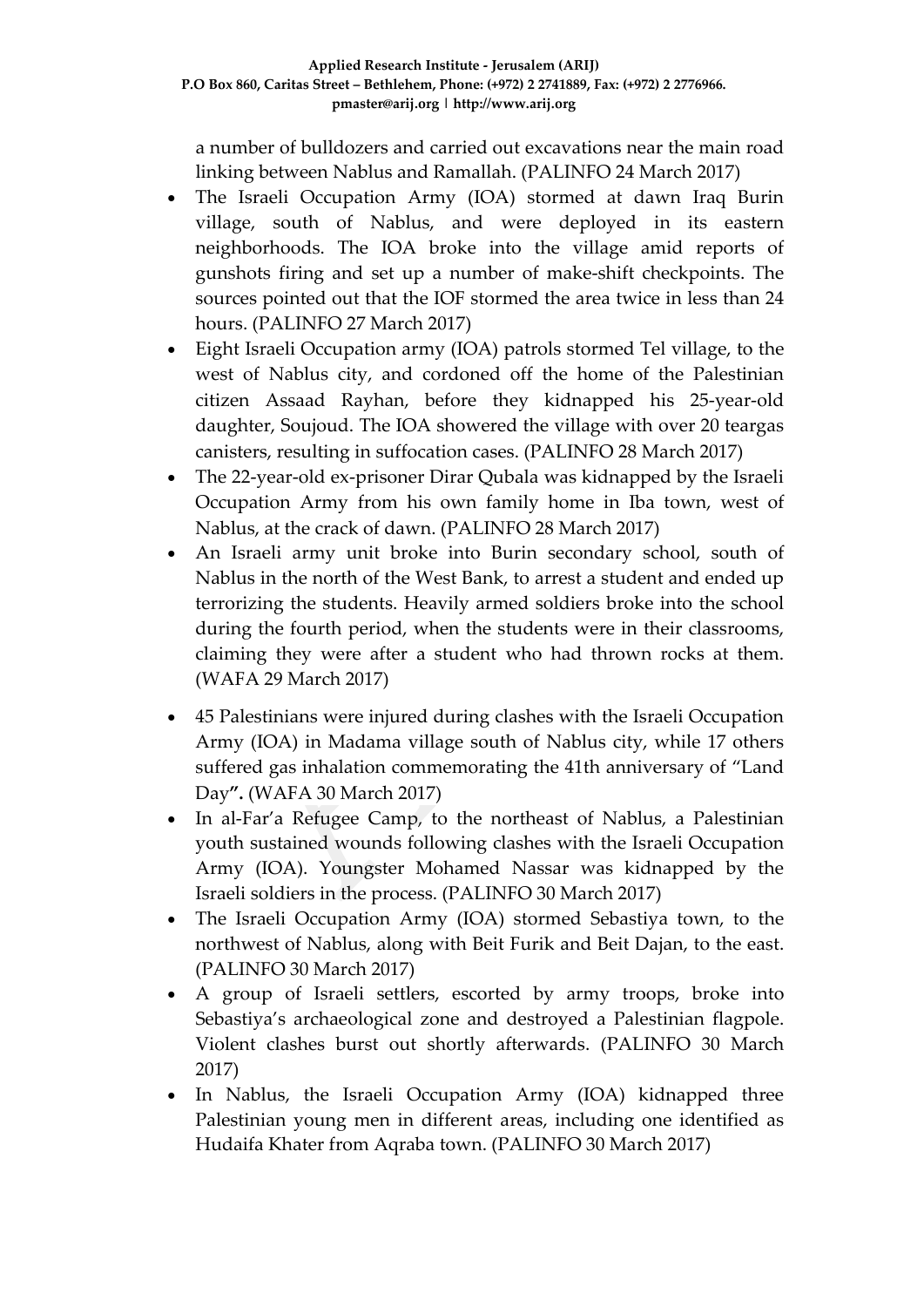- Two other young men were reportedly kidnapped from their homes during an Israeli Army campaign in the village of Osrin in Nablus Governorate. (PALINFO 30 March 2017)
- Clashes erupted between Palestinians and the Israeli occupation Army (IOA) in Sebastya village north of Nablus city when the latter raided the village amid fire shooting. Tens of Palestinians suffered Gas inhalation as the IOA fire tear gas bombs at a wedding hall in the village. (WAFA 31 March 2017)
- The Israeli occupation Authorities decided to take over 977 dunums of lands of Qaryut, As Sawiya, Al Lubban Ash Sharqiya and Sinjil villages south of Nablus city transform it into State Property. [\(WAFA,](http://www.wafa.ps/ar_page.aspx?id=YicO9Ta759961445958aYicO9T) [INN](http://www.israelnationalnews.com/News/News.aspx/227537) 31 March 2017)

#### **Gaza**

- Israeli military vehicles at daybreak infiltrated northern and southern Gaza Strip. A flock of Israeli army vehicles moved 50 meters into northern Beit Hanun town, north of Gaza Strip, and leveled Palestinian lands, sparking panic in the area. (PALINFO 1 March 2017)
- Israeli military vehicles moved 100 meters into eastern Rafah city, south of Gaza Strip, and razed Palestinian cultivated lands. the incursion was carried out via four army jeeps deployed at the Sofa military base, east of Rafah. (PALINFO 1 March 2017)
- The Israeli Occupation Army (IOA) opened fire at Palestinian lands and homes in the northern Gaza Strip while Israeli military vehicles entered the besieged territory in central Gaza. The IOA stationed at the borders of Beit Lahiya in the northern Gaza Strip opened fire at Palestinian land and homes. No injuries were reported during the incident. (Maannews 2 March 2017)
- The Israeli occupation Army (IOA) opened machinegun fire at Palestinian homes north of Beit Lahia town, north of the embattled Gaza Strip. Israeli soldiers stationed along the northern border of Beit Lahia opened machinegun fire from their heavy military vehicles and watchtowers at Palestinian homes and lands. Luckily, no one was injured in the gunfire attack. Several homes only sustained material damage. (PALINFO 2 March 2017)
- Israeli military bulldozers carried out a limited incursion into an eastern border area in Khan Younis, south of the Gaza Strip. Four armored bulldozers and three Israeli Merkava tanks came from the Kissufim military base and combed the border area before infiltrating dozens of meters into the eastern areas of the city. The military vehicles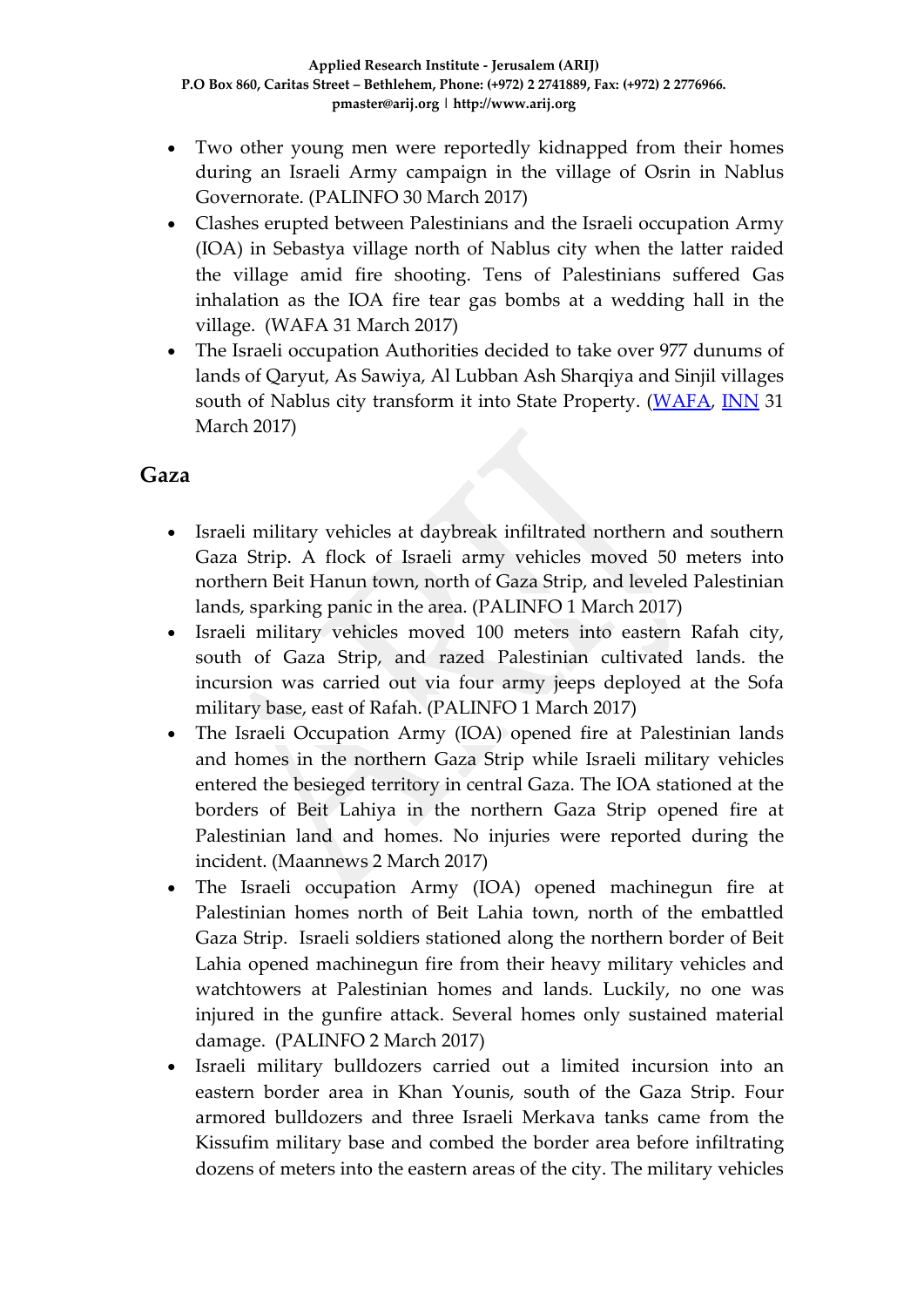were advancing into the Palestinian territory amid heavy presence of Israeli snipers to provide protection for the military bulldozers. (PALINFO 2 March 2017)

- The Israeli Occupation Army (IOA) shot and injured two Palestinian youths After clashes erupted in the northern Gaza Strip. The Palestinian was injured by Israeli bullets near the border fence in Beit Lahiya in the northern Gaza Strip during clashes between Palestinian youths and the IOA. The Palestinian was injured in the foot, and was transferred to the Indonesian hospital for treatment. Meanwhile, another Palestinian was injured in his stomach by an Israeli bullet. His wounds were described as serious by medical crews at the Indonesian hospital. Both Palestinians were shot by an Israeli sniper stationed at the border between Gaza and Israel for an unknown reason. (Maannews 3 March 2017)
- The Israeli Occupation Army (IOA) opened fire at Palestinian shepherds east of Khan Younis in the southern Gaza Strip, in the town of Khazaa. No injuries were reported. (Maannews 3 March 2017)
- The Israeli Occupation Army (IOA) arrested three Palestinian youths while allegedly trying to cross the Gaza Strip border fence. The three unarmed young men tried to cross the border fence to the north of Gaza Strip but were detained by IOA soldiers. The three detainees were taken for investigation. (PALINFO 3 March 2017)
- Israeli military vehicles and bulldozers crossed the border fence into the besieged Gaza Strip east of the southern Gaza Strip city of Khan Younis and leveled lands. The Israeli vehicles and bulldozers came from Israel's Sofa military post. (Maannews 5 March 2017)
- The Israeli Occupation Army (IOA) shot and injured a Palestinian man in northern Gaza Strip. The young man was slightly injured after being targeted by Israeli gunfire along with a group of people east of Jabalia refugee camp to the north of the Strip. (PALINFO 7 March 2017)
- Four Israeli bulldozers have carried out earlier today a limited incursion east of Beit Hanoun town in the northern borders of the enclave. IOF soldiers routinely shoot at Palestinian farmers in their agricultural lands near the border fence. (PALINFO 7 March 2017)
- The Israeli occupation army (IOA) withdrew its armored vehicles and bulldozers following a small-scale incursion into eastern border areas of the embattled Gaza Strip. Four bulldozers escorted by two Merkava tanks and two troop carriers had moved from Abu Safia military post east of al-Maghazi refugee camp and advanced several meters into Gaza. The bulldozers, then, embarked on leveling lands east of al-Masdar village and al-Maghazi camp before withdrawing later to one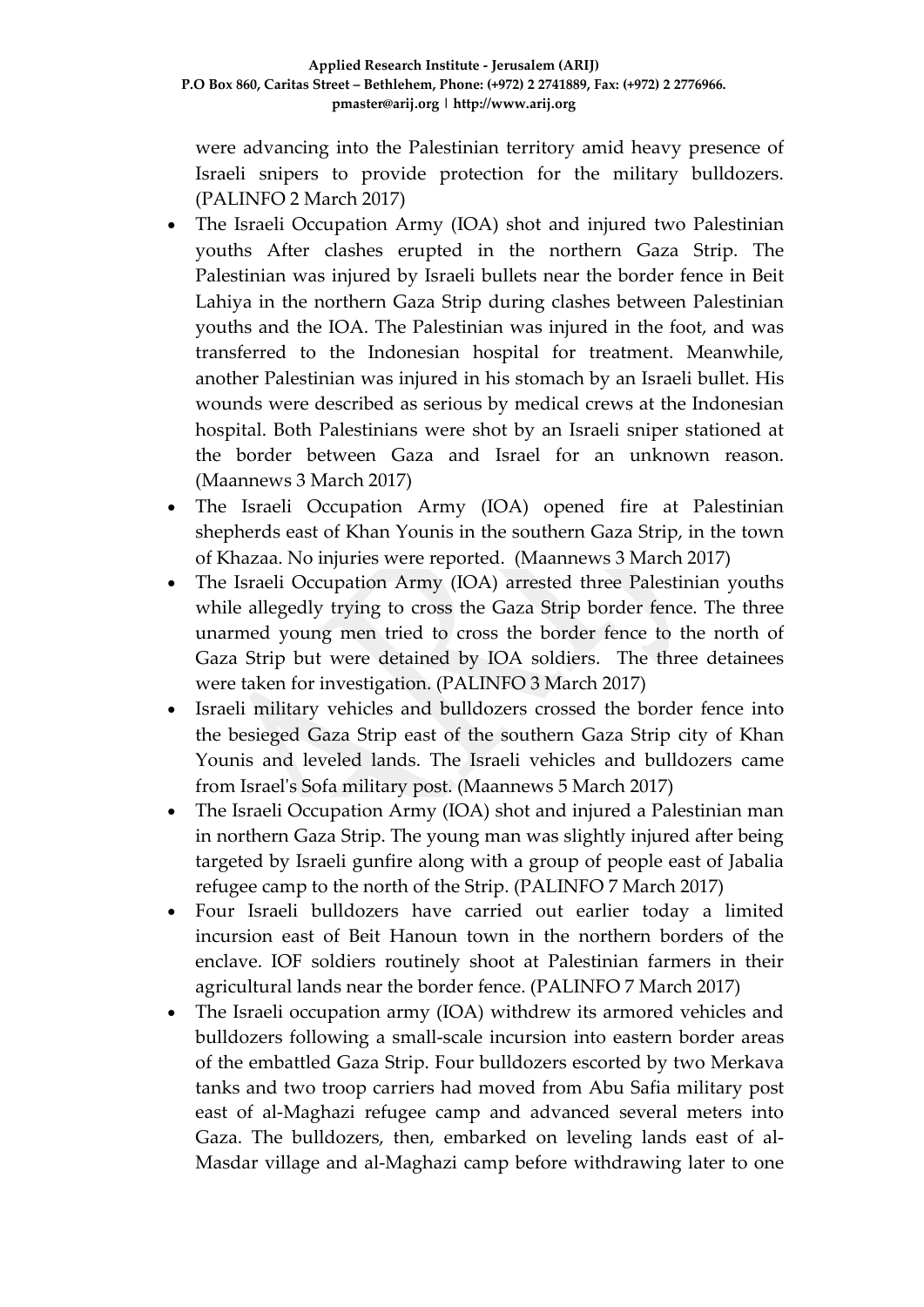of the border military post near al-Bureij refugee camp. The army had started its bulldozing activities in the morning on the western side of Abu Safia military base. (PALINFO 7 March 2017)

- The Israeli Occupation Army (IOA) attacked Palestinian farmers along Gaza borders and fishermen sailing within the Palestinian territorial waters with gunfire. The IOA stationed along the borders with eastern Rafah city, in southern Gaza Strip, opened heavy machine gunfire toward farmers and prevented them access to their borderline agricultural land. However, no injuries or material damage were reported. (PALINFO 8 March 2017)
- Israeli naval forces targeted Palestinian fishermen with gunfire, despite sailing within the 6-nautical-mile allowed fishing zone, off northern Gaza City. No injuries were reported among the farmers who reportedly returned ashore for fear of being injured. (PALINFO 8 March 2017)
- The Israeli Occupation army (IOA) shelled at least three at sites in the southern besieged coastal enclave, including eastern al-Qarara, eastern Khan Yunis and Deir al-Balah. No injuries were reported. The IOA also fired flares in the area around the same time as the shelling. (Maannews 10 March 2017)
- A Palestinian was shot and injured in the east of Gaza city after the Israeli Occupation Army (IOA) opened live fire on Palestinian youth near the security barrier between the besieged Gaza Strip and Israel. The IOA stationed at the Nahel Oz military post east of the neighborhood of Shujaiyya opened live ammunition on a group of Palestinian youths who had approached the border area, causing the injury of a Palestinian youth in his foot. (Maannews 10 March 2017)
- Israeli navy gunboats opened fire at Palestinian fishermen off Gaza's northern shores. Israeli gunboats opened their machinegun fire at a number of Palestinian fishing boats off the shores of Gaza. The fishermen were forced to return ashore. (PALINFO 10 March 2017)
- Israeli military troops deployed at and around the Kissufim military base, east of Khan Younis, hit Palestinian farmlands in al-Qarara and Deir al-Balah with artillery shells. (PALINFO 10 March 2017)
- An Israeli court extended the detention period of an employee of Turkish aid agency TIKA until Thursday. An Israeli court in Beersheba city extended the remand of TIKA staff member Mohamed Murtaja following the demand of an Israeli prosecutor to keep Murtaja under custody. The Israeli court also imposed a gag order against publishing news on the case until March 14. Murtaja who had worked for TIKA in the Gaza Strip, had reportedly been on his way to Turkey when he was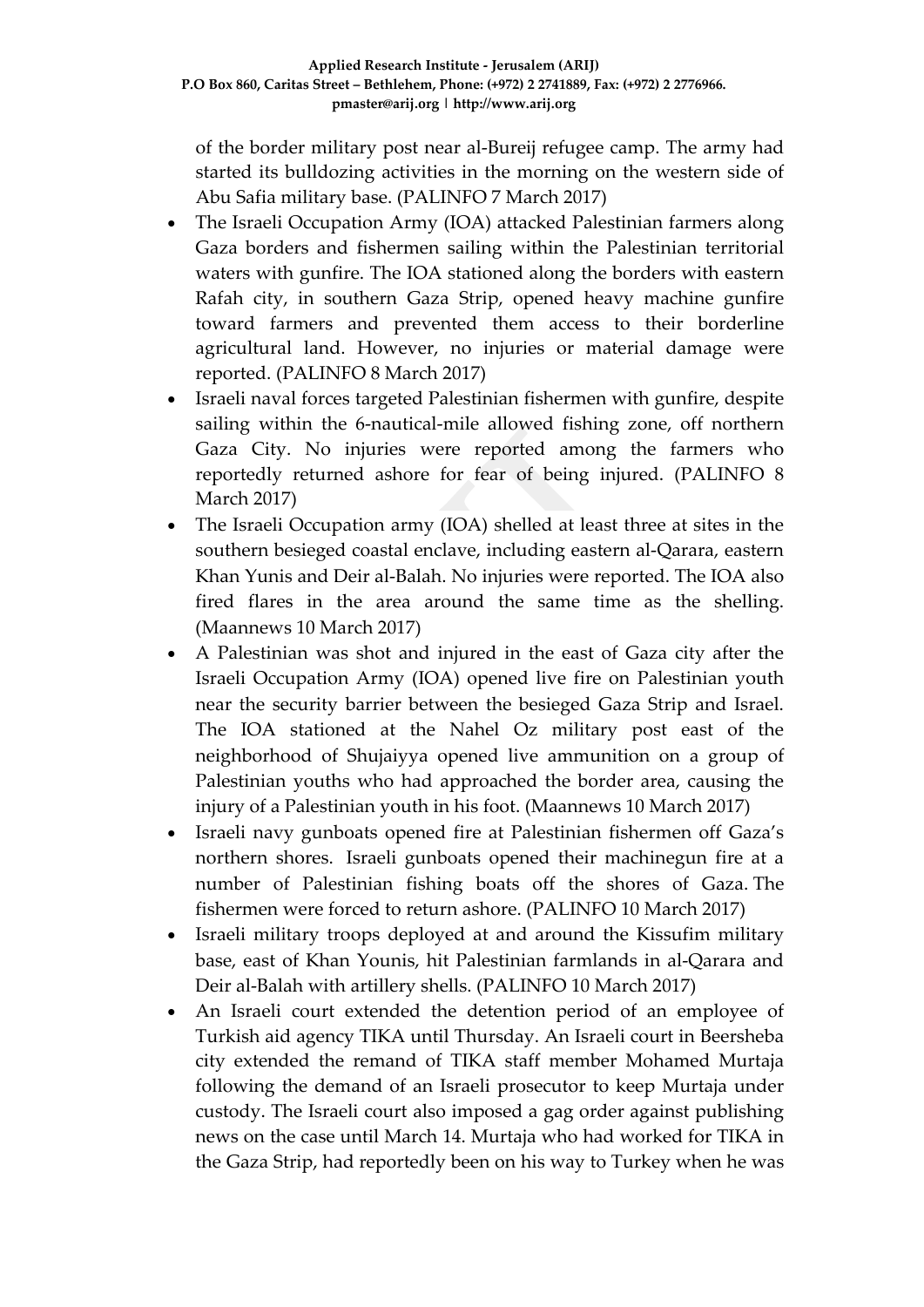detained on February 12 at the Beit Hanun (Erez) border-crossing, north of Gaza Strip. (PALINFO 12 March 2017)

- Several Israeli military vehicles and bulldozers crossed the border fence into the besieged Gaza Strip and leveled lands, witnesses told Ma'an, with no gunfire being reported. The bulldozers leveled lands in the central Gaza Strip town of Juhr al-Dik under military protection as Israeli military drones hovered overhead. (Maannews 15 March 2017)
- Four Israeli bulldozers, three tanks, an armored vehicle, and four jeeps moved 100 meters into eastern al-Bureij refugee camp and bulldozed Palestinian lands before they moved northwards towards Juhr al-Dick town. Several Israeli military jeeps have raked through Palestinian lands near the border fence since the early morning hours, paving the way for the incursion. (PALINFO 15 March 2017)
- The Israeli Occupation Army (IOA) conducted two airstrikes in the besieged Gaza Strip damaging the coastal enclave's already [tenuous](http://www.maannews.com/Content.aspx?id=774880) electricity [infrastructure.](http://www.maannews.com/Content.aspx?id=774880) The two Israeli missiles hit a site west of Deir al-Balah in the central Gaza Strip, sparking a fire. Two more missiles landed east of the Shujaaiya neighborhood of Gaza City, cutting off the electricity supply in the area. No injuries were reported in either airstrike. Three power lines were damaged by the airstrikes across the blockaded Palestinian territory. (Maannews 16 March 2017)
- Israeli naval forces opened fire at Palestinian fishermen off the coast of Gaza City who were sailing within the Israel-designated fishing zone, forcing them to head back to shore. No injuries were reported. (Maannews 16 March 2017)
- The Israeli Occupation Army (IOA) detained a Palestinian youth after he crossed the border fence from the besieged Gaza Strip into Israel. The Palestinian youth was able to cross the border fence and make his way into the southern Israeli town of Eshkol. (Maannews 17 March 2017)
- Israeli naval forces opened fire at Palestinian fishing boats off the coast of the northern Gaza Strip. The Israeli boats fired live fire at Palestinian fishermen sailing off the coast of Beit Lahiya in the northwestern Gaza Strip. No injuries or damages were reported. (Maannews 18 March 2017)
- Israeli occupation Army (IOA) fired three artillery shells near the town of Beit Lahya in the northern Gaza Strip. The Israeli artillery targeted the al-Ghoul area in western Beit Lahiya. (Maannews 18 March 2017)
- Israeli warplanes carried out strikes on a resistance site in al-Meqousi area northwest of Gaza city. Israeli warplanes fired at least two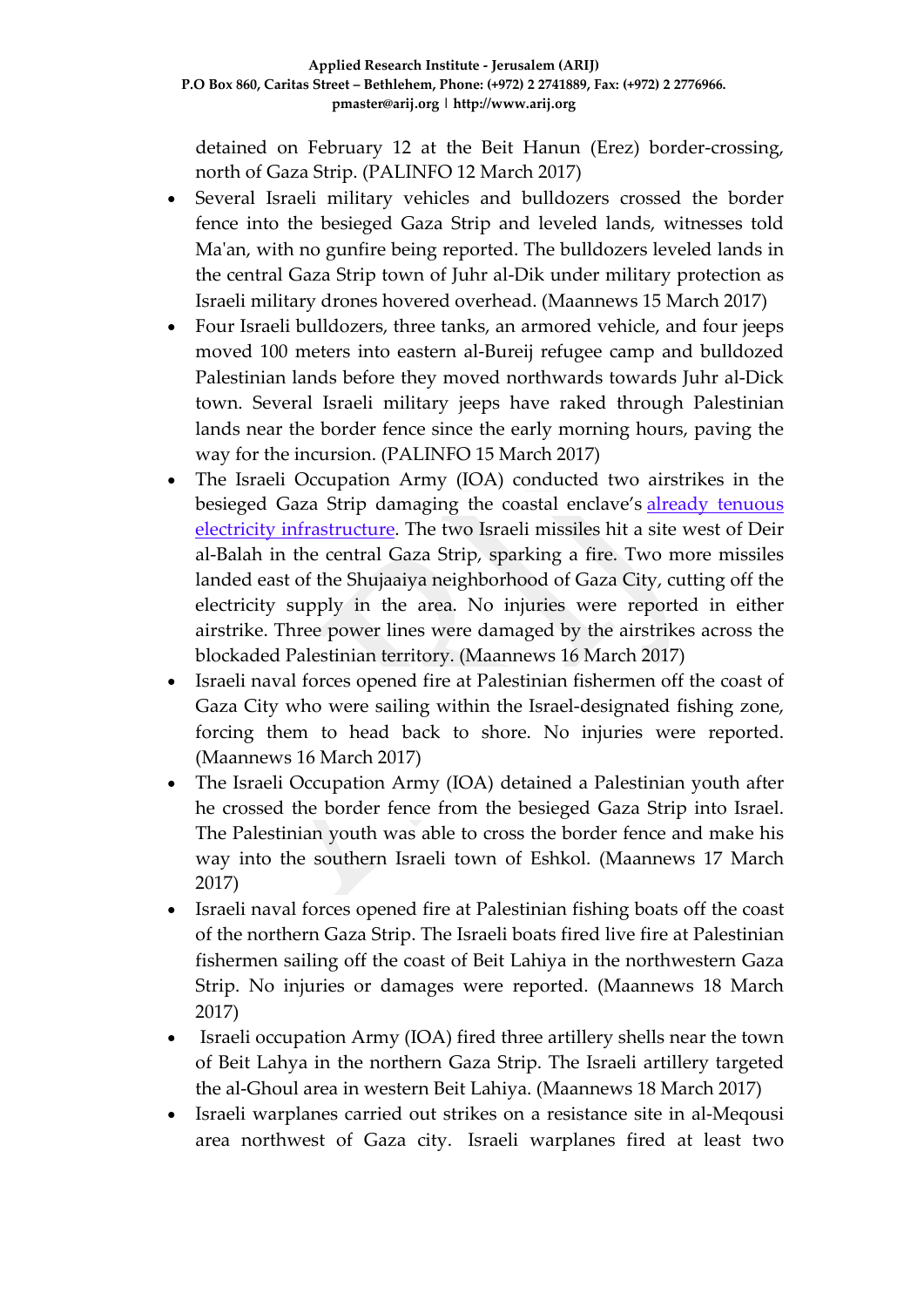missiles on al-Yarmouk site. No injuries were reported. (PALINFO 18 March 2017)

- The Israeli occupation army launched an artillery attack on cultivated fields located north of the Gaza Strip. The Israeli artillery fired several shells at an agricultural border area north of Gaza. No injuries were reported. (PALINFO 18 March 2017)
- Four Israeli bulldozers, D9 type, advanced a limited distance into the northern area of Beit Hanoun in northern Gaza Strip and started leveling land. The Israeli occupation Army (IOA) opened gunfire at Palestinians' agricultural lands east of Rafah city in the southern Gaza Strip resulting in no casualties or damages. (PALINFO 19 March 2017)
- The Israeli occupation navy attacked Palestinian fishermen sailing off Gaza seashore with machineguns. The Israeli navy warships targeted Palestinian fishermen sailing off al-Sudaniya shore, northwest of Gaza city, with machineguns and water cannons. The fishermen were reportedly sailing within the authorized four-nautical-mile zone. Palestinian fishing boats, sustained material damage in the attack. (PALINFO 20 March 2017)
- An 18-year-old Palestinian was killed and two other Palestinians were injured by Israeli shelling in eastern Rafah city in the southern Gaza Strip before dawn. Israeli drones were also flying overhead as the sound of gunshots and explosions were heard. Youssef Shaaban Abu Athra, 18, was killed while two others sustained multiple injuries from shrapnel as a result of the artillery fire. (Maannews 22 March 2017)
- A flock of Israeli military vehicles launched a limited incursion into eastern Khan Younis city, south of the blockaded Gaza Strip. Four Israeli military bulldozers deployed at the Kissufim base moved into the eastern edges of Khan Younis city and leveled Palestinian lands in the area. (PALINFO 22 March 2017)
- A barrages of gunshots were fired from Israeli military watchtowers toward al-Qarara, east of Khan Younis. No injuries were reported in the attack. (PALINFO 22 March 2017)
- Six Palestinians were detained for working at a construction site in the central town of Hod HaSharon. Two of the detained were a father and his 17-year-old son from the besieged Gaza Strip. (Maannews 22 March 2017)
- Israeli naval forces detained two Palestinian fishermen off the coast of the besieged Gaza Strip. The Naval forces detained Khader al-Saadi and Rajab Abu Mayala, both residents of the al-Shati refugee camp, while they were sailing three nautical miles from the shore of Gaza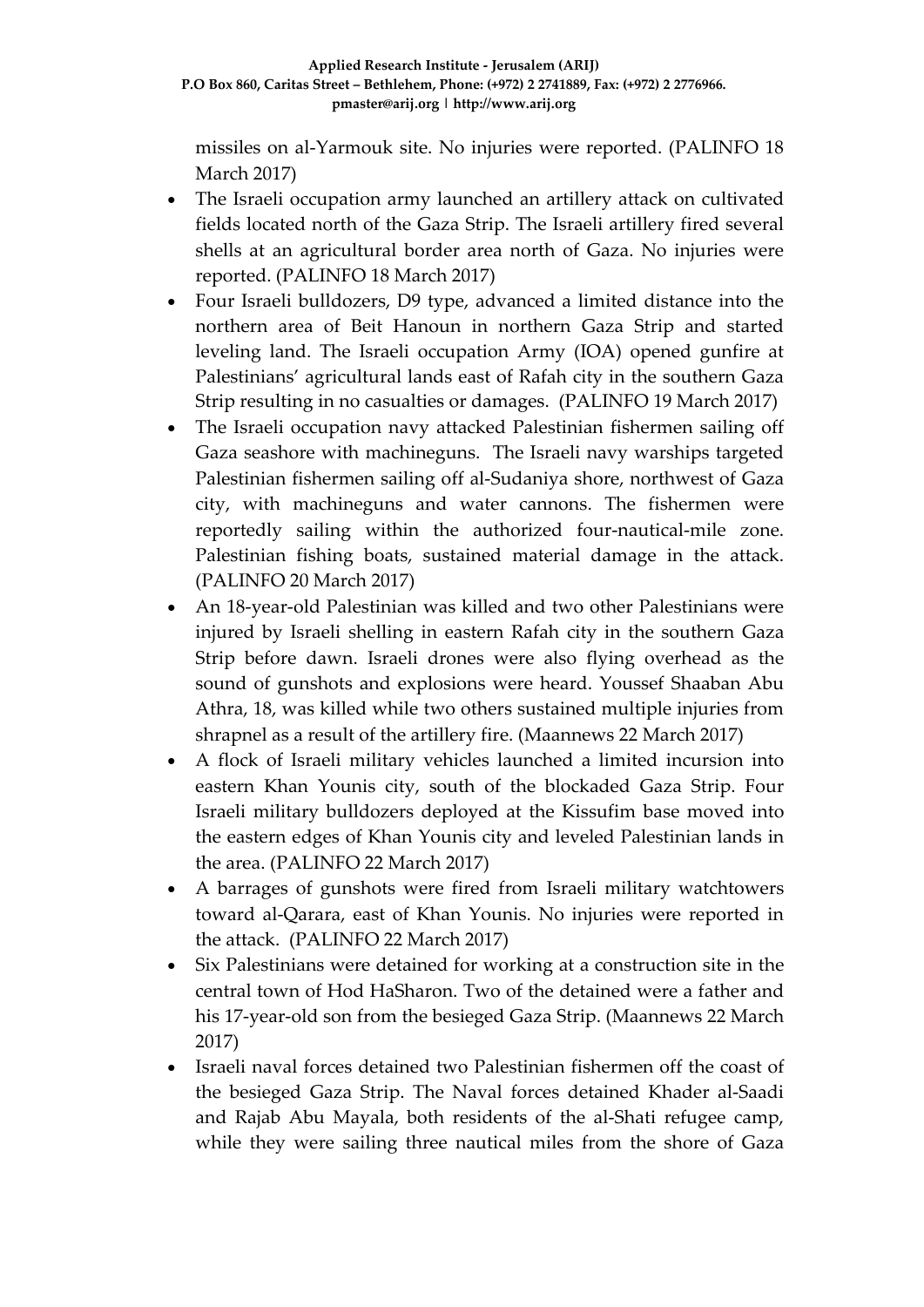City. The forces also confiscated the fishermen's boats and equipment. (Maannews 23 March 2017)

- Two Palestinian fishermen who were detained by the Israeli Occupation Army (IOA) were injured and were subsequently being treated in Israeli hospitals. The detained fishermen, identified as Rajab Abu Mayala and Khader al-Saadi, were injured during their detentions. The IOA detained al-Saadi and Abu Mayala, both residents of the al-Shati refugee camp, while they were sailing three nautical miles from the shore of Gaza City. The IOA confiscated the fishermen's boats and equipment at the time. (Maannews 24 March 2017)
- The Israeli Occupation Army (IOA) and navy's gunboats opened fire at unarmed Palestinian fishing boats off the coast of the southern Gaza Strip city of Khan Yunis. (Maannews 26 March 2017)
- Israeli occupation troops opened fire at Palestinian agricultural lands east of al-Qarara in Khan Yunis. (Maannews 26 March 2017)
- Israeli Occupation Army (IOA) raided Joret al-Shama and Marah Mealla villages, south of Bethlehem. The IOA soldiers fired stun grenades at civilians in both towns with no arrests or injuries reported. (PALINFO 26 March 2017)
- The Israeli Occupation Army (IOA) detained three Palestinians from the Nablus district in the northern West Bank, and identified the three as Huthaifa Khater, Khalid Rasmi Edeili, 18, and 17-year-old Amid Ibrahim Edeili. (Maannews 30 March 2017)
- Israeli occupation Army (IOA) prevented Palestinian farmers from accessing their lands in Urif village, south of Nablus city in the northern West Bank. A group of Israeli soldiers blocked farmers from reaching their agricultural lands located within Area B close to Yitzhar settlement that was established by force over the town's land. The IOA troops threatened Palestinian farmers and warned them of dire consequences if they ever attempted to reach their lands again. (PALINFO 31 March 2017)
- The security cabinet unanimously approved establishing a new settlement to house settlers evacuated from the illegal outpost of Amona. This is the first time in over 20 years that Israel has established a new West Bank settlement. The Prime Minister's Office said in a statement that following the vote in the security cabinet, a telephone poll of all ministers who aren't part of that body will be conducted to give the decision final approval. The decision to establish the new settlement, which will be located near the existing settlement of Shiloh, stems from a promise Prime Minister Benjamin Netanyahu made to Amona residents several months ago. Though the Trump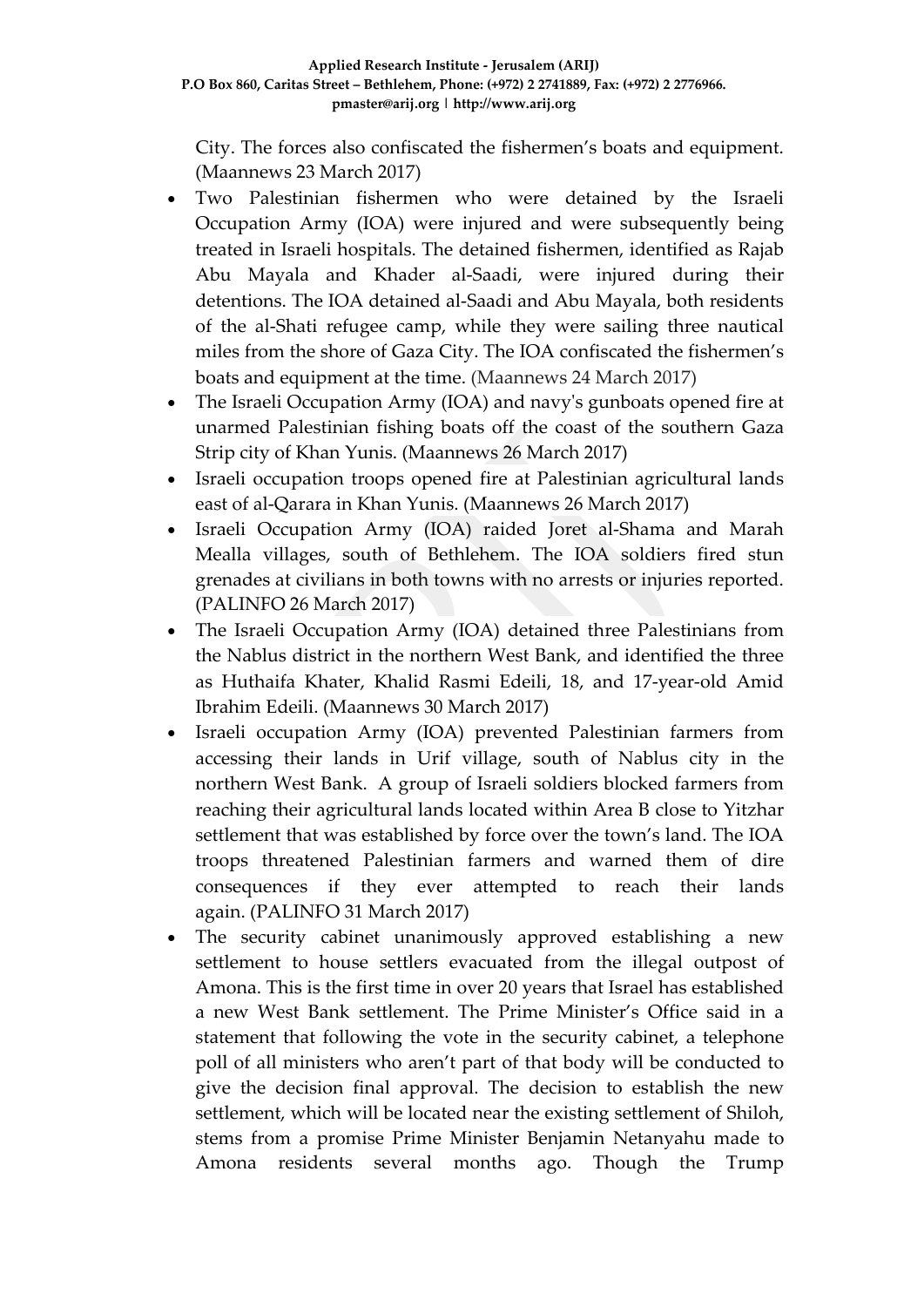administration objects to establishing any new settlements, Netanyahu told the White House in advance that he intended to keep his promise, saying that politically speaking, it was impossible for him to renege on it. At the security cabinet meeting, Netanyahu told the ministers that final approval has also been granted to market enough land for the construction of 2,000 homes in existing settlements. The Prime Minister's Office said these were the same homes whose planned construction Israel had announced two months ago, but the marketing of the land had been held up by technical problems at the Housing Ministry. Netanyahu also told the ministers that some 900 dunams of land near the settlement of Eli, including the outposts of Adei Ad and Givat Haro'eh, have been declared state land. This declaration will enable housing to be built on this land in the future. Both approval of the new settlement and Netanyahu's announcement of the other measures appear to be an effort to lay the groundwork for an impending decision to significantly restrain settlement construction in response to pressure from the Trump Administration. For more information, (*YNENTNEWS*, *Haaretz*, *INN* 31 March 2017)

# **Others**

- Israeli Occupation Authority (IOA) approved an order confirming administrative detention for three months, which can be renewed indefinitely, against Mohammed al-Qiq, who has been on hunger strike for 23 consecutive days in protest at his detention. The wife of captive Qiq, Fayha Shalash, said the order which was approved by the judge of Ofer military court followed a secret session held by the court's judge and the Israeli military prosecutor who discussed the so called "The Secret File" which is usually submitted to court by Israeli intelligence. (PALINFO 1 March 2017)
- The Israeli Occupation Authorities (IOA) prevented the Adhan (call for prayer) for 44 times in the Ibrahimi Mosque during February. The Palestinian Endowment Ministry affirmed that the Adhan was prevented for 44 times over the past month under the pretext of annoying Israeli settlers. Israeli occupation forces, meanwhile, continue to erect military checkpoints throughout the city with the aim of harassing Palestinian worshipers trying to reach the Mosque where more than 95 Israeli attacks were carried out during February against Palestinian worshipers. (PALINFO 1 March 2017)
- Israeli lawmakers on Wednesday will discuss two different versions of the controversial mosque loudspeaker bill, also known as the [muezzin](http://www.israelhayom.com/site/newsletter_article.php?id=38133)  [bill,](http://www.israelhayom.com/site/newsletter_article.php?id=38133) which aims to reduce the noise levels of the mosque loudspeakers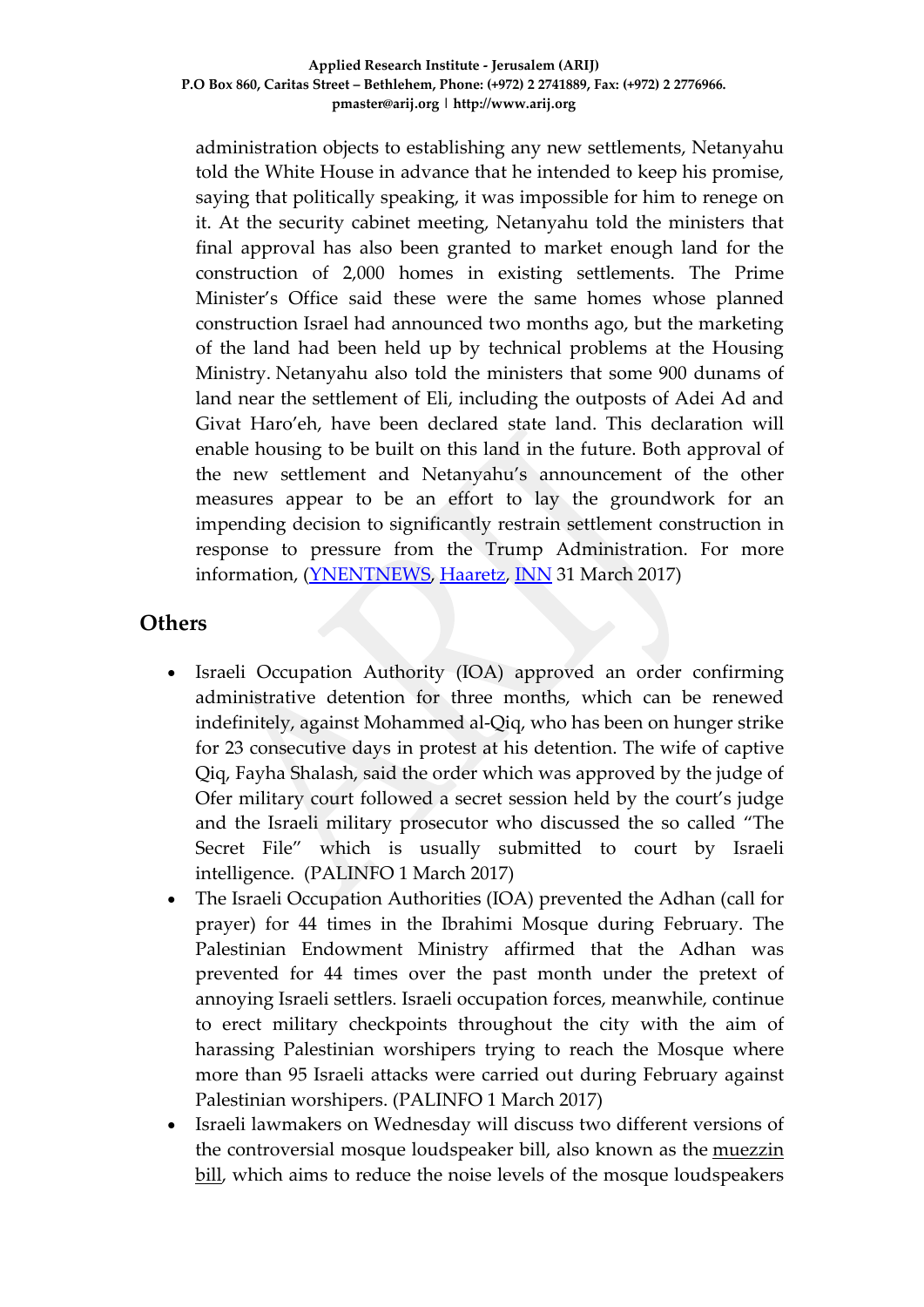used to call worshippers to prayer. One version of the bill is sponsored by MK Moti Yogev (Habayit Hayehudi) and MK David Bitan (Likud). The other version is sponsored by MK Robert Ilatov (Yisrael Beytenu). The coalition has elected to back Yogev and Bitan's more moderate version of the bill, which has the support of the ultra-Orthodox parties. The bill would prohibit the use of mosque loudspeakers between 11 p.m. and 7 a.m., and would impose a 10,000 shekel (\$2,700) fine on violators. The second bill, backed by the Yisrael Beytenu party, would prohibit any use of mosque loudspeakers. Yogev and Bitan softened their bill following anger from the Shas and United Torah Judaism parties and an appeal from Health Minister Yaakov Litzman (United Torah Judaism), all raising concerns that the bill could also affect the sirens used in some cities to indicate the onset of Shabbat. (IsraelHayom 1 March 2017)

- The house in which MK Bezalel Smotrich (Habayit Hayehudi) lives in the West Bank settlement of Kedumim was built illegally and might be on private Palestinian land, Haaretz has learned. Smotrich spearheaded legislation to legalize settlement homes built illegally on private Palestinian land. Smotrich, who is also deputy speaker of Israel's Knesset, lives on Ish Yeminkha Street, in the Rashi Hill section of the veteran northern West Bank settlement, which is lined with pretty one-story stone houses. Haaretz has learned that a number of houses on this street, including Smotrich's, were built illegally, outside the declared state lands and in breach of the settlement's master plan. In 2012, Civil Administration personnel mapped the area. The purpose of the mapping project was to precisely pinpoint state lands as opposed to privately owned land, so the state could realize its rights on the lands it owns, while the private lands would remain in private hands. Was MK Bezalel Smotrich's house in the West Bank settlement of Kedumim built on private Palestinian land? Olivier Fitouss. In their work at Kedumim, the team mapped a prominent enclave in the heart of the settlement on land that had not been declared state land. This is where Smotrich's house is. Historically, in the West Bank, people purchased rights to land by cultivating it. Aerial photographs in the 1970s, the 1990s and the early 2000s show that as opposed to nonarable, rocky land that was declared state land, the land on which the buildings in question were built was cultivated. Aerial photos show trees in the area until 2002. In 2004, construction seems to have started there. For more information, [\(Haaretz](http://www.haaretz.com/israel-news/.premium-1.774722) 2 March 2017)
- The explosive proposal to annex Ma'aleh Adumim, a West Bank settlement east of Jerusalem, is expected to be submitted to the Ministerial Legislation Committee on Sunday, after numerous delays.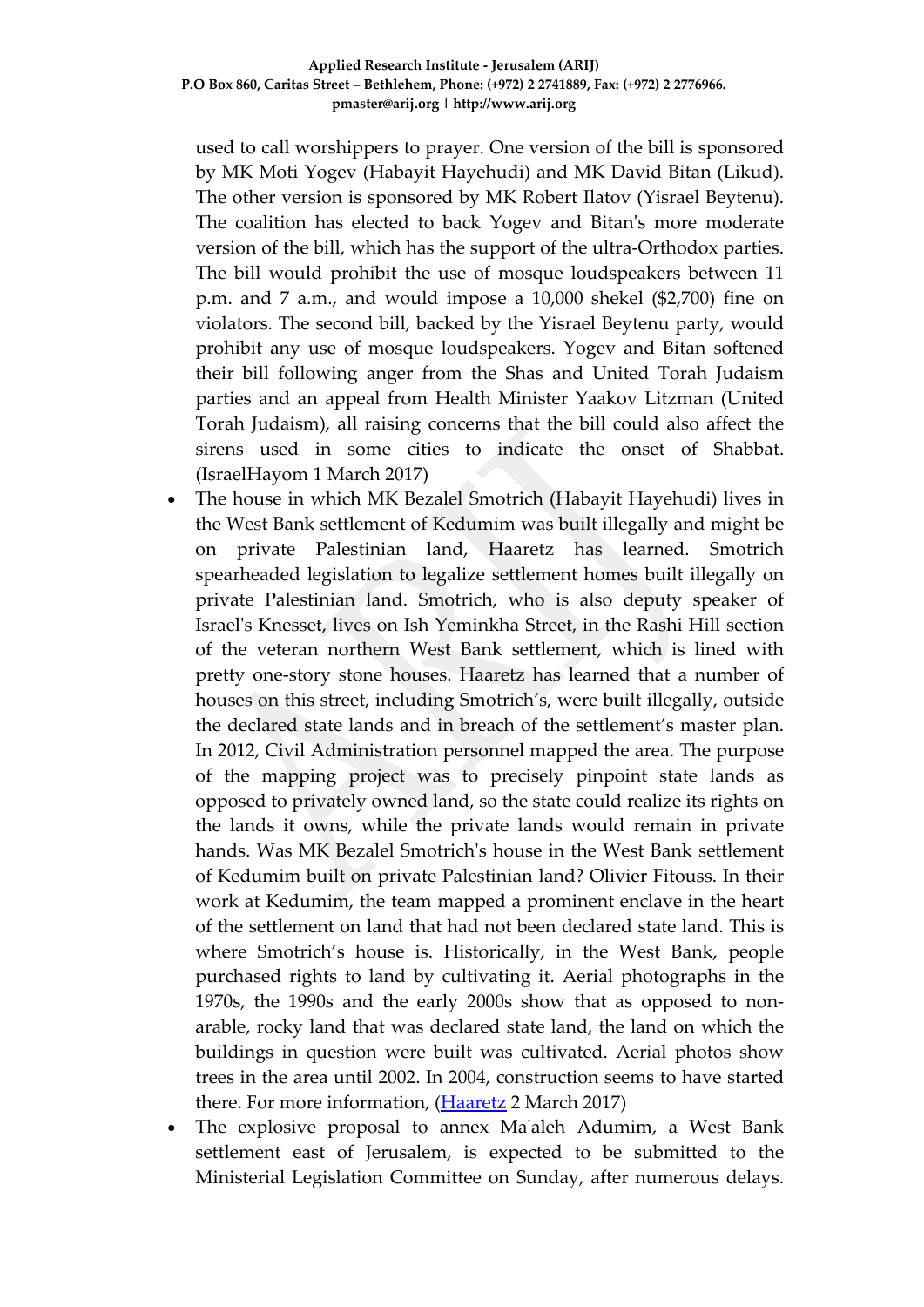## **Applied Research Institute - Jerusalem (ARIJ) P.O Box 860, Caritas Street – Bethlehem, Phone: (+972) 2 2741889, Fax: (+972) 2 2776966. pmaster@arij.org | http://www.arij.org**

The controversial bill's sponsor, MK Yoav Kish (Likud), asked to submit it to the vote several weeks ago, but Prime Minister Benjamin Netanyahu refused, reluctant to surprise the new U.S. President Donald Trump just before their first meeting. Now Kish intends to force the ministers to discuss the proposal, in a bid to bring it to the Knesset vote in the next few weeks. The bill calls for applying Israeli law to Ma'aleh Adumim, and, as a result, to annex it to the disputed E1 area, which has been added to the town's municipal area in the past. "It's possible that as part of a compromise we'll agree to pass the bill without [the] E1 [clause]," Kish told Haaretz. "I don't want someone to say he won't join the process because [it means Israeli] sovereignty will apply to E1." The area in question is 12 square kilometers northwest of Ma'aleh Adumim. The international community, especially the American administrations, have objected to its annexation as it will cut the north of the West Bank' from its south and make it impossible to establish a Palestinian state on the area. Consequently, all the construction plans for this area have been delayed for diplomatic and political reasons since 2005. Ma'aleh Adumim mayor Benny Kashriel launched a campaign intended Wednesday to pressure the ministers to support the legislation to annex the town. Kashriel and youths have given out the telephone numbers of members of the key legislative committee to passersby, urging them to text the ministers and ask them to "vote for sovereignty in Ma'aleh Adumim." "There's no such thing as the right timing and I expect the prime minister and ministers to approve the proposal on Sunday," Kashriel said. [\(Haaretz](http://www.haaretz.com/israel-news/.premium-1.774755) 2 March 2017)

• After delaying a bill at the Knesset calling for annexing the West Bank illegal settlement of Ma'ale Adumim to Occupied Jerusalem until the new US administration assumes office, right-wing Israeli lawmakers intend on Sunday to table it again. According to Haaretz newspaper, the Ma'ale Adumim annexation bill will be introduced at the Knesset's ministerial committee for legislation on Sunday by members of the Knesset Yoav Kish (Likud) and Bezalel Smotrich (Jewish Home). Israel's education minister Naftali Bennett (Jewish home) is a keen advocate of the bill. Recently, Bennett asserted that the arrival of Trump's administration would see a shift in Israel's West Bank settlement activities, including the annexation of Ma'ale Adumim, a massive settlement with some 40,000 Jewish residents. Introducers and sponsors of the bill intend for the legislation to not only annex Ma'ale Adumim under Israel's sovereignty, but also the surrounding E1 area (occupied in the 1967 war), where Israel has launched a vicious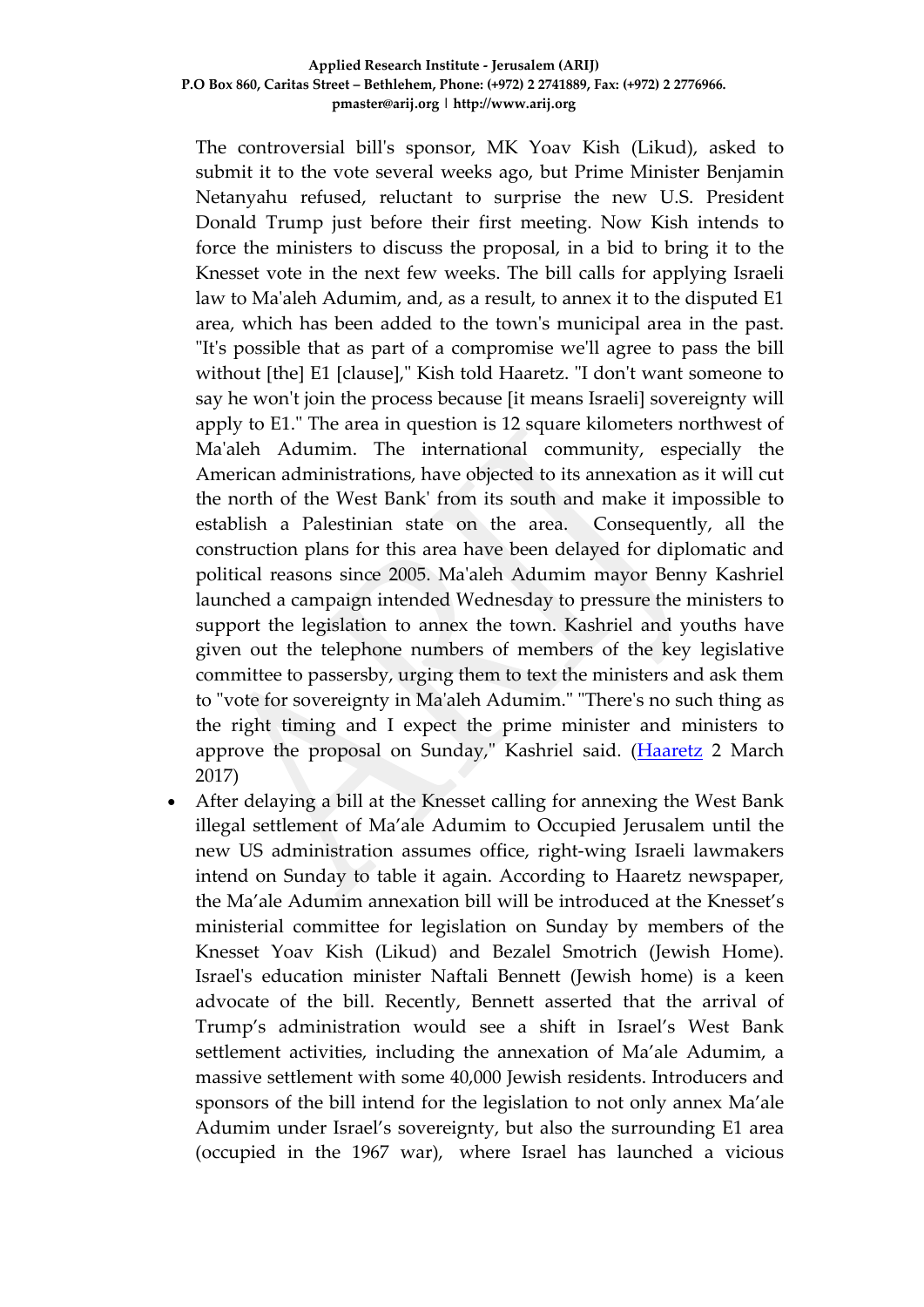demolition campaign against Bedouin Palestinian communities over the past year. (Haaretz, PALINFO 3 March 2017)

- A new Israeli poll revealed that an overwhelming majority of the Israelis support launching a new war on Gaza. The survey said that 43% of the participants believe that "a military intervention would succeed to prevent future attacks on Israel." At the same time, however, only 29% of the public supports a political solution to the conflict. 42% of Israeli respondents say they think the Israeli recent military response to Gaza rockets fire is "not enough," while 39% support it. About 9% say it is "powerful." Meanwhile, 53% expressed dissatisfaction with the Israeli Army Minister Avigdor Lieberman's performance. Over the past decade, Gaza Strip has witnessed three bloody aggressions which left thousands of victims including women and children. (PALINFO 4 March 2017)
- Israeli courts fined Palestinian minors imprisoned in the Ofer detention center a total of 57,000 shekels (\$15,420) in February alone, adding that at least 49 had been detained in February. At least 49 Palestinian minors who were imprisoned in February and taken to Ofer, 27 of them were detained during home raids, nine in the streets, five after being summoned for interrogation, four at checkpoints, and four in Israel for not having permits. The sentences issued against 25 minors during the month ranged between one and 24 months in prison, with at least one teen -- 15 year-old Ahmad Hanatsha -- being sentenced to administrative detention without trial or charges. (Maannews 5 March 2017)
- The Israeli Occupation Army (IOA) detained 420 Palestinians during the month of February, including 70 minors and 22 women and girls, according to a statement released by the Palestinian Prisoners' Center for Studies. 12 of the detentions were carried out in the besieged Gaza Strip, including five fishermen whose boats were destroyed by Israeli forces before their detention, two who were detained at the Beit Hanoun crossing, and five who were detained after Israel alleged they attempted to cross the border fence between the besieged enclave and Israel. A journalist was also among the detainees, identified by the center as Humam Muhammad Hantash from the southern occupied West Bank Governorate of Hebron. He was sentenced to Israel's widely condemned policy of administrative detention -- imprisonment without charge or trial based on undisclosed evidence. The center added that 88 administrative detention orders were issued by Israeli courts in the same period, 23 of which were issued for the first time, while 65 were renewed orders. Meanwhile, 32 administrative detention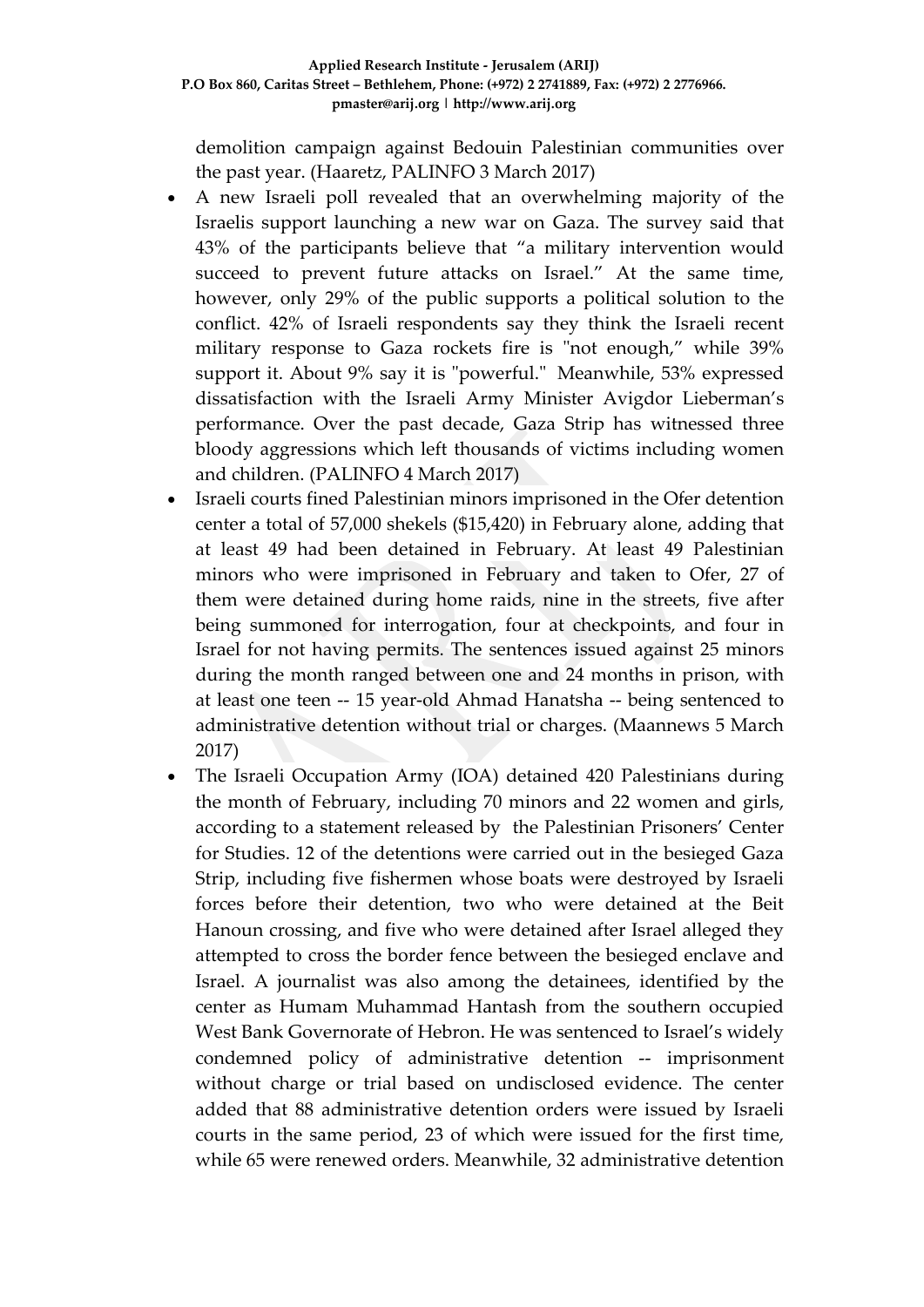orders were issued against Palestinians from Hebron. (Maannews 5 March 2017)

- As the world marks on March 8 International Women's Day, 56 Palestinian women, 12 of them minors under 18 years of age, are currently held in Israeli jails, Palestinian Prisoners Society (PPS) said on Monday. The PPS pointed out that two female prisoners are serving time in administrative detention according to which they are held without charge or trial. Lena Jarbouni, who is the longest serving Palestinian female prisoner in Israeli jails, was arrested in 2002 and is serving a 17-year sentence. The 56 female prisoners are currently held in HaSharon and Damon prisons suffering harsh treatment and bad incarceration conditions by which they are treated inhumanely and denied access to the most basic rights including heating, winter clothing, medical treatment, and family visits, the PPS noted. (PALINFO 7 March 2017)
- Israeli Haaretz newspaper disclosed that Israeli transportation and intelligence Minister Yisrael Katz announced that he is working to advance plans to build an artificial island off the coast of Gaza. Katz has been trying for a year and a half to table the plan called "the separation island". He previously expressed his support for the prospect of a seaport in Gaza as part of efforts to completely cut off the Gaza Strip from Israel. In his call for a port in the coastal Palestinian territory, Katz proposed that the international community should oversee access to such a terminal under Israeli security control. Katz's plan stipulates the establishment of an artificial island over 8-kilometer area connected to the Gaza Strip through a bridge with a security checkpoint. "The off-shore project could provide Gaza with an economic and humanitarian gateway to the world without endangering Israeli security," he said. According to Haaretz newspaper, senior Israeli officials support the plan, while it is rejected, however, by Israeli war minister Avigdor Lieberman. (PALINFO March 2017)
- The Knesset gave its final approval to a bill that forbids granting entry visas or residency rights to foreign nationals who call for economic, cultural or academic boycotts of either Israel or the settlements. The interior minister would be able to make exceptions to this rule if he deems it warranted in a particular case. The bill, which was enacted into law after it passed its second and third readings, was backed by 46 lawmakers and opposed by 28. Zionist Union this time imposed coalition discipline against the bill, after it gave its MKs freedom to vote as they choose during its first reading. The Knesset Interior and Environment Committee approved the final wording of the boycott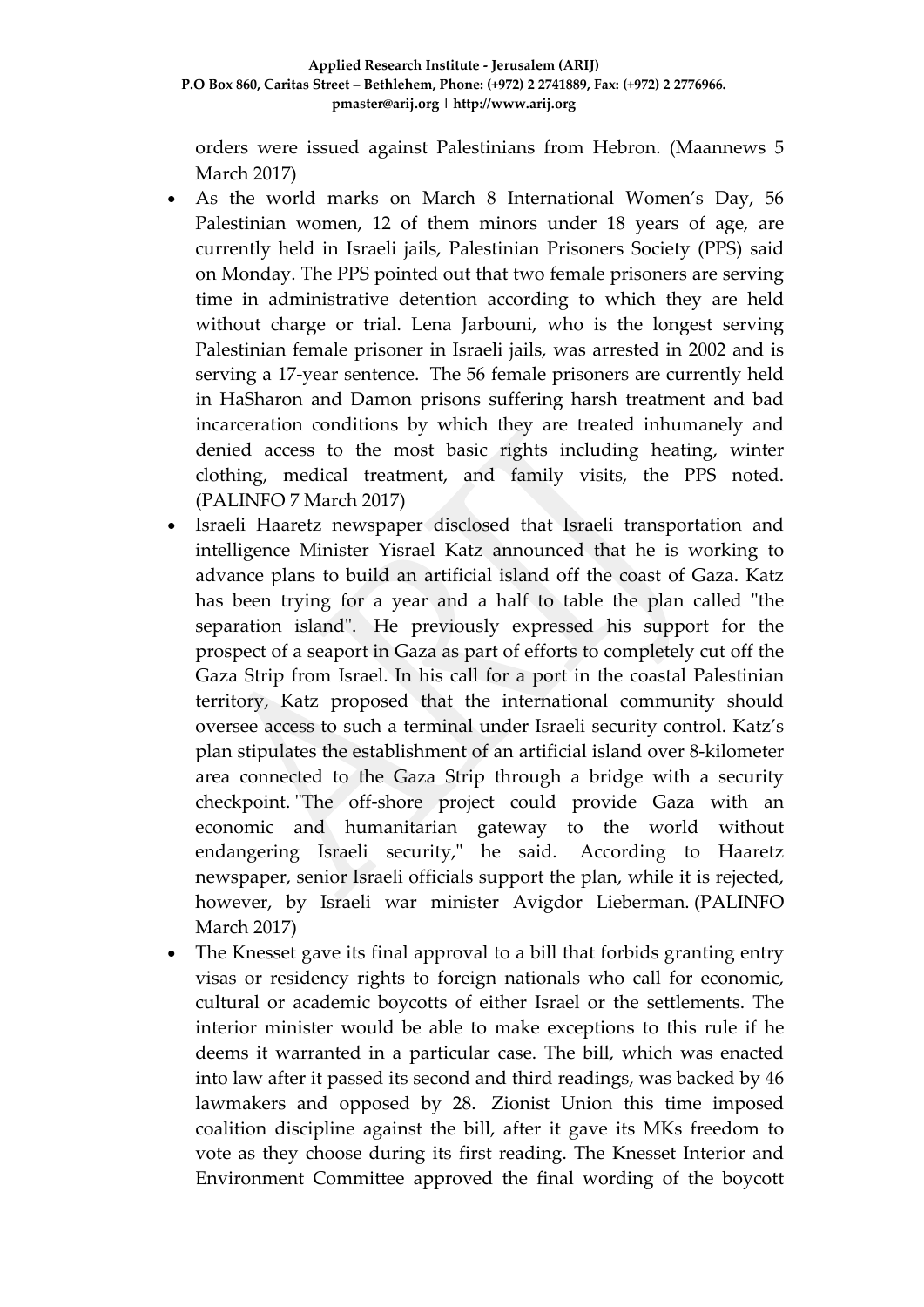bill, whose goal is to fight the international boycott, divestment and sanctions movement. It says the entry ban will apply to any person "who knowingly issues a public call for boycotting Israel that, given the content of the call and the circumstances in which it was issued, has a reasonable possibility of leading to the imposition of a boycott – if the issuer was aware of this possibility." This definition was copied from a 2011 law that permitted civil lawsuits against BDS activists. The ban would apply not just to people who call for boycotts against Israel, but also to those who call for boycotts of any Israeli institution or any "area under its control" – i.e., the settlements. For more information, [\(Haaretz](http://www.haaretz.com/israel-news/.premium-1.775614) 7 March 2017)

• David Friedman's leadership role in an organization that raises funds for the West Bank settlement of Beit El is frequently cited as grounds for disqualifying him from becoming U.S. ambassador to Israel. It now emerges that Friedman's financial ties to the settlement movement run deeper than Beit El. Friedman has also made contributions over the years to Ateret Cohanim, a right-wing organization that buys land in the Muslim Quarter of Jerusalem's Old City and Arab East Jerusalem for creating a "Jewish presence" there. Bernie Hoenig, the founder of American Friends of Ateret Cohanim, the group's U.S. fundraising arm, said Friedman was one of the organization's donors. "I definitely know that he has contributed – there's no question about that," Hoenig told Haaretz. "But he is not one of our major donors." Hoenig said he did not know how much money Friedman had contributed to Ateret Cohanim over the years. But he said he did remember seeing him at "at least one, maybe two" of the organization's annual fundraising galas in New York. Hoenig today is the legal adviser of American Friends of Ateret Cohanim, which is headed by Shoshana Hikind, the wife of Dov Hikind, a New York State assemblyman and well-known supporter of the Israeli right. The Senate Foreign Relations Committee is scheduled to vote on Friedman's appointment Thursday. If Friedman is confirmed as expected, the vote will go to the full Senate. In his Senate confirmation hearings several weeks ago, Friedman tried to play down his connections to the settler movement. American Friends of Ateret Cohanim is also known as Jerusalem Chai and the Jerusalem Reclamation Project. Following the announcement of Friedman's nomination, it published a statement extending him a "heartfelt Mazal Tov." "Mr. Friedman has been a long and generous supporter of American Friends of Ateret Cohanim and we thank him for his past support and friendship," it said. According to Peace Now, an Israeli organization that monitors settlement activity, Ateret Cohanim owns 59 properties in the Muslim Quarter and Arab East Jerusalem. Since its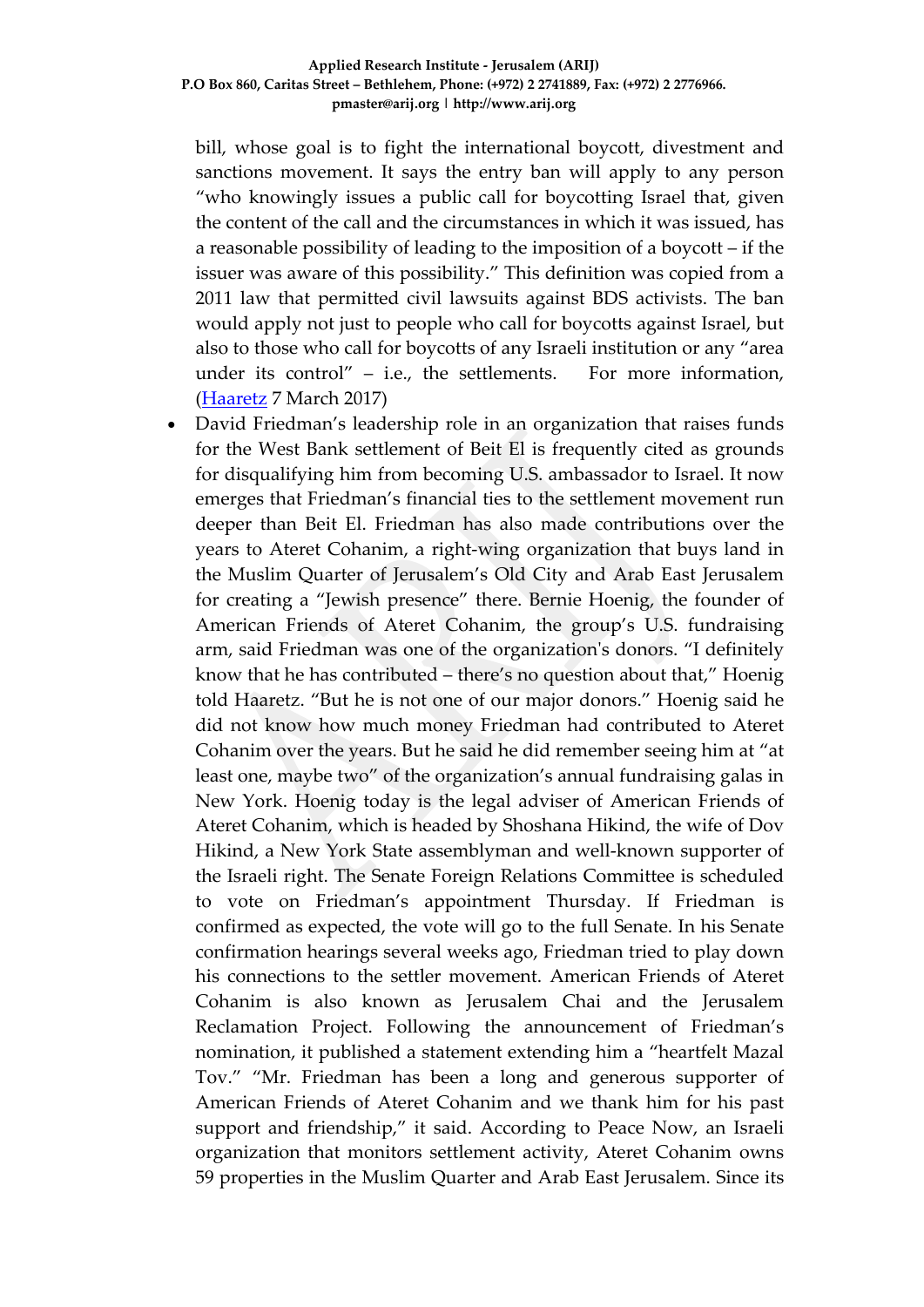## **Applied Research Institute - Jerusalem (ARIJ) P.O Box 860, Caritas Street – Bethlehem, Phone: (+972) 2 2741889, Fax: (+972) 2 2776966. pmaster@arij.org | http://www.arij.org**

establishment in 1987, it has settled 1,100 Jews in these areas, including hundreds of yeshiva students. One of Ateret Cohanim's best-known donors was the late Irving Moskowitz, a Florida physician who contributed considerably to the settler movement. Ateret Cohanim's latest project, approved in December, is a new three-story building in the middle of the crowded Silwan neighborhood. Opposition members in the Jerusalem City Council have been fighting the plan. "Ateret Cohanim is known as an organization that tries to make the most provocative purchases possible right in the heart of East Jerusalem," said Laura Wharton, a city council member for the left-wing Meretz party. "They are seeking to incite as much conflict as they can." According to its tax forms, American Friends of Ateret Cohanim has raised close to \$25 million over the past 20 years. Donations to the organization are tax-exempt because it enjoys 501c status. The tax forms filed do not identify the organization's donors. On its tax forms, the American Friends organization says it strives to "encourage and promote the study and observance of Jewish religious traditions and culture through seminars, newsletters, tours, Internet and website, support various children's activities, provide aid for security equipment in support of the safety and protection of community residents, and provide funds for needy families for housing renovations and repairs." Friedman is president of American Friends of Bet El Institutions, an organization that raises several million dollars a year for projects in that settlement, where he has several close friends. Plaques bearing Friedman's name and those of other family members appear on buildings in the settlement, including a school built illegally on private Palestinian land. For more information, [\(Haaretz](http://www.haaretz.com/us-news/.premium-1.775611) 7 March 2017)

The Israeli Knesset passed first reading of the edited motion of Adhan [ban bill.](http://www.ynetnews.com/articles/0,7340,L-4932562,00.html) Israel's Ministerial Committee for Legislation had earlier approved an amendment to the contested Adhan ban bill, which seeks to impose limits on the Muslim call to prayer within the Green Line and in occupied Jerusalem, paving the way for the bill to be voted on in the Knesset. The bill was modified to prevent the use of loudspeakers by mosques only between the hours of 11 p.m. and 7 a.m., after ultra-Orthodox Israeli Minister of Health Yaakov Litzman filed an appeal against the draft law in November out of fear that it could also affect use of sirens for the weekly Jewish call for Shabbat. Violations of the ban on loudspeakers during those hours will be fined 10,000 shekels (\$2,665). The bill will be submitted to the Knesset and will have to go through three rounds of votes before it can pass into law. (PALINFO 8 March 2017)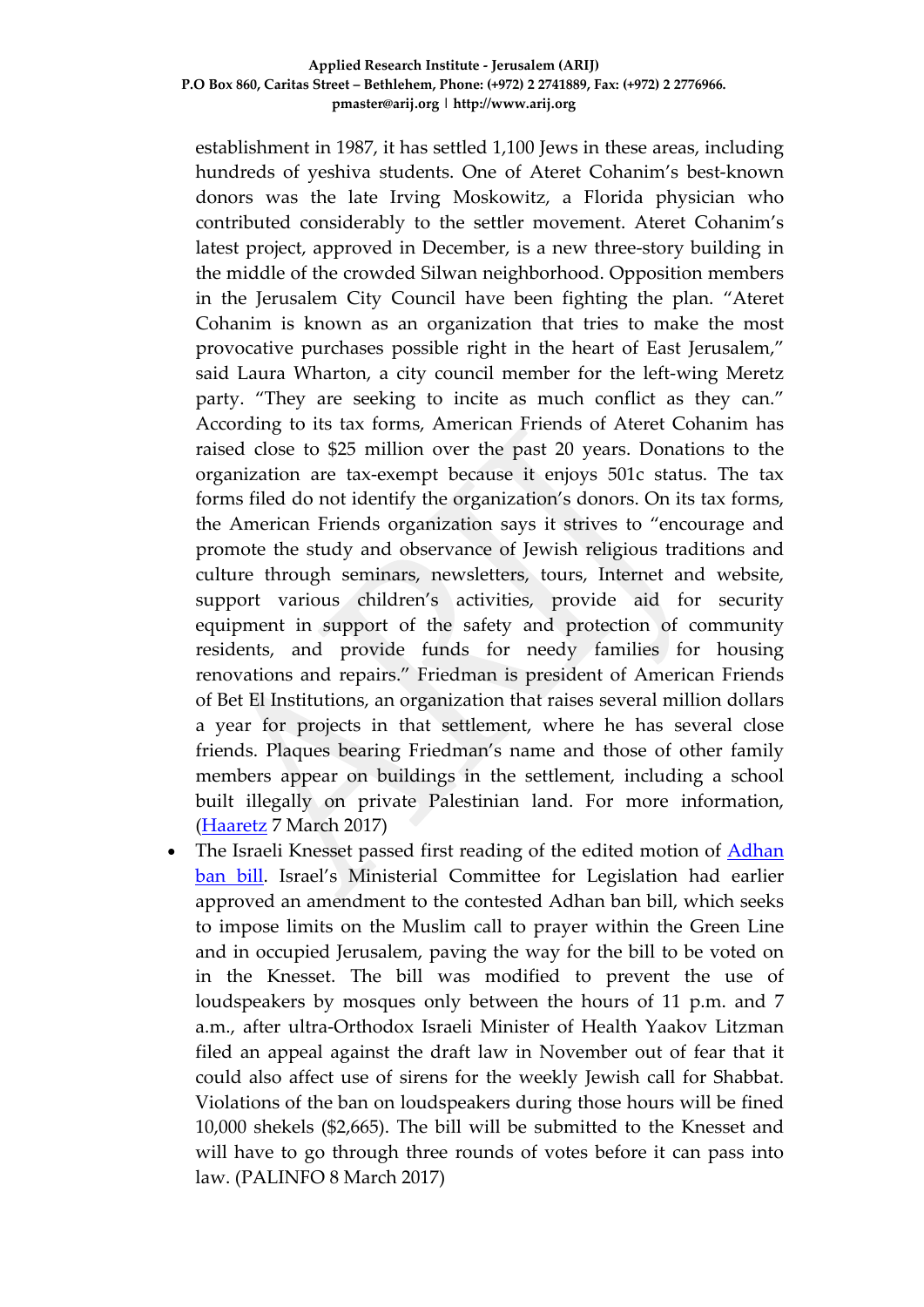- As the world marks International Women's Day, 65 Palestinian women, including 12 minors, are being imprisoned by Israel "under dire conditions," according to a statement released by the Palestinian Prisoner's Society (PPS) on Tuesday. The 65 women are being held in Israel's HaSharon and Damon prisons, where prison cells are unbearably cold in winter and hot in summer. In addition, the Israeli Prison Service (IPS) imposes restrictions on provision of clothes, bed sheets, and shoes, PPS said. According to the statement, the longest serving female prisoner is Lina al-Jarbouni, who has been jailed since 2002. (Maannews 8 March 2017)
- Community members in Ofra settlement held a ceremony during which the foundation stone was laid for 10 new housing units in Ofra's "Hahaganah" neighborhood. After the **destruction of the nine housing units** last week, Ofra is trying to pick up the pieces and continue forward to new building in the community. ([INN](http://www.israelnationalnews.com/News/News.aspx/226409) 9 March 2017)
- Shevach Stern, the chairman of the Likud National Headquarters, made clear on Wednesday that the Likud National Headquarters will not allow the construction freeze in Judea and Samaria to continue.Stern spoke to *Arutz Sheva* amid reports that Prime Minister Binyamin Netanyahu ordered Housing and Construction Minister Yoav Galant to freeze thousands of housing units which Netanyahu and Defense Minister Avigdor Liberman had recently approved for construction in Judea and Samaria. "At the moment, despite the Prime Minister's statements about the construction of 5,500 housing units, there is no construction," he said. "Netanyahu said that until understandings are reached with the U.S. government on the issue of construction in Judea and Samaria, he does not want to do anything else. We will wait two or three weeks until things become clear and I hope that as soon as he returns from his next trip to Washington there will be a positive turnaround including, of course, the establishment of a new community for the evacuees from Amona." Stern continued, "I understand that the Prime Minister wants to be coordinated with the Americans. I believe that he will not accept a dictate not to build at all. Even during the Obama administration, several thousand housing units were built and there was never a total freeze." "I think Trump's call to hold back [on construction] is a kind of mantra that remains from the Obama era that the settlements are an obstacle to peace," he added. "Things will become clear in a few weeks and I hope that the issue of Amona will be resolved even before that. But if after the process with the Americans ends it will turn out that the policy of Obama will continue, we in the Likud will not remain silent and will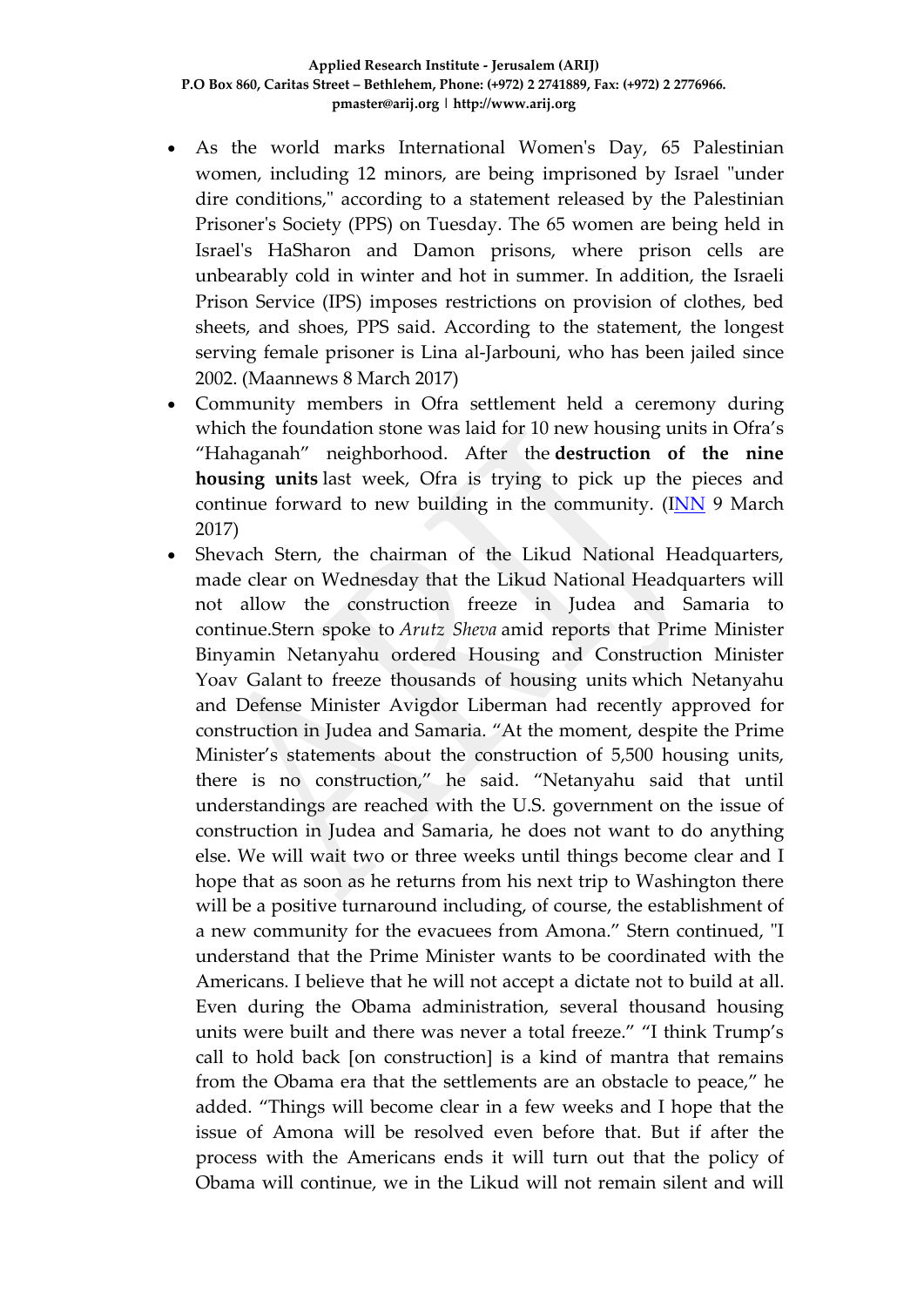certainly take action." Stern also discussed Defense Minister Avigdor Liberman's **controversial remarks** earlier this week, when he said that annexation of Judea and Samaria will result in "repercussions" from the United States. "From what I gathered, he was asked about applying sovereignty over all of Judea and Samaria, including the territories of the Arabs, and that's what he was replying to. We believe that on the 50th anniversary of the liberation of Judea and Samaria, we must begin to gradually apply sovereignty," he opined.  $(\overline{\text{INN}})$  March 2017)

- The Settlement Division of the World Zionist Organization illegally advanced the construction of settlements on land that it had no authority over, including private Palestinian land, without the knowledge of the Defense and Justice Ministries, according to documents obtained by Haaretz. Despite recurring criticism of the division's modus operandi, it continued to seize and distribute land illegally in recent years. The Settlement Division has for years been the government's executive arm for construction in the West Bank, as well as in the Negev and the Galilee, until its activities were restricted recently. Although it's financed with public funds, the division is not a regular government agency; it is directly subordinate to the WZO and thus isn't subject to government transparency rules. The government budgets tens of millions of shekels for the division every year, and then transfers additional tens of millions to it during the year's course. The division has also played a major role in setting settlement policy in the West Bank. For More information, [\(Haaretz](http://www.haaretz.com/israel-news/.premium-1.776119) 9 March 2017)
- The Israeli Knesset intends to ratify the amendment 109 of the Planning and Construction Law next week which aims to accelerate and intensify demolition operations in the 1948 occupied Palestinian territories. According to the website Arabs 48, a group of extreme right-wing associations sponsors this bill including Rgafim association which was found by the extremist settler MK Bezalel Smotrich. The Knesset Interior Committee will start voting on the bill next Tuesday in a prelude for a final approval by the Knesset before 22nd March. Kaminitz Law- amendment 109 of the Planning and Construction Law stipulates expanding the powers of planning committees in issuing and implementing demolition orders against unlicensed buildings, reducing the powers of courts in postponing demolition orders, raising fines, and tightening criminal proceedings against homeowners and whoever contributes to unlicensed buildings including contractors and engineers. The amendment aims to turn demolition orders to administrative orders that can be issued by inspectors, and force local authorities to implement these orders. Mossawa Center and the Arab Center for Alternative Planning as well as the Committee of Heads of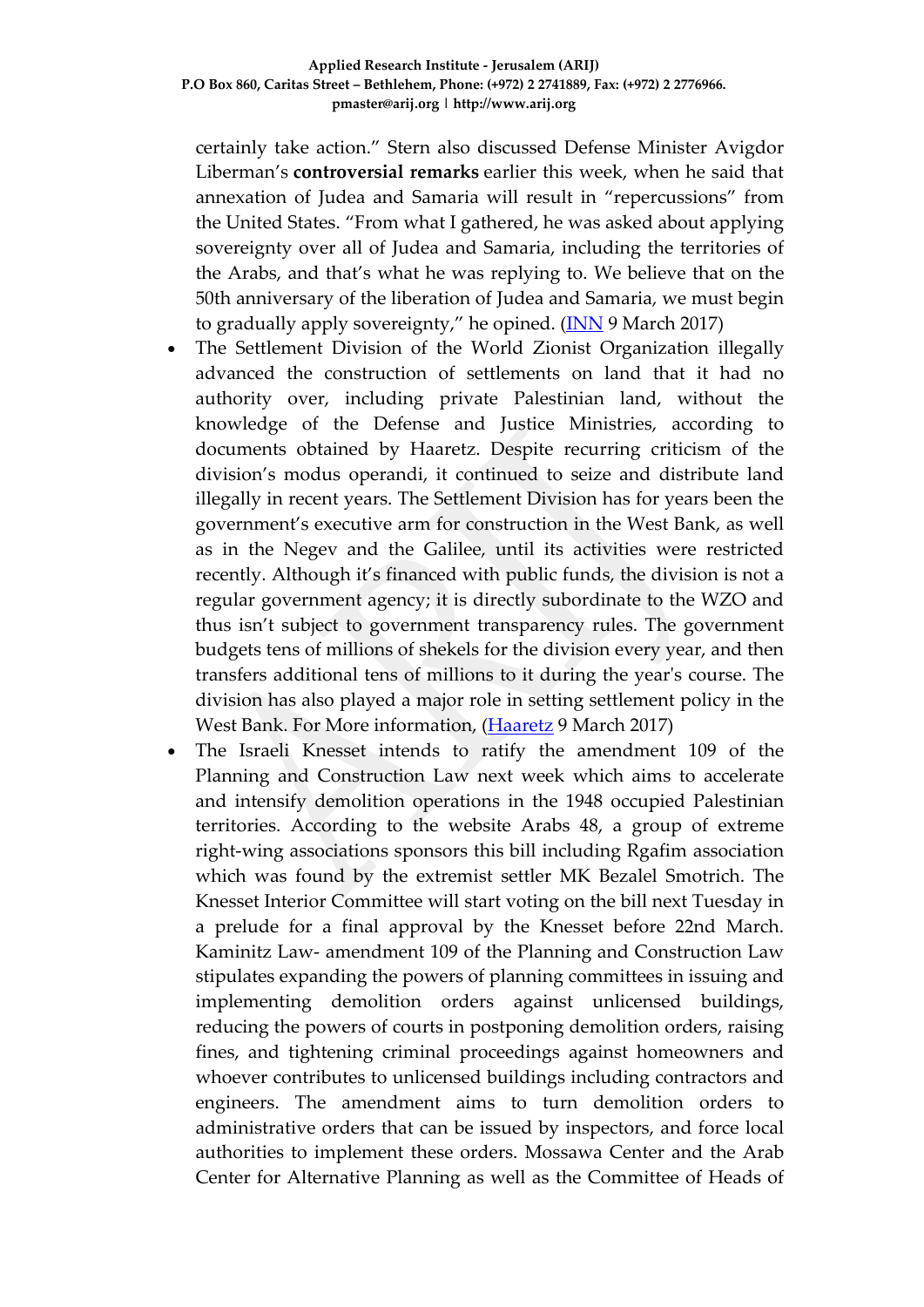Local Authorities, MPs, political parties and popular committees are exerting efforts to create a popular presence inside and outside the Knesset Interior Committee during the vote. Both Mossawa and the Arab Center affirmed that what had happened in Umm al-Hiran and Qalansuwa was based on the current Planning and Construction Law, which means that passing the new bill while tighten the noose on the Arab masses in 1948 occupied Palestine and entail greater tragedies. (PLAINFO 10 March 2017)

- Ten female prisoners were placed under administrative detention since the beginning of Jerusalem Intifada in October 2015, eight of them were earlier released. However, two female prisoners identified as Sabah Faroun and Ihsan Dababssa are still held in administrative detention without charge or trial, he pointed out. Sabah, a mother of four children, was arrested in June 2016 after Israeli police violently broke into her family home in occupied Jerusalem for Facebook incitement. She was first placed under administrative detention for four months. Her detention was then renewed twice for four months each time. Ihsan, from al-Khalil, was arrested in February 2017 from her family home and taken to Etzion investigation center. She was then placed under administrative detention for six months. Ihsan had earlier spent four years behind Israeli bars in two separate arrests in 2007 and 2014 for being allegedly affiliated to Jihad Movement. 56 Palestinian female prisoners are currently held in HaSharon and Damon prisons suffering harsh treatment and bad incarceration conditions including denying them access to the most basic rights including heating, winter clothing, medical treatment, and family visits. (PALINFO 10 March 2017)
- A tight closure is expected to be enforced by the Israeli occupation army around the West Bank and Jerusalem, along with Gaza crossings. The closure coincides with the celebration of the Jewish Purim holiday. The closure is reportedly slated to be lifted on Sunday. (PALINFO 10 March 2017)
- The Israeli authorities decided to extend a lock down on travel in and out of the occupied West Bank and besieged Gaza Strip for the Jewish holiday of Purim for another day. The closure, which was initially announced to begin midnight on Friday and end midnight on Sunday, would last until midnight on March 13 between Monday night and Tuesday morning. During the closure, only humanitarian, medical, and exceptional cases will be allowed to pass between the West Bank and Gaza, pending approval from COGAT, the Israeli agency responsible for implementing Israeli policies in Palestinian territory. (Maannews 11 March 2017)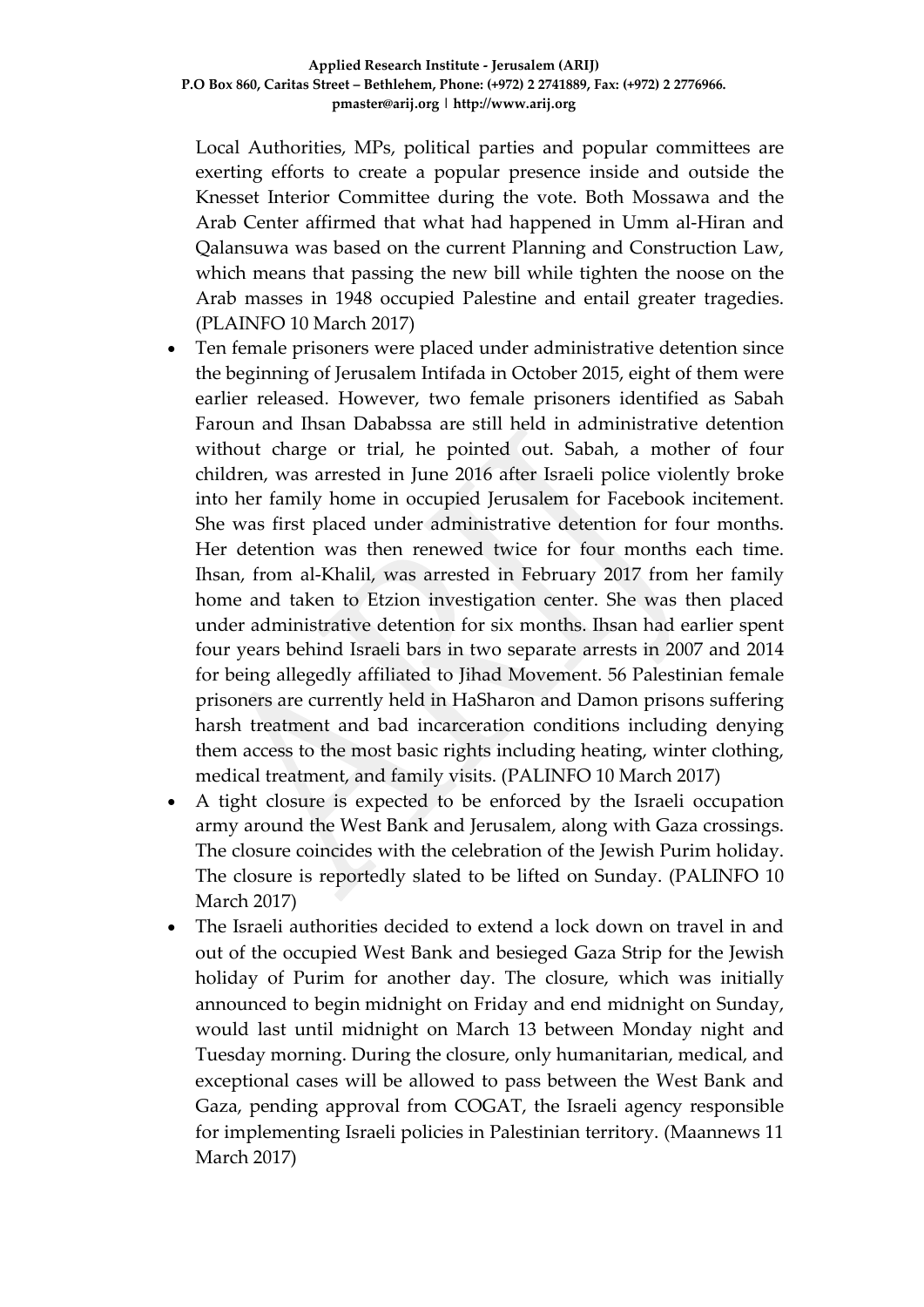- Israel should annex all of Judea, Samaria and the Gaza Strip and take full responsibility for the Arabs living there, said Yitzhak Chai Zaga, who is challenging Education Minister Naftali Bennett for the leadership of Bayit Yehudi in a race set to be held on April 27. Bennett has spoken about annexing Area C of the West Bank, not about full annexation of the land and its entire Arab population. Zaga said he would provide equal education, housing and employment opportunities for the Arab population but would not grant them citizenship or the right to vote until they respect Israeli nationalism… Zaga has a plan for taking responsibility for the Arab population that starts with removing their ammunition and ending incitement. (JPOST 12 March 2017)
- The Israeli Minister of Culture, Miri Regev, and Minister of Jerusalem Affairs and Environment Protection, Ze'ev Elkin pushed for the establishment of a so-called "Temple Mount Legacy Fund" to prop up Jews' alleged ties to holy al-Aqsa Mosque. The bid advanced by Regev and Elkin calls for allocating a budget of two million shekels per annum so as to promote a media campaign on Jews' alleged ties to al-Aqsa Mosque—the third holiest site in Islam. The bid will be brought into a government debate sometime soon, in response to a UNESCO resolution issued last October denying Jewish ties to al-Aqsa place of worship. The Israeli ministers claimed the projected fund aims to spread awareness about the history of the Temple Mount via printed and online multi-lingual circulars and social media network activities. [\(Ynetnews,](http://www.ynetnews.com/articles/0,7340,L-4934611,00.html) PALINFO 13 March 2017)
- The Israeli occupation authorities (IOA) banned the chairman of the Palestine Solidarity Campaign (PSC) from entering Israel, days after the Knesset passed a law to bar supporters of the boycott campaign. PSC chair, Hugh Lanning, has been denied entry into Israel, raising the likelihood he is the first high profile figure to fall foul of the Knesset law. (PALINFO 13 March 2017)
- The Knesset passed legislation disqualifying a candidate from running in parliamentary election if he or she denies Israel's existence as a Jewish and democratic state or endorses any armed struggle against it. According to a press release issued by the Knesset media office, the new basic law disqualifying any candidate denying Israel's existence as a Jewish and democratic state, inciting to racism and supporting the armed struggle of terror organization or an enemy state. The law clarifies that the conditions for disqualifying a candidate include his words and not just his deeds. The bill on the matter was voted into a basic law after it was supported in its second and third readings by 29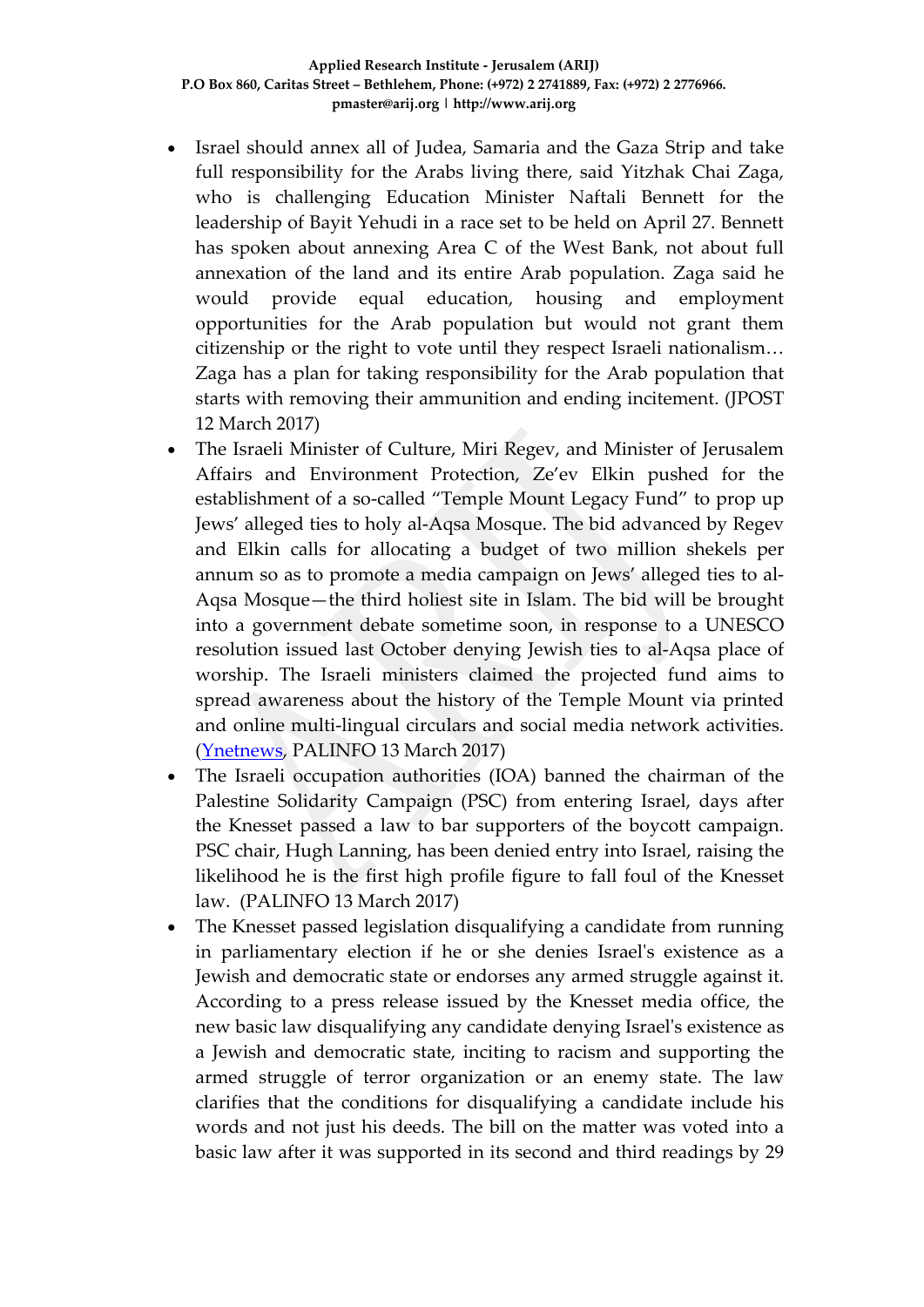members of the Knesset and opposed by 20 others. (PLAINFO 15 March 2017)

- Israel expelled Palestinians from the Gaza Strip as collective punishment in retaliation for an attempted attack on Israeli troops, a secret Foreign Ministry document dated June 15, 1967 reveals. The document describes a visit by Foreign Ministry officials to the office of the military governor in Gaza, and discusses a decision to expel dozens of Palestinians from Gaza to Sinai after a land mine meant to harm Israeli security forces was planted. The Foreign Ministry's Avner Arazi, who served in the ministry's Asian department at the time, wrote the classified document. For more information, click to read full report. [\(Haaretz](http://www.haaretz.com/israel-news/.premium-1.777334?=&ts=_1490008692960) 15 March 2017)
- Israel will give its highest civilian honor to the director of the Ir David Foundation, commonly known as Elad, which works to settle Jews in East Jerusalem and operates controversial archaeological projects outside the Old City, Education Minister Naftali Bennett announced on Thursday. David Be'eri, Elad's director, will be awarded the Israel Prize for lifetime achievement along with Zvi Levy, who has mobilized support for soldiers who enlist in the Israel Defense Forces from abroad and have no family in Israel - lone soldiers, as they are called in Israel. Be'eri founded Elad in the late 1980s. At first the organization tried unsuccessfully to build 200 housing units for Jews in the City of David area. It then worked to move Jews into the adjacent predominantly Palestinian Silwan neighborhood, in part using controversial means to evict Palestinians living there. In recent years, the organization has used Palestinian middlemen and straw companies registered abroad to acquire homes in the neighborhood. The organization also seeks to settle Jews in other East Jerusalem neighborhoods, such as Ras al-Amud, Abu Tur, and A-Tur. The group also runs the City of David National Park, an archaeological dig in the Arab neighborhood of Silwan, where Jerusalem had its earliest origins. It is thought to be one of the wealthiest non-profits in the country and has strong ties with Jerusalem city hall. In making the announcement, Bennett accepted the recommendations of the prize nominating committees. He congratulated Levy for his efforts on behalf of lone soldiers and Be'eri for turning the City of David into a heritage, education and tourist site of major importance. In selecting Be'eri for the Israel Prize, the country's most prestigious, the committee said he was chosen for his contribution to the country and particularly for founding the City of David project. "The prize is being given to him fifty years after the reunification of the city [Jerusalem]. He initiated, established, led and leads this praiseworthy effort," the prize jury said.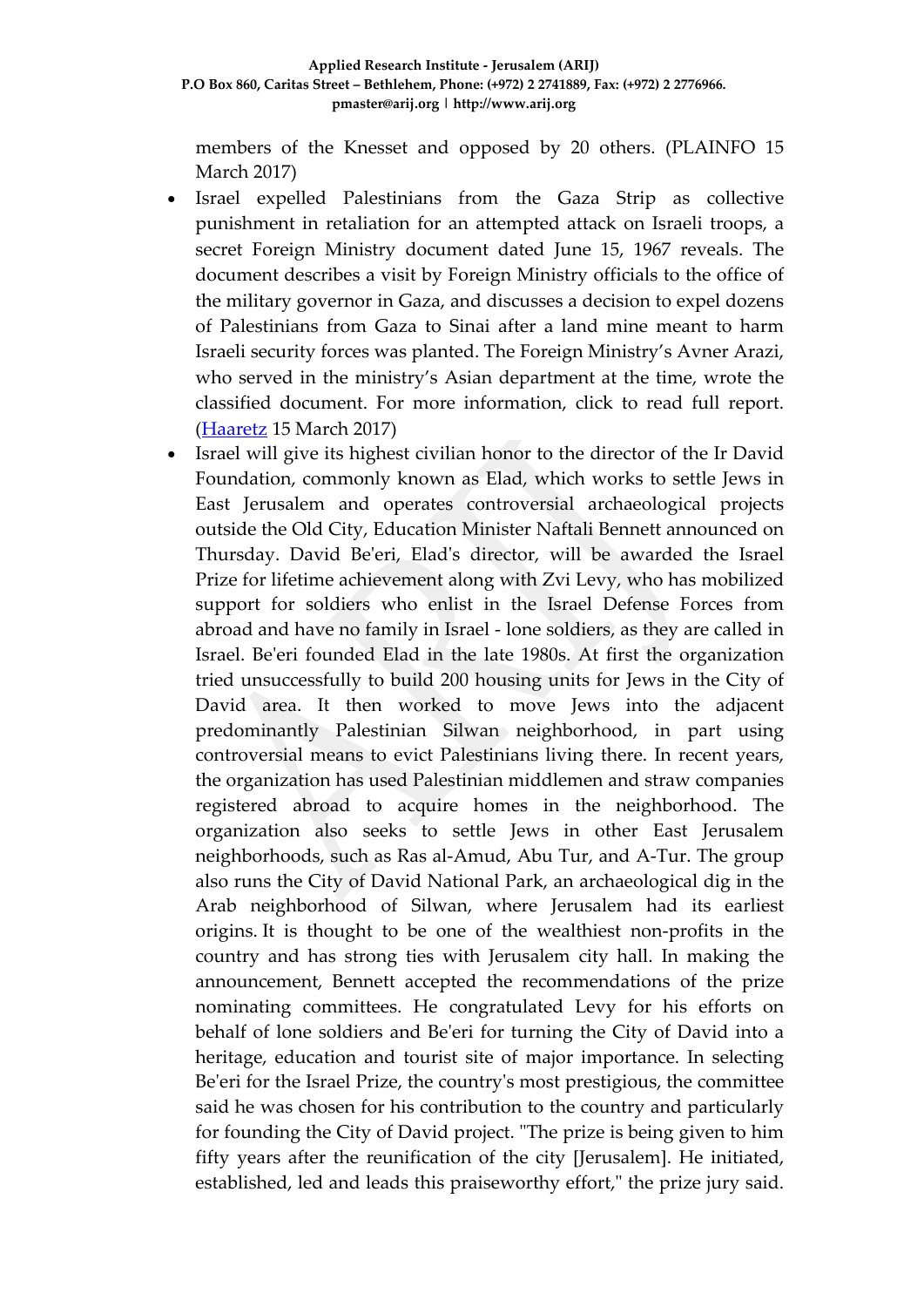"The City of David is the historic seed from which Jerusalem, the heart of the Jewish people and the focus of the Book of Books, grew." Bennett added: "Fifty years since the reunification of Jerusalem is an excellent opportunity to thank David Be'eri, one of the great builders of Jerusalem in modern times. For many years, we dreamed, prayed and yearned to return to the city in which David settled and to rebuild it." Be'eri, Bennett said, has realized that dream and by virtue of his efforts "millions of soldiers and student are being exposed to Jerusalem's history in a way that they never could before." Be'eri was an officer in the elite IDF Sayeret Matkal commando unit and in the elite Duvdevan special operations unit, Bennett said, calling him "both a man of the book and a soldier." Bennett called the other prize recipient, Zvi Levy, "an exemplary figure of Zionist and above all Dad to thousands of male and female soldiers who found him as an address. He is Dad and Mom to them, an attentive ear, a friend and a brother." The prize jury noted that Levy, who is from Kibbutz Yifat in the Jezreel Valley, made a decisive contribution to the country through his efforts on behalf of lone soldiers over a period of decades. Commenting on the decision to award Be'eri the Israel Prize, left-wing Meretz Knesset member Tamar Zandberg said: "If there is one party that is responsible most clearly and in the most organized manner for driving a wedge in East Jerusalem, for destroying our joint future and destroying any prospect for a diplomatic solution [of the conflict with the Palestinians], it's Elad, which single-handedly is leading the eviction of Palestinians from their homes and the settlement and Judaization of Silwan, and which nevertheless is receiving hundreds of millions in contributions from companies registers in tax havens. But it's symbolic that in the 50th year of the occupation, this is the message that the government is conveying." Referring to Be'eri by his nickname, Jerusalem Mayor Nir Barkat said: "Davideleh is a loyal and leading partner in the building of Jerusalem, a man of vision just as he is a man of deeds, uncovering layers of Jewish history and building a solid future for in the eternal city on these foundations. On the 50th anniversary of the unification of Jerusalem, there is no one more worthy!" [\(Haaretz](http://www.haaretz.com/israel-news/.premium-1.777765) 16 March 2017)

• In a precedent-setting ruling, High Court justices have ordered the Interior Ministry to restore the residency rights of a Palestinian man born in East Jerusalem who was denied permission to live in the city after being away for many years. The ruling challenges a ministry policy of denying residency to many Palestinians born in the city once they're away for more than seven years. A three-justice panel ruled that residents of East Jerusalem "have a strong affinity" to the city which must be taken into consideration with respect to residency rights. With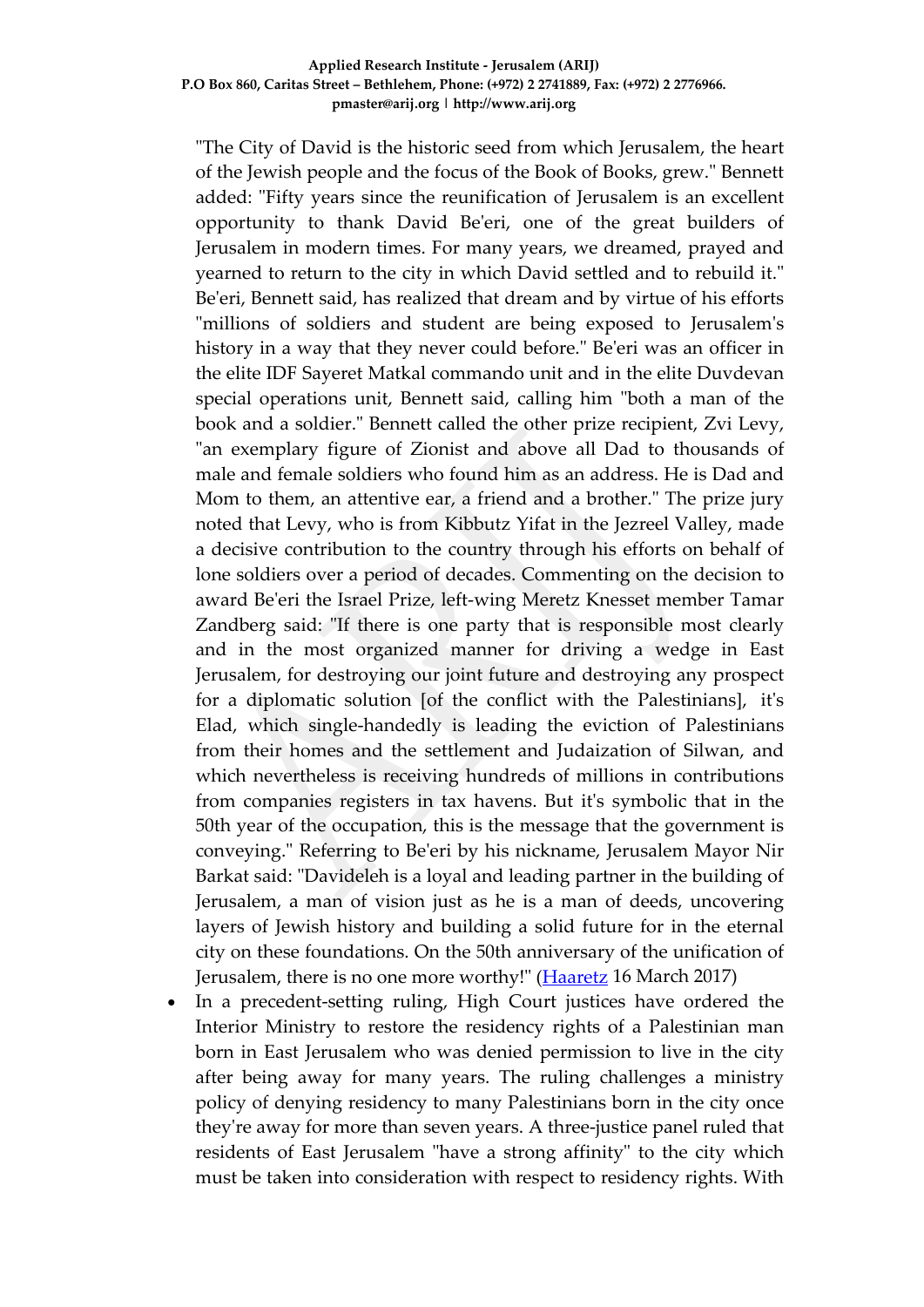### **Applied Research Institute - Jerusalem (ARIJ) P.O Box 860, Caritas Street – Bethlehem, Phone: (+972) 2 2741889, Fax: (+972) 2 2776966. pmaster@arij.org | http://www.arij.org**

the annexation of East Jerusalem by Israel in 1967, Palestinians did not receive Israeli citizenship but the status of permanent residents, entitling them to freedom of movement. In effect, the state has treated them as immigrants rather than native-born residents. Since 1967 the Interior Ministry has denied the status of more than 14,000 Palestinians from East Jerusalem citing various reasons. It has been ministry practice, backed by a previous court ruling, to regard Palestinian residency in the city as having "expired" once the person is gone for more than seven years. This rationale has been the most commonly cited by Israeli authorities for denying residency to Palestinians from the city. It has been used against families who moved to the West Bank or to students who studied abroad and did not return within seven years. Jerusalem-born Akhram Abdalhak, 58, was nine when the annexation took place and moved three years later to the United States with his parents. He went to school there and received U.S. citizenship. In 1989 he tried to return to Israel and discovered his legal status had expired and the ministry rejected his request to renew his residency. He married women from the occupied territories twice and moved to Jerusalem, illegally. Three years ago a district court judge, David Mintz, rejected an appeal by Abdelhak of the ministry's having denied him legal status in Israel. In 2014 he appealed to the high court and on Tuesday, justices Uzi Fogelmen, Meni Mazuz and the court president, Miriam Naor, found in his favor and instructed the ministry to restore his status. The ruling's significance is in the fact that the justices accepted the principle argued by Abdulhak's attorneys that East Jerusalem residents are not immigrants but have rights due to the fact they were born in the city. Experts say the ruling may bear significance for similar cases involving Palestinians seeking to return to the city. Fogelman wrote that "when the interior minister must examine a request to restore a permanent residency to a resident of East Jerusalem, they must consider the special circumstances of these residents – that as opposed to immigrants seeking status – they have a strong affinity to the place where they live, as people born in this area – and sometimes even their parents and grandparents were born there – and where they have enjoyed family and communal life for years." Mazuz added: "Under these circumstances, the appellant ought to be viewed as someone who has renewed their affinity to Israel and considering the special status of East Jerusalem residents as native born – as opposed to those who won the right to permanent residency by license after immigration – has enough to justify his request to renew recognition in his status as a permanent resident." Naor consented to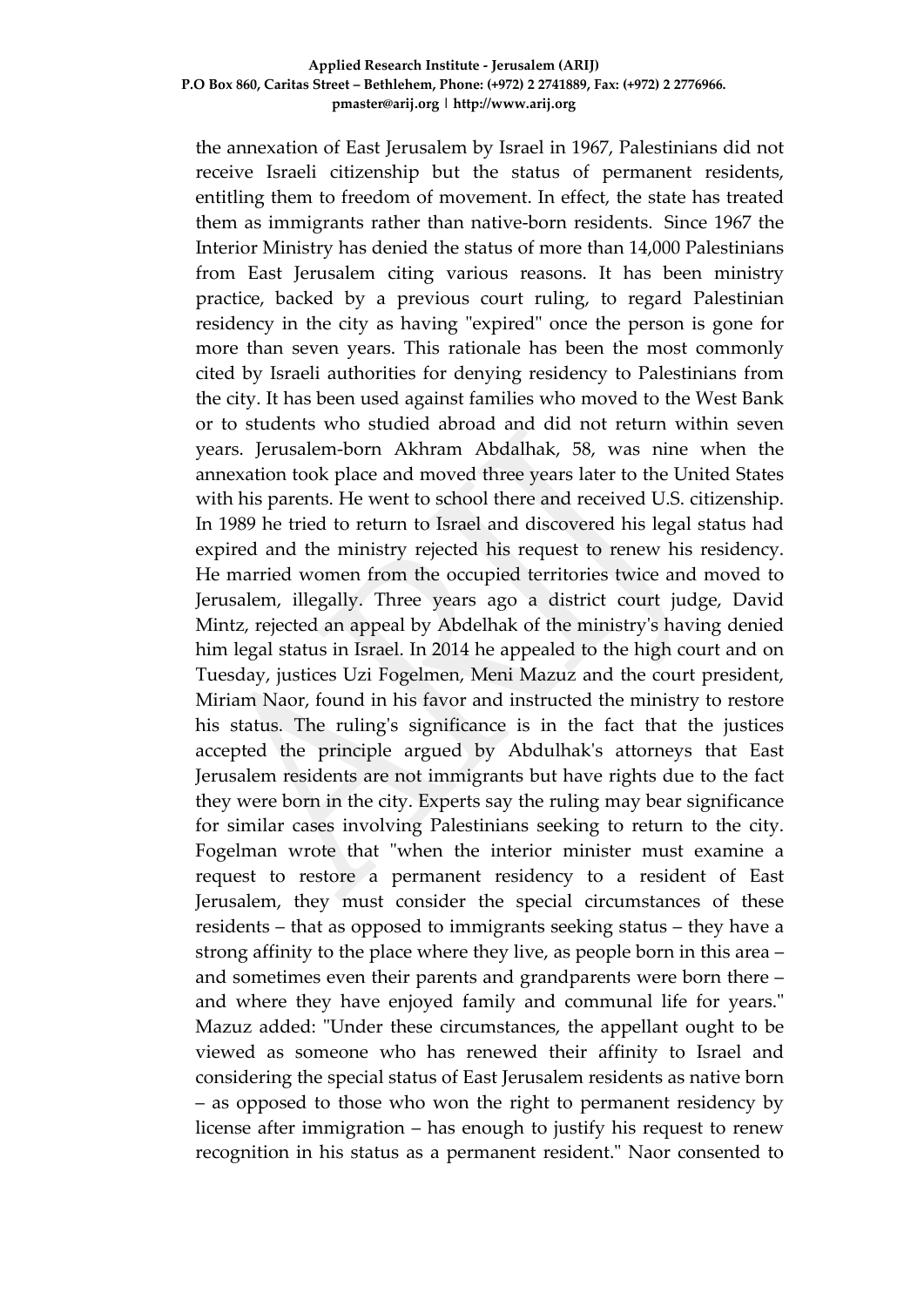these rulings, but added that each case must be judged on its own merit. [\(Haaretz](http://www.haaretz.com/israel-news/.premium-1.777750) 16 March 2017)

- Prime Minister Benjamin Netanyahu on Thursday vowed to keep his promise to build the first new official West Bank settlement in two decades amid discussions with a US envoy on reviving the peace process with the Palestinians. Netanyahu said he would meet with [US](http://www.ynetnews.com/articles/0,7340,L-4935035,00.html) envoy Jason [Greenblatt](http://www.ynetnews.com/articles/0,7340,L-4935035,00.html) for a second time this week on Thursday to try to reach an "agreed-upon policy" on settlements, one of the most contentious issues in decades-old peace efforts. The Palestinians view the building of settlements on land they want for their future state as one of the main obstacles to peace, a position largely supported by the international community. US President Donald Trump voiced [support](http://www.ynetnews.com/articles/0,7340,L-4924488,00.html) for Israel's position on the campaign trail but has since asked it to ["hold](http://www.ynetnews.com/articles/0,7340,L-4924799,00.html) off" on settlement construction as he seeks to restart the peace process, which last collapsed in 2014. Netanyahu said reaching an understanding with Washington on the settlements would be "good for Israel," but said he would honor a promise made last month to build a new settlement to replace **Amona**, an illegal settlement outpost built on private Palestinian land that was forcibly dismantled following a ruling by Israel's [Supreme](http://www.ynetnews.com/articles/0,7340,L-4911675,00.html) Court. Greenblatt meanwhile met with the chief foreign envoy of the Yesha council, which represents the settlements. The council said it was a "fruitful and positive" meeting, without providing further details. Trump campaigned on promises that he would depart from decades of US foreign policy on the Israeli-Palestinian conflict. His platform made no mention of [Palestinian](http://www.ynetnews.com/articles/0,7340,L-4918853,00.html) statehood, a key goal of the US and international diplomacy for more than two decades, and he vowed to move the US [Embassy](http://www.ynetnews.com/articles/0,7340,L-4911934,00.html) from Tel Aviv to Jerusalem. However, he seems to have backed off on both since assuming office. At a White House meeting with Netanyahu last month, Trump said he was open to a two-state solution and urged restraint on settlement construction. Plans to move the embassy appear to have been put on hold. The international community views settlements built in the West Bank and east Jerusalem—territories seized by Israel during the 1967 Six-Day War and claimed by the Palestinians as part of their future state—as illegal. Israel says the issue of settlements should be resolved along with other core disputes in direct peace [negotiations](http://www.ynetnews.com/articles/0,7340,L-4934135,00.html) with the Palestinians. [\(YNETNEW](http://www.ynetnews.com/articles/0,7340,L-4936480,00.html) 16 March 2017)
- Israeli "Defense" minister Avigdor Lieberman declared the Palestinian National Fund (PNF), which is an affiliate of the Palestine Liberation Orgnization (PLO), a terror organization. The decision is considered the first of its kind since the signing of the Oslo accords in 1993.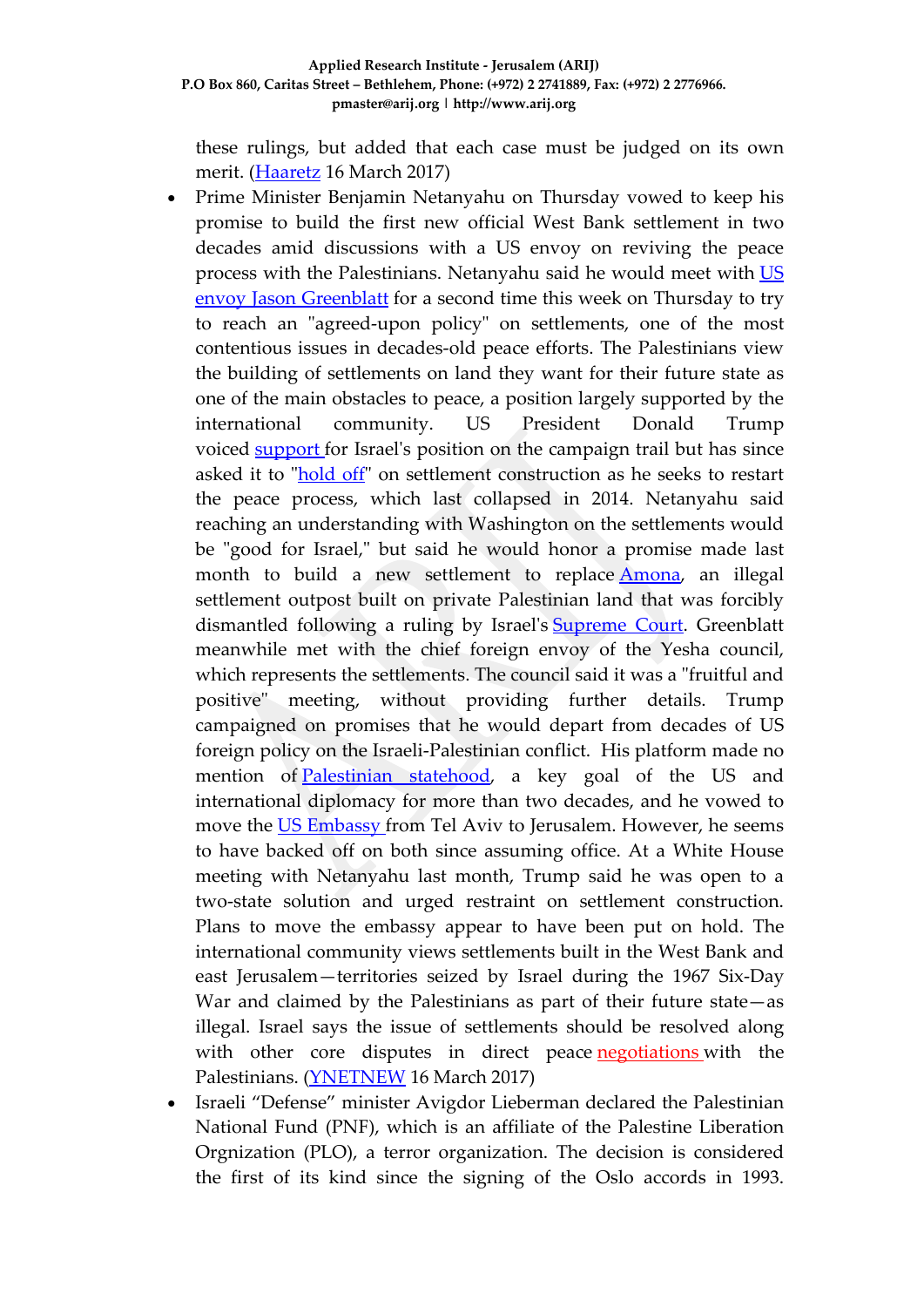According to Israel's Channel 7, Lieberman justified the decision by saying that the PNF provides millions of shekels in salaries for Palestinian prisoners and families of "terrorists" (martyrs). He described the prisoners and families of martyrs as entities responsible for serious terrorist activity against Israel and Israeli citizens. He accused the PNF of playing a role in the Palestinian Authority's economic support for "terrorists" who committed attacks against Israelis, and serving as a delegate in the transfer of a significant amount of funds to them. According to a statement released by his office, steps will be taken to seize the fund's property and assets, both in Israel and abroad. PLO chairman Mahmoud Abbas appointed Ramzi Khouri in 2005 as director of the PNF. The PNF was founded in 1964 by members of the PLO in order to serve as the body which will manage the funds of the Palestinian people and their institutions. The person who heads the fund was unofficially considered the Palestinian finance minister. The PNF's sources of funding were defined as taxes collected from salaries of Palestinian citizens working in the Gulf, donations from businessmen, donations from Arab and other states, from organizations, profits from investments in economic projects and more. (PALINFO 17 March 2017)

Israel has significantly reduced the number of exit permits for Gaza Strip residents over the past few months. According to Gisha, a nonprofit organization in contact with Palestinian authorities, the number of Gaza residents entering Israel dropped by 40 percent last month compared to the 2016 monthly average, and the number of businesspeople who entered Israel from the enclave fell by 60 percent compared to February 2016. In February, only 7,301 people passed through the Erez crossing, which connects the Strip to Israel and the West Bank – the lowest number since the end of the Gaza war in the summer of 2014. This figure is 40 percent below the monthly average for 2016 (12,150 people) and is just over half of the number of permits issued in February 2015. Gisha says its figures are based on information from the Palestinian civil commission, the official body that works with the Israel Defense Forces' Coordinator of Government Activities in the Territories to issue Israeli entry permits for Gaza residents. The more stringent limits on permits started at the beginning of the year: In January, the number of exit permits for Palestinians from Gaza dropped by 44 percent compared to the same period last year, and by 30 percent compared to the 2016 monthly average. After the fighting ended in 2014, Israel said it would join the efforts to economically rehabilitate Gaza, and announced specific moves to ease the passage of people and goods to and from the Strip. This gave hope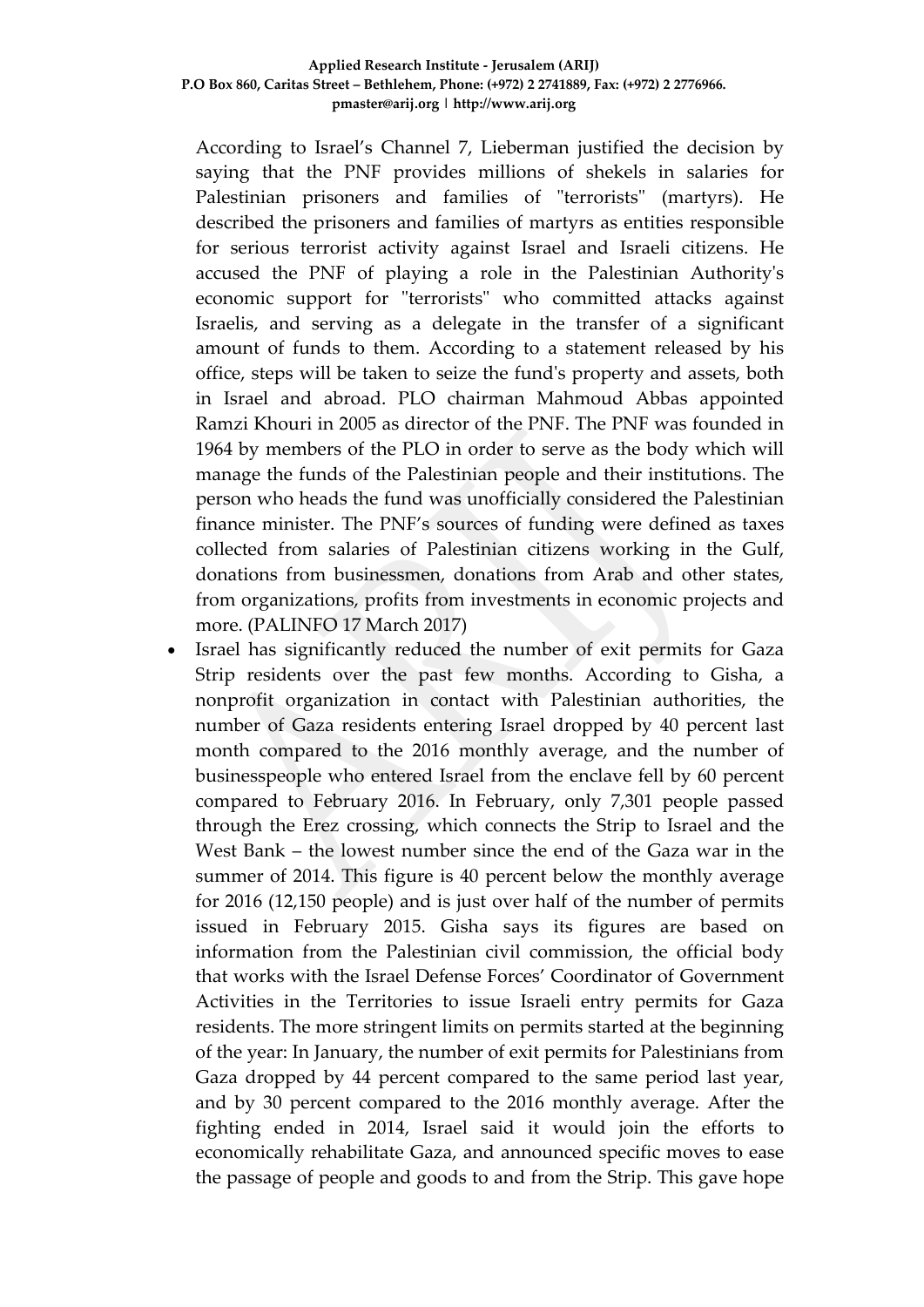### **Applied Research Institute - Jerusalem (ARIJ) P.O Box 860, Caritas Street – Bethlehem, Phone: (+972) 2 2741889, Fax: (+972) 2 2776966. pmaster@arij.org | http://www.arij.org**

for growth in trade between Gaza and the West Bank and Israel, the natural markets for Gaza, as well as trade with foreign countries. Senior Israeli politicians and defense officials said time after time that promoting the economy of the Gaza Strip and improving living conditions for its residents were in Israel's interests. This was reiterated more recently, in the wake of the State Comptroller's report on Operation Protective Edge. The unemployment rate in Gaza reached 42 percent last year, but the greatest drop in permits was among traders, including those with many years' experience in the business. Gisha recorded only 3,287 exits for traders in February, a drop of over 50 percent compared to the monthly average in 2016 (6,637) and a 60 percent reduction compared to February 2016, when the figure was 8,226. Workers in the furniture industry, which flourished before the blockade, tell of difficulties in manufacturing furniture because of the ban on importing sufficiently wide wooden planks and boards, as well as other raw materials such as paint. These limitations are imposed by Israel for security reasons. Today, only 1,363 traders have valid entry permits, a bit more than a third of the some 3,600 permits Israel had approved in late 2015, and about a quarter of the quota set by Israel, which was never filled. Senior Hamas leader Fathi Hamad said this week that the situation in Gaza is on the verge of boiling over: "Either lifting the blockade, or an explosion," he declared at a demonstration. Even though Hamas is not interested in an escalation with Israel for now, the situation could create pressure that Palestinian factions, including the ruling Hamas, will no longer be able to withstand, said Palestinian sources. COGAT responded that over the past two years, in number of cases Gaza residents were discovered to have "exploited their entry permits to smuggle money and weapons to Hamas members in Judea and Samaria, forged medical documents, smuggled dual-use materials, exploited international aid and more." "The figures do not reflect reality when every day, the [IDF's] Coordination and Liaison Administration to the Gaza Strip coordinates over 1,000 [entries and exits to and from Israel] for purposes of trade and business, medical treatment, academic studies overseas, participation in conferences and training, and more," said COGAT. "In urgent medical cases we immediately coordinate entry for life-saving medical treatment." [\(Haaretz](http://www.haaretz.com/israel-news/.premium-1.777664) 17 March 2017)

• The Israeli Supreme Court scheduled a hearing session to discuss the appeal submitted against detaining the bodies of Palestinian Martyrs in the occupation's freezers. The Supreme Court scheduled a session on Wednesday 22/3/2017 to discuss the appeals submitted against detaining the bodies of Palestinian Martyrs. Currently, the bodies of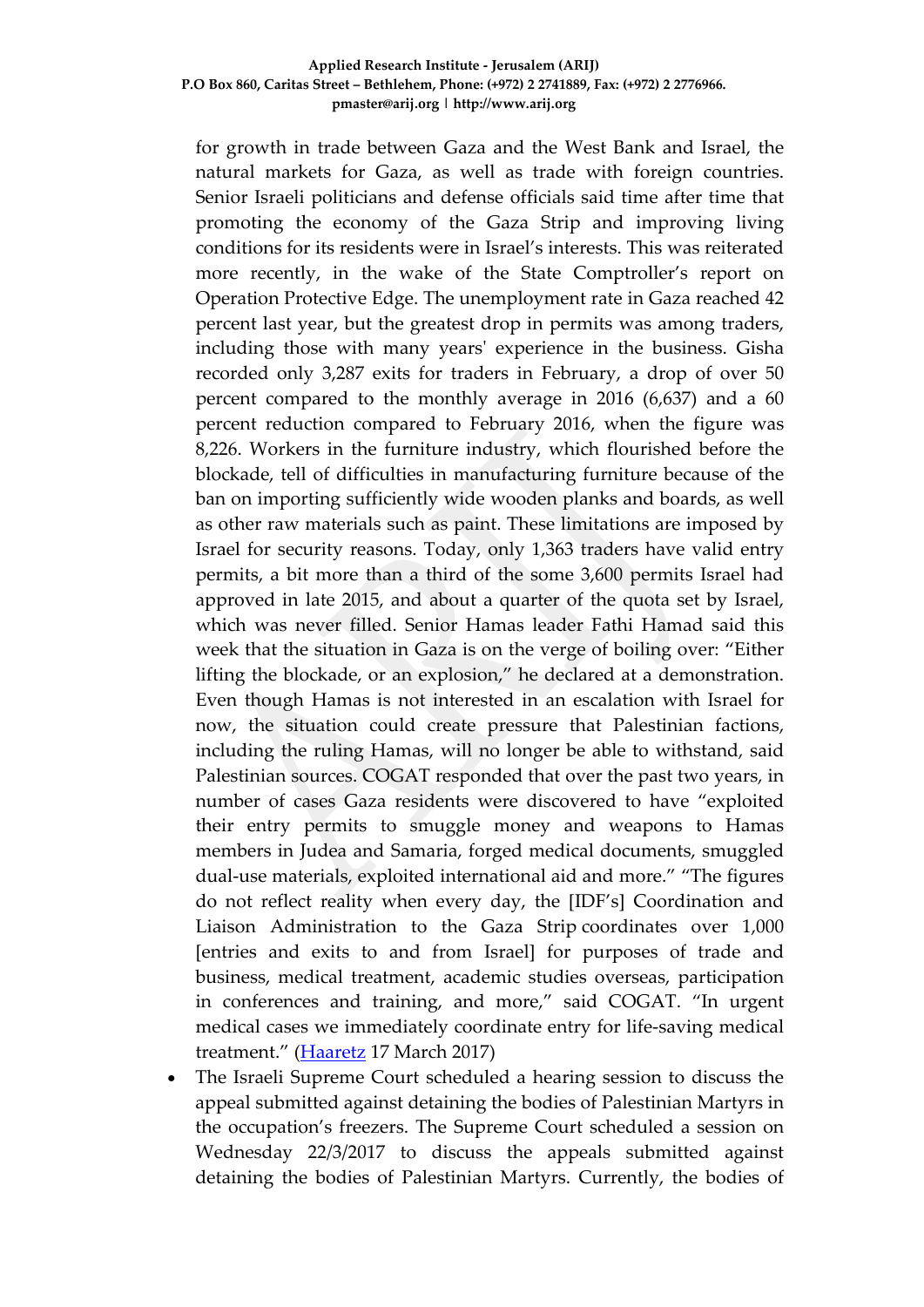Martyrs Abdel Hamid Sroor who passed away last April and Musbah Abu Sbeih who passed away last October are being detained in the occupation's freezers. (SILWANIC 19 March 2017)

- Palestinian Prisoner Society revealed that the Israeli occupation authority (IOA) is detaining 19 mothers out of 60 female captives in Israeli Sharon and Damon jails. The Society pointed out that the IOA deprives some of the female detainees of the right of family visitation. Others also complain of harassment, the ban of open visits which allow them to hold their children and the deprivation of communication either through phone calls or even via written messages. (PALINFO 19 March 2017)
- Prime Minister Binyamin Netanyahu said Tuesday during a briefing to reporters during his visit to China that the Russians had not changed their policy regarding Israeli military actions in Syrian territory and that the coordination between the two countries was continuing. Netanyahu made the remarks in response to reports that Russia summoned the Israeli ambassador to express its displeasure over an Israeli air-strike in Syria last weekend. Netanyahu also stated that the issue was raised during his recent meeting with **[Russian President](http://www.israelnationalnews.com/News/News.aspx/226441)  [Vladamir Putin](http://www.israelnationalnews.com/News/News.aspx/226441)**, and that he had made it clear to the Russian leader that Israel would not halt its attacks on Hezbollah arms convoys. "Our policy on the subject will not change," declared Netanyahu. "If there is a feasibility from an intelligence and military standpoint - we attack and so it will continue." The Prime Minister said that Syria was not informed in advance of Israeli strikes against Hezbollah, so as not to potentially harm Israeli Air Force pilots. He also clarified that restrictions on construction in Judea and Samaria do apply to Jerusalem, and that there is no pressure from the Trump Administration to freeze construction in any part of Israel's capital. "There are no restrictions on construction in Jerusalem, I do not discuss the issue of Jerusalem, and the discourse with the Americans concerns only construction in Judea and Samaria." [\(Haaretz,](http://www.haaretz.com/israel-news/.premium-1.778716) [INN](http://www.israelnationalnews.com/News/News.aspx/227068) 22 March 2017)
- Construction on new homes for Jewish residents in Judea and Samaria rose by 40 percent in 2016 compared with the previous year, official figures showed Wednesday. Ground was broken on 2,630 housing units last year compared with 1,884 in 2015, figures from Israel's Central Bureau of Statistics showed. Peace Now called it "the second highest number of construction starts in the past 15 years". The highest number during that time was  $2,874$  in 2013. "On average, since 2001, 1,790 housing units begin to be constructed in West Bank settlements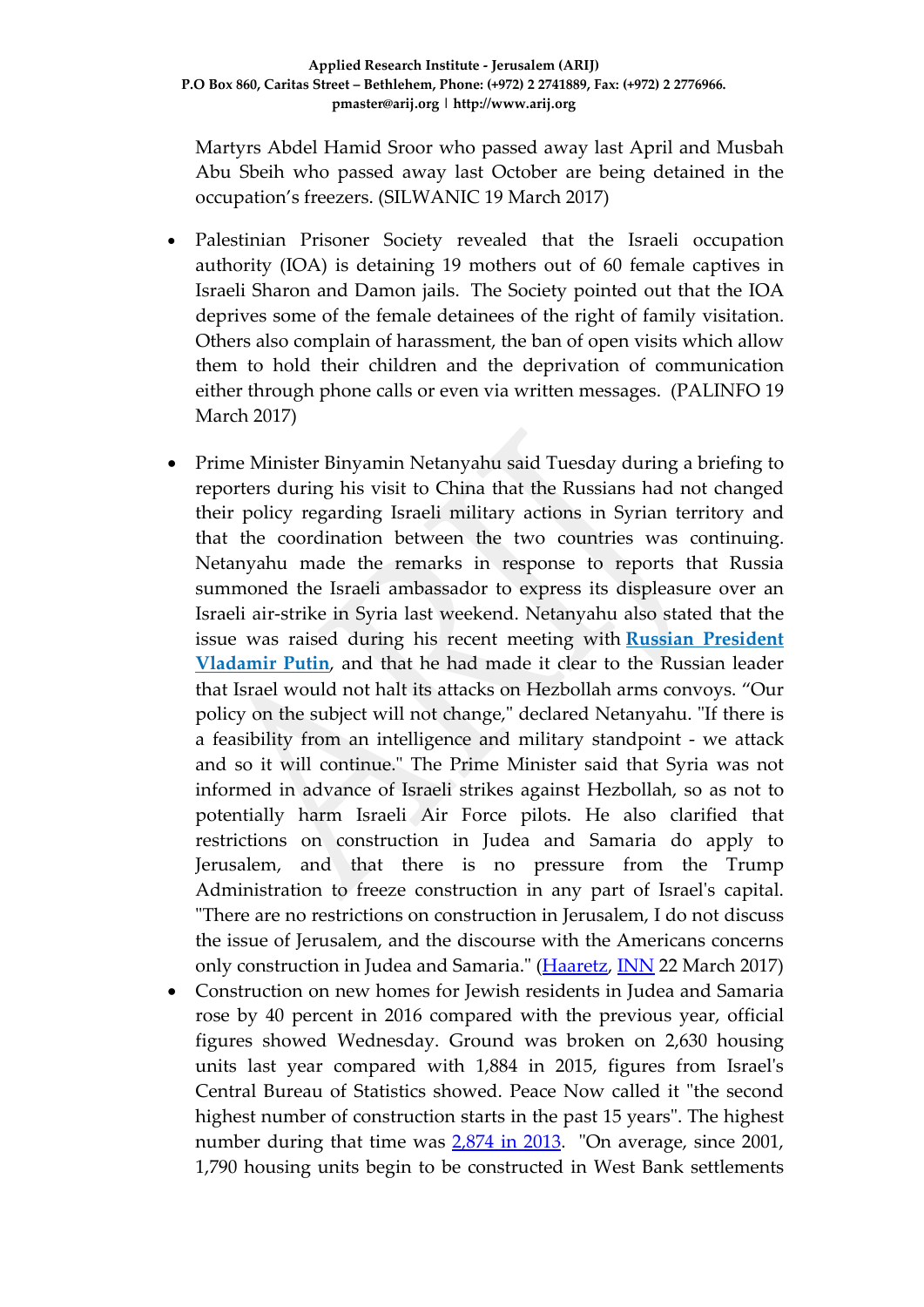each year," Peace Now said. The figures exclude eastern Jerusalem, liberated by Israel in the Six Day War 50 years ago. Some 200,000 Jews live in eastern Jerusalem, in addition to about 400,000 in Judea and Samaria. Around three million Arabs live in Judea, Samaria and eastern Jerusalem. Netanyahu has been in discussions with US President Donald Trump's administration on how to move forward with construction in Jewish communities. When meeting Netanyahu at the White House in February, Trump called for Israel to "hold back on settlements for a little bit". At that meeting, Trump also broke with decades of US policy by saying he was not bound to a two-state solution to the conflict and would be open to one state if it meant peace. But one of his top advisers, Jason Greenblatt, visited Israel and the PA last week, holding a range of meetings on both sides, including with PA chairman Mahmud Abbas and Netanyahu. [\(INN](http://www.israelnationalnews.com/News/News.aspx/227137) 23 March 2017)

- The number of Israeli settlers living in the West Bank has soared by nearly one-quarter over the past five years to over [420,000](http://www.israelnationalnews.com/News/News.aspx/227315) people, a prominent settler leader said Sunday, presenting new population figures that he said put to rest the internationally backed idea of a twostate solution between Israel and the Palestinians. Yaakov Katz issued his report as the Israeli government is locked in negotiations with the Trump administration over understandings that are expected to include some curbs on settlement construction. "We are talking about a situation that is unchangeable," he said Sunday. "It's very important to know the numbers, and the numbers are growing." According to Katz, the settler population hit 420,899 on January 1, up 3.6 percent from 406,332 people a year earlier and a 23-percent increase from 342,414 at the beginning of 2012. Katz said the numbers were based on data from the Interior Ministry that have not yet been made public. The ministry, which oversees the country's population registry, had no comment. But Peace Now, an anti-settlement watchdog group, said the numbers appeared reasonable. The figures are being published on a new website sponsored by Bet El Institutions, a settler organization that counts members of President Donald Trump's inner circle among its supporters. Katz's figures did not include settlement construction in east Jerusalem, where more than 200,000 Israelis now live. Altogether, he said the population growth—which is nearly double the 2-percent nationwide rate of annual population growth—means the settlements are "irreversible," he said. For more information: [\(YNETNEWS](http://www.ynetnews.com/articles/0,7340,L-4940869,00.html) 26 March 2017)
- A US-Israel agreement gave a green light for the construction of an alternative settlement outpost to the evacuated Amona outpost.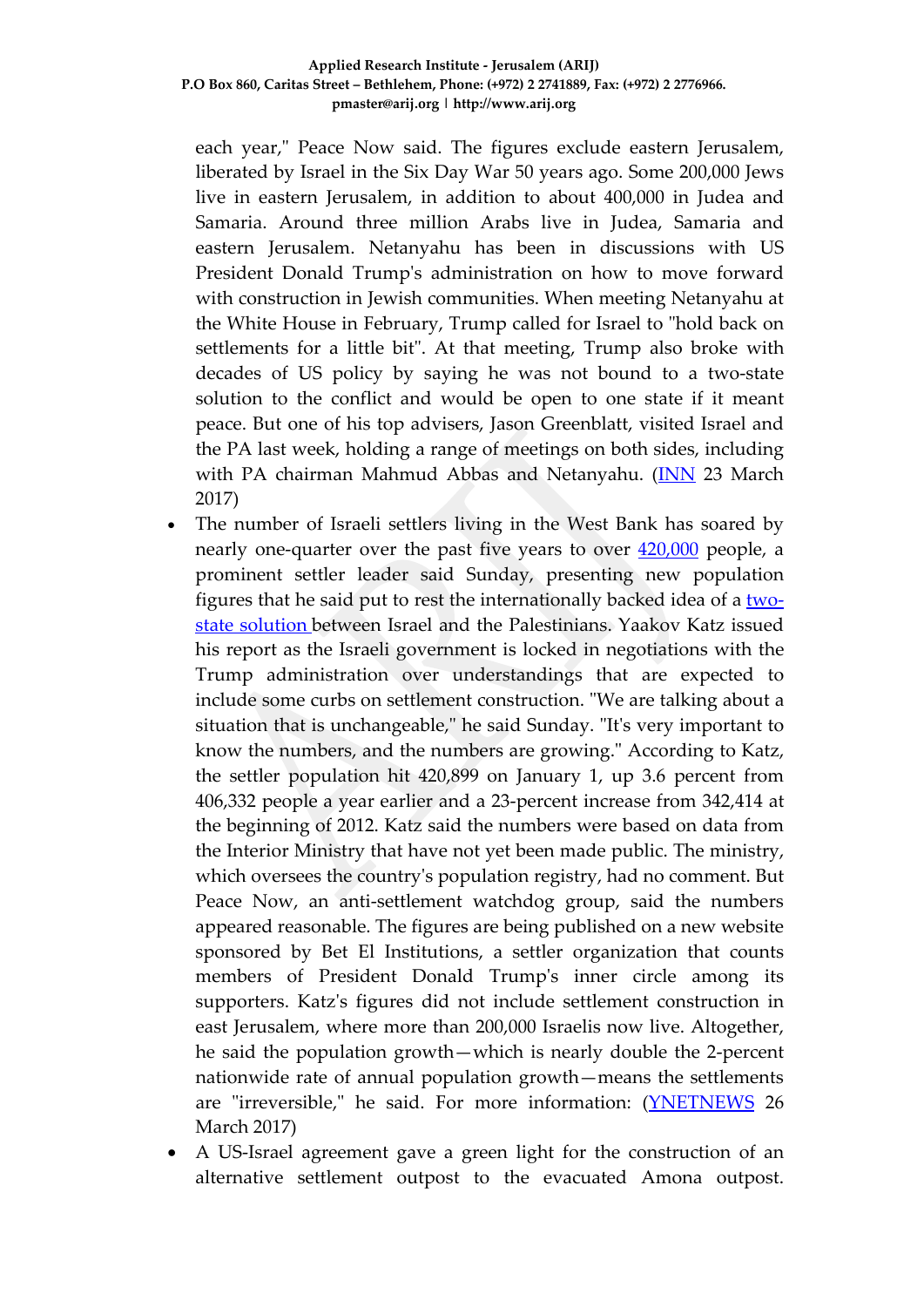According to the Channel 2, the Israeli Prime Minister Benjamin Netanyahu will be able to build a new settlement outpost for Amona evacuees, but then restrain settlement construction elsewhere and focus on construction in the large settlement blocs according to the terms of an agreement being hammered out with Washington. The Channel 2 also indicated that the Trump Administration will also give Israel a green light to find a solution for other outposts where there are questions regarding illegal land ownership. [\(YNETNEWS,](http://www.jpost.com/Israel-News/Politics-And-Diplomacy/Report-US-to-accept-Amona-replacement-in-return-for-decreased-settlement-construction-485179) PALINFO 26 March 2017)

• Amona evacuees are threatening to build a settlement on their own if Prime Minister Benjamin Netanyahu does not make good on his pledge to authorize one for them by Friday. "If nothing happens, we will have to unilaterally move onto the [designated] land and create the settlement," Avihai Boaron, a spokesman for the former Amona residents, said on Sunday. Prior to their eviction in February, Netanyahu promised that the government would create a settlement for the 40 families in an area of the Shiloh community in the Binyamin region of the West Bank. Boaron told Army Radio that work is scheduled to begin on the community by the end of March, based on a signed agreement with the Prime Minister's Office, but the government has yet to authorize the settlement. A government vote, along with an Interior Ministry designation of a symbol for the community, are the first steps necessary before legal construction can begin. Boaron said the property in question is state land, and that there is no reason for the issue to be dragged out. Netanyahu, however, pledged the community precisely as Israel and the US are in the midst of coming to an understanding with regard to settlement activity. A settlement for the Amona families near Shiloh, which is located beyond the planned route of the security barrier, is considered part of those talks. But Boaron said the two issues have nothing to do with each other. "What we want is for the government to stand by its promise," he said. "This is not about the Left or the Right. This is about the government's obligation to make good on a signed agreement it made to its citizens." Avi Ro'eh, who heads the Council of Jewish Communities of Judea and Samaria, said he supported the Amona evacuees' decision. This isn't an "ultimatum," he told Army Radio, but rather a situational assessment. There are 40 families who have been living for almost two months in a field school, added Ro'eh, who also heads the Binyamin Regional Council. Shiloh is under his auspices, Ro'eh said, and if Netanyahu has still not made good on his word by the beginning of April, "we will go onto that hilltop." [\(Ynetnews](http://www.jpost.com/Israel-News/Amona-evacuees-If-new-settlement-is-not-authorized-well-build-one-ourselves-485276) 27 March 2017)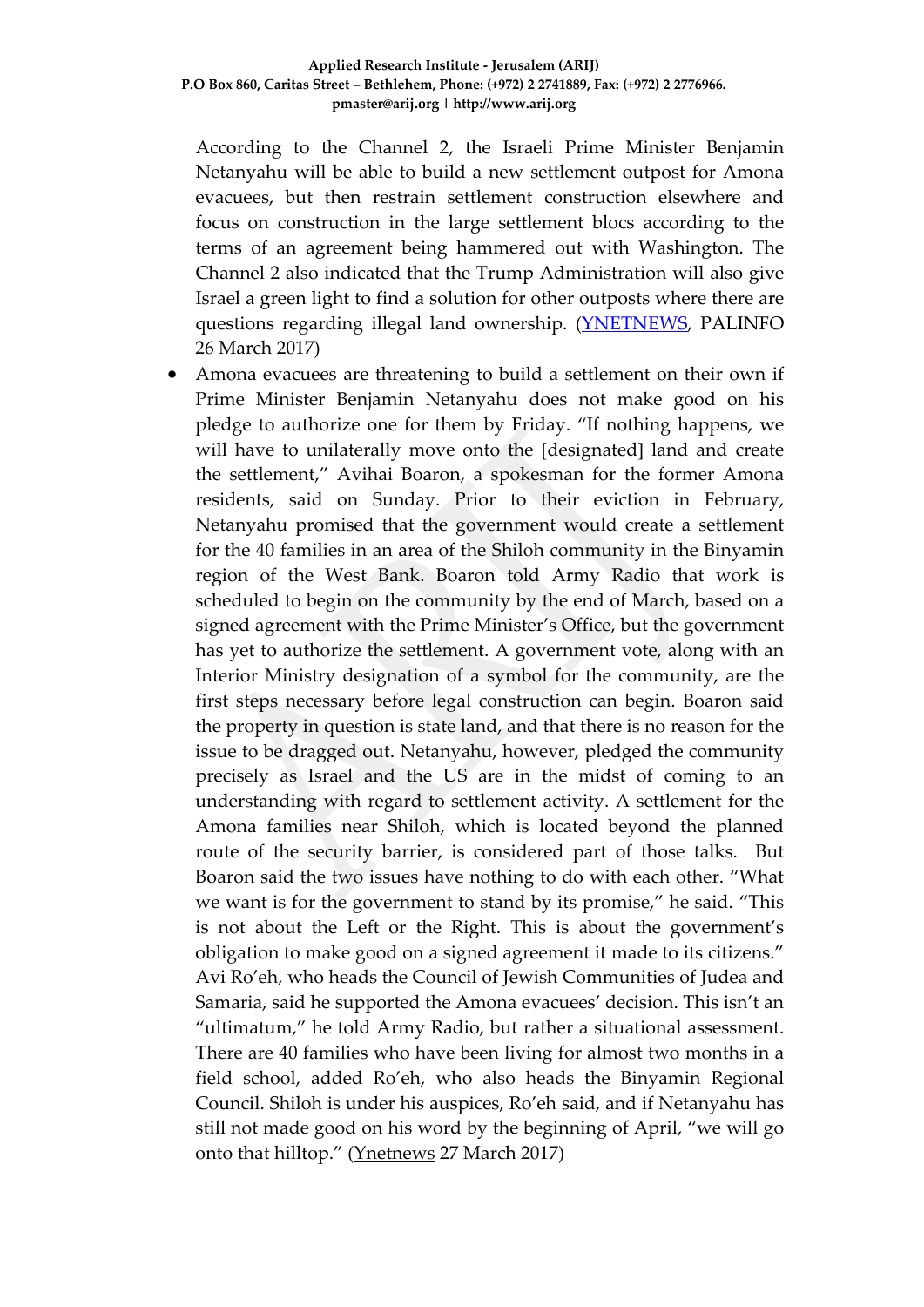- The Knesset's Finance Committee approved the transfer of 27 million NIS to local authorities in Judea and Samaria, as part of the "Judea and Samaria grant." In addition, the Committee agreed to provide 30 million NIS for the purpose of bulletproofing public buses and vans used to provide school and public transportation in Judea and Samaria. [\(INN](http://www.israelnationalnews.com/News/News.aspx/227344) 27 March 2017)
- 200 new immigrants from Ukraine came to Israel on a special flight organized by the Keren Yedidut friendship foundation. Many of the immigrants are refugees from eastern Ukraine who fled the battle zones with separatists and Russia. They decided to immigrate to Israel because of the difficult economic situation in Ukraine. Immigrant Absorption Minister Sofa Landwer greeted the new arrivals during a ceremony at Ben-Gurion Airport. [\(INN](http://www.israelnationalnews.com/News/Flash.aspx/384366) 28 March 2017)
- Israeli Deputy Foreign Minister, Tzipi Hotovely said that Israel will never withdraw to the borders occupied in 1967, as envisioned by the two-state solution. Added that the number of Israeli settlers should be increased in the West Bank to reach 2 million people noting that the number currently stands at around 600,000. Hotovelt made her remarks at a conference in Washington DC in support of Israeli settlement. [\(MEM](https://www.middleeastmonitor.com/20170329-israeli-official-says-israel-will-never-withdraw-to-1967-borders/) 29 March 2017)
- The Israeli lawmaker Yehuda Glick has petitioned the Israeli Supreme Court to reverse a ban preventing members of Israel's parliament, the Knesset, from visiting the Al-Aqsa Mosque compound in occupied East Jerusalem, making good on his pledge to do so after he was [sworn](http://www.maannews.com/Content.aspx?id=771598) into the [Knesset](http://www.maannews.com/Content.aspx?id=771598) last May. (Maannews 30 March 2017)
- The International Federation for Human Rights (FIDH) has confirmed in a report that five French financial institutions have funded Israeli settlements in the Palestinian territories through their cooperation with Israeli banks and companies operating in the settlements. The FIDH released today a report entitled: "Dangerous Links between French Banks and Insurance Companies and Israeli Colonization", in which it said that the following banks and companies: BNP Paribas, Societe Generale, Credit Agricole, BPCE, and "AXA" Insurance, have, through their continuous support of Israeli banks and companies operating in the settlements," directly contributed to the sustainability and development of these settlements. The report, on which "Association France Palestine Solidarite", CCFD – Terre Solidaire, Fair Finance France, FIDH, LDH, Solidaires, CGT et Al-Haq, have all worked together to publish, said that these French large financial groups manage "financial partnerships" or "own shares" in Israeli banks, and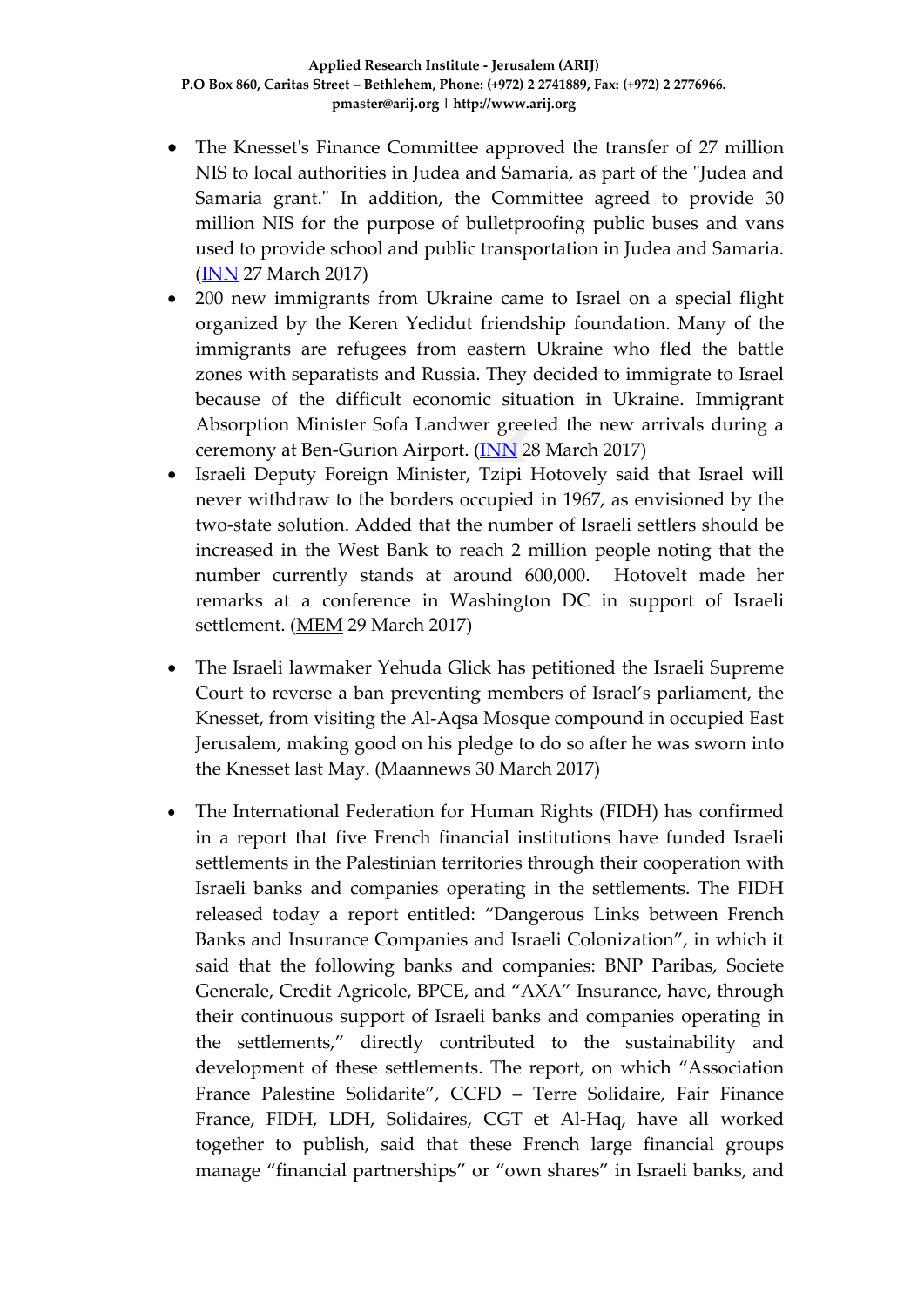constitute "an essential tool in the settlement policy" by "financing construction" in these settlements. The report added that these French institutions have relations with Israeli companies that "provide vital services for the sustainability and development of the settlements," such as the "construction of houses, factories, phone networks, Internet substructure, or even the development of surveillance equipment." Furthermore, FIDH Vice President Maryse Artiguelong, stated in the report that these five French institutions are regretfully "seeking profit, whatever the outcome," adding "it's sad that these institutions have placed themselves in such an oppressive position only to earn a little money." (PALINFO 30 March 2017)

• Prime Minister Binyamin Netanyahu related at the opening of his meeting with the President of Slovakia to the establishment of a [substitute town](http://www.haaretz.com/israel-news/1.780438) for the former residents of Amona. "I promised that we would establish a new town, I believe I gave the first commitment in December, and we will establish it today. There are several more hours, and you will know all the details later." Amona Staff activists related earlier to reports that the cabinet will convene today for a vote tonight on the establishment of a new town for Amona. "We demand in advance from the PM and cabinet ministers to unanimously support the establishment of a new town, including the granting of a town symbol, and in the location specified by the residents," they said. "We are clearly aware that the establishment of a neighborhood next to an already-existing town does not constitute a new town as laid out in the agreement with us, and that such a decision opposes the agreement. As such, we will not cooperate with it," they added. They continued, "If the decision to establish of a new community is not made today, it will constitute a breach of the government's obligations beyond low public standard and will establish that agreements are not worth the paper that they're written on. In that case, we will be compelled to use all legal means at our disposal. You destroyed - now build. You committed to begin the establishment of the new community by March 31 - fulfill the agreement, a day before it expires." The Staff also related to reports that the establishment of a new town is contingent upon limitations on building in Judea and Samaria, and that it damages settlement. "One must not link, in any way, the building of a new community with the debate about building in Judea and Samaria and Israel as a whole. There is an agreement, and it must be kept. In parallel, there is a political discussion about how much to build in Judea and Samaria and where to build. Creating a paradoxical equation whereby the establishment of a new community comes at the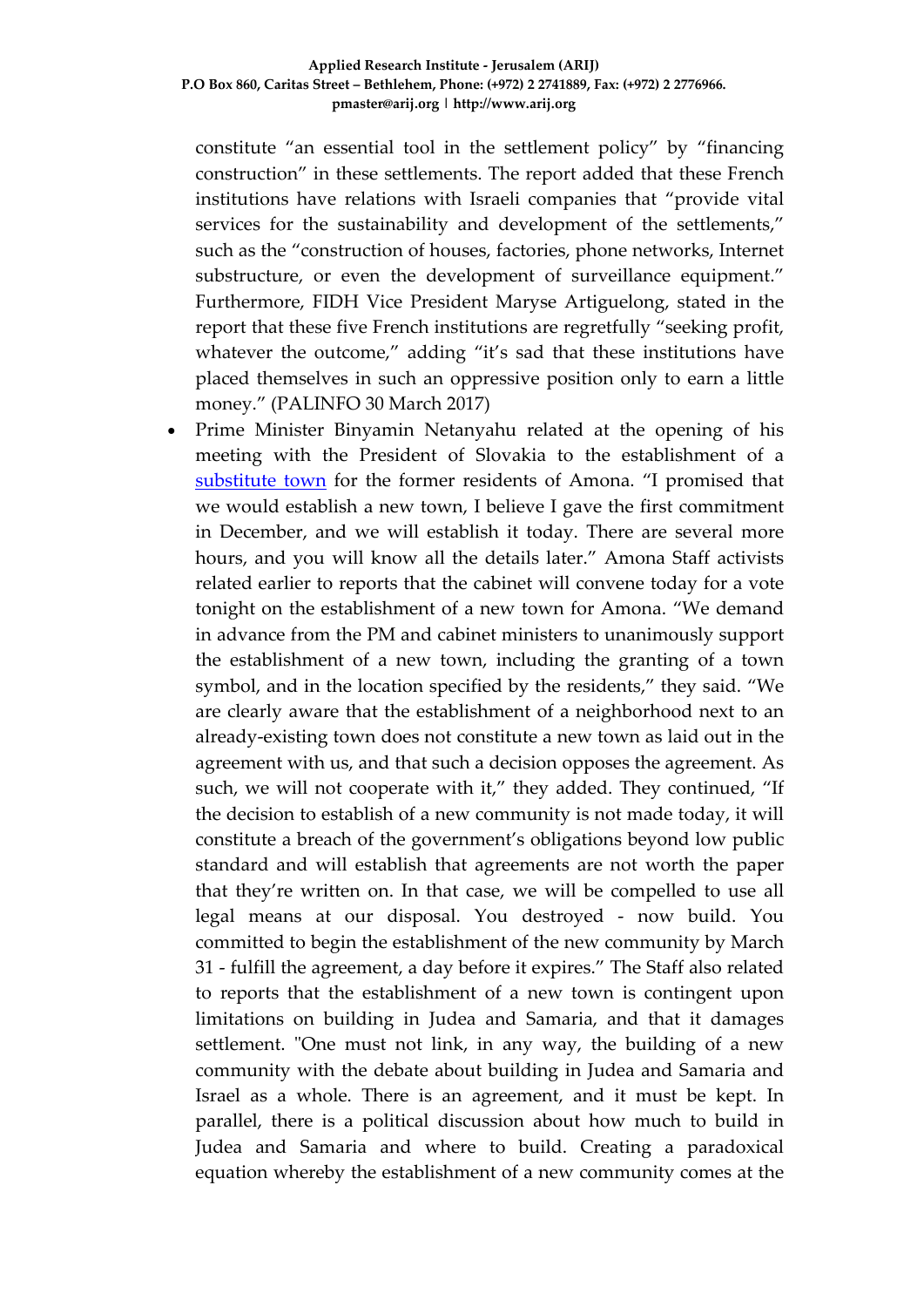expense of building is a manipulation - no less. The members of the cabinet must deny this and the placement of this assumption at the core of the discussion. Just as Amona must be rebuilt as soon as possible, so life and building must be added in Judea and Samaria, and all of the land of Israel." [\(INN](http://www.israelnationalnews.com/News/News.aspx/227510) 30 March 2017)

- Israel's Foreign Minister was reportedly instructed by Israeli Prime Minister Benjamin Netanyahu to slash \$2 million from Israel's contributions to the UN in protest of the adoption of four [resolutions](http://www.maannews.com/Content.aspx?id=776102) in the United Nations Human Rights Council (UNHRC) last week addressing issues of human rights in the occupied Palestinian territory, Israeli media reported on Thursday. Calling the resolutions "hostile proposals," Israeli media outlet Ynet reported that the former UN contributions would instead "be used to deepen and expand Israeli projects in the field of international assistance and will be invested in developing countries that support Israel in international institutions."
	- Thirty-six member states voted in favor of the resolution that criticized illegal Israeli settlements in the West Bank, East Jerusalem, and the Golan Heights, according to Israeli daily Haaretz Nine states had abstained, and only two states -- the United States and Togo -- opposed the resolution. The Council also adopted three other motions at the time. A resolution that aims to ensure accountability for human rights violations committed by Israel in the occupied West Bank, besieged Gaza Strip, and occupied East Jerusalem was passed with the approval of 30 member states, with two against and 15 abstaining. The second resolution, concerning the Palestinians' right to self-determination, was passed almost unanimously, with 43 states voting in favor, two abstaining, and two voting against the resolution. A third resolution that dealt with the status of Palestinian human rights in the West Bank, the Gaza Strip, and East Jerusalem passed with 41 states voting in favor, four abstaining, and two voting against it. Another resolution condemned Israel for its violations of the human rights of Druze residents of the Golan Heights. (Maannews 31 March 2017)
- The Israeli Shin Bet has been banning for weeks Gazan doctors from entering Occupied Jerusalem for working in al-Makassed Islamic Charitable Society Hospital in Jerusalem. The hospital management received negative replies to applications for seven entry passes for doctors from Gaza to access al-Makassed hospital which lacks human resources especially specialized physicians. The eighth application has not been answered yet. Among the banned staff were doctors, some of them work in the ICU Section, and nurses who have been working in the hospital for about 30 years. (PALINFO 31 Macrch 2017)